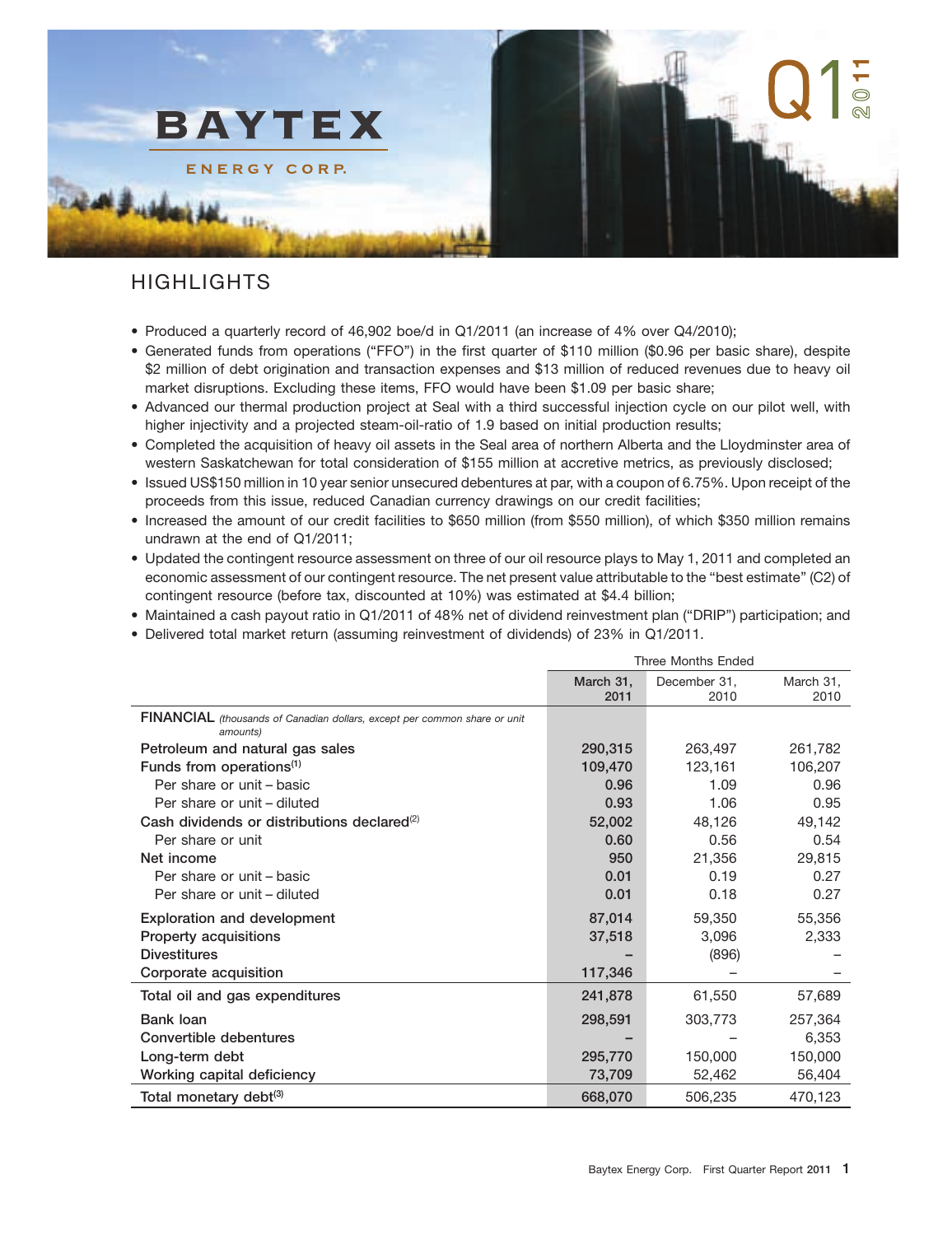|                                                             | <b>Three Months Ended</b> |                      |                   |  |
|-------------------------------------------------------------|---------------------------|----------------------|-------------------|--|
|                                                             | March 31,<br>2011         | December 31.<br>2010 | March 31,<br>2010 |  |
| <b>OPERATING</b>                                            |                           |                      |                   |  |
| Daily production                                            |                           |                      |                   |  |
| Light oil and NGL (bbl/d)                                   | 6,606                     | 6,457                | 6,660             |  |
| Heavy oil (bbl/d)                                           | 31,792                    | 29,808               | 27,278            |  |
| Total oil (bbl/d)                                           | 38,398                    | 36,265               | 33,938            |  |
| Natural gas (mmcf/d)                                        | 51.0                      | 52.5                 | 56.9              |  |
| Oil equivalent (boe/d @ 6:1) <sup>(4)</sup>                 | 46,902                    | 45,015               | 43,425            |  |
| Average prices (before hedging)                             |                           |                      |                   |  |
| WTI oil (US\$/bbl)                                          | 94.10                     | 85.17                | 78.71             |  |
| Edmonton par oil (\$/bbl)                                   | 88.45                     | 80.73                | 80.31             |  |
| BTE light oil and NGL (\$/bbl)                              | 75.68                     | 68.07                | 68.04             |  |
| BTE heavy oil (\$/bbl)(5)                                   | 59.89                     | 60.10                | 62.07             |  |
| BTE total oil and NGL (\$/bbl)                              | 62.57                     | 61.53                | 63.24             |  |
| BTE natural gas (\$/mcf)                                    | 4.19                      | 3.84                 | 5.31              |  |
| BTE oil equivalent (\$/boe)                                 | 55.86                     | 53.99                | 56.41             |  |
| USD/CAD noon rate at period end                             | 1.0290                    | 1.0054               | 0.9846            |  |
| USD/CAD average rate for period                             | 1.0142                    | 0.9873               | 0.9607            |  |
| <b>COMMON SHARE OR TRUST UNIT INFORMATION</b><br><b>TSX</b> |                           |                      |                   |  |
| Share or Unit price (Cdn\$)                                 |                           |                      |                   |  |
| High                                                        | 56.95<br>\$               | 48.15<br>\$          | 36.80<br>\$       |  |
| Low                                                         | $\mathbf{\$}$<br>46.00    | 37.12<br>\$          | \$<br>29.50       |  |
| Close                                                       | $\mathfrak{L}$<br>56.69   | \$<br>46.61          | \$.<br>34.35      |  |
| Volume traded (thousands)                                   | 34,198                    | 32,579               | 22,448            |  |
|                                                             |                           |                      |                   |  |
| <b>NYSE</b>                                                 |                           |                      |                   |  |
| Share or Unit price (US\$)                                  |                           |                      |                   |  |
| High                                                        | \$<br>58.52               | 47.82<br>\$          | 36.07<br>\$       |  |
| Low                                                         | \$<br>46.25               | \$<br>35.96          | \$<br>27.56       |  |
| Close                                                       | $\mathfrak{L}$<br>58.38   | \$<br>46.82          | \$<br>33.96       |  |
| Volume traded (thousands)                                   | 8,184                     | 5,231                | 4,452             |  |
| Common shares or trust units outstanding (thousands)        | 115,177                   | 113,712              | 110,650           |  |

*(1) Funds from operations is a non-GAAP measure that represents cash generated from operating activities less finance costs before changes in non-cash working capital and other operating items. Baytex's funds from operations may not be comparable to other issuers. Baytex considers funds from operations a key measure of performance as it demonstrates its ability to generate the cash flow necessary to fund future dividends and capital investments. For a reconciliation of funds from operations to cash flow from operating activities, see Management's Discussion and Analysis of the operating and financial results for the three months ended March 31, 2011.*

*(2) Cash dividends or distributions declared are net of DRIP.*

*(3) Total monetary debt is a non-GAAP measure which we define to be the sum of monetary working capital (which is current assets less current liabilities (excluding non-cash items such as deferred income tax assets or liabilities and unrealized gain or loss on financial derivatives, the statement of financial position value of the bank loan, the debt portion of convertible debentures and the principal amount of long-term debt.*

*(4) Barrel of oil equivalent (''boe'') amounts have been calculated using a conversion rate of six thousand cubic feet of natural gas to one barrel of oil. The use of boe amounts may be misleading, particularly if used in isolation. A boe conversion ratio of six thousand cubic feet of natural gas to one barrel of oil is based on an energy equivalency conversion method primarily applicable at the burner tip and does not represent a value equivalency at the wellhead.*

*(5) Heavy oil wellhead prices are net of blending costs.*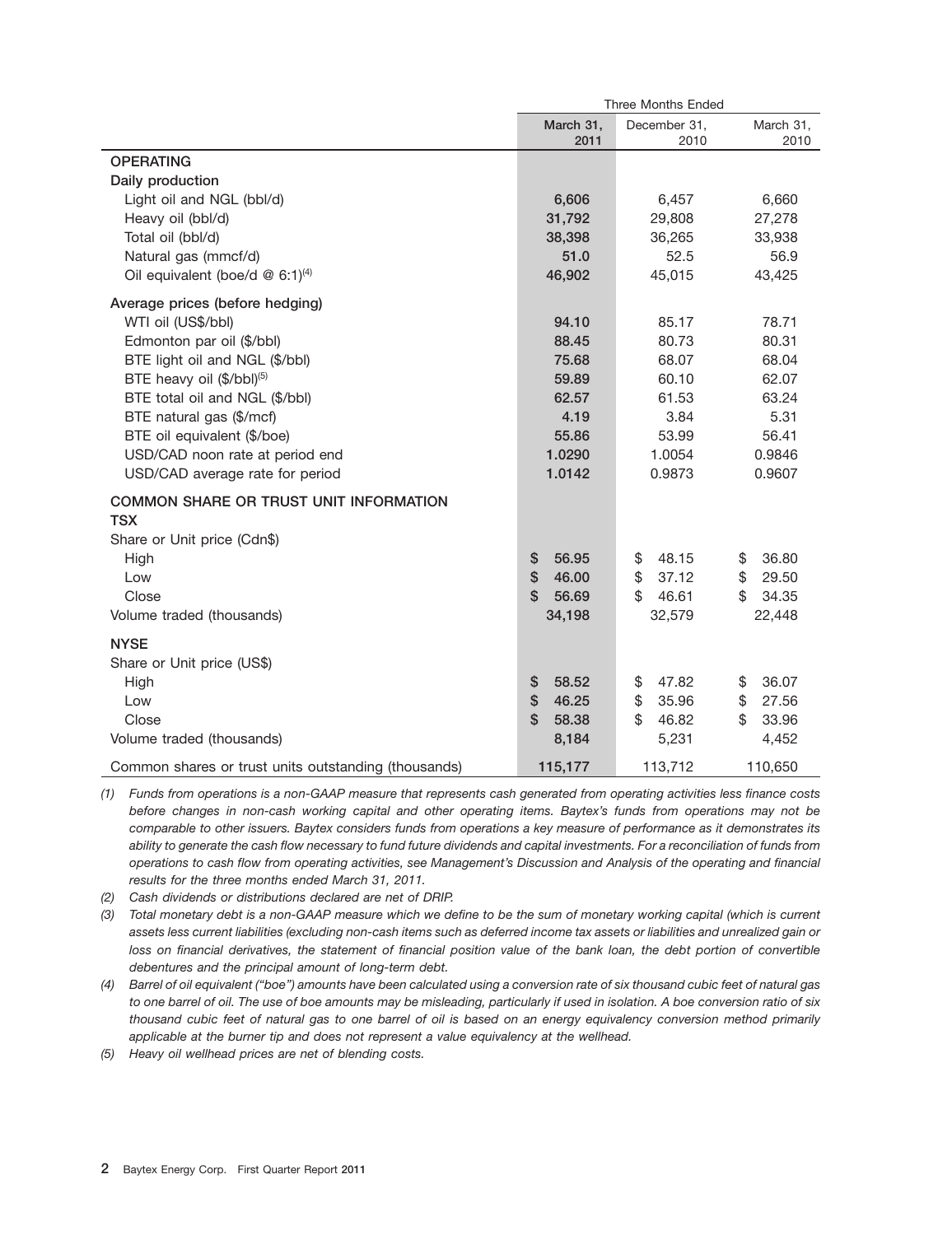#### **Forward-Looking Statements**

This report contains forward-looking statements relating to: our exploration and development capital expenditures for 2011; our average production rate for 2011; the growth profile of our 2011 production; our product mix for 2011; initial production rates from wells drilled; development plans for our properties, including the number of wells to be drilled in 2011; our heavy oil resource play at Seal, including our assessment of the results of the third steam injection cycle for our pilot well, including the steam-oil ratio, and the completion of a 10-well module of cyclic steam stimulation development; production from the heavy oil assets acquired on February 3, 2011 for the last nine months of 2011; our light oil resource play in North Dakota, including the timing of completing multi-stage fracture treatments on wells previously drilled; our ability to fund our capital expenditures and dividends from funds from operations in 2011; the existence, operation and strategy of our risk management program for commodity prices and foreign exchange rates; the amount of our undrawn credit facilities at March 31, 2011; our debt to fund from operations ratio; our liquidity and financial capacity; and the sufficiency of our financial resources to finance our operations. In addition, information and statements relating to reserves are deemed to be forward-looking statements, as they involve implied assessment, based on certain estimates and assumptions, that the reserves described exist in quantities predicted or estimated, and that the reserves can be profitably produced in the future. Cash dividends on our common shares are paid at the discretion of our Board of Directors and can fluctuate. The level of future cash dividends will depend on the amount of funds from operations generated by our operations and our prevailing financial circumstances at the time. We refer you to the end of the Management's Discussion and Analysis section of this report for our advisory on forward-looking statements.

#### **Contingent Resource**

This report contains estimates as of May 1, 2011 of the volumes of, and the net present value of the future net revenue from, the ''contingent resource'' for three of our oil resource plays. ''Contingent resource'' is not, and should not be confused with, petroleum and natural gas reserves. ''Contingent resource'' is defined in the Canadian Oil and Gas Evaluation Handbook as ''those quantities of petroleum estimated, as of a given date, to be potentially recoverable from known accumulations using established technology or technology under development, but which are not currently considered to be commercially recoverable due to one or more contingencies. Contingencies may include factors such as economic, legal, environmental, political and regulatory matters or a lack of markets. It is also appropriate to classify as contingent resource the estimated discovered recoverable quantities associated with a project in the early evaluation stage.'' A ''best estimate'' of contingent resource means that it is equally likely that the actual remaining quantities recovered will be greater or less than the best estimate, and if probabilistic methods are used, there should be at least a 50% probability that the quantities actually recovered will equal or exceed the best estimate.

The recovery and resource estimates provided herein are estimates only. Actual contingent resource (and any volumes that may be reclassified as reserves) and future production from such contingent resource may be greater than or less than the estimates provided herein.

The primary contingencies which currently prevent the classification of the contingent resource as reserves consist of: preparation of firm development plans, including determination of the specific scope and timing of the project; project sanction; access to capital markets; stakeholder and regulatory approvals; access to required services and field development infrastructure; oil prices; demonstration of economic viability; future drilling program and testing results; further reservoir delineation and studies; facility design work; limitations to development based on adverse topography or other surface restrictions; and the uncertainty regarding marketing and transportation of petroleum from development areas.

There is no certainty that it will be commercially viable to produce any portion of the contingent resource or that we will produce any portion of the volumes currently classified as contingent resource. The estimates of contingent resource involve implied assessment, based on certain estimates and assumptions, that the resource described exists in the quantities predicted or estimated and that the resource can be profitably produced in the future. The net present value of the future net revenue from the contingent resource does not necessarily represent the fair market value of the contingent resource.

Notice to United States Readers: The United States Securities and Exchange Commission does not permit the inclusion of estimates of resources in reports filed with it by United States companies.

#### **Non-GAAP Financial Measures**

In this report we refer to certain measures that are commonly used in the oil and gas industry but are not based on generally accepted accounting principles in Canada, such as funds from operations and total monetary debt. For a description of these measures, we refer you to ''Non-GAAP Financial Measures'' in the Management's Discussion and Analysis section of this report.

All amounts in this report are stated in Canadian dollars unless otherwise specified.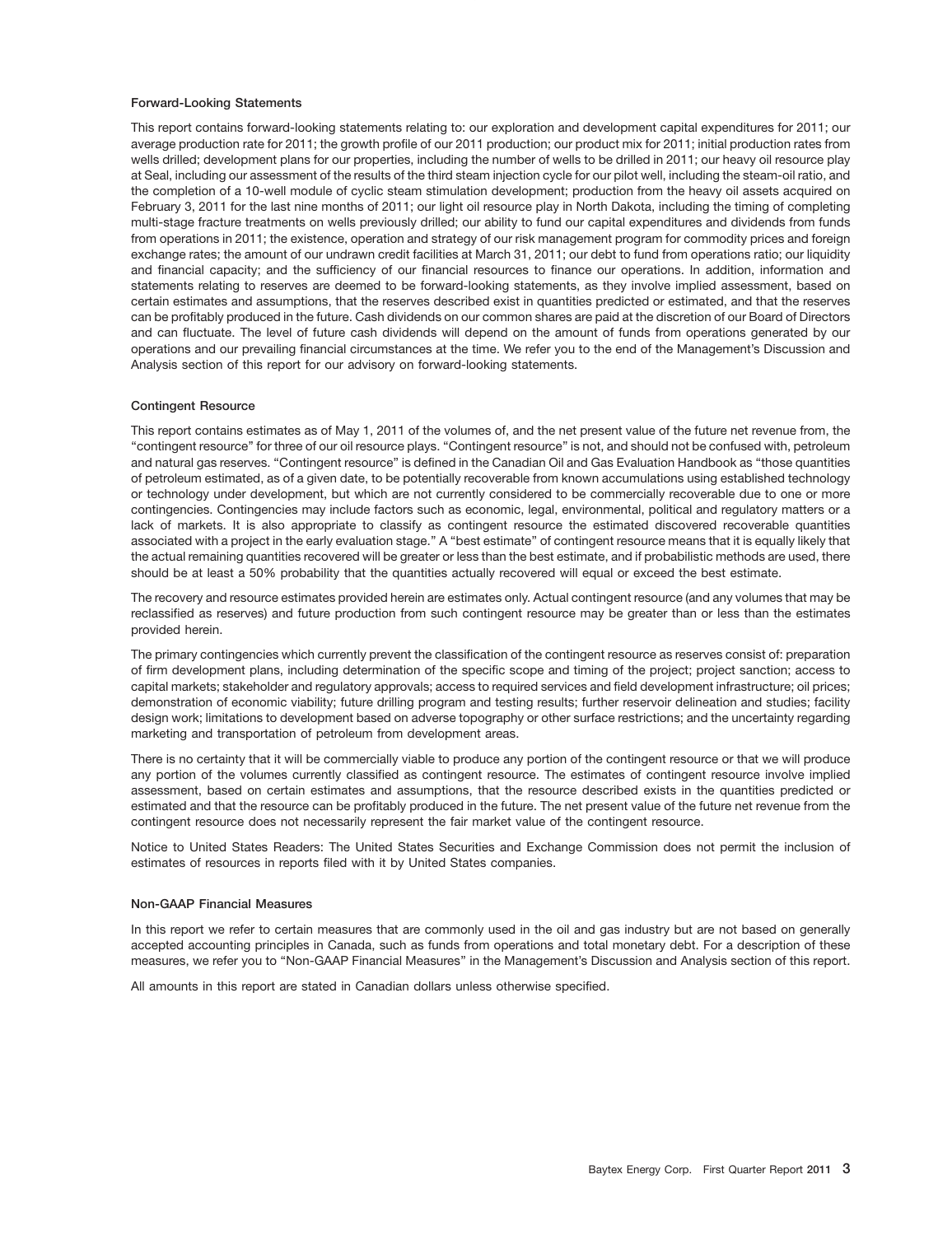# MESSAGE TO SHAREHOLDERS

# **Operations Review**

Production averaged 46,902 boe/d during the first quarter of 2011, as compared to 43,425 boe/d in the first quarter of 2010 and 45,015 boe/d in the fourth quarter of 2010. Oil-equivalent production increased by 8% from the first quarter of 2010, with oil production 13% higher and natural gas production 10% lower than in the prior year comparative period. Oil equivalent production increased by 4% from the fourth quarter of 2010, with oil production 6% higher and natural gas production 3% lower than in the prior quarter.

Capital expenditures for exploration and development activities totaled \$87.0 million for the first quarter of 2011. During the first quarter, Baytex participated in the drilling of 71 (57.8 net) wells, resulting in 60 (46.8 net) oil wells, one (1.0 net) natural gas well, six (6.0 net) stratigraphic test wells, three (3.0 net) thermal observation wells and one (1.0 net) dry and abandoned well for a 99% (98% net) success rate. In our Lloydminster heavy oil area, we drilled 31 (28.8 net) oil wells and two (2.0 net) thermal observation wells. At Seal, we drilled five (5.0 net) horizontal cold production wells, four (4.0 net) horizontal cyclic steam stimulation (''CSS'') wells, six (6.0 net) stratigraphic test wells and one (1.0 net) thermal observation well. In our light oil and gas areas in western Canada, we drilled eight (5.4 net) oil wells, one (1.0 net) natural gas well and one (1.0 net) dry and abandoned well. In North Dakota, we drilled 12 (3.6 net) oil wells.

Consistent with previous guidance, our exploration and development capital budget for 2011 is \$325 million, which, together with the heavy oil acquisition completed in February, is designed to generate an average production rate of 49,000 to 50,000 boe/d for 2011. We expect quarter-to-quarter production growth throughout 2011. Due to better than anticipated heavy oil drilling results and gas plant restrictions on certain gas properties that affect both natural gas and natural gas liquids (''NGL'') production, we now project that our production mix will be comprised of 69% heavy oil, 15% light oil and NGL and 16% natural gas. To date, our production levels have not been affected by the Rainbow or Keystone pipeline interruptions.

# *Heavy Oil*

In the first quarter of 2011, heavy oil production averaged 31,792 bbl/d, an increase of 17% over the first quarter of 2010 and 7% over the fourth quarter of 2010. During the first quarter of 2011, we drilled 40 (37.8 net) producing wells, six (6.0 net) stratigraphic test wells and three (3.0 net) thermal observation wells on our heavy oil properties for a success rate of 100%.

Production from our Seal properties (excluding production from the properties acquired in the first quarter) averaged 10,445 bbl/d in the first quarter, an increase of 3% from the fourth quarter of 2010 and 44% from the first quarter of 2010. In the first quarter of 2011, Seal drilling included six (6.0 net) stratigraphic test wells and five (5.0 net) cold horizontal producers, with 11 to 15 laterals per well. Two of the new wells have established average 30-day peak production rates of approximately 630 bbl/d per well. The remaining three cold horizontal drills were put on production subsequent to the end of the first quarter, and have not recorded full 30-day production rates, but are among the highest production rate wells that we have drilled at Seal. For the remainder of 2011, we plan to drill at least 15 additional multi-lateral cold horizontal wells at Seal. A third rig was added to the Seal horizontal drilling operations after the end of the first quarter, up from an average rig count of two during the first quarter.

In our Cliffdale CSS project at Seal, we completed our third steam injection cycle in our pilot well, and placed the well back on production at the end of the first quarter. Injectivity continued to improve in this third cycle, with the injected steam slug size being 72% greater than in the second cycle and 110% greater than in the first cycle. Subsequent to the first quarter of 2011, the pilot well reached peak oil rates of approximately 435 bbl/d, with cumulative oil production through the first month approximately 20% higher than in the second cycle. Based on the results to date, we project a steam-oil-ratio of 1.9 for the third cycle, approximately the same as in the second cycle. In the first quarter of 2011, we drilled one (1.0 net) thermal observation well and four (4.0 net) horizontal CSS wells at Cliffdale. The new horizontal CSS wells were placed on cold production at rates of approximately 25 bbl/d per well, and are scheduled for steam injection upon completion of our steam facility expansion. To complete our first 10-well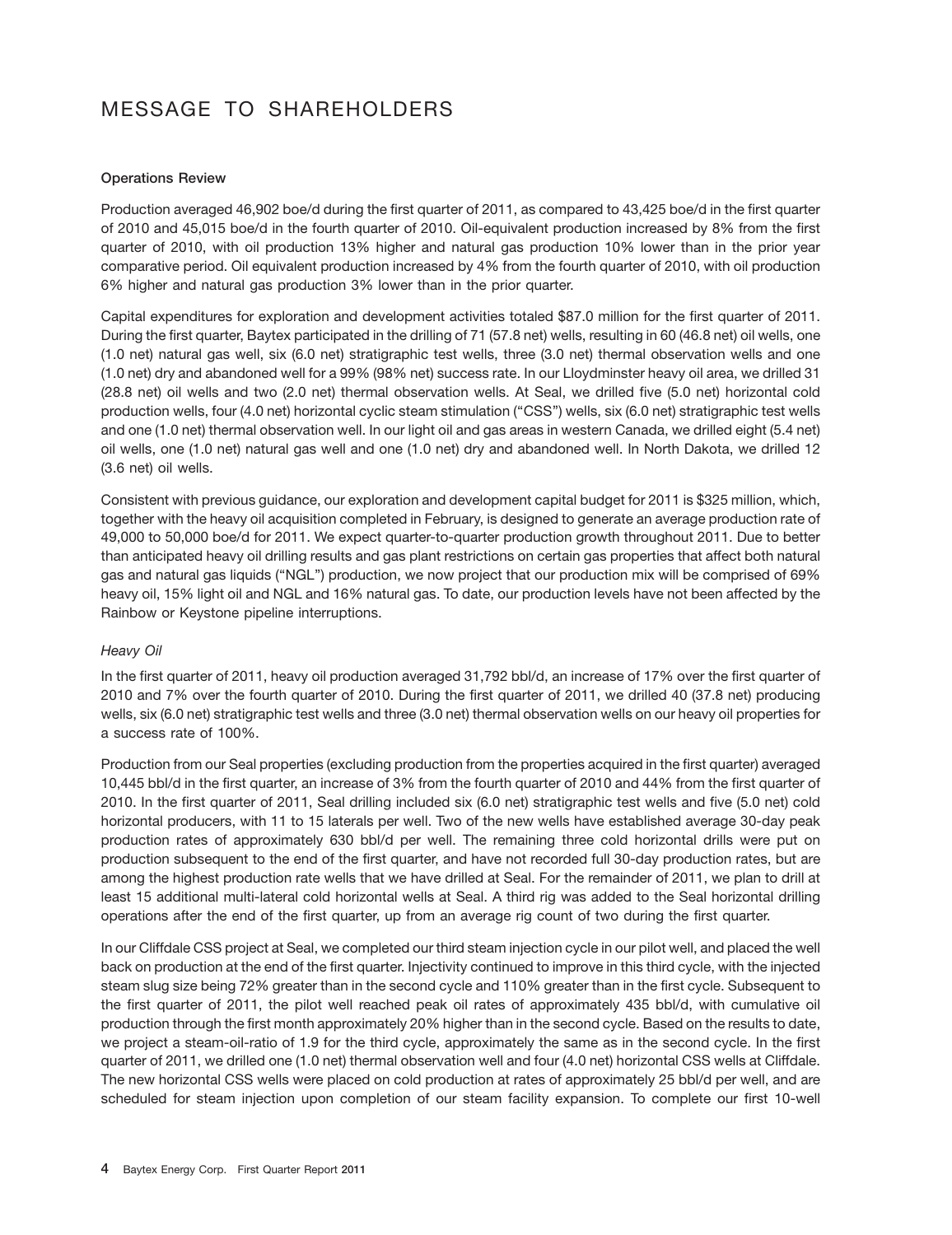commercial module, we plan to drill an additional five horizontal CSS wells in 2011 once our final drilling permits are received.

On February 3, 2011, we closed the acquisition of heavy oil assets located in the Seal and Lloydminster areas. The assets were acquired through a combination of a corporate acquisition of a private company and an asset acquisition from another private company for aggregate cash consideration of \$155 million. The acquisition contributed approximately 1,400 bbl/d to first quarter production and is expected to contribute approximately 2,600 bbl/d (100% heavy oil) for the remainder of 2011. The acquisition included approximately 158 sections of oil sands leases at Seal.

# *Light Oil & Natural Gas*

During the first quarter of 2011, light oil and natural gas production averaged 15,110 boe/d, which was comprised of 6,606 bbl/d of light oil and NGL and 51.0 mmcf/d of natural gas. Compared to the first quarter of 2010, light oil and NGL production declined by 0.8% and natural gas production declined by 10.4%. Compared to the fourth quarter of 2010, light oil and NGL production increased by 2% and natural gas production declined by 3%. In the case of light oil and NGL production, declines in conventional fields and in NGL from natural gas production were offset by increasing production from light oil resource plays. In the first quarter of 2011, we drilled 20 (9.0 net) oil wells, one (1.0 net) natural gas well and one (1.0 net) dry and abandoned well for a 95% (91% net) success rate.

We continued development activities to advance our light oil resource plays. In our Cardium play in Alberta, we drilled and completed three (3.0 net) horizontal Cardium wells in the first quarter. Two of the wells were placed on production and established 30-day average peak rates of approximately 230 boe/d per well. We plan to drill approximately five additional Cardium horizontal wells in 2011.

In the first quarter of 2011, we drilled and completed one (1.0 net) unstimulated Viking multi-lateral well in Alberta, but it has not been on production long enough to establish a 30-day average peak rate. We plan to drill approximately 15 additional Viking light oil horizontal wells in 2011, the majority of which will be unstimulated multilateral wells in Alberta.

In our Bakken/Three Forks play in North Dakota, we participated in the drilling of twelve (3.6 net) horizontal oil wells in the first quarter, five of which were Baytex-operated. At the end of the first quarter of 2011, eleven (4.1 net) wells were waiting for multi-stage fracture treatments. We have fracture treatment dates scheduled in the second quarter for at least seven of these wells. A 1280-acre spacing well that was drilled in the fourth quarter of 2010 established a 30-day average peak rate in the first quarter in 2011 of 775 bbl/d (290 bbl/d net). To date, Baytex-interest wells on 640-acre spacing have established 30-day average peak rates of 260 bbl/d and Baytex-interest wells on 1280-acre spacing have established 30-day average peak rates of 435 bbl/d.

# **Financial Review**

The financial statements for the first quarter of 2011 are Baytex's first financial statements prepared in accordance with International Financial Reporting Standards (''IFRS''). Comparative periods in 2010 have been restated to conform to IFRS presentation. Reconciliations from IFRS to the previously reported financial results are shown in the notes to our financial statements. The adoption of IFRS did not have a material impact on the amounts reported as FFO.

We generated FFO of \$110 million (\$0.96 per basic share) in the first quarter of 2011, an increase of 3% compared to the first quarter of 2010, and a decrease of 11% compared to the fourth quarter of 2010. The decrease in FFO relative to the fourth quarter of 2010 primarily related to lower realized hedging gains in the first quarter as several favorable hedging contracts, primarily for forward US currency sales, matured at the end of 2010. Also, in the first quarter we incurred approximately \$2 million in non-recurring expenses related to amendments to our credit facilities and fees for advisory services on the acquisition completed in the first quarter.

The average WTI price for the first quarter of 2011 was US\$94.10/bbl, a 20% increase from the first quarter of 2010, and a 10% increase from the fourth quarter 2010. We received an average oil price of \$62.57/bbl in the first quarter of 2011 (inclusive of our physical hedging gains), down from \$63.24/bbl for the first quarter of 2010 and up from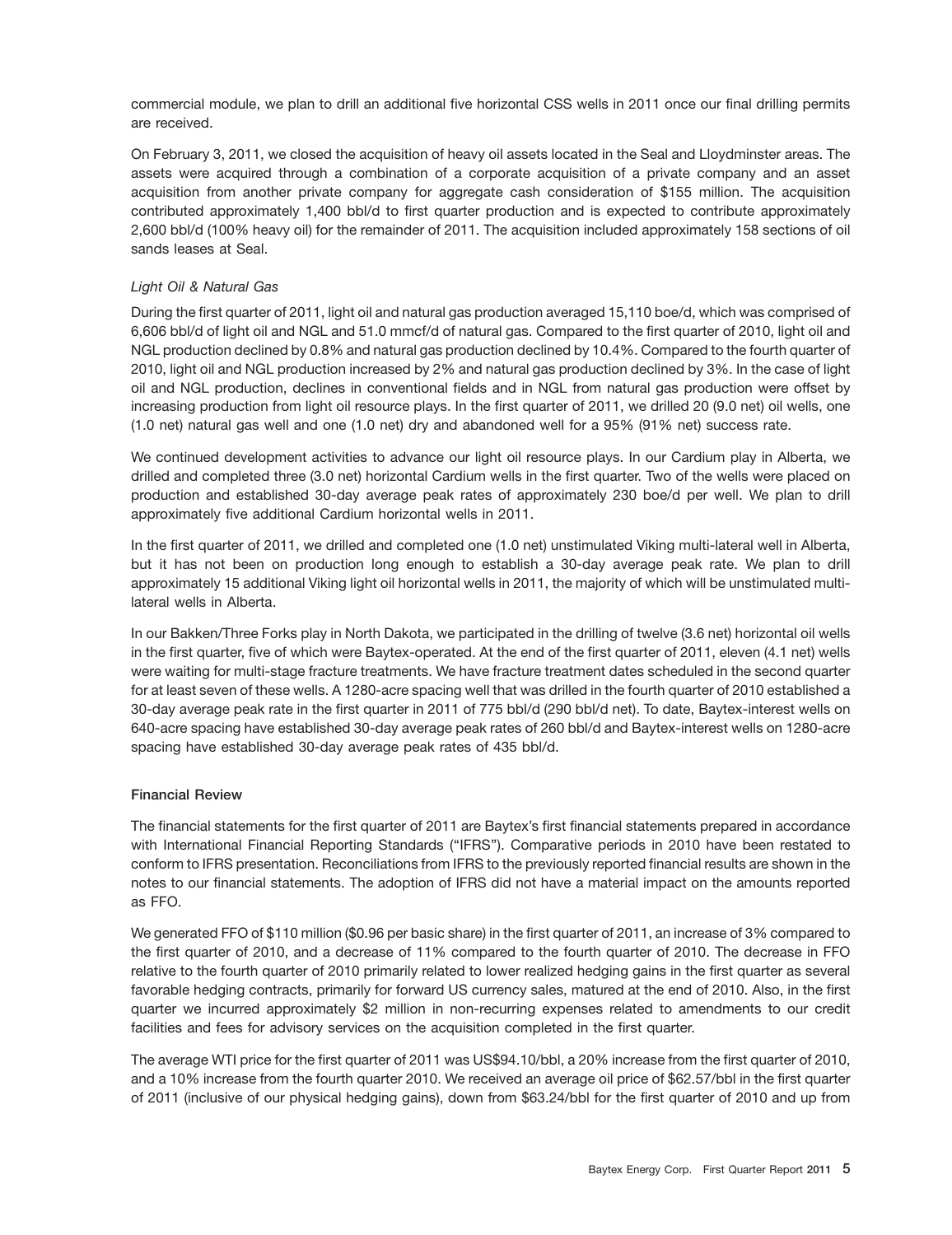\$61.53/bbl for the fourth quarter of 2010. We also received an average natural gas price of \$4.19/mcf in the first quarter of 2011, a decrease of 21% from the first quarter of 2010 and an increase of 9% from the prior quarter. The discount for heavy oil, as measured by the Western Canadian Select price differential to WTI, averaged 24.3% for the first quarter of 2011, as compared to 12.0% in the first quarter of 2010 and 21.5% in the fourth quarter of 2010.

Although our average realized heavy oil price including financial hedges for the first quarter of \$59.89/bbl was modestly lower than the \$60.10/bbl we realized in the fourth quarter of 2010, our first quarter 2011 heavy oil revenues were lower than expected for two reasons. First, the spot market for heavy oil was negatively impacted by high inventories resulting from the Enbridge pipeline leaks in the fall of 2010. These inventories persisted for longer than expected because of downtime for pipeline repairs conducted by Enbridge in the first quarter of 2011. Due to our concerns about potential pipeline apportionment, we sold some volumes at daily spot market prices and into lower value delivery points such that our price realizations were less than monthly index pricing. Second, we incurred higher condensate blending costs due to colder than normal weather and lower condensate quality in the first quarter. We estimate that these marketing factors resulted in first quarter revenues (net of royalties) being approximately \$13 million lower than if we had sold all of our heavy oil at monthly index prices and with customary condensate conditions. After completion of the pipeline repairs and the resulting drawdown in inventories, price realizations to date in the second quarter have closely tracked index pricing.

In the first quarter, our cash payout ratio was 48% net of DRIP participation. Under current pricing conditions, we expect to realize FFO in excess of our needs for our exploration and development capital program and our cash dividend payments.

During the first quarter of 2011, we generated net income of \$1.0 million. Net income was reduced by the recognition of \$46 million in unrealized mark-to-market losses from our WTI hedging program. The FFO impact of those WTI financial contracts could be realized in future periods as those contracts mature.

During the first quarter of 2011, we continued to improve our capital structure through two initiatives. First, we entered into agreements with our lending syndicate to increase the amount of our credit facilities to \$650 million (from \$550 million), to decrease interest rate margins on advances referenced to prime lending rates, bankers' acceptance rates and LIBOR rates and to decrease standby fees. Second, we issued US\$150 million of 10 year senior unsecured debentures at par bearing a coupon rate of 6.75%, and used the net proceeds from this issue to repay a portion of the amount drawn in Canadian currency on our credit facilities.

On February 3, 2011, Baytex completed a previously disclosed heavy oil acquisition for total consideration of \$155 million (net of adjustments). The acquisition was funded by drawing on Baytex's existing credit facilities.

At the end of the first quarter of 2011, total monetary debt was \$668 million and undrawn credit facilities were \$351 million. This level of debt represents a debt-to-FFO ratio of 1.4 times, based on trailing twelve months FFO. All of these debt levels are well within our leverage and liquidity targets, and provide ample capacity to finance our operations.

# **Conclusion**

The first quarter of 2011 was significant for Baytex in several ways. It was our first as Baytex Energy Corp. In our new legal form, we are following the same capital-efficient growth-and-income strategy that we executed in the past few years as Baytex Energy Trust.

We disclosed our independent reserve evaluator's assessment of the net present value of our contingent resource on our three largest resource plays, ranging from a "low estimate" of pre-tax NPV<sub>10</sub> of \$2.5 billion to a "high estimate'' of \$7.1 billion, with a ''best estimate'' of \$4.4 billion. We feel that this economic analysis is a positive indicator of the measured and capital-efficient development program we are conducting in our resource plays.

Most importantly, we continued very significant oil production growth. While our oil-equivalent volumes (which include our natural gas production converted to oil-equivalent on a 6:1 basis) increased by 8% from year-earlier levels, our oil production increased by 13% over the same period. Measured from the fourth quarter of 2010 to the first quarter of 2011, oil production increased by 6%. Because oil netbacks are a multiple of the netbacks available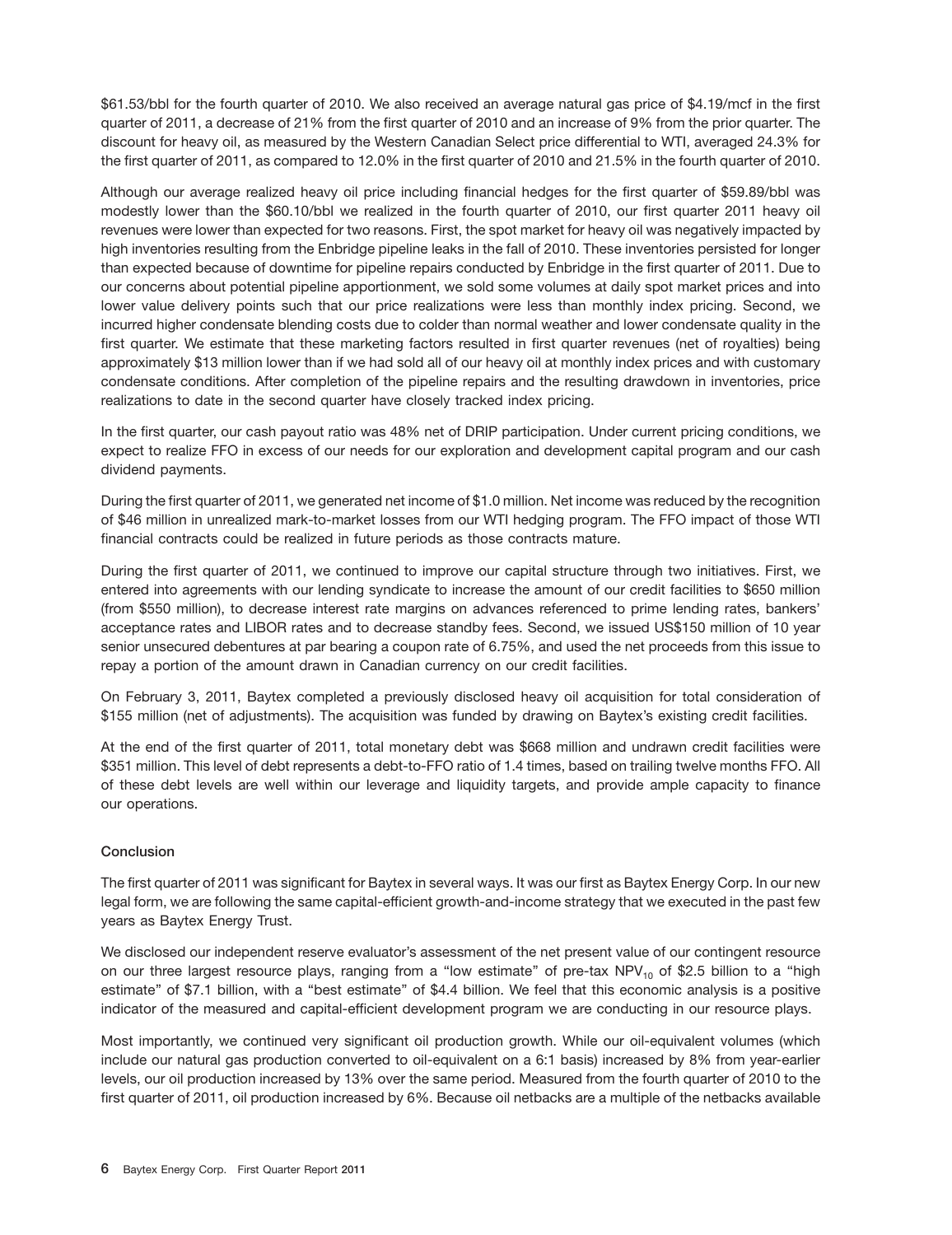from natural gas production, we believe that this oil production growth rate is the truest measure of the growth portion of our growth-and-income model. Coupled with the monthly income provided by our dividends, we think that our oil growth can be a meaningful contributor to our total return to investors.

Finally, we have been executing this growth-and-income model while steadily improving our capital structure. Our ability to place US\$150 million of 10-year debentures at an interest rate of 6.75% attests to the debt market's confidence in our business model.

It is an honour to serve you, and we want to express our appreciation for your continued support as we move forward in executing our plan for long-term value creation.

autay 2

Anthony Marino President and Chief Executive Officer May 12, 2011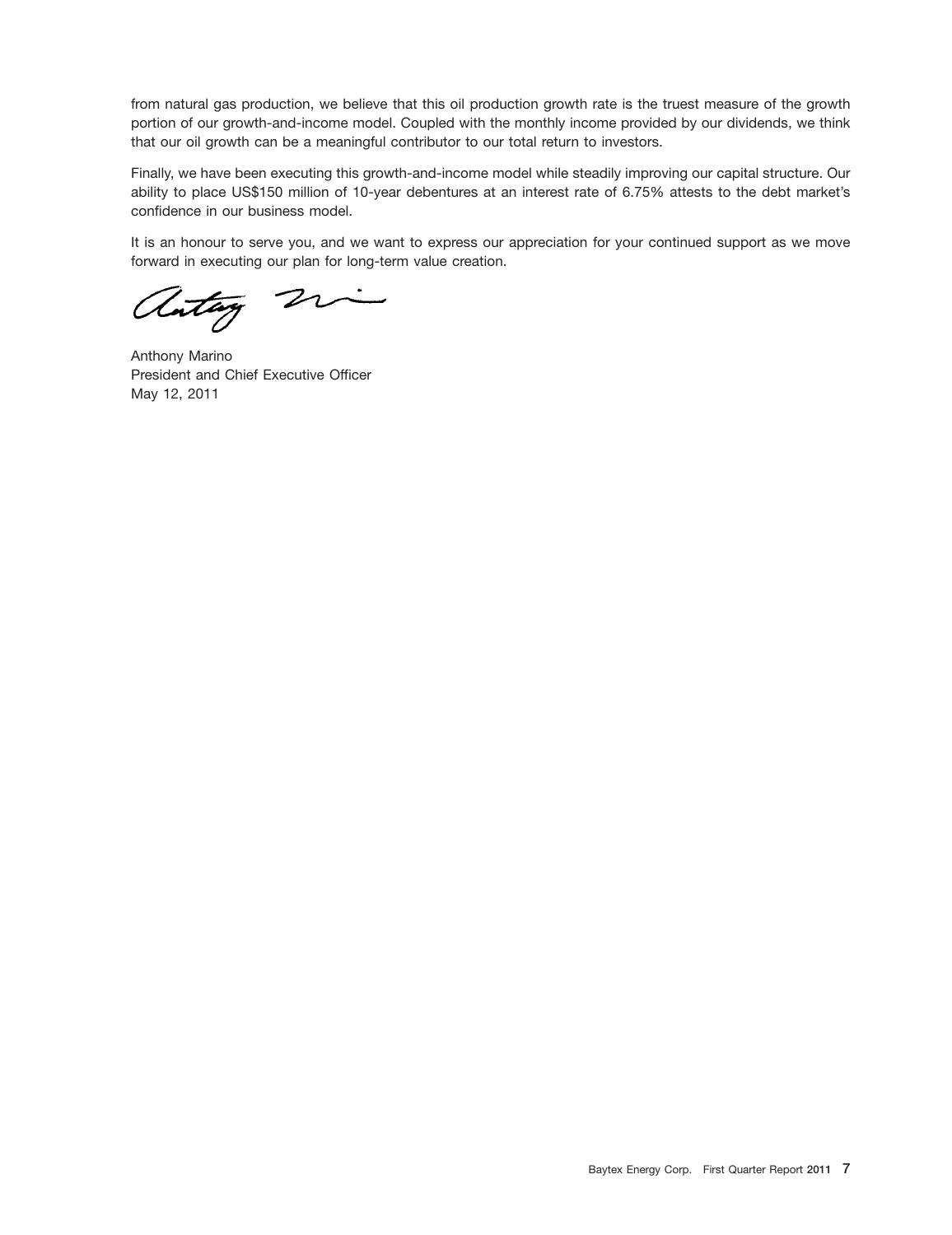# **Contingent Resource Assessment**

Sproule Associates Limited (''Sproule''), our independent reserves evaluator, prepared an assessment of contingent resource effective December 31, 2010 on three of our oil resource plays: the Bluesky in the Seal area of Alberta, the Bakken/Three Forks in North Dakota and the Viking in southeast Alberta and southwest Saskatchewan.

The contingent resource assessment has been updated by Sproule effective May 1, 2011 to include the net present value of the future net revenue attributable to the contingent resource. The updated assessment of contingent resource does not include the lands at Seal, Alberta that were acquired in the first quarter of 2011.

For the total of these three plays, Sproule's estimate of contingent resource (oil, bitumen, NGL and natural gas) for the three plays ranges from 548 million boe in the "low estimate" (C1) to 1.15 billion boe in the "high estimate" (C3), with a "best estimate" (C2) of 745 million boe. These estimates increased by 3%, 11% and 12%, respectively, as compared to the contingent resource estimates from December 31, 2010 primarily due to the assessment of 1280-acre spacing development in North Dakota and the inclusion of solution gas and NGL volumes on both light oil plays. Contingent resource does not include any volumes currently booked as reserves.

The table below summarizes Sproule's estimates of contingent resource for the three plays by geographic area and the net present value before tax of the future net revenue attributable to the contingent resource using forecast prices and costs.

|                                   |                               |                | Net Present Value of Future Net Revenue <sup>(3)</sup><br>At May 1, 2011 |                                              |         |         |  |
|-----------------------------------|-------------------------------|----------------|--------------------------------------------------------------------------|----------------------------------------------|---------|---------|--|
|                                   | <b>Contingent Resource</b>    |                | Forecast prices and costs                                                |                                              |         |         |  |
|                                   | At May 1, 2011 <sup>(1)</sup> |                |                                                                          | (before income taxes discounted at (%/year)) |         |         |  |
|                                   |                               | % Oil,         |                                                                          |                                              |         |         |  |
|                                   | $Gross^{(2)}$                 | <b>Bitumen</b> |                                                                          |                                              |         |         |  |
|                                   | (mmboe)                       | and NGL        | 0%                                                                       | 5%                                           | 8%      | 10%     |  |
|                                   |                               |                |                                                                          | (\$ millions)                                |         |         |  |
| Bluesky - Seal, Alberta           |                               |                |                                                                          |                                              |         |         |  |
| Low estimate $(C1)^{(4)}$         | 478.3                         | 100            | 9,684.5                                                                  | 4,511.1                                      | 2,880.9 | 2,133.6 |  |
| Best estimate (C2) <sup>(5)</sup> | 583.3                         | 100            | 12,856.1                                                                 | 6,173.1                                      | 4,043.6 | 3,060.9 |  |
| High estimate $(C3)^{(6)}$        | 845.9                         | 100            | 21,783.6                                                                 | 9,559.8                                      | 6,038.3 | 4,492.1 |  |
| Bakken/Three Forks - North        |                               |                |                                                                          |                                              |         |         |  |
| Dakota, USA                       |                               |                |                                                                          |                                              |         |         |  |
| Low estimate $(C1)^{(4)}$         | 59.2                          | 90             | 1,953.6                                                                  | 706.2                                        | 404.5   | 284.0   |  |
| Best estimate (C2) <sup>(5)</sup> | 138.1                         | 90             | 7,642.8                                                                  | 2,534.7                                      | 1,455.0 | 1,041.4 |  |
| High estimate $(C3)^{(6)}$        | 253.8                         | 90             | 16,834.0                                                                 | 5,009.3                                      | 2,789.8 | 1,976.7 |  |
| Viking - Redwater, Alberta        |                               |                |                                                                          |                                              |         |         |  |
| Low estimate $(C1)^{(4)}$         | 5.4                           | 92             | 159.1                                                                    | 97.6                                         | 73.8    | 61.5    |  |
| Best estimate (C2) <sup>(5)</sup> | 11.3                          | 92             | 548.8                                                                    | 338.8                                        | 262.8   | 224.5   |  |
| High estimate (C3) <sup>(6)</sup> | 22.7                          | 92             | 1,290.8                                                                  | 741.7                                        | 567.7   | 484.3   |  |
| Viking - Dodsland/Kerrobert,      |                               |                |                                                                          |                                              |         |         |  |
| Saskatchewan                      |                               |                |                                                                          |                                              |         |         |  |
| Low estimate $(C1)^{(4)}$         | 5.1                           | 100            | 80.3                                                                     | 22.2                                         | 9.6     | 5.0     |  |
| Best estimate (C2) <sup>(5)</sup> | 12.2                          | 100            | 430.9                                                                    | 149.6                                        | 83.3    | 57.4    |  |
| High estimate (C3) <sup>(6)</sup> | 25.7                          | 100            | 1,336.3                                                                  | 472.1                                        | 269.9   | 190.7   |  |
| Total                             |                               |                |                                                                          |                                              |         |         |  |
| Low estimate $(C1)^{(4)}$         | 548.0                         | 99             | 11,877.5                                                                 | 5,337.1                                      | 3,368.8 | 2,484.1 |  |
| Best estimate (C2) <sup>(5)</sup> | 744.9                         | 98             | 21,478.6                                                                 | 9,196.2                                      | 5,844.7 | 4,384.2 |  |
| High estimate (C3) <sup>(6)</sup> | 1,148.1                       | 98             | 41,244.7                                                                 | 15,782.9                                     | 9,665.7 | 7,143.8 |  |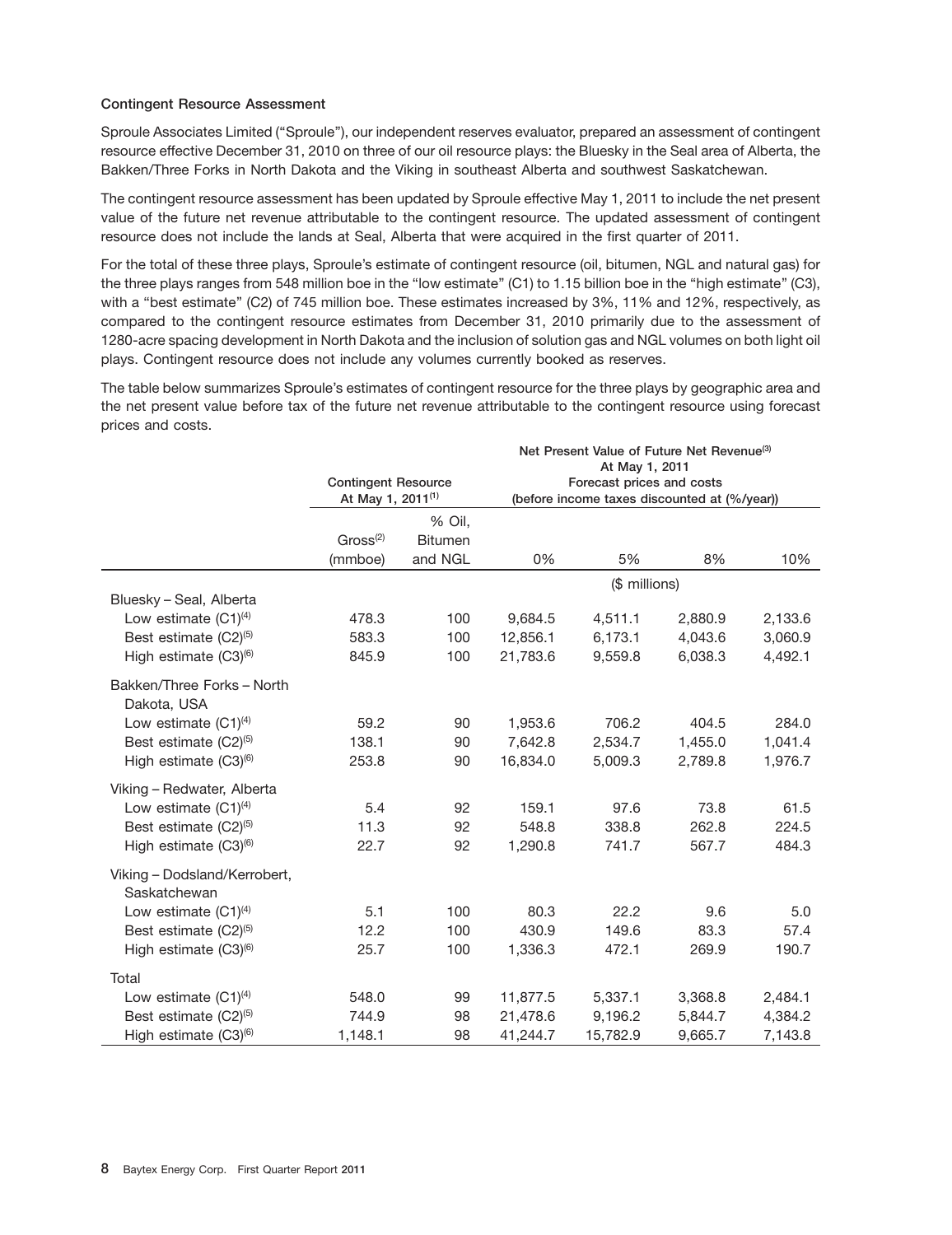*(1) The contingent resource assessment was prepared in accordance with the definitions, standards and procedures contained in the Canadian Oil and Gas Evaluation Handbook (the ''COGE Handbook'') and National Instrument 51-101 ''Standards of Disclosure for Oil and Gas Activities'' (''NI 51-101'').*

*Contingent resource is defined in the COGE Handbook as those quantities of petroleum estimated to be potentially recoverable from known accumulations using established technology or technology under development, but which do not currently qualify as reserves or commercially recoverable due to one or more contingencies. Contingencies may include factors such as economic, legal, environmental, political and regulatory matters or a lack of markets.*

*Under NI 51-101, naturally occurring hydrocarbons with a viscosity greater than 10,000 centipoise are classed as bitumen. The majority of the contingent resource at Seal that will be recovered by thermal processes has a viscosity greater than this value; therefore, this component of the contingent resource is classified as bitumen under NI 51-101.*

*Sproule prepared the estimates of contingent resource shown for each property using deterministic principles and methods. Probabilistic aggregation of the low and high property estimates shown in the table might produce different total volumes than the arithmetic sums shown in the table.*

- *(2) Gross means the company's working interest share in the contingent resource before deducting royalties.*
- *(3) The net present value of future net revenue attributable to the contingent resource does not necessarily represent the fair market value of the contingent resource. Estimated abandonment and reclamation costs have been included in the evaluation.*
- *(4) Low estimate (C1) is considered to be a conservative estimate of the quantity of resource that will actually be recovered. It is likely that the actual remaining quantities recovered will exceed the low estimate. Those resources at the low end of the estimate range have the highest degree of certainty – a 90% confidence level – that the actual quantities recovered will be equal or exceed the estimate.*
- *(5) Best estimate (C2) is considered to be the best estimate of the quantity of resource that will actually be recovered. It is equally likely that the actual remaining quantities recovered will be greater or less than the best estimate. Those resources that fall within the best estimate have a 50% confidence level that the actual quantities recovered will be equal or exceed the estimate.*
- *(6) High estimate (C3) is considered to be an optimistic estimate of the quantity of resource that will actually be recovered. It is unlikely that the actual remaining quantities of resource recovered will meet or exceed the high estimate. Those resources at the high end of the estimate range have a lower degree of certainty – a 10% confidence level – that the actual quantities recovered will equal or exceed the estimate.*

There is no certainty that it will be commercially viable to produce any portion of the contingent resource or that we will produce any portion of the volumes currently classified as contingent resource. The recovery and resource estimates provided herein are estimates. Actual contingent resource (and any volumes that may be reclassified as reserves) and future production from such contingent resource may be greater than or less than the estimates provided herein.

# *Pricing Assumptions*

The forecast cost and price assumptions include increases in actual wellhead selling prices and take into account inflation with respect to future operating and capital costs. Crude oil, heavy oil, natural gas and natural gas liquids benchmark reference pricing, as at March 31, 2011, inflation and exchange rates utilized by Sproule in the contingent resource assessment were as follows:

|                 |                    | Oil            |                  | <b>Natural Gas</b>      |                         |                     |
|-----------------|--------------------|----------------|------------------|-------------------------|-------------------------|---------------------|
|                 |                    | Edmonton       | Lloydblend       |                         |                         |                     |
|                 | <b>WTI Cushing</b> | Par Price      | at Hardisty      |                         | Inflation               | Exchange            |
|                 | Oklahoma           | $40^\circ$ API | $20.5^\circ$ API | AECO-C                  | $Rates^{(1)}$           | Rate <sup>(2)</sup> |
|                 | (SUS/bbl)          | (SCdn/bbl)     | (SCdn/bbl)       | (\$Cdn/MMbtu)           | $(\frac{6}{y}$ (%/year) | (\$US/\$Cdn)        |
| 2011 (9 months) | 103.32             | 103.14         | 88.70            | 3.71                    | 1.5                     | 0.984               |
| 2012            | 102.86             | 102.65         | 88.27            | 4.29                    | 1.5                     | 0.984               |
| 2013            | 100.84             | 100.57         | 84.48            | 4.65                    | 1.5                     | 0.984               |
| 2014            | 95.66              | 95.29          | 78.14            | 5.95                    | 1.5                     | 0.984               |
| 2015            | 95.52              | 95.14          | 78.01            | 6.34                    | 1.5                     | 0.984               |
| 2016            | 96.96              | 96.57          | 79.19            | 6.44                    | 1.5                     | 0.984               |
| 2017            | 98.41              | 98.03          | 80.39            | 6.55                    | 1.5                     | 0.984               |
| 2018            | 99.89              | 99.51          | 81.60            | 6.66                    | 1.5                     | 0.984               |
| 2019            | 101.38             | 101.02         | 82.83            | 6.77                    | 1.5                     | 0.984               |
| 2020            | 102.91             | 102.54         | 84.08            | 6.88                    | 1.5                     | 0.984               |
| 2021            | 104.45             | 104.09         | 85.35            | 6.99                    | 1.5                     | 0.984               |
| Thereafter      |                    |                |                  | Escalation rate of 1.5% |                         |                     |

# **SUMMARY OF PRICING AND INFLATION RATE ASSUMPTIONS FORECAST PRICES AND COSTS AS AT MARCH 31, 2011**

*(1) Inflation rates for forecasting prices and costs.*

*(2) Exchange rate used to generate the benchmark reference prices in this table.*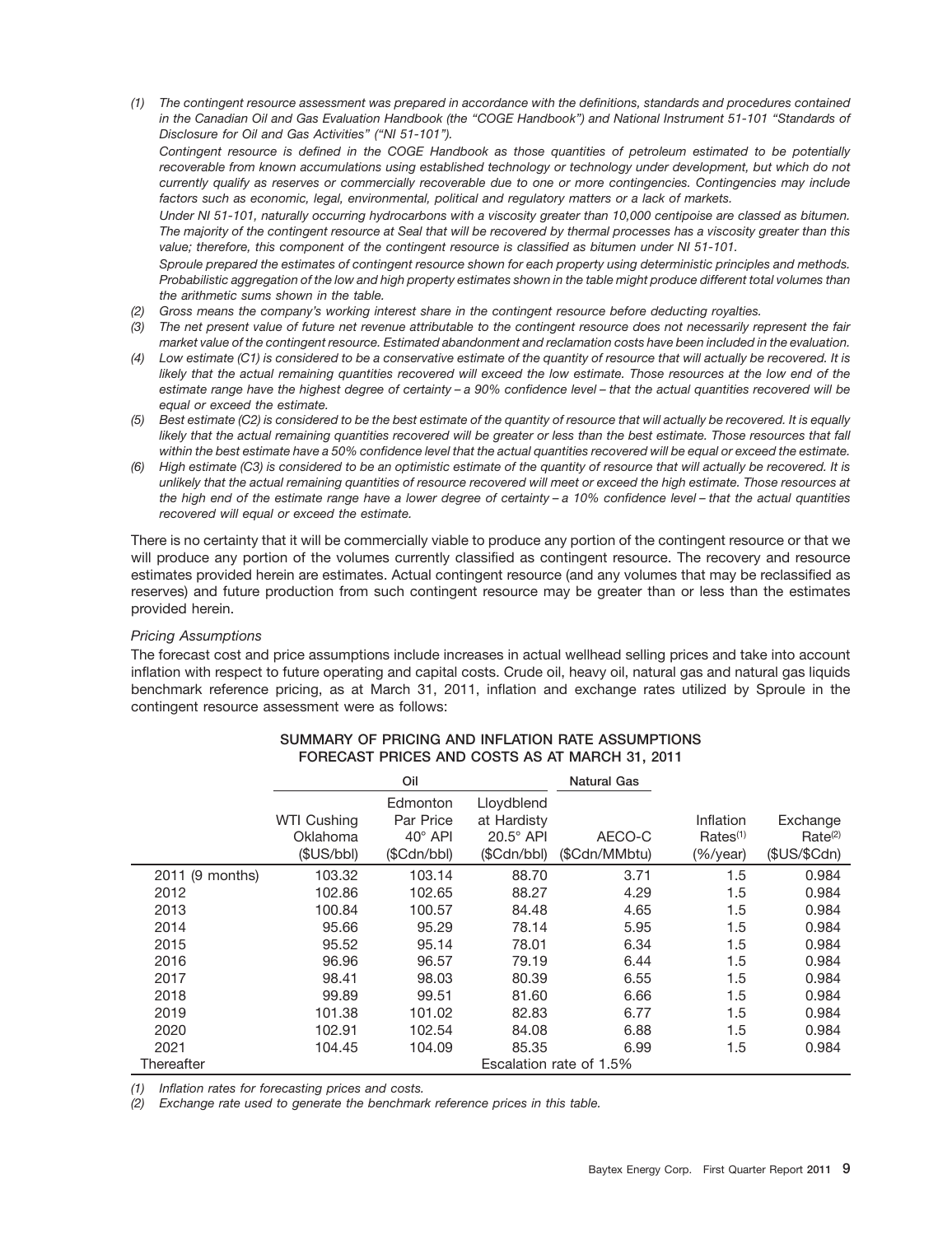# MANAGEMENT'S DISCUSSION AND ANALYSIS

The following is management's discussion and analysis (''MD&A'') of the operating and financial results of Baytex Energy Corp. for the three months ended March 31, 2011. This information is provided as of May 11, 2011. In this MD&A, references to ''Baytex'', the ''Company'', ''we'', ''us'' and ''our'' and similar terms refer to Baytex Energy Corp. and its subsidiaries on a consolidated basis, except where the context requires otherwise. The first quarter results have been compared with the corresponding period in 2010. This MD&A should be read in conjunction with the Company's unaudited interim condensed consolidated comparative financial statements for the three months ended March 31, 2011 and 2010, and its audited consolidated comparative financial statements for the year ended December 31, 2010 and 2009, together with accompanying notes, and the Annual Information Form for the year ended December 31, 2010. These documents and additional information about Baytex are available on SEDAR at www.sedar.com. The financial statements for the first quarter of 2011 are Baytex's first financial statements prepared in accordance with International Financial Reporting Standards (''IFRS''). Comparative periods in 2010 have been restated to conform to IFRS presentation. Reconciliations from IFRS to Canadian general accepted accounting principles (''previous GAAP'') are shown in the notes to our financial statements. The adoption of IFRS did not have a material impact on the amounts reported as funds from operations. All amounts are in Canadian dollars, unless otherwise stated and all tabular amounts are in thousands of Canadian dollars, except for percentages and per common share or per trust unit amounts or as otherwise noted.

In this MD&A, barrel of oil equivalent (''boe'') amounts have been calculated using a conversion rate of six thousand cubic feet of natural gas to one barrel of oil, which represents an energy equivalency conversion method applicable at the burner tip and does not represent a value equivalency at the wellhead. While it is useful for comparative measures, it may not accurately reflect individual product values and may be misleading if used in isolation.

This MD&A contains forward-looking information and statements. We refer you to the end of the MD&A for our advisory on forward-looking information and statements.

# **Corporate Conversion**

At year end 2010, Baytex Energy Trust (the ''Trust'') completed a plan of arrangement under the Business Corporations Act (Alberta) pursuant to which it converted its legal structure from an income trust to a corporation (the ''Corporate Conversion''). Pursuant to the Corporate Conversion: (i) on December 31, 2010, holders of trust units of the Trust exchanged their trust units for our common shares on a one-for-one basis; and (ii) on January 1, 2011, the Trust was dissolved and terminated, with the result that we became the successor to the Trust. The reorganization into a corporation has been accounted for on a continuity of interest basis and accordingly, the condensed consolidated financial statements reflect the financial position, results of operations and cash flows as if the Company had always carried on the business formerly carried on by the Trust.

Despite the change in legal structure from a trust to a corporation, the Company's business objectives and strategies remain unchanged and all officers and directors remain the same. Baytex's business objectives are directed towards growing its production and asset base through internal property development and acquisitions with the objectives of providing monthly income to its shareholders and creating long-term value for its shareholders. To achieve these objectives, Baytex intends to invest capital to enhance the value of its assets, operate its producing petroleum and natural gas properties in a low cost manner while maximizing the recovery of reserves, and pay monthly dividends to shareholders.

Baytex will continue to direct its efforts to increase the value of its assets through development drilling and associated development activities and enhanced oil recovery activities as well as by the periodic acquisition of undeveloped and producing petroleum and natural gas properties. Baytex will also seek to acquire petroleum and natural gas producing properties and primarily participate in development activities that are generally considered to be lower risk. Also, a minor percentage of each year's capital budget will be devoted to moderate risk development and lower risk exploration opportunities on its properties.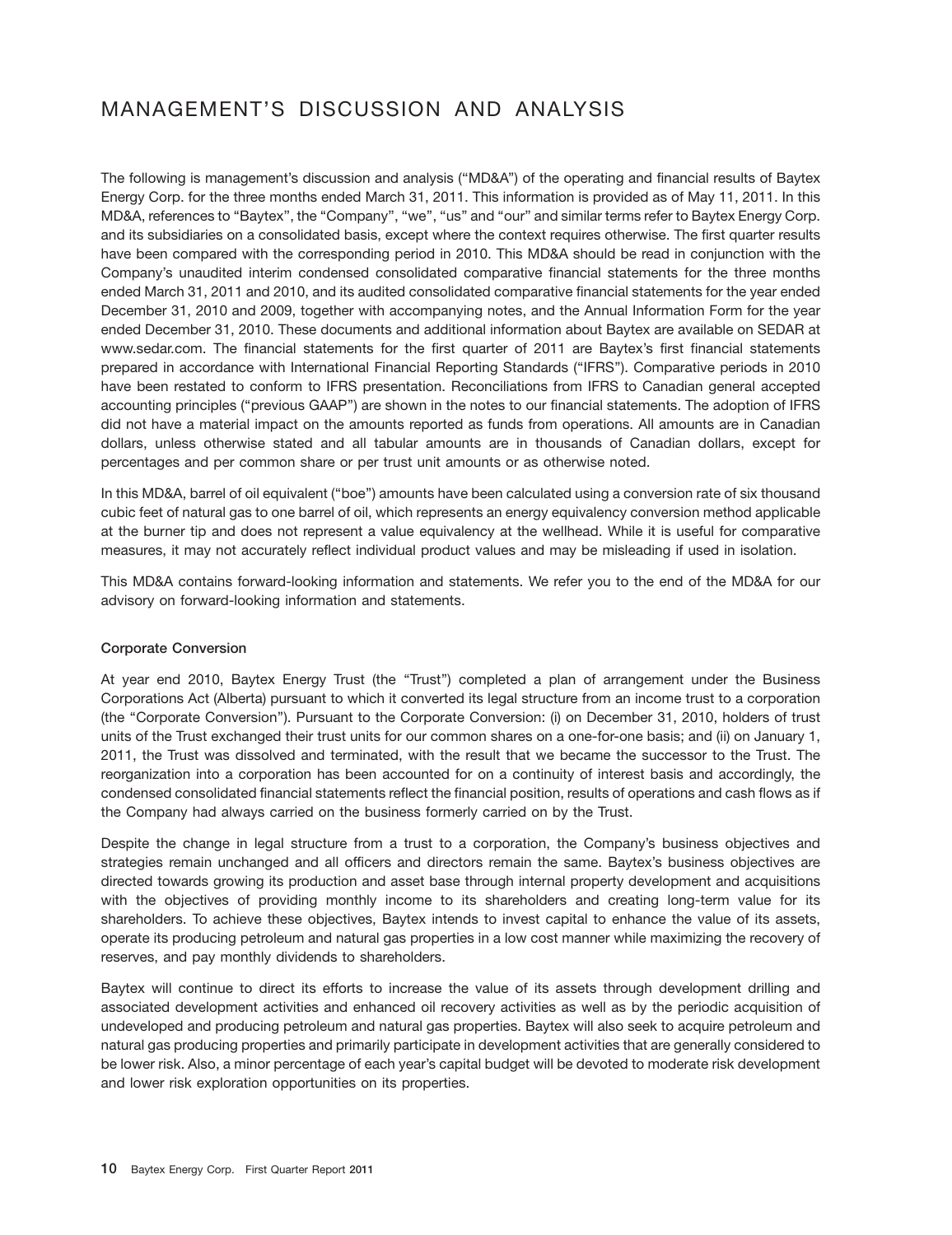The common shares of Baytex trade on the Toronto Stock Exchange and the New York Stock Exchange under the trading symbol BTE. Beginning with the January 31, 2011 record date, shareholders of Baytex will receive payments in the form of dividends. Prior to the Corporate Conversion on December 31, 2010, unitholders of the Trust received payments in the form of distributions.

# **Non-GAAP Financial Measures**

Baytex evaluates performance based on net income and funds from operations. Funds from operations is not a measurement based on Generally Accepted Accounting Principles (''GAAP''), but is a financial term commonly used in the petroleum and natural gas industry. Funds from operations represents cash flow from operating activities less finance costs before changes in non-cash working capital and other operating items. The Company's determination of funds from operations may not be comparable with the calculation of similar measures for other issuers. Baytex considers funds from operations a key measure of performance as it demonstrates its ability to generate the cash necessary to fund future dividends to shareholders and capital investments. The most directly comparable measures calculated in accordance with GAAP are cash flow from operating activities and net income. For a reconciliation of funds from operations to cash flow from operating activities, see "Funds from Operations, Payout Ratio and Dividends or Distributions''.

Total monetary debt is a non-GAAP measure which we define to be the sum of monetary working capital (which is current assets less current liabilities (excluding non-cash items such as deferred income tax assets or liabilities and unrealized gain or loss on financial derivatives)), the statement of financial position value of convertible debentures, long-term bank loan and principal amount of long-term debt.

Operating netback is a non-GAAP measure commonly used in the oil and gas industry. Operating netback is equal to product revenue less royalties, production and operating expenses and transportation expenses divided by barrels of oil equivalent. This measurement helps management and investors to evaluate the specific operating performance by product. There is no standardized measure of operating netback and therefore operating netback as presented may not be comparable to similar measures presented by other issuers.

# **Outlook – Economic Environment**

The spot price for West Texas Intermediate (''WTI'') moved higher over the course of the three months ended March 31, 2011. At March 31, 2011 the spot WTI price was US\$106.72/bbl, up from US\$91.38/bbl at December 31, 2010. Going forward, Baytex continues to be focused on the following objectives: preserving financial position strength and liquidity, maintaining and, where possible, profitably expanding its productive capacity and delivering a stable dividend to its shareholders.

# **Results of Operations**

# **Production**

|                                  | Three Months Ended March 31 |        |        |  |
|----------------------------------|-----------------------------|--------|--------|--|
|                                  | 2011                        | 2010   | Change |  |
| <b>Daily Production</b>          |                             |        |        |  |
| Light oil and NGL (bbl/d)        | 6,606                       | 6.660  | (1%)   |  |
| Heavy oil (bbl/d) <sup>(1)</sup> | 31,792                      | 27,278 | 17%    |  |
| Natural gas (mmcf/d)             | 51.0                        | 56.9   | (10%)  |  |
| Total production (boe/d)         | 46,902                      | 43.425 | 8%     |  |
| <b>Production Mix</b>            |                             |        |        |  |
| Light oil and NGL                | 14%                         | 15%    |        |  |
| Heavy oil                        | 68%                         | 63%    |        |  |
| Natural gas                      | 18%                         | 22%    |        |  |

*(1) Heavy oil sales volumes may differ from reported production volumes due to changes to the Company's heavy oil inventory. For the three months ended March 31, 2011, heavy oil sales volumes were 576 bbl/d higher than production volumes (three months ended March 31, 2010 – 163 bbl/d higher).*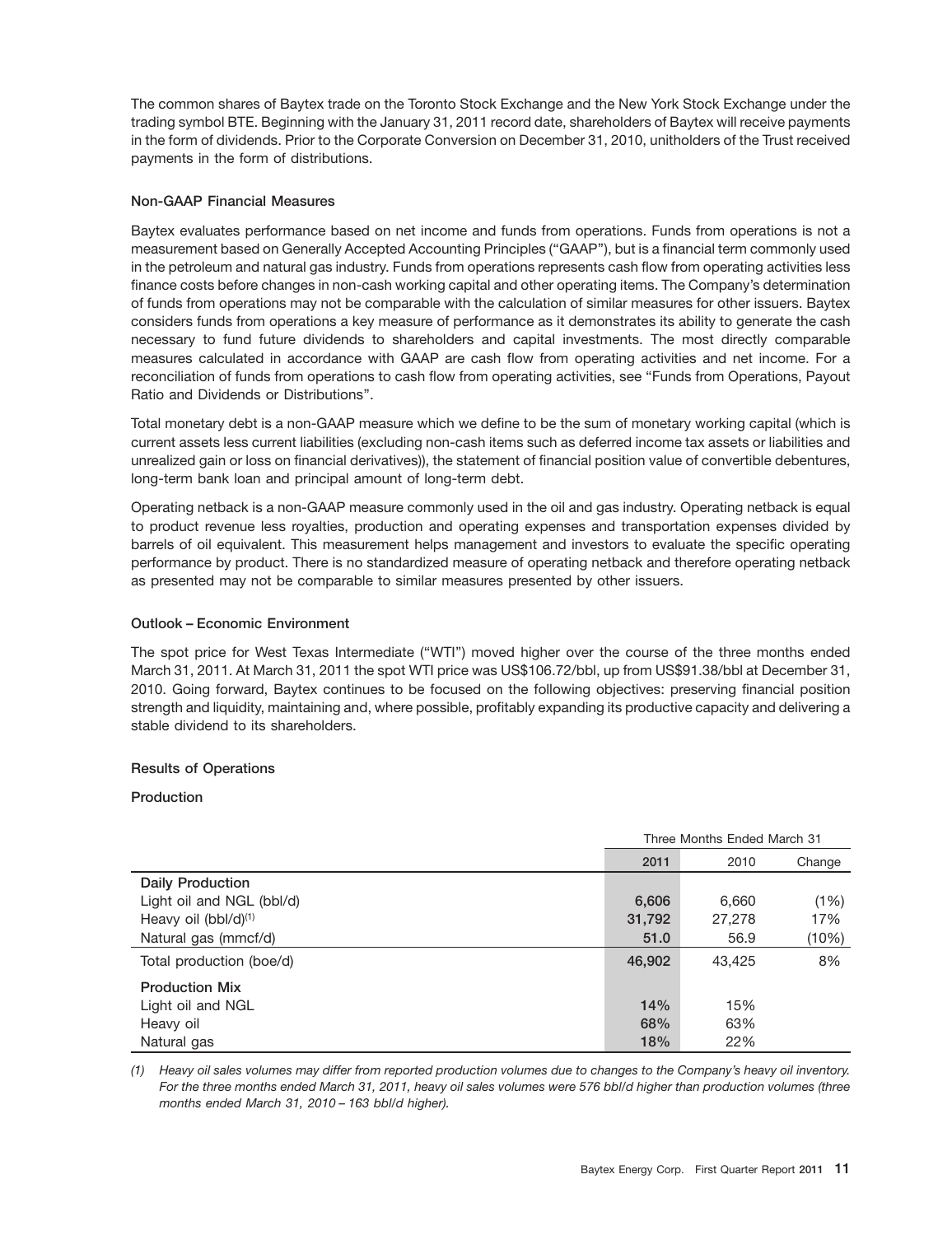Production for the three months ended March 31, 2011 totaled 46,902 boe/d, as compared to 43,425 boe/d for the same period in 2010. Light oil and natural gas liquids (''NGL'') production of 6,606 bbl/d for the first quarter of 2011 decreased from 6,660 bbl/d in the same period last year as light oil and NGL declines in conventional fields were largely offset by production increases from light oil resource plays. Heavy oil production for the first quarter of 2011 increased by 17% to 31,792 bbl/d from 27,278 bbl/d in the same period last year primarily due to increased production from development programs and the acquisition of producing assets. Natural gas production decreased by 10% to 51.0 mmcf/d for the first quarter of 2011, as compared to 56.9 mmcf/d for the same period last year primarily due to natural declines as we focused our drilling effort on our oil portfolio.

# **Commodity Prices**

# *Crude Oil*

For the three months ended March 31, 2011, the price of WTI fluctuated between a low of US\$84.32/bbl and a high of US\$106.72/bbl. For much of the first half of the quarter, WTI price fluctuated in the US\$85.00/bbl to US\$92.00/bbl range, retaining much of the price increase seen in the fourth quarter of 2010, due to increasing oil demand from emerging markets. In late February 2011, political turmoil in the Middle East/North Africa pushed WTI above US\$100.00/bbl, a level not seen since 2008. In a surprisingly short span of time, popular uprisings threatened several governments across the Middle East/North Africa region. As concerns mounted over future oil supply disruptions, civil war erupted in Libya curtailing over one million barrels of light sweet crude oil exports from that country. Against a backdrop of rising global oil demand and ongoing turmoil in the Middle East/North Africa region causing supply uncertainties, WTI ended the first quarter of 2011 at a high of US\$106.72/bbl.

The discount for Canadian heavy oil, as measured by the Western Canadian Select (''WCS'') price differential to WTI, averaged 24.3% in the first quarter of 2011, compared to 21.5% in the fourth quarter of 2010, and 12.0% in the first quarter of 2010. Continuing export pipeline integrity issues led to a surplus of Canadian heavy oil, which was reflected in the higher WCS discounts during the first quarter of 2011. However, pipeline maintenance and repairs performed this quarter should improve future Canadian heavy oil export capacity and market access. During the first quarter of 2011, Baytex's realized heavy oil price was negatively impacted by local market conditions, which resulted from producers attempting to avoid pipeline apportionment issues. These conditions have largely been resolved for the second quarter of 2011.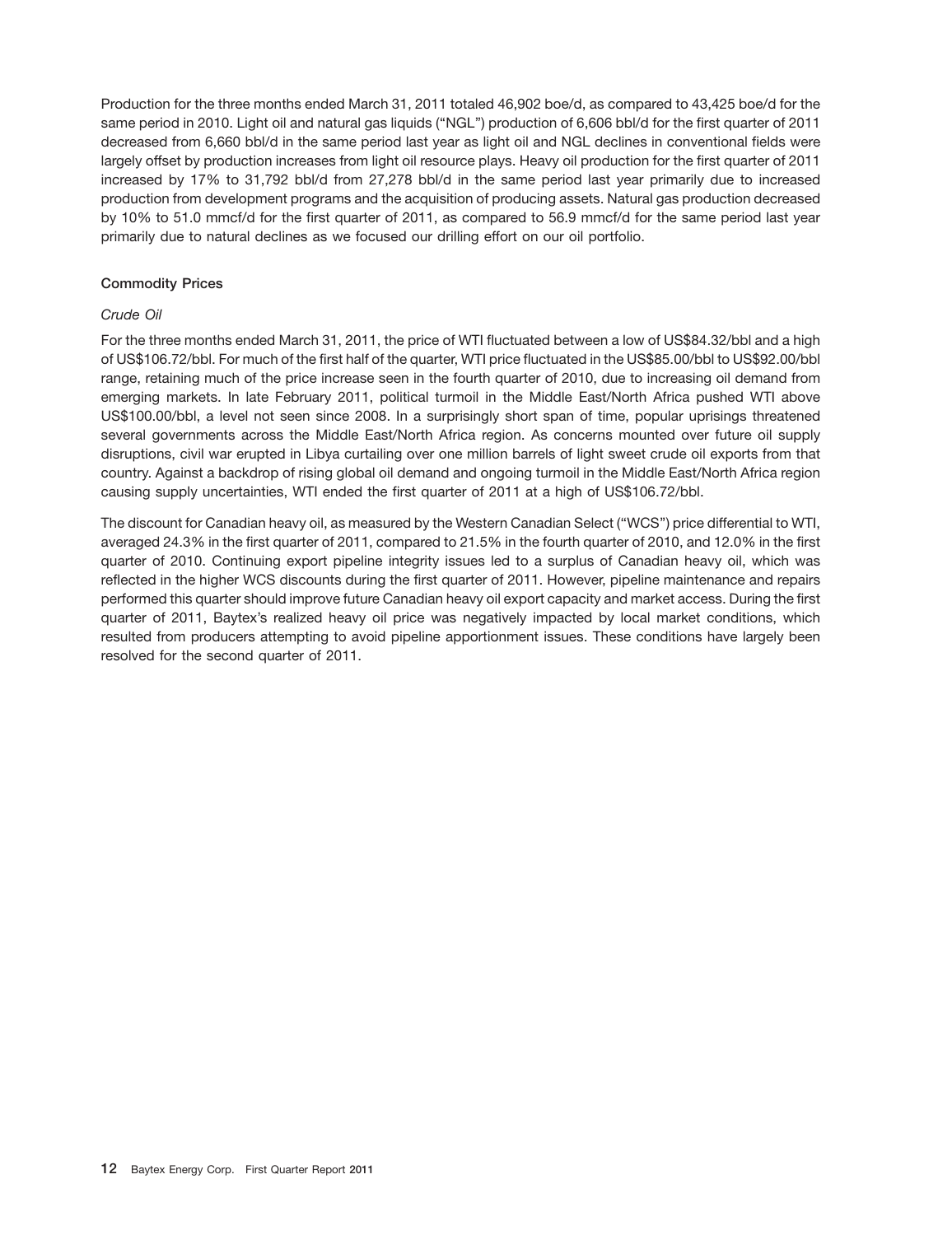# *Natural Gas*

For the three months ended March 31, 2011, AECO natural gas prices averaged \$3.77/mcf, as compared to \$5.36/mcf in the same period last year. Although cold winter weather increased gas demand in North America, this was offset by continued growth in the supply of natural gas in the U.S. and a strengthening Canadian dollar.

|                                                                                                                                                                                                                                                                    | Three Months Ended March 31                                         |                       |                                                         |                                 |  |
|--------------------------------------------------------------------------------------------------------------------------------------------------------------------------------------------------------------------------------------------------------------------|---------------------------------------------------------------------|-----------------------|---------------------------------------------------------|---------------------------------|--|
|                                                                                                                                                                                                                                                                    | 2011                                                                |                       | 2010                                                    | Change                          |  |
| <b>Benchmark Averages</b><br>WTI oil (US\$/bbl) <sup>(1)</sup><br>WCS heavy oil (US\$/bbl) <sup>(2)</sup><br>Heavy oil differential <sup>(3)</sup><br>USD/CAD average exchange rate<br>Edmonton par oil (\$/bbl)<br>AECO natural gas price (\$/mcf) <sup>(4)</sup> | \$94.10<br>\$71.24<br>$(24.3\%)$<br>1.0142<br>\$88.45<br>\$<br>3.77 | \$<br>\$.<br>\$<br>\$ | 78.71<br>69.67<br>$(12.0\%)$<br>0.9607<br>80.31<br>5.36 | 20%<br>2%<br>6%<br>10%<br>(30%) |  |
| Baytex Average Sales Prices <sup>(6)</sup><br>Light oil and NGL (\$/bbl)<br>Heavy oil (\$/bbl) <sup>(5)</sup><br>Physical forward sales contracts gain (loss) (\$/bbl)                                                                                             | S<br>75.68<br>\$57.83<br>2.06                                       | \$<br>\$              | 68.04<br>64.46<br>(2.39)                                | 11%<br>(10%)                    |  |
| Heavy oil, net (\$/bbl)                                                                                                                                                                                                                                            | \$59.89                                                             | \$                    | 62.07                                                   | (4% )                           |  |
| Total oil and NGL, net (\$/bbl)                                                                                                                                                                                                                                    | \$62.57                                                             | \$                    | 63.24                                                   | (1%)                            |  |
| Natural gas $(\frac{6}{m}$ cf) <sup>(6)</sup><br>Physical forward sales contracts gain (\$/mcf)                                                                                                                                                                    | \$<br>3.92<br>0.27                                                  | \$                    | 5.31                                                    | (26%)                           |  |
| Natural gas, net (\$/mcf)                                                                                                                                                                                                                                          | \$<br>4.19                                                          | \$                    | 5.31                                                    | (21%)                           |  |
| Summary<br>Weighted average (\$/boe) <sup>(6)</sup><br>Physical forward sales contracts gain (loss) (\$/boe)                                                                                                                                                       | \$53.90<br>1.96                                                     | \$                    | 58.18<br>(1.77)                                         | (7%)                            |  |
| Weighted average, net (\$/boe)                                                                                                                                                                                                                                     | \$55.86                                                             | \$                    | 56.41                                                   | (1%)                            |  |

*(1) WTI refers to the calendar monthly average based on NYMEX prompt month WTI.*

*(2) WCS refers to the average posting price for the benchmark WCS heavy oil.*

*(3) Heavy oil differential refers to the WCS discount to WTI.*

*(4) AECO refers to the AECO monthly index price published by the Canadian Gas Price Reporter.*

*(5) Baytex's realized heavy oil prices are calculated based on sales volumes, net of blending costs.*

*(6) Baytex's risk management strategy employs both oil and natural gas financial and physical forward contracts (fixed price forward sales and collars) and heavy oil differential physical delivery contracts (fixed price and percentage of WTI). The pricing information in the table excludes the impact of financial derivatives.*

During the first quarter of 2011, Baytex's average sales price for light oil and NGL was \$75.68/bbl, up 11% from \$68.04/bbl in the first quarter of 2010. Baytex's realized heavy oil price during the first quarter of 2011, prior to physical forward sales contracts, was \$57.83/bbl, or 82% of WCS. This compares to a realized heavy oil price in the first quarter of 2010, prior to physical forward sales contracts, of \$64.46/bbl, or 89% of WCS. The differential to WCS largely reflects the cost of blending Baytex's heavy oil with diluent to meet pipeline specifications. Net of physical forward sales contracts, Baytex's realized heavy oil price during the first quarter of 2011 was \$59.89/bbl, down 4% from \$62.07/bbl in the first quarter of 2010 due to the higher differential to WCS compared to the same period in 2010. Baytex's realized natural gas price for the three months ended March 31, 2011 was \$3.92/mcf, prior to physical forward sales contracts, and \$4.19/mcf inclusive of physical forward sales contracts (three months ended March 31, 2010 – \$5.31/mcf prior to and inclusive of physical forward sales contracts).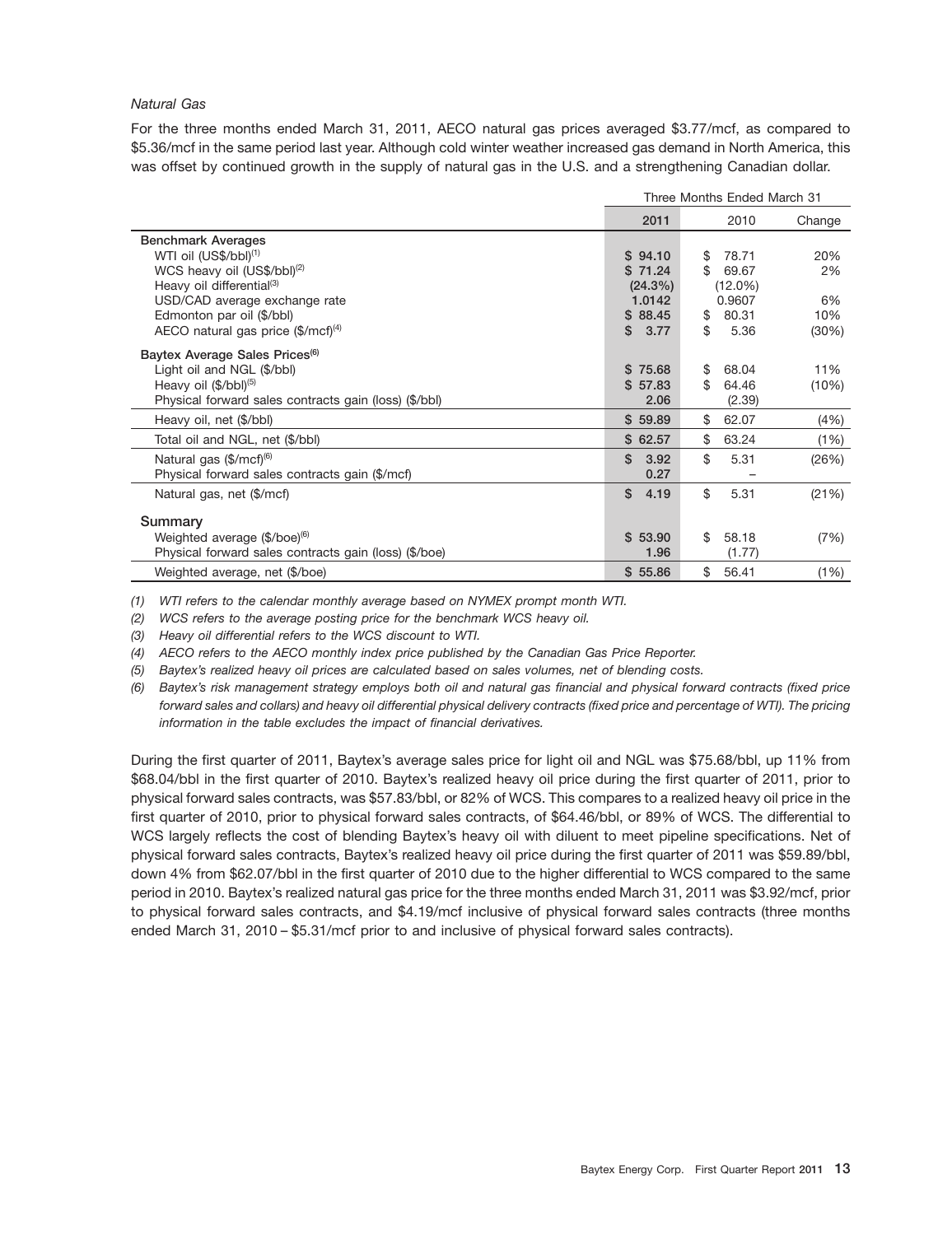#### **Gross Revenues**

|                                       | Three Months Ended March 31 |              |        |  |  |
|---------------------------------------|-----------------------------|--------------|--------|--|--|
| (\$ thousands except for %)           | 2011                        | 2010         | Change |  |  |
| Oil revenues                          |                             |              |        |  |  |
| Light oil and NGL                     | \$<br>44.994                | 40.784<br>\$ | 10%    |  |  |
| Heavy oil                             | 174,470                     | 153,291      | 14%    |  |  |
| Total oil revenues                    | 219,464                     | 194.075      | 13%    |  |  |
| Natural gas revenues                  | 19,236                      | 27,222       | (29%)  |  |  |
| Total oil and natural gas revenues    | 238,700                     | 221,297      | 8%     |  |  |
| Sales of heavy oil blending diluent   | 51,615                      | 40.485       | 27%    |  |  |
| Total petroleum and natural gas sales | 290,315<br>S                | \$261,782    | 11%    |  |  |

Petroleum and natural gas sales increased 11% to \$290.3 million for the first quarter of 2011 from \$261.8 million for the same period in 2010. During the three months ended March 31, 2011, the increase in gross revenues were mainly driven by a 13% increase in total oil and NGL production volumes, slightly offset by a 1% decrease in total oil and NGL sales price compared to the three months ended March 31, 2010.

# **Royalties**

|                                         | Three Months Ended March 31 |            |        |  |  |
|-----------------------------------------|-----------------------------|------------|--------|--|--|
| (\$ thousands except for % and per boe) | 2011                        | 2010       | Change |  |  |
| Royalties                               | \$48,802                    | \$50,965   | (4% )  |  |  |
| Royalty rates:                          |                             |            |        |  |  |
| Light oil, NGL and natural gas          | 18.9%                       | 22.6%      |        |  |  |
| Heavy oil                               | 20.9%                       | 23.2%      |        |  |  |
| Average royalty rates <sup>(1)</sup>    | 20.3%                       | 23.0%      |        |  |  |
| Royalty expenses per boe                | 11.42<br>S                  | 12.99<br>S | (12%)  |  |  |

*(1) Average royalty rate excludes sales of heavy oil blending diluents and the effects of financial derivatives.*

Total royalties for the first quarter of 2011 decreased 4% to \$48.8 million from \$51.0 million in the first quarter of 2010. Total royalties for the first quarter of 2011 averaged 20.3% of petroleum and natural gas revenues (excluding sales of heavy oil blending diluent), as compared to 23.0% for the same period in 2010.

Royalties as a percentage of revenues for light oil, NGL and natural gas decreased in the current quarter compared to the first quarter of 2010 mainly due to a 21% decrease in realized natural gas price. Royalties as a percentage of revenues for heavy oil in the three months ended March 31, 2011 were lower than the same period in 2010 due to lower royalties for new and existing production at Seal.

Certain additional credits earned under the Alberta Royalty Drilling Credit program, which are based on drilling activity and drilling depths, are recorded as a reduction to capital expenditures, rather than as a reduction to royalties.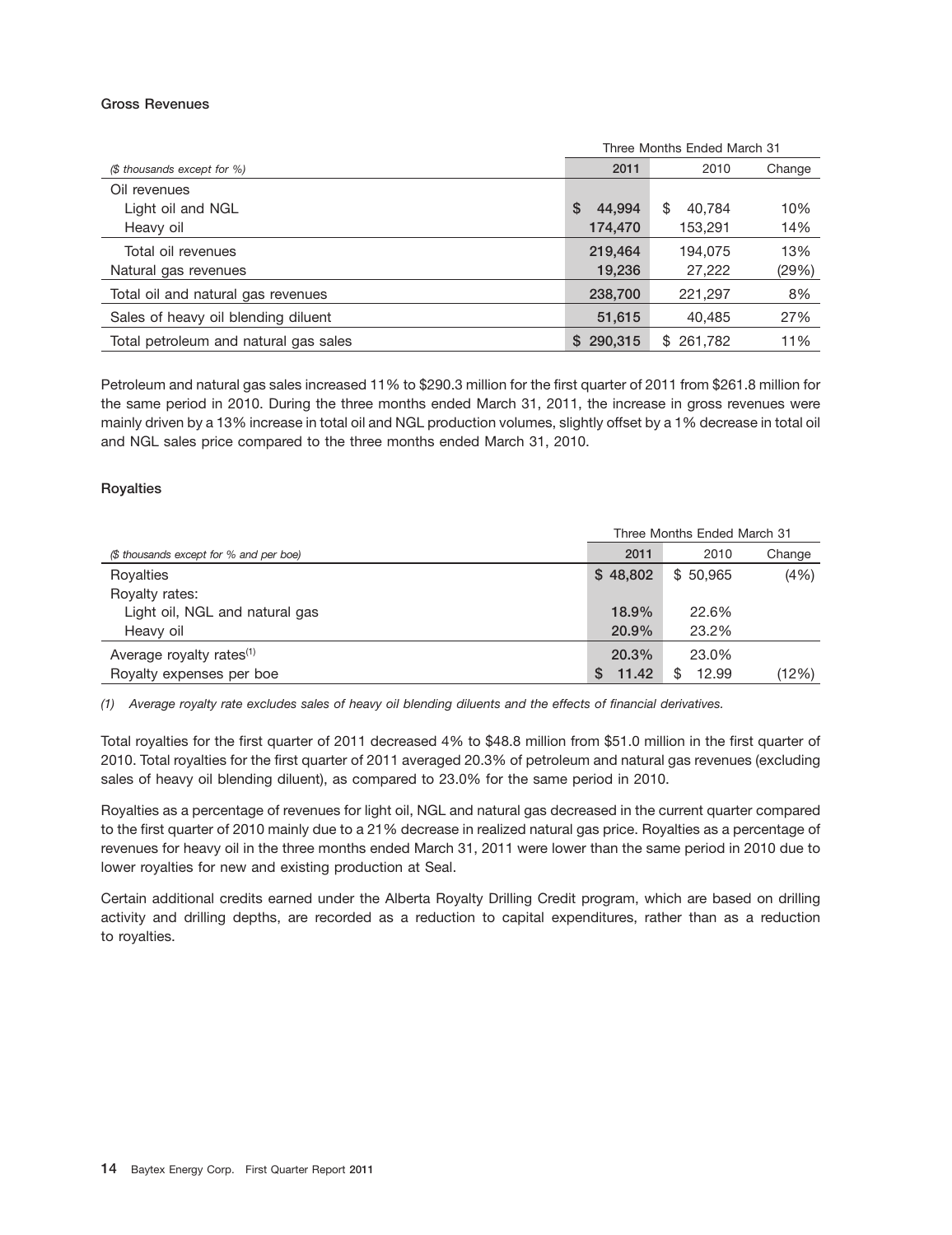#### **Financial Derivatives**

|                                                                | Three Months Ended March 31 |           |    |          |    |           |
|----------------------------------------------------------------|-----------------------------|-----------|----|----------|----|-----------|
| (\$ thousands)                                                 |                             | 2011      |    | 2010     |    | Change    |
| Realized gain (loss) on financial derivatives <sup>(1)</sup>   |                             |           |    |          |    |           |
| Crude oil                                                      | \$                          | (4, 433)  | \$ | 1,305    | \$ | (5,738)   |
| Natural gas                                                    |                             | (10)      |    | 900      |    | (910)     |
| Foreign currency                                               |                             | 6,102     |    | 6,447    |    | (345)     |
| Interest rate                                                  |                             | (72)      |    | 511      |    | (583)     |
| Total                                                          | \$                          | 1,587     | \$ | 9,163    | \$ | (7, 576)  |
| Unrealized gain (loss) on financial derivatives <sup>(2)</sup> |                             |           |    |          |    |           |
| Crude oil                                                      | \$                          | (48, 791) | \$ | (3, 172) | \$ | (45, 619) |
| Natural gas                                                    |                             | 408       |    | 6,532    |    | (6, 124)  |
| Foreign currency                                               |                             | 1,380     |    | 5,055    |    | (3,675)   |
| Interest rate                                                  |                             | 533       |    | (5, 192) |    | 5,725     |
| Total                                                          | \$                          | (46, 470) | \$ | 3,223    | \$ | (49, 693) |
| Total gain (loss) on financial derivatives                     |                             |           |    |          |    |           |
| Crude oil                                                      | \$                          | (53, 224) | \$ | (1,867)  | \$ | (51, 357) |
| Natural gas                                                    |                             | 398       |    | 7,432    |    | (7,034)   |
| Foreign currency                                               |                             | 7,482     |    | 11,502   |    | (4,020)   |
| Interest rate                                                  |                             | 461       |    | (4,681)  |    | 5,142     |
| Total                                                          | \$                          | (44, 883) | \$ | 12,386   | \$ | (57, 269) |

*(1) Realized gain (loss) on financial derivatives represents actual cash settlement or receipts for the financial derivatives.*

*(2) Unrealized gain (loss) on financial derivatives represents the change in fair value of the financial derivatives during the period.*

The total loss on financial derivatives for the first quarter was \$44.9 million, as compared to a gain of \$12.4 million in the first quarter of 2010. This includes realized gains of \$1.6 million and unrealized mark-to-market losses of \$46.5 million for the first quarter of 2011, as compared to \$9.2 million in realized gains and \$3.2 million in unrealized mark-to-market gains for the first quarter of 2010. The realized gain of \$1.6 million for the three months ended March 31, 2011 is mainly due to the settlement of gains on favorable foreign currency derivatives, partially offset by losses on crude oil derivatives. The unrealized mark-to-market loss of \$46.5 million for the three months ended March 31, 2011 is mainly due to higher expected future crude oil prices at March 31, 2011, as compared to December 31, 2010.

Details of the risk management contracts in place as at March 31, 2011 and the accounting treatment of the Company's financial instruments are disclosed in note 22 to the unaudited interim condensed consolidated financial statements as at and for the three months ended March 31, 2011.

# **Evaluation and Exploration Expense**

Evaluation and exploration expense for the first quarter of 2011 decreased to \$3.5 million from \$5.8 million for the same period of 2010 due to a decrease in lease expiries of undeveloped land for the first quarter of 2011.

#### **Production and Operating Expenses**

|                                           | Three Months Ended March 31 |          |        |  |
|-------------------------------------------|-----------------------------|----------|--------|--|
| (\$ thousands except for % and per boe)   | 2011                        | 2010     | Change |  |
| Production and operating expenses         | \$47,476 \$42,234           |          | 12%    |  |
| Production and operating expenses per boe | \$11.11                     | \$ 10.77 | 3%     |  |

Production and operating expenses for the first quarter of 2011 increased to \$47.5 million from \$42.2 million for the same period of 2010 due to difficult winter operating conditions, which increased the cost of energy inputs and snow plow removal. Production and operating expenses were \$11.11 per boe for the first quarter of 2011, as compared to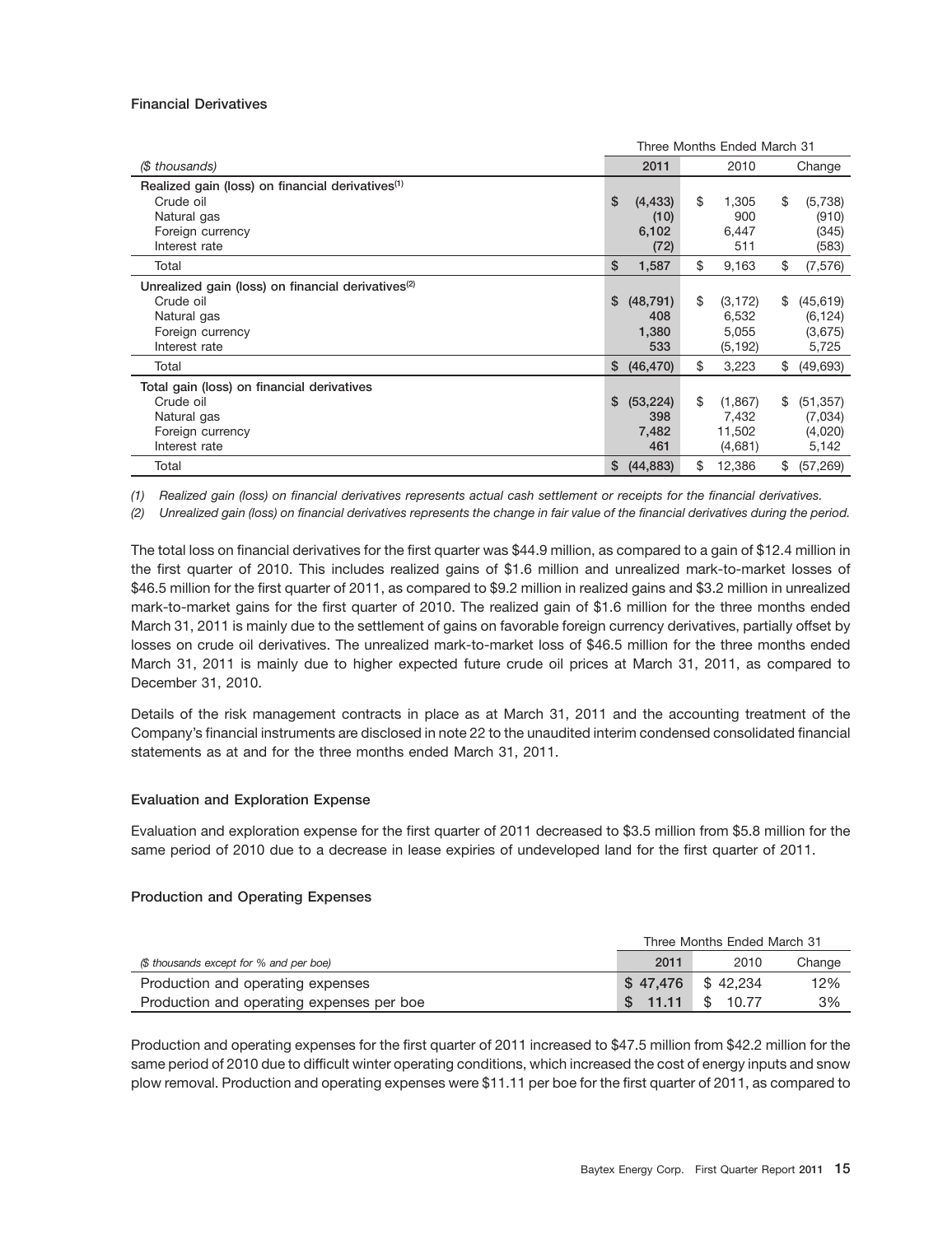\$10.77 per boe for the first quarter of 2010. For the first quarter of 2011, production and operating expenses were \$11.28 per boe of light oil, NGL and natural gas and \$11.03 per barrel of heavy oil, as compared to \$11.79 and \$10.16, respectively, for the first quarter of 2010.

# **Transportation and Blending Expenses**

|                                               | Three Months Ended March 31 |             |        |  |
|-----------------------------------------------|-----------------------------|-------------|--------|--|
| (\$ thousands except for % and per boe)       | 2011                        | 2010        | Change |  |
| <b>Blending expenses</b>                      | \$51,615                    | \$40.485    | 27%    |  |
| Transportation expenses                       | 12.545                      | 11.554      | 9%     |  |
| Total transportation and blending expenses    | \$64.160                    | \$52.039    | 23%    |  |
| Transportation expense per boe <sup>(1)</sup> | 2.94<br>S.                  | \$.<br>2.95 | $-$ %  |  |

*(1) Transportation expenses per boe are before the purchase of blending diluent.*

Transportation and blending expenses for the first quarter of 2011 were \$64.2 million, as compared to \$52.0 million for the first quarter of 2010.

The heavy oil produced by Baytex requires blending to reduce its viscosity in order to meet pipeline specifications. Baytex mainly purchases condensate from industry producers as the blending diluent to facilitate the marketing of its heavy oil. In the first quarter of 2011, the blending cost was \$51.6 million for the purchase of 5,870 bbl/d of condensate at \$97.71 per barrel, as compared to \$40.5 million for the purchase of 5,198 bbl/d at \$86.54 per barrel for the same period last year. The cost of blending diluent is effectively recovered in the sale price of the blended product.

Transportation expenses before blending costs were \$2.94 per boe for the first quarter of 2011, which is consistent compared to \$2.95 per boe for the same period of 2010. Transportation expenses were \$0.73 per boe of light oil, NGL and natural gas and \$3.97 per barrel of heavy oil in the first quarter of 2011, as compared to \$0.83 and \$4.19, respectively, for the same period in 2010.

# **Operating Netback**

|                                                | Three Months Ended March 31 |        |     |        |        |
|------------------------------------------------|-----------------------------|--------|-----|--------|--------|
| (\$ per boe except for % and volume)           |                             | 2011   |     | 2010   | Change |
| Sales volume (boe/d)                           |                             | 47,478 |     | 43.588 | 9%     |
| Operating netback <sup>(1)</sup> :             |                             |        |     |        |        |
| Sales price <sup>(2)</sup>                     | \$                          | 55.86  | \$  | 56.41  | (1%)   |
| Less:                                          |                             |        |     |        |        |
| Royalties                                      |                             | 11.42  |     | 12.99  | (12%)  |
| Production and operating expenses              |                             | 11.11  |     | 10.77  | 3%     |
| Transportation expenses                        |                             | 2.94   |     | 2.95   | $-$ %  |
| Operating netback before financial derivatives | \$                          | 30.39  | S   | 29.70  | 2%     |
| Financial derivative gains <sup>(3)</sup>      |                             | 0.37   |     | 2.34   | (84%)  |
| Operating netback after financial derivatives  | S                           | 30.76  | \$. | 32.04  | (4% )  |

*(1) Operating netback table includes revenues and costs associated with sulphur production.*

*(2) Sales price is shown net of blending costs and gains (losses) on physical delivery contracts.*

*(3) Financial derivatives reflect realized financial derivative gains (losses) only.*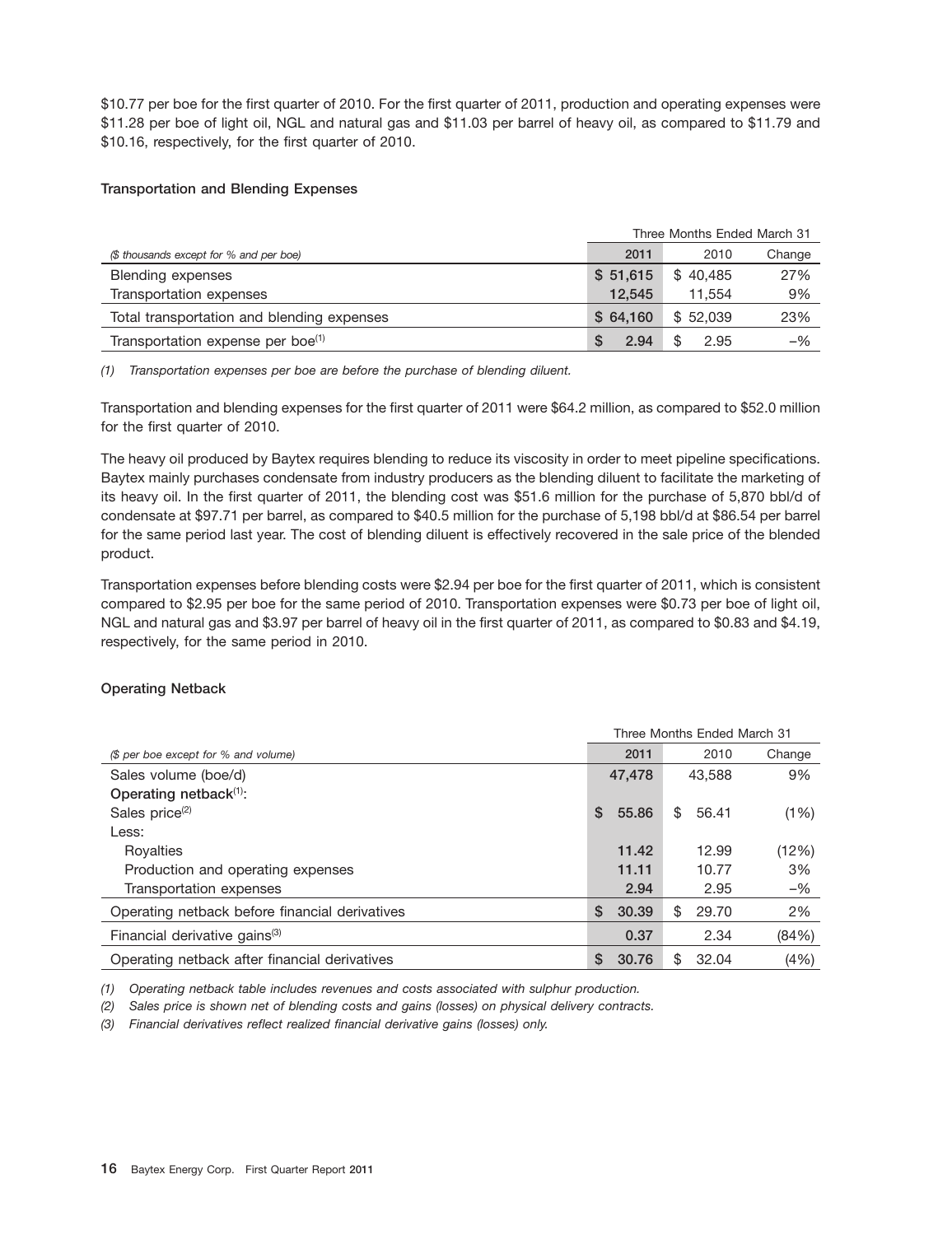#### **General and Administrative Expenses**

|                                             | Three Months Ended March 31 |             |        |  |
|---------------------------------------------|-----------------------------|-------------|--------|--|
| (\$ thousands except for % and per boe)     | 2011                        | 2010        | Change |  |
| General and administrative expenses         | $$11,130$ $$11,131$         |             | $-$ %  |  |
| General and administrative expenses per boe | 2.60                        | -\$<br>2.84 | (8%)   |  |

General and administrative expenses of \$11.1 million for the first quarter of 2011 were consistent with the same period in 2010. Although in aggregate there was little change in general and administrative expenses for first quarter of 2011, as compared to the first quarter 2010, office rent and higher salary costs were higher for the three months ended March 31, 2011. In addition, \$0.4 million of transaction costs related to property and corporate acquisitions were incurred and expensed. General and administrative expenses in the first quarter of 2010 included a \$1.9 million payment for a non-recurring tax indemnification relating to the Trust Unit Rights Incentive Plan of the Trust (the ''Unit Rights Plan''). Excluding transaction costs related to the property and corporate acquisition general and administrative expenses per boe for the three months ended March 31, 2011 would have been \$2.50 per boe, as compared to \$2.35 per boe for three months ending March 31, 2010 (excluding the non-recurring tax indemnification payment).

# **Share-based Compensation Expense**

Compensation expense related to the Common Share Rights Incentive Plan (the ''Share Rights Plan'') was \$5.3 million for the first quarter of 2011, as compared to \$31.9 million related to the Unit Rights Plan for the first quarter of 2010. The decrease in compensation expense is due to the classification, in 2010, of the Unit Rights Plan as a liability and the requirement to remeasure the fair value of the liability at each reporting date and at settlement. Any changes in fair value were recognized in net income for the period. Upon conversion to a corporation, at year end 2010, the Share Rights Plan replaced the Unit Rights Plan and the classification of the Share Rights Plan was determined to be equity settled. As such, the expense recognized over the remainder of the vesting period from the date of modification of the Unit Rights Plan into the Share Rights Plan is determined based on the fair value of the reclassified share rights at the date of such modification.

On January 1, 2011, the Company adopted a full-value award plan (the ''Share Award Incentive Plan'') pursuant to which restricted awards and performance awards may be granted to directors, officers and employees of the Company and its subsidiaries. During the three months ended March 31, 2011 the Company recorded compensation expense of \$2.7 million related to the share awards (\$nil for the three months ended March 31, 2010). This increase is the result of the compensation expense related to Share Awards granted in the first quarter of 2011.

Compensation expense associated with the Share Rights Plan and the Share Award Incentive Plan are recognized in income over the vesting period of the share rights or share awards with a corresponding increase in contributed surplus. The issuance of common shares upon the exercise of share rights or settlement of share awards is recorded as an increase in shareholders' capital with a corresponding reduction in contributed surplus.

# **Finance Costs**

Finance costs for the first quarter of 2011 increased to \$10.6 million, as compared to \$7.6 million in the first quarter of 2010. The increase in finance costs was primarily attributable to the interest on the US\$150.0 million principal amount of Series B senior unsecured debentures bearing interest at 6.75%, \$0.5 million of interest incurred related to the property acquisition, and a higher bank loan balance and prime lending rate compared to the first quarter of 2010.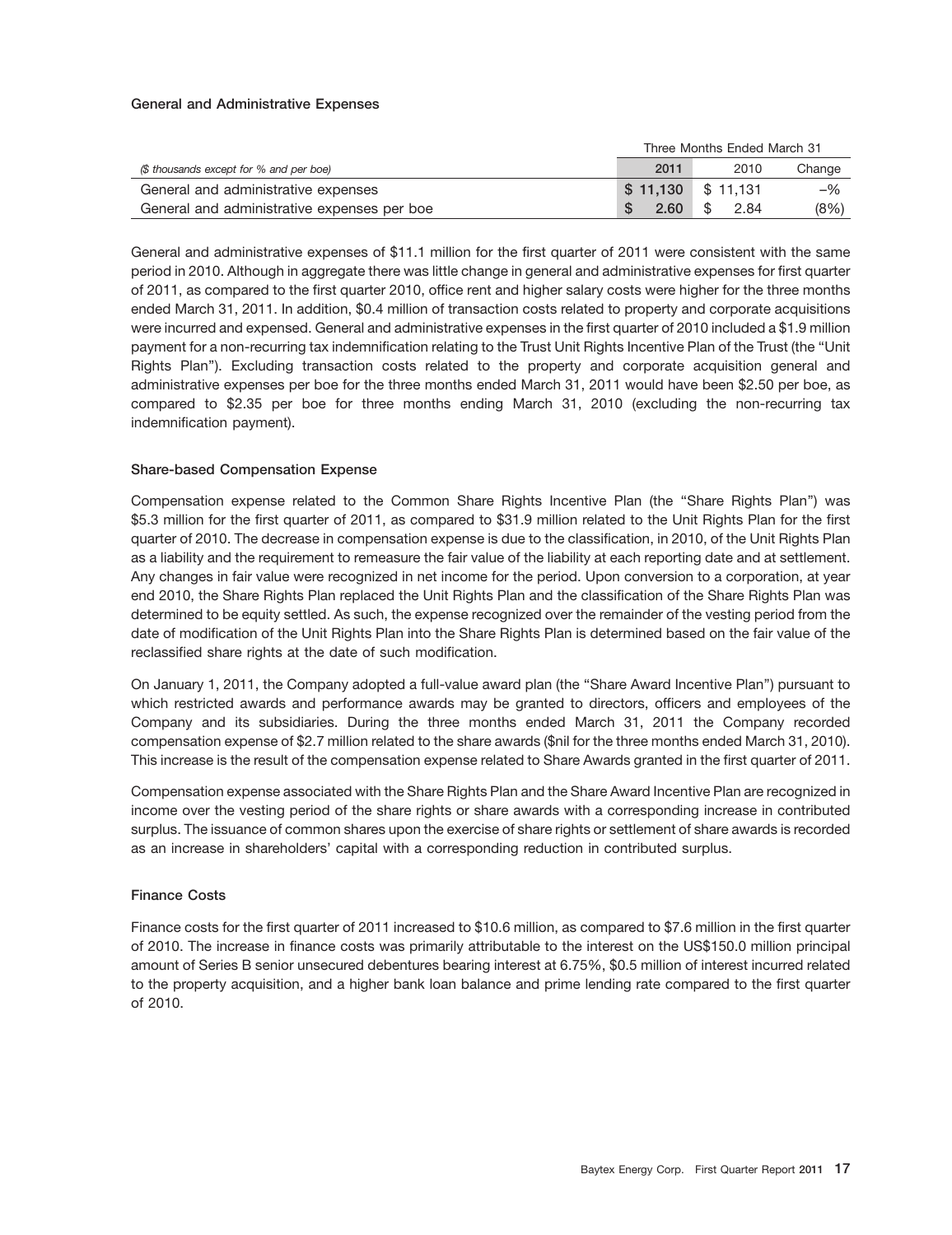# **Foreign Exchange**

|                                  | Three Months Ended March 31 |               |        |  |
|----------------------------------|-----------------------------|---------------|--------|--|
| (\$ thousands)                   | 2011                        | 2010          | Change |  |
| Unrealized foreign exchange gain | \$(4,856)                   | (4,850)<br>\$ | $-$ %  |  |
| Realized foreign exchange loss   | 926                         | 924           | -%     |  |
| Total gain                       | \$ (3,930)                  | \$ (3,926)    | -%     |  |

The foreign exchange gain in both of the first quarter of 2011 and 2010 were \$3.9 million. This gain was comprised of an unrealized foreign exchange gain of \$4.9 million and a realized foreign exchange loss of \$0.9 million. The first quarter unrealized gain of \$4.9 million in 2011 and 2010 were due to the translation of the US\$180 million portion of the bank loan as the CAD/USD foreign exchange rates strengthened at March 31, 2011 (as compared to December 31, 2010) and March 31, 2010 (as compared to December 31, 2009). The current quarter realized loss was related to US\$ denominated financial derivative contract losses and was partially offset by gains on day-to-day US\$ denominated transactions.

# **Depletion and Depreciation**

Depletion and depreciation for the three months ended March 31, 2011 increased to \$56.6 million from \$47.9 million for the same period in 2010. On a sales-unit basis, the provision for the current quarter was \$13.61 per boe, as compared to \$12.57 per boe for the same quarter in 2010.

# **Income Taxes**

For the first quarter of 2011, deferred income tax recovery totaled \$1.8 million, as compared to a recovery of \$1.0 million for the first quarter of 2010. The increase in deferred income tax recovery is primarily due to a recognition of the lower deferred tax rate in the current quarter.

As at March 31, 2011, deferred income tax liability was \$253.6 million (December 31, 2010 – \$286.8 million) and a deferred income tax asset of \$225.3 million (December 31, 2010 – \$280.3 million). The main increase relates to the additional liability recognized in the corporate acquisition.

# **Tax Pools**

During 2010 and prior years, Baytex was organized as a mutual fund trust for Canadian income tax purposes. Partially as a result of tax deductions taken for distributions paid to unitholders in 2010 and prior years, no material Canadian cash tax expense, other than the Saskatchewan resource surcharge, was payable by the Trust, which is classified as a royalty expense under IFRS.

Following the conversion from a trust structure to a corporate legal form on December 31, 2010, Baytex will not be entitled to a deduction from Canadian taxable income for its distributions, nor will a deduction be available for future dividends. As such, it is likely that cash income tax expense attributable to our Canadian operations will be higher in future. Baytex has accumulated the Canadian and U.S. tax pools as noted in the table below, which will be available to reduce future taxable income. Our cash income tax liability is dependant upon many factors, including the prices at which we sell our production, available income tax deductions, and the legislative environment in place during the taxation year. Based upon the current forward commodity price outlook, projected production and cost levels, and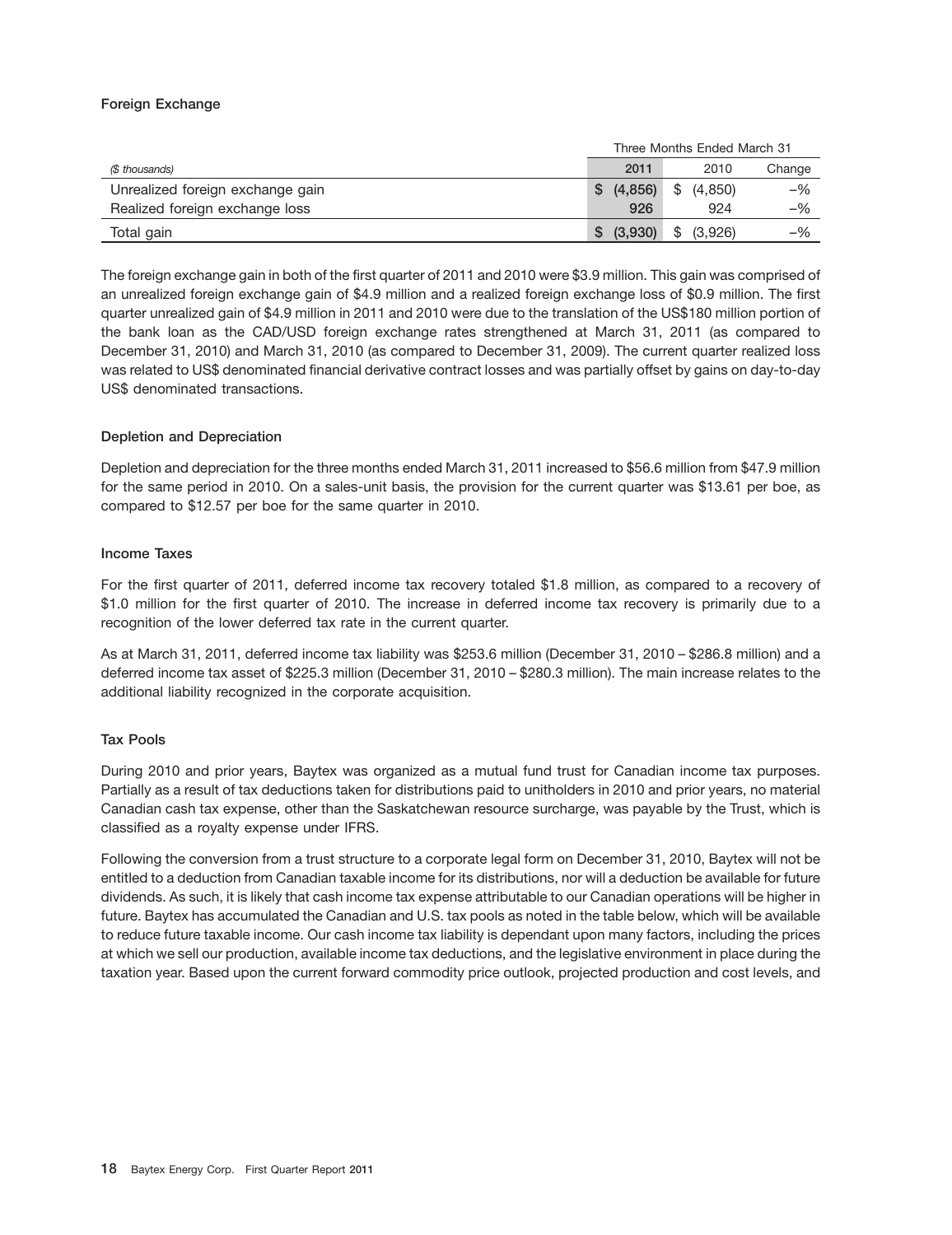the proposed legislation on partnership deferral, Baytex expects to become liable for Canadian income tax in 2012. The income tax pools detailed below are deductible at various rates as prescribed by law.

| (\$ thousands)                                                         | March 31,<br>2011 | December 31,<br>2010 |
|------------------------------------------------------------------------|-------------------|----------------------|
| <b>Canadian Tax Pools</b>                                              |                   |                      |
| Canadian oil and gas property expenditures                             | \$<br>402,371     | \$<br>271,741        |
| Canadian development expenditures<br>Canadian exploration expenditures | 270,563<br>8,818  | 292,500<br>11,757    |
| Undepreciated capital costs                                            | 182,424           | 184,586              |
| Non-capital losses                                                     | 529,374           | 775,727              |
| Finance costs                                                          | 9,201             | 10,334               |
| Total Canadian tax pools                                               | \$1,402,751       | \$1,546,645          |
| U.S. Tax Pools                                                         |                   |                      |
| Taxable depletion                                                      | \$<br>160,714     | \$<br>125,628        |
| Intangible drilling costs                                              | 14,446            | 35,000               |
| Tangibles                                                              | 3,498             | 3,634                |
| Non-capital losses                                                     | 66,530            | 66,530               |
| Total U.S. tax pools                                                   | \$<br>245.188     | \$<br>230.792        |

#### **Net Income**

Net income for the first quarter of 2011 was \$1.0 million, as compared to \$29.5 million for the first quarter of 2010. The decrease in net income was primarily the result of a \$46.5 million unrealized loss on financial derivatives, partially mitigated by the increase in production volume coupled with a higher operating netback and lower sharebased compensation expense for the current period.

# **Other Comprehensive Loss**

Revenues and expenses of foreign operations are translated to Canadian dollars using average foreign currency exchange rates for the period. Monetary assets and liabilities that form part of the net investment in the foreign operation are translated at the period-end foreign currency exchange rate. Gains or losses resulting from the translation are included in accumulated other comprehensive income (loss) in shareholders'/unitholders' equity and are recognized in net income when there has been a disposal or partial disposal of the foreign operation.

Under IFRS, the Company has elected to deem cumulative currency translation differences as \$nil at January 1, 2010. The \$15.3 million balance of accumulated other comprehensive loss at March 31, 2011 is the sum of a \$10.3 million foreign currency translation loss incurred in 2010 and a \$5.0 million foreign currency translation loss incurred in the current quarter.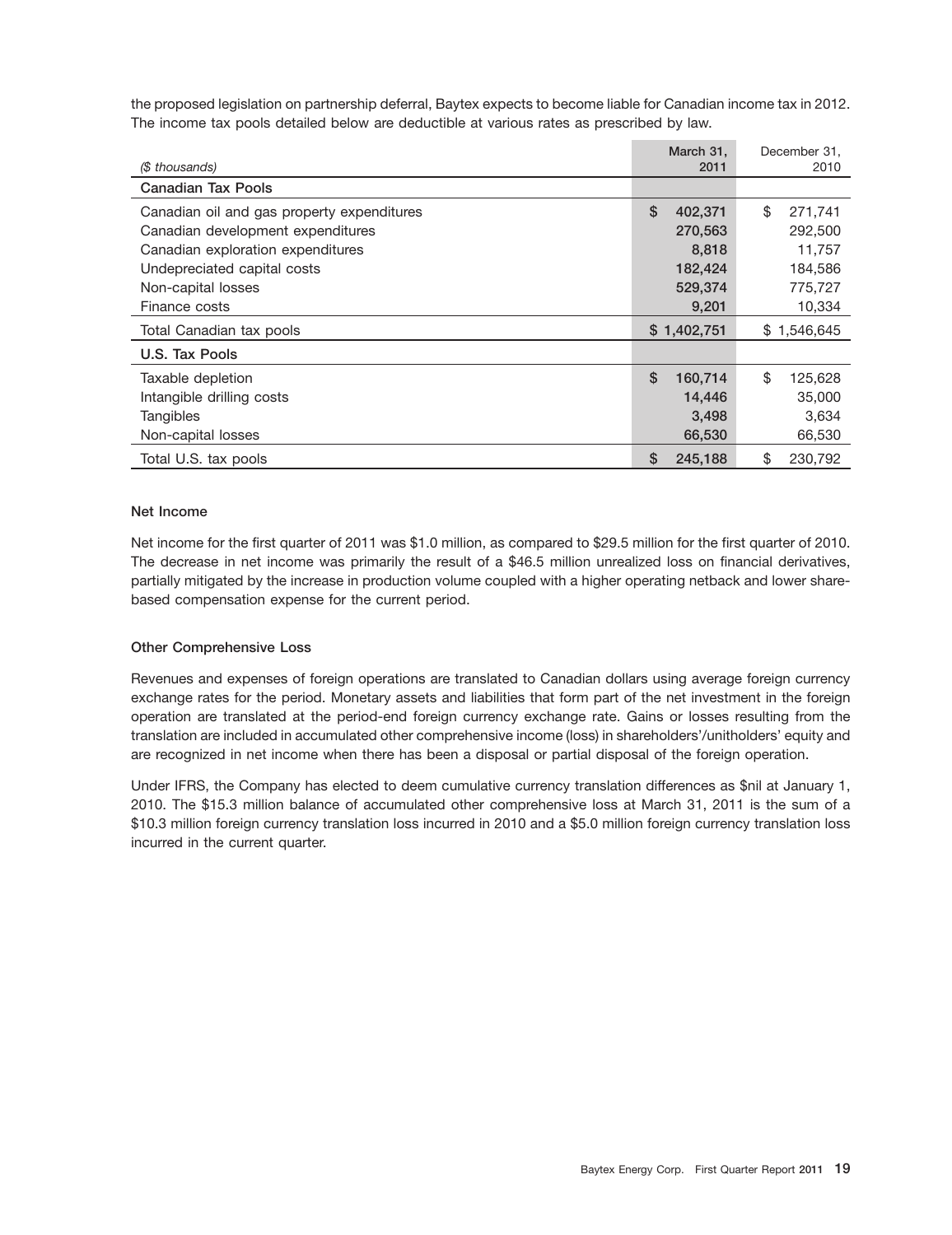# **Funds from Operations, Payout Ratio and dividends or distribution**

Funds from operations and payout ratio are non-GAAP measures. Funds from operations represents cash flow from operating activities less finance costs before changes in non-cash working capital and other operating items. Payout ratio is calculated as cash dividends/distributions (net of participation in the Dividend Reinvestment Plan (''DRIP'')) divided by funds from operations. Baytex considers these to be key measures of performance as they demonstrate its ability to generate the cash flow necessary to fund dividends and capital investments.

The following table reconciles cash flow from operating activities (a GAAP measure) to funds from operations (a non-GAAP measure):

|                                                       | Three Months Ended |           |              |         |      |           | Year Ended   |           |  |
|-------------------------------------------------------|--------------------|-----------|--------------|---------|------|-----------|--------------|-----------|--|
|                                                       |                    | March 31. | December 31. |         |      | March 31. | December 31. |           |  |
| (\$ thousands except for %)                           |                    | 2011      |              | 2010    |      | 2010      |              | 2010      |  |
| Cash flow from operating activities                   | \$                 | 119.899   | \$           | 108.264 | \$.  | 102.055   | S            | 459,732   |  |
| Change in non-cash working capital                    |                    | (2, 392)  |              | 21.156  |      | 9.633     |              | 13.399    |  |
| Asset retirement expenditures                         |                    | 919       |              | 802     |      | 611       |              | 2,829     |  |
| Finance costs                                         |                    | (10, 562) |              | (8,683) |      | (7,623)   |              | (34, 570) |  |
| Accretion on asset retirement obligations             |                    | 1,484     |              | 1.531   |      | 1.419     |              | 5,862     |  |
| Accretion on debentures and long-term debt            |                    | 122       |              | 91      |      | 112       |              | 426       |  |
| Funds from operations                                 | $\mathbf{s}$       | 109.470   | \$           | 123.161 | \$.  | 106.207   | S            | 447,678   |  |
| Cash dividends or distributions declared, net of DRIP | \$                 | 52.002    | \$           | 48.126  | - \$ | 49.142    | S            | 189,824   |  |
| Pavout ratio                                          |                    | 48%       |              | 39%     |      | 46%       |              | 42%       |  |

Baytex does not deduct capital expenditures when calculating the payout ratio. Due to the depleting nature of petroleum and natural gas assets, certain levels of capital expenditures are required to minimize production declines. In the petroleum and natural gas industry, due to the nature of reserve reporting, natural production declines and the risks involved in capital investment, it is not possible to distinguish between capital spent on maintaining productive capacity and capital spent on growth opportunities. Should the costs to explore for, develop or acquire petroleum and natural gas assets increase significantly, it is possible that Baytex would be required to reduce or eliminate its dividends in order to fund capital expenditures. There can be no certainty that Baytex will be able to maintain current production levels in future periods. Cash dividends declared, net of DRIP participation, of \$52.0 million for the first quarter of 2011 were funded through funds from operations of \$109.5 million.

The following table compares cash dividends or distributions to cash flow from operating activities and net income:

|                                                                                 | Three Months Ended |                   |                                           |           |     |                      | Year Ended |         |  |
|---------------------------------------------------------------------------------|--------------------|-------------------|-------------------------------------------|-----------|-----|----------------------|------------|---------|--|
| (\$ thousands except for %)                                                     |                    | March 31.<br>2011 | December 31.<br>March 31.<br>2010<br>2010 |           |     | December 31.<br>2010 |            |         |  |
|                                                                                 |                    |                   |                                           |           |     |                      |            |         |  |
| Cash flow from operating activities                                             | \$                 | 119,899           | \$                                        | 108.264   | \$. | 102.055              | S          | 459,732 |  |
| Cash dividends or distributions declared, net of DRIP                           |                    | 52,002            |                                           | 48.126    |     | 49.142               |            | 189,824 |  |
| Excess of cash flow from operating activities over cash dividends or            |                    |                   |                                           |           |     |                      |            |         |  |
| distributions declared, net of DRIP                                             | \$                 | 67.897            | \$                                        | 60,138    | \$  | 52.913               | <b>S</b>   | 269,908 |  |
| Net income                                                                      | \$                 | 950               | \$                                        | 21.356    | -S  | 29,501               | <b>S</b>   | 231,615 |  |
| Cash dividends or distributions declared, net of DRIP                           |                    | 52,002            |                                           | 48.126    |     | 49.142               |            | 189,824 |  |
| Excess (shortfall) of net income over cash dividends or distributions declared, |                    |                   |                                           |           |     |                      |            |         |  |
| net of DRIP                                                                     | \$.                | (51, 052)         |                                           | (26, 770) | -S  | (19,641)             | -S         | 41,791  |  |

It is Baytex's long-term operating objective to substantially fund cash dividends and capital expenditures for exploration and development activities through funds from operations. Future production levels are highly dependent upon our success in exploiting our asset base and acquiring additional assets. The success of these activities, along with commodity prices realized, are the main factors influencing the sustainability of our cash dividends. During periods of lower commodity prices or periods of higher capital spending, it is possible that funds from operations will not be sufficient to fund both cash dividends and capital spending. In these instances, the cash shortfall may be funded through a combination of equity and debt financing.

As at March 31, 2011, Baytex had approximately \$351.4 million in available undrawn credit facilities to fund any such shortfall.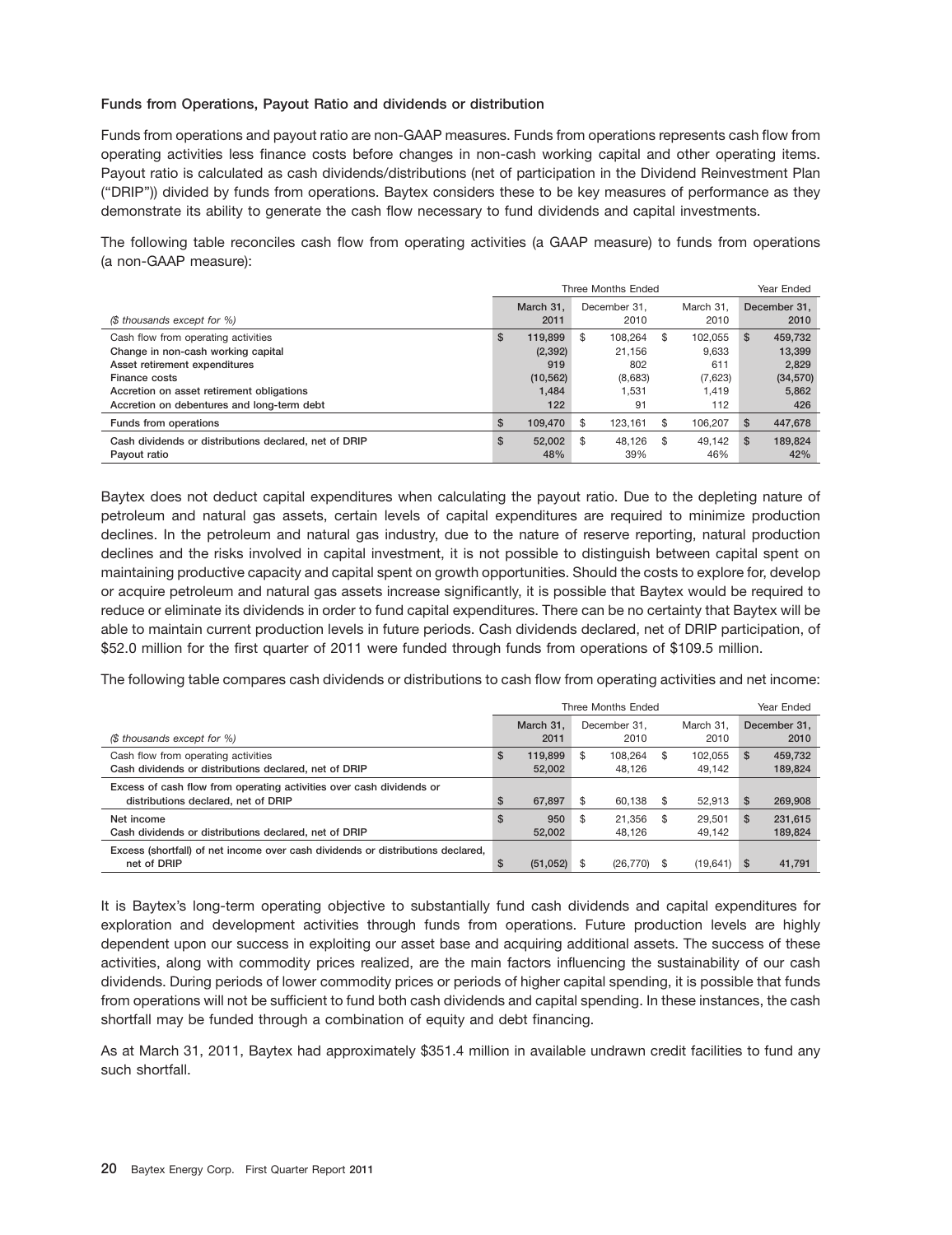For the three months ended March 31, 2011, the Company's net income was less than cash dividends declared (net of DRIP) by \$51.1 million, with net income reduced by \$118.9 million for non-cash items. Non-cash items such as depletion and depreciation may not be fair indicators for the cost of maintaining our productive capacity as they are based on historical costs of assets and not the fair value of replacing those assets under current market conditions.

# **Liquidity and Capital Resources**

We regularly review our liquidity sources as well as our exposure to counterparties, and have concluded that our capital resources are sufficient to meet our on-going short, medium and long-term commitments. Specifically, we believe that our internally generated funds from operations, augmented by our hedging program and existing credit facilities, will provide sufficient liquidity to sustain our operations in the short, medium and long-term. Further, we believe that our counterparties currently have the financial capacities to honor outstanding obligations to us in the normal course of business. We periodically review the financial capacity of our counterparties and, in certain circumstances, we will seek enhanced credit protection from a counterparty.

|                            | March 31, | December 31, |
|----------------------------|-----------|--------------|
| (\$ thousands)             | 2011      | 2010         |
| Bank loan                  | \$298.591 | \$303,773    |
| Long-term debt $(1)$       | 295,770   | 150,000      |
| Working capital deficiency | 73,709    | 52,462       |
| Total monetary debt        | \$668,070 | \$506,235    |

*(1) Principal amount of long-term debt.*

At March 31, 2011, total monetary debt was \$668.1 million, as compared to \$506.2 million at December 31, 2010. Bank borrowings at March 31, 2011 were \$298.6 million, as compared to the available total credit facilities of \$650.0 million.

Our wholly-owned subsidiary, Baytex Energy Ltd. (''Baytex Energy''), has established credit facilities with a syndicate of chartered banks. The credit facilities consist of an operating loan and a 364-day revolving loan. On January 1, 2011, Baytex Energy reached agreement with its lending syndicate to increase the amount of the credit facilities to \$625.0 million (from \$550.0 million), to decrease its margins on advances based on the prime lending rate, bankers' acceptance rates or LIBOR rates and to decrease standby fees. The credit facilities were further increased to \$650.0 million on February 17, 2011. In the event that the revolving period is not extended by June 2011, all amounts then outstanding under the credit facilities will be payable in June 2012. Advances under the credit facilities or letters of credit can be drawn in either Canadian or U.S. funds and bear interest at the agent bank's prime lending rate, bankers' acceptance rates or LIBOR rates, plus applicable margins. The credit facilities are subject to semi-annual review and are secured by a floating charge over all of Baytex Energy's assets. The weighted average interest rate on the bank loan for the three months ended March 31, 2011 was 3.84% (year ended December 31, 2010 – 4.60%, three months ended March 31, 2010 – 3.84%).

The credit facilities were arranged pursuant to an agreement with a syndicate of chartered banks. A copy of the credit agreement and related amendments are accessible on the SEDAR website at www.sedar.com (filed on March 28, 2008, September 15, 2008, July 9, 2009, August 14, 2009, October 5, 2009, July 15, 2010, August 31, 2010, January 10, 2011 and February 24, 2011).

On February 17, 2011, Baytex issued US\$150.0 million principal amount of Series B senior unsecured debentures bearing interest at 6.75% payable semi-annually with principal repayable on February 17, 2021. Net proceeds of this issue were used to repay a portion of the amount drawn in Canadian currency on Baytex Energy's credit facilities. These debentures are unsecured and are subordinate to Baytex Energy's credit facilities.

Pursuant to various agreements with our lenders, we are restricted from paying dividends to shareholders where the dividend would or could have a material adverse effect on us or our subsidiaries' ability to fulfill our respective obligations under the Series A or Series B senior unsecured debentures and the credit facilities.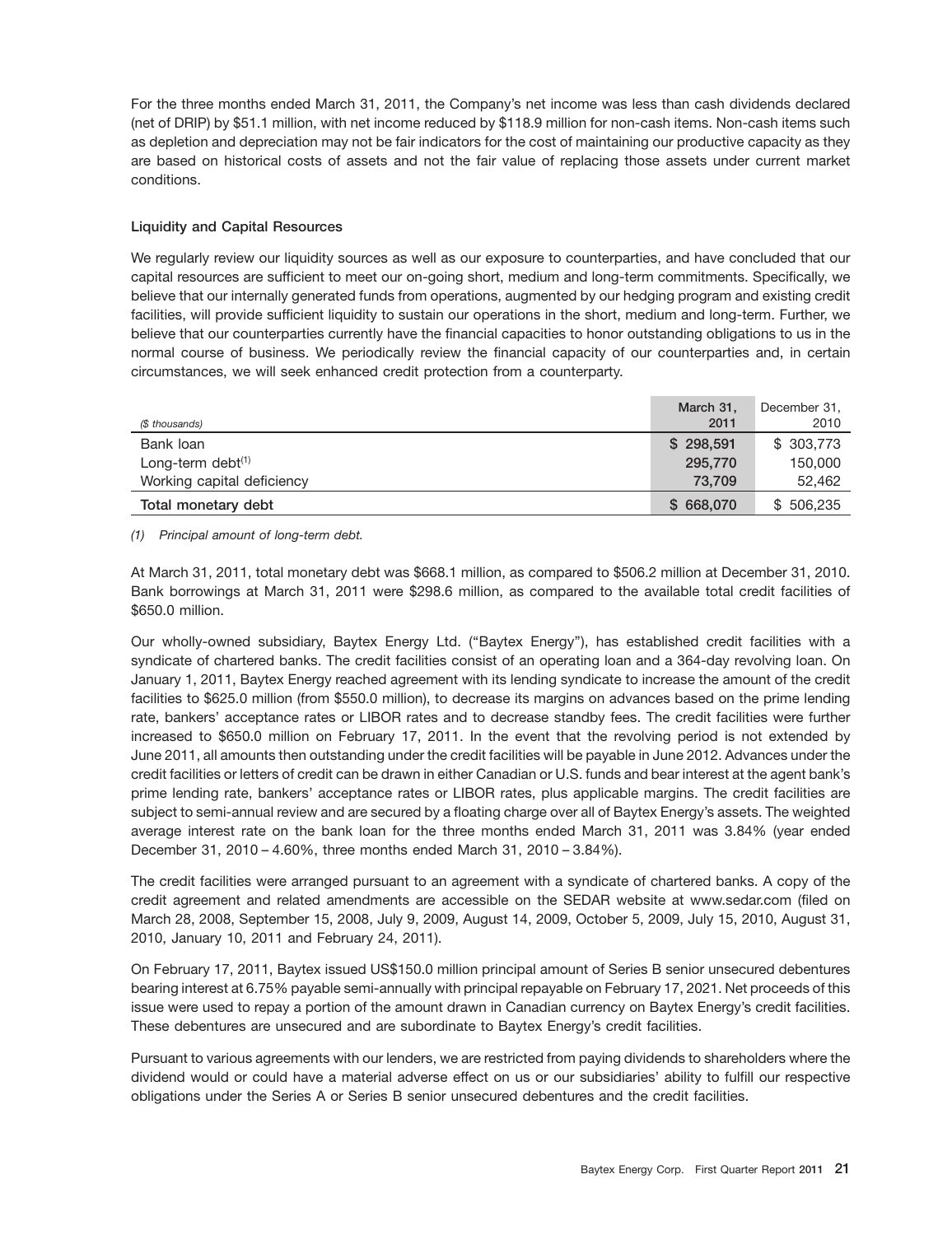Baytex believes that funds from operations, together with the existing credit facilities, will be sufficient to finance current operations, dividends to the shareholders and planned capital expenditures for the ensuing year. The timing of most of the capital expenditures is discretionary and there are no material long-term capital expenditure commitments. The level of dividend is also discretionary, and the Company has the ability to modify dividend levels should funds from operations be negatively impacted by factors such as reductions in commodity prices or production volumes.

# **Capital Expenditures**

Capital expenditures are summarized as follows:

|                                   | Three Months Ended<br>March 31 |              |  |  |
|-----------------------------------|--------------------------------|--------------|--|--|
| (\$ thousands)                    | 2011                           | 2010         |  |  |
| Land                              | \$<br>2,225                    | \$<br>4,574  |  |  |
| Seismic                           | 123                            | (286)        |  |  |
| Drilling and completion           | 63,195                         | 37,994       |  |  |
| Equipment                         | 21,431                         | 13,094       |  |  |
| Other                             | 40                             | (20)         |  |  |
| Total exploration and development | \$<br>87,014                   | \$<br>55,356 |  |  |
| Acquisition - Corporate           | 117,346                        |              |  |  |
| Acquisition – Properties          | 37,518                         | 2,333        |  |  |
| Total acquisitions                | \$154,864                      | \$<br>2,333  |  |  |
| Total oil and gas expenditures    | \$241,878                      | \$<br>57,689 |  |  |
| Other plant and equipment, net    | (275)                          | 4.839        |  |  |
| Total capital expenditures        | \$241,603                      | \$<br>62,528 |  |  |

# **Shareholders' Capital**

On December 31, 2010, all of the outstanding trust units of the Trust were exchanged for common shares of Baytex on a one-for-one basis in connection with the Corporate Conversion.

Baytex is authorized to issue an unlimited number of common shares and 10,000,000 preferred shares. Baytex establishes the rights and terms of preferred shares upon issuance. As at May 5, 2011, the Company had 115,524,675 common shares and no preferred shares issued and outstanding.

# *Contractual Obligations*

Baytex has a number of financial obligations that are incurred in the ordinary course of business. These obligations are of a recurring nature and impact the Company's funds from operations on an ongoing manner. A significant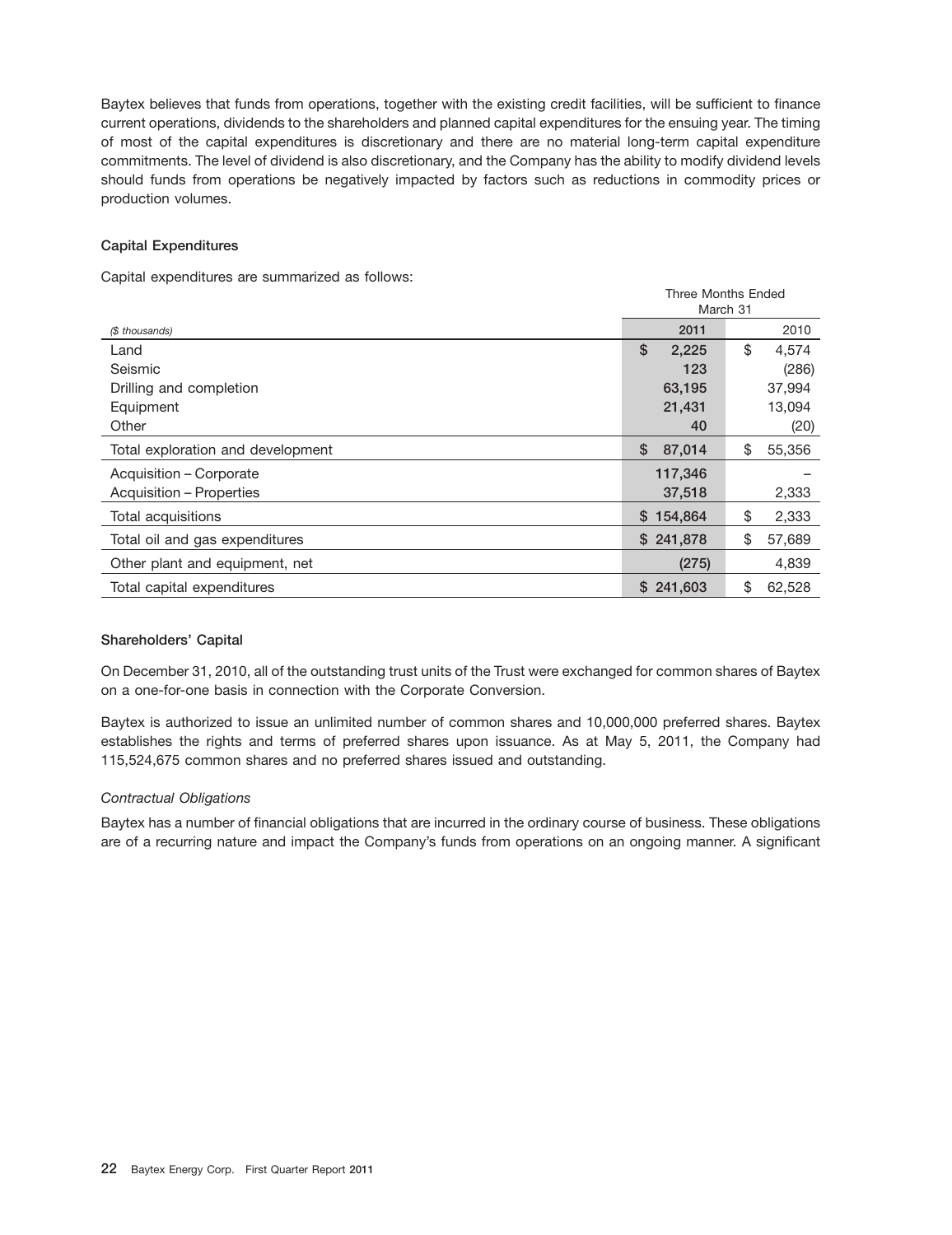portion of these obligations will be funded through funds from operations. These obligations as of March 31, 2011, and the expected timing of funding of these obligations, are noted in the table below.

|                                   |           | Less than      |           |           | Beyond     |
|-----------------------------------|-----------|----------------|-----------|-----------|------------|
| (\$ thousands)                    | Total     | year           | 1-2 years | 3-5 years | 5 years    |
| Trade and other payables          | \$233,062 | 233,062<br>\$  | \$        | \$        | \$         |
| Dividends payable to shareholders | 23,035    | 23,035         |           |           |            |
| Bank $loan(1)$                    | 298,591   |                | 298,591   |           |            |
| Long-term debt $(2)$              | 295.770   |                |           |           | 295,770    |
| Operating leases                  | 54.278    | 5.745          | 11,511    | 12,335    | 24,686     |
| Processing and transportation     |           |                |           |           |            |
| agreements                        | 3,156     | 2,256          | 885       | 15        |            |
| Total                             | \$907,892 | 264.098<br>\$. | \$310,987 | 12.350    | \$ 320,456 |

*(1) The bank loan is a 364-day revolving loan with a one year term-out following the 364-day revolving period with the ability to extend the term. Unless extended, the revolving period will end on June 27, 2011 with all amounts to be re-paid by June 27, 2012.*

*(2) Principal amount of long-term debt.*

Baytex also has ongoing obligations related to the abandonment and reclamation of well sites and facilities which have reached the end of their economic lives. Programs to abandon and reclaim them are undertaken regularly in accordance with applicable legislative requirements.

# **Financial Instruments and Risk Management**

Baytex is exposed to a number of financial risks, including market risk, liquidity risk and credit risk. Market risk is the risk that the fair value of future cash flows will fluctuate due to movements in market prices, and is comprised of foreign currency risk, interest rate risk and commodity price risk. Market risk is managed by Baytex through a series of derivative contracts intended to manage the volatility of its operating cash flow. Liquidity risk is the risk that the Company will encounter difficulty in meeting obligations associated with financial liabilities. Baytex manages its liquidity risk through cash and debt management. Credit risk is the risk that a counterparty to a financial asset will default resulting in the Company incurring a loss. Baytex manages credit risk by entering into sales contracts with creditworthy entities and reviewing its exposure to individual entities on a regular basis.

Details of the risk management contracts in place as at March 31, 2011 and the accounting treatment of the Company's financial instruments are disclosed in note 22 to the unaudited interim condensed consolidated financial statements as at and for the three months ended March 31, 2011.

# **Quarterly Financial Information**

|                                                                  | 2011           |         |         | 2010    |         |         | $2009$ – Previous GAAP <sup>(1)</sup> |         |
|------------------------------------------------------------------|----------------|---------|---------|---------|---------|---------|---------------------------------------|---------|
| (\$ thousands, except per common<br>share or trust unit amounts) | Q <sub>1</sub> | Q4      | Q3      | Q2      | Q1      | Q4      | Q3                                    | Q2      |
| Gross revenues                                                   | 290,315        | 263,497 | 238,293 | 241,564 | 261,782 | 237,962 | 208,206                               | 193.239 |
| Net income                                                       | 950            | 21.356  | 23,319  | 157.439 | 29,501  | 27.956  | 40.657                                | 27.451  |
| Per common share or trust                                        |                |         |         |         |         |         |                                       |         |
| unit – basic                                                     | 0.01           | 0.19    | 0.21    | 1.42    | 0.27    | 0.26    | 0.38                                  | 0.26    |
| Per common share or trust                                        |                |         |         |         |         |         |                                       |         |
| unit – diluted                                                   | 0.01           | 0.18    | 0.20    | 1.38    | 0.26    | 0.25    | 0.37                                  | 0.26    |

*(1) 2009 previous GAAP quarterly financial information not restated to IFRS.*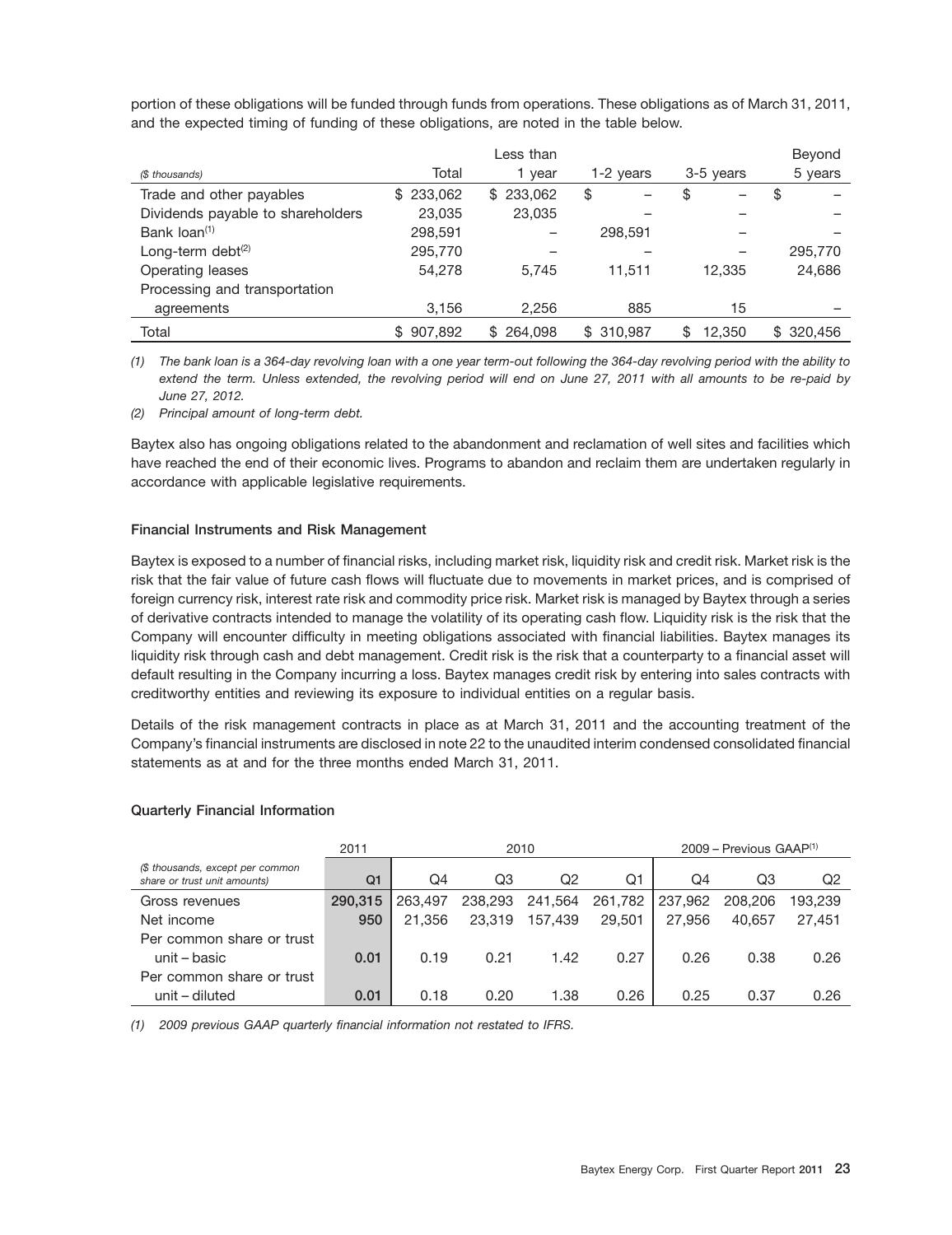# **Changes in Accounting Policies**

# **Adoption of International Financial Reporting Standards**

IFRS replaces GAAP in Canada for financial periods beginning on January 1, 2011. At the transition date, publicly accountable enterprises are required to prepare financial statements in accordance with IFRS. The adoption date of January 1, 2011 requires the restatement, for comparative purposes, of 2010 amounts reported by Baytex, including the opening statement of financial position as at January 1, 2010.

Our IFRS financial statements for the year ending December 31, 2011 must use the standards that are in effect on December 31, 2011, and therefore our interim condensed consolidated financial statements have been prepared using the standards expected to be effective at the end of 2011. IFRS accounting policies will only be finalized when our first annual IFRS financial statements are prepared for the year ending December 31, 2011 and as a result, our interim condensed consolidated financial statements for the three months ended March 31, 2011 are subject to change. Reconciliations to IFRS from the previously published consolidated financial statements, prepared in accordance with previous GAAP are shown in note 23 to the interim condensed consolidated financial statements. The accounting policies described in note 3 to the interim condensed consolidated financial statements set out those policies that have been applied retrospectively and consistently in preparing the condensed consolidated financial statements, except where specific exemptions permitted an alternative treatment upon transition to IFRS in accordance with IFRS 1 (as disclosed in note 23 to the interim condensed consolidated financial statements).

The following table reconciles Baytex's 2010 previous GAAP results to IFRS for the year ended December 31, 2010 and the three months ended March 31, 2010.

|                                              | 2010      |             |  |
|----------------------------------------------|-----------|-------------|--|
|                                              | Annual    | Q1          |  |
| Net income - Previous GAAP                   | \$177,631 | 51.954<br>S |  |
| Exploration and evaluation                   | (24, 502) | (5,846)     |  |
| Depletion and depreciation                   | 63,731    | 17,045      |  |
| Divestiture of oil and gas assets            | 16,209    |             |  |
| Accretion on asset retirement obligation     | (1, 347)  | (327)       |  |
| Unit-based compensation                      | (85, 855) | (29, 460)   |  |
| Conversion feature of convertible debentures | (5, 118)  | (2,551)     |  |
| Deferred income tax                          | 92,180    | (1,281)     |  |
| Other                                        | (1, 314)  | (33)        |  |
| Net income – IFRS                            | \$231,615 | 29,501<br>S |  |

|                                       | 2010      |                |
|---------------------------------------|-----------|----------------|
|                                       | Annual    | Q1             |
| Funds from operations - Previous GAAP | \$454,183 | \$107,498      |
| Exploration and evaluation            | (5,589)   | (1, 353)       |
| Other                                 | (916)     | 62             |
| Funds from operations - IFRS          | \$447,678 | 106.207<br>SS. |

Listed below is a summary of the significant effects of the transition from previous GAAP to IFRS:

# Exploration and Evaluation

Under previous GAAP, petroleum and natural gas properties included certain exploration and evaluation expenditures incurred within a country-by-country cost centre. Under IFRS, such exploration and evaluation expenditures are recognized as tangible or intangible based on their nature and subject to technical, commercial and management review at least once a year to confirm the continued intent to develop or otherwise extract value from the discovery. When this is no longer the case, the costs are expensed.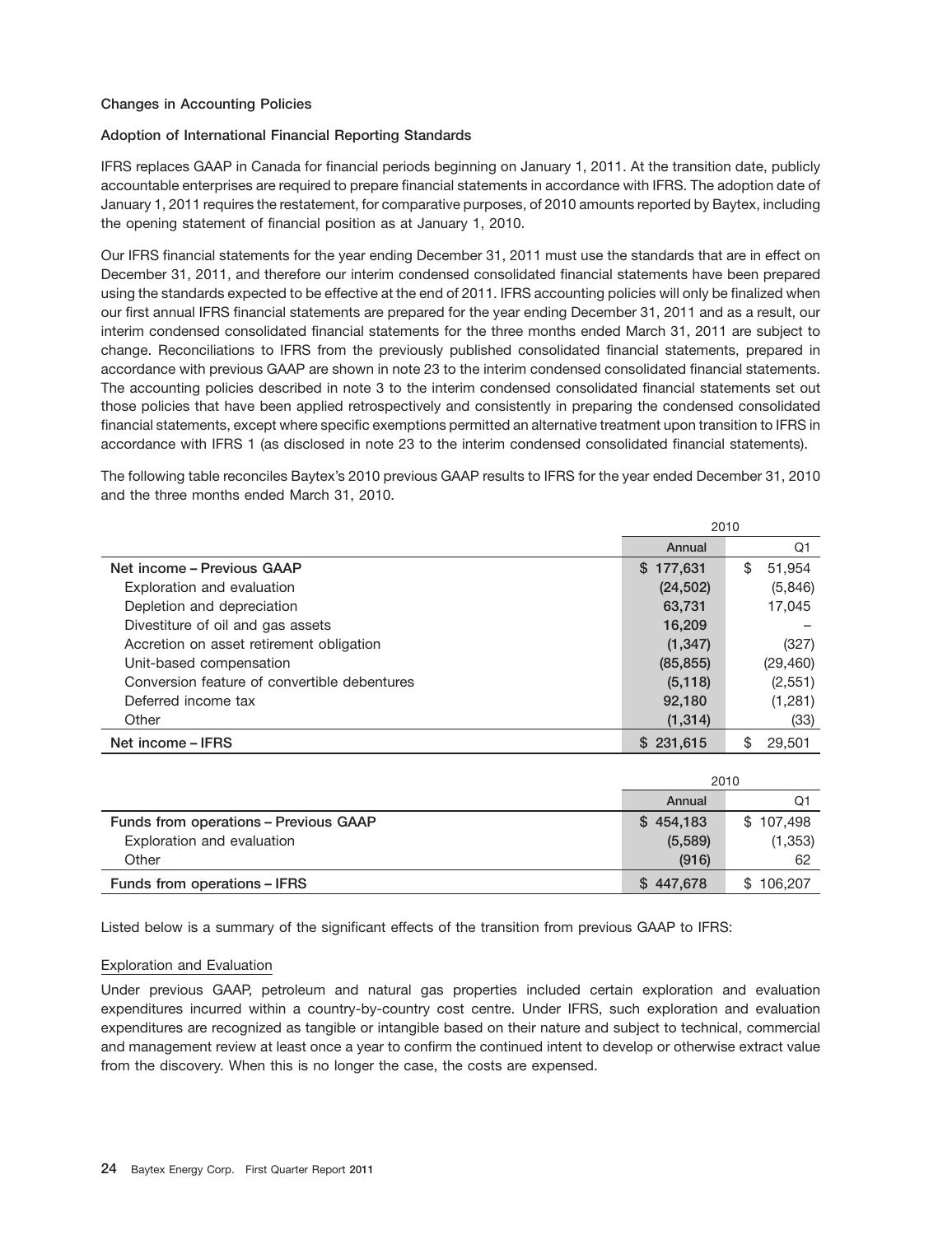Exploration and evaluation assets at January 1, 2010 were deemed to be \$124.6 million, being the amount recorded as the undeveloped land balance under previous GAAP. This has resulted in the reclassification from property, plant and equipment to intangible exploration assets of \$124.6 million in the opening IFRS statement of financial position.

During the year ended December 31, 2010, Baytex transferred exploration and evaluation expense of \$29.1 million to oil and gas properties and expensed \$18.9 million of exploration and evaluation assets related to lease expiries and \$5.6 million in direct exploration costs. For the three months ended March 31, 2010, Baytex transferred exploration and evaluation expense of \$7.2 million to oil and gas properties and expensed \$4.5 million of exploration and evaluation assets related to lease expiries and \$1.3 million in direct exploration costs.

# Depletion

Upon transition to IFRS, the Company adopted a policy of depleting oil and gas properties on a ''units of production'' basis over proved plus probable reserves at a more componentized area basis than under previous GAAP. The depletion policy under previous GAAP was units of production over proved reserves on a country basis.

There is no impact to depletion on transition of IFRS at January 1, 2010. For the year ended December 31, 2010, this resulted in a decrease in depletion expense of \$67.4 million with a corresponding increase in oil and gas properties (three months ended March 31, 2010 – decrease in depletion of \$17.9 million).

# Divestiture of Oil and Gas Assets

Previous GAAP utilized the full cost accounting, whereby gains and losses were not recognized upon the divestiture of oil and gas assets unless such a divestiture would alter the rate of depletion by 20% or more. Under IFRS, gains and losses are recognized based on the difference between the net proceeds from the divestiture and the carrying value of the asset disposed. For the year ended December 31, 2010, a gain of \$16.2 million was recognized relating to a divestiture of oil and gas assets.

# Impairment of Property, Plant and Equipment ("PP&E") Assets

Under IFRS, impairment of PP&E must be calculated at a more detailed level than what was required under previous GAAP. Impairment calculations are performed at the cash generating unit (''CGU'') level using the higher of its fair value less costs to sell and its value in use. Baytex uses discounted estimated cash flows from proved plus probable reserves for impairment tests of PP&E. Under previous GAAP, estimated future net cash flows used to assess impairments were not discounted. As such, impairment losses may be recognized earlier under IFRS than under previous GAAP. Impairment losses are reversed under IFRS when there is an increase in the recoverable amount.

Baytex has allocated the PP&E amount recognized under previous GAAP as at January 1, 2010 to the assets at a CGU level using reserve values calculated using the discounted net cash flows. There is no change in the overall net book value of our PP&E as there were no impairments upon adoption to IFRS at January 1, 2010.

# Asset Retirement Obligations

Under IFRS, Baytex uses a risk-free interest rate to discount the estimated fair value of its asset retirement obligations associated with the related oil and gas properties. Under previous GAAP, the Company used a creditadjusted interest rate. A lower discount rate under IFRS will increase the asset retirement obligations. In addition, under IFRS the asset retirement obligations are measured using the best estimate of the expenditure to be incurred and uses current discount rates at each re-measurement date with the corresponding adjustment to the cost of the related oil and gas properties. Existing liabilities under previous GAAP are not remeasured using current discount rates.

Under previous GAAP, the Company's asset retirement obligations were recorded using the credit-adjusted risk free rate of 8.0%. Under IFRS, the Company's asset retirement obligations are recorded using the risk-free rate of 3.5% at December 31, 2010 (4.0% at January 1, 2010). Under IFRS, an additional liability of \$87.3 million was charged to deficit at January 1, 2010. At December 31, 2010, excluding the January 1, 2010 adjustment, the lower discount rates used resulted in an additional liability of \$29.9 million and a resulting \$28.6 million increase to the related oil and gas properties.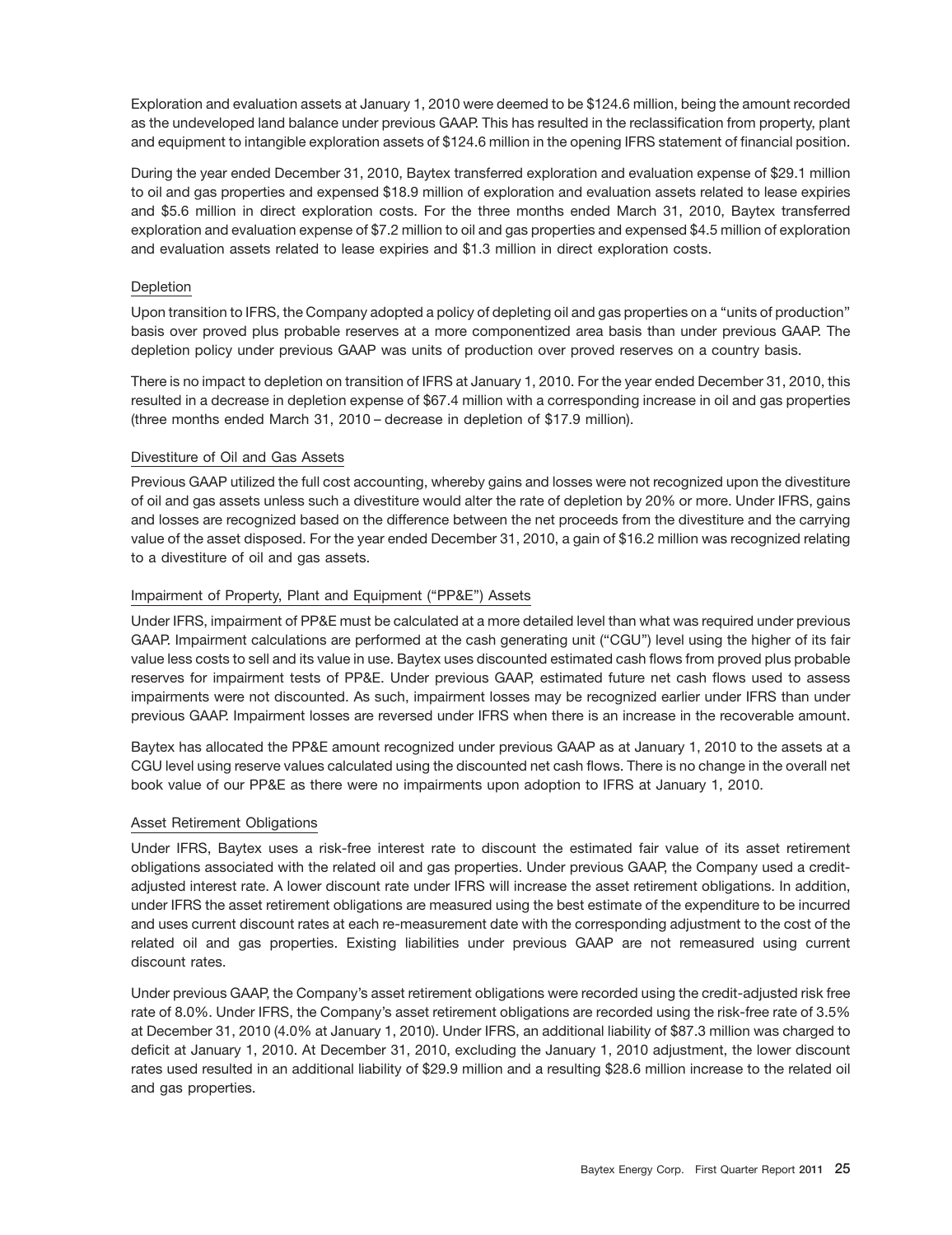For the twelve months ended December 31, 2010, the \$4.5 million accretion expense on asset retirement obligations under previous GAAP was reclassified to finance costs and an additional accretion expense on asset retirement obligations of \$1.3 million has been recognized in net income under IFRS (three months ended March 31, 2010 – \$1.1 million reclassified and an additional accretion expense of \$0.3 million).

# Unit-based Compensation

Under previous GAAP, the obligation associated with the Unit Rights Plan is considered to be equity-based and the related unit-based compensation was calculated using the binomial-lattice model to estimate the fair value of the outstanding unit rights at grant date. The exercise of unit rights was recorded as an increase in unitholders' capital with a corresponding reduction in contributed surplus.

Under IFRS, prior to the conversion to a corporation, the obligation associated with the Unit Rights Plan was considered a liability and the fair value of the liability is remeasured at each reporting date and at settlement date. Any changes in fair value are recognized in net income for the period. For periods prior to the conversion to a corporation, remeasuring the fair value of the obligation each reporting period will increase or decrease the unit-based payment liability, unitholders' capital and compensation expense recognized. Upon conversion to a corporation, the outstanding Unit Rights Plan was modified to become the new Share Rights Plan, effectively changing the related classification from liability-settled to equity-settled. The expense recognized from the date of the plan modification over the remainder of the vesting period is determined based on the fair value of the reclassified unit rights at the date of the modification. Upon transition of IFRS at January 1, 2010, an additional unit-based payment liability of \$91.6 million and a decrease of \$20.4 million in contributed surplus had a corresponding \$71.2 million charge to deficit.

Under IFRS, in addition to the January 1, 2010 adjustments discussed above, at December 31, 2010 the remeasurement of the liability at reporting date and at settlement date resulted in an additional unit-based compensation expense of \$85.9 million recognized, with a corresponding decrease of \$0.3 million in contributed surplus, an increase of \$48.0 million in shareholders'/unitholders' equity and an increase of \$37.6 million in unit-based payment liability. At December 31, 2010, the \$129.1 million balance in unit-based payment liability was transferred to contributed surplus in conjunction with the corporate conversion.

# Conversion Feature of Convertible Debentures

Under previous GAAP, the convertible debentures have been classified as debt net of the fair value of the conversion feature which has been classified as unitholders' or shareholders' equity. The debt portion accreted up to the principal balance at maturity. If the debentures were converted to trust units, a portion of the value of the conversion feature under unitholders' equity was reclassified to unitholders' capital along with principal amounts converted.

Under IFRS, the conversion feature of the convertible debentures has been classified as a financial derivative liability. The financial derivative liability requires a fair value method of accounting and changes in the fair value of the derivative liability are recognized in the statements of income and comprehensive income. If the debentures were converted to trust units, the fair value of the conversion feature under financial derivative liability was reclassified to unitholders'/shareholders' capital along with the principal amounts converted. The impact on adoption to IFRS at January 1, 2010 was an additional liability of \$7.4 million, an increase of \$33.4 million in unitholders' capital with a corresponding \$40.4 million charge to deficit and a decrease of \$0.4 million in the conversion feature of convertible debentures.

Under IFRS, for the year ended December 31, 2010, the increase in unitholders'/shareholders' equity of \$12.1 million and the increase of \$0.4 million in conversion feature of convertible debentures had a corresponding decrease in the \$7.4 million liability recorded at January 1, 2010 and a \$5.1 million decrease in gain on financial derivatives in net income.

# Accumulated Other Comprehensive Loss

Under previous GAAP, amounts are composed entirely of currency translation adjustments on self-sustaining foreign operations. Under IFRS, the Company has elected to deem cumulative currency translation differences as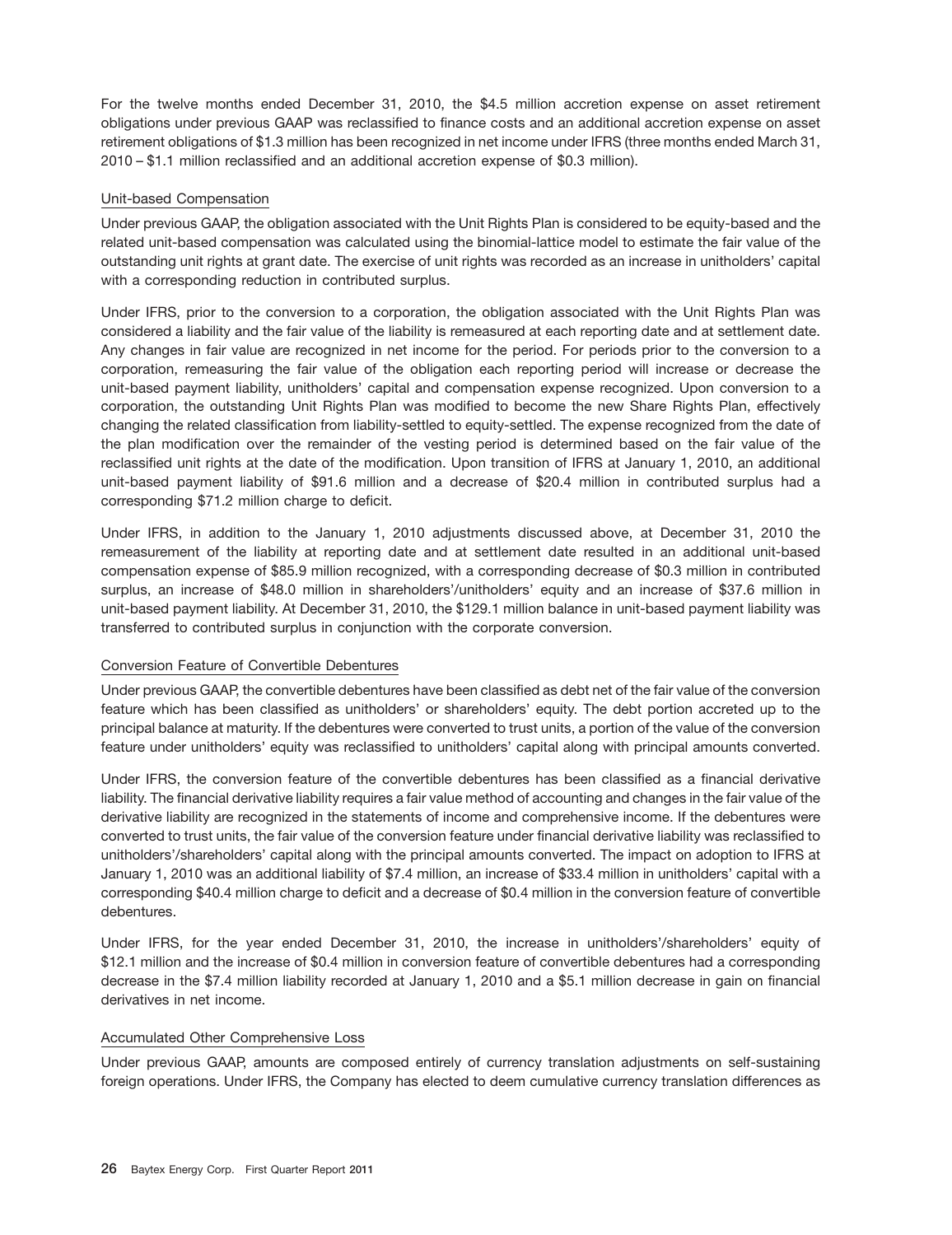\$nil at January 1, 2010. At January 1, 2010, this has resulted in an decrease in accumulated other comprehensive loss with a corresponding increase in deficit of \$3.9 million.

# Deferred Income Taxes

Under IFRS, deferred income taxes are required to be presented as non-current. Upon transition to IFRS, the Company recognized a \$27.6 million reduction in the net deferred income tax liability entirely resulting from the tax impact of the adjustments from previous GAAP to IFRS with a decrease to deficit of \$25.8 million and a decrease to unitholders' capital of \$1.8 million.

Baytex acquired several private entities to be used in its internal financing structure. Under previous GAAP, the excess of amounts assigned to the acquired assets over the consideration paid is classified as a deferred credit. Under IFRS, the deferred credit is derecognized through net income as a deferred income tax recovery. For the year ended December 31, 2010, a deferred income tax recovery of \$109.8 million was recorded in net income for amounts previously recognized as a deferred credit.

For the year ended December 31, 2010, the application of the IFRS adjustments resulted in a \$92.2 million decrease to the Company's deferred income tax expense. Under IFRS, taxable and deductible temporary differences related to the legal entity of the Trust must be measured using the highest marginal personal tax rate of 39%, as opposed to the corporate tax rates used under previous GAAP, resulting in an increase to the deferred income tax asset of \$5.1 million at January 1, 2010. Upon conversion to a dividend paying corporation on December 31, 2010, the total deferred income tax asset related to the Trust was adjusted to the corporate tax rate of approximately 25% and derecognized through net income on December 31, 2010.

# **Forward-Looking Statements**

*In the interest of providing our shareholders and potential investors with information regarding Baytex, including management's assessment of The Company's future plans and operations, certain statements in this document are ''forward-looking statements'' within the meaning of the United States Private Securities Litigation Reform Act of 1995 and ''forward-looking information'' within the meaning of applicable Canadian securities legislation (collectively, ''forward-looking statements''). In some cases, forward-looking statements can be identified by terminology such as ''anticipate'', ''believe'', ''continue'', ''could'', ''estimate'', ''expect'', ''forecast'', ''intend'', ''may'', ''objective'', ''ongoing'', ''outlook'', ''potential'', ''project'', ''plan'', ''should'', ''target'', ''would'', ''will'' or similar words suggesting future outcomes, events or performance. The forward-looking statements contained in this document speak only as of the date of this document and are expressly qualified by this cautionary statement.*

*Specifically, this document contains forward-looking statements relating to: crude oil and natural gas prices and the price differentials between light, medium and heavy oil prices; our business strategies, plans and objectives; our ability to fund our capital expenditures and dividends on our common shares from funds from operations; our ability to utilize our tax pools to reduce or potentially eliminate our taxable income for the initial period post-conversion; the sufficiency of our capital resources to meet our on-going short, medium and long-term commitments; the financial capacity of counterparties to honor outstanding obligations to us in the normal course of business; funding sources for our cash dividends and capital program; the timing of funding our financial obligations; the existence, operation, and strategy of our risk management program; the impact of the adoption of new accounting standards on our financial results; and the impact of the adoption of IFRS on our financial position and results of operations. In addition, information and statements relating to reserves are deemed to be forward-looking statements, as they involve implied assessment, based on certain estimates and assumptions, that the reserves described exist in quantities predicted or estimated, and that the reserves can be profitably produced in the future.*

*These forward-looking statements are based on certain key assumptions regarding, among other things: petroleum and natural gas prices and differentials between light, medium and heavy oil prices; well production rates and reserve volumes; our ability to add production and reserves through our exploration and development activities; capital expenditure levels; the availability and cost of labour and other industry services; the amount of future cash dividends that we intend to pay; interest and foreign exchange rates; and the continuance of existing and, in certain*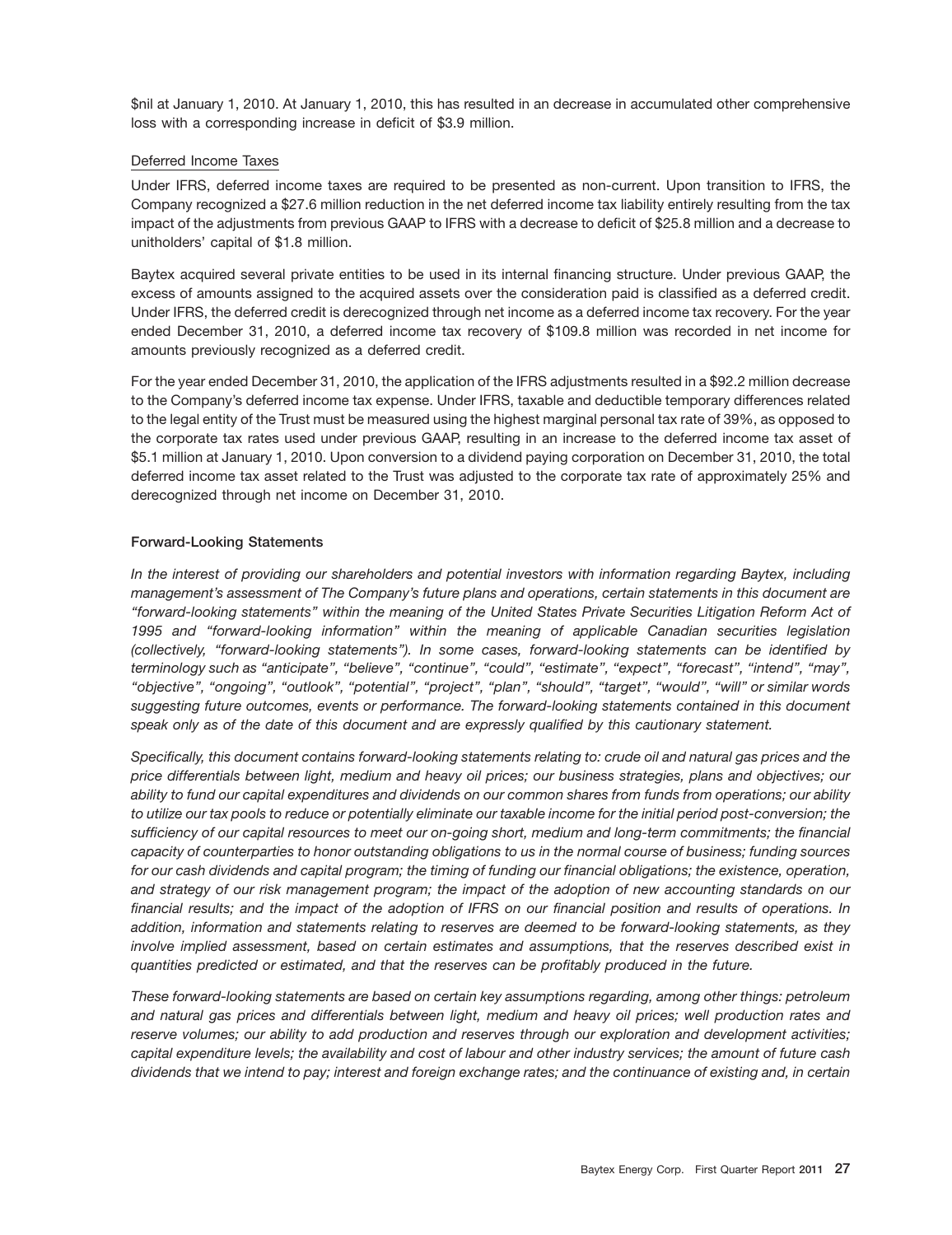*circumstances, proposed tax and royalty regimes. The reader is cautioned that such assumptions, although considered reasonable by Baytex at the time of preparation, may prove to be incorrect.*

*Actual results achieved during the forecast period will vary from the information provided herein as a result of numerous known and unknown risks and uncertainties and other factors. Such factors include, but are not limited to: fluctuations in market prices for petroleum and natural gas; fluctuations in foreign exchange or interest rates; general economic, market and business conditions; stock market volatility and market valuations; changes in income tax laws; industry capacity; geological, technical, drilling and processing problems and other difficulties in producing petroleum and natural gas reserves; uncertainties associated with estimating petroleum and natural gas reserves; liabilities inherent in oil and natural gas operations; competition for, among other things, capital, acquisitions of reserves, undeveloped lands and skilled personnel; risks associated with oil and gas operations; changes in royalty rates and incentive programs relating to the oil and gas industry; changes in environmental and other regulations; incorrect assessments of the value of acquisitions; and other factors, many of which are beyond the control of Baytex. These risk factors are discussed in our Annual Information Form, Annual Report on Form 40-F and Management's Discussion and Analysis for the year ended December 31, 2010, as filed with Canadian securities regulatory authorities and the U.S. Securities and Exchange Commission.*

*There is no representation by Baytex that actual results achieved during the forecast period will be the same in whole or in part as those forecast and Baytex does not undertake any obligation to update publicly or to revise any of the included forward-looking statements, whether as a result of new information, future events or otherwise, except as may be required by applicable securities law.*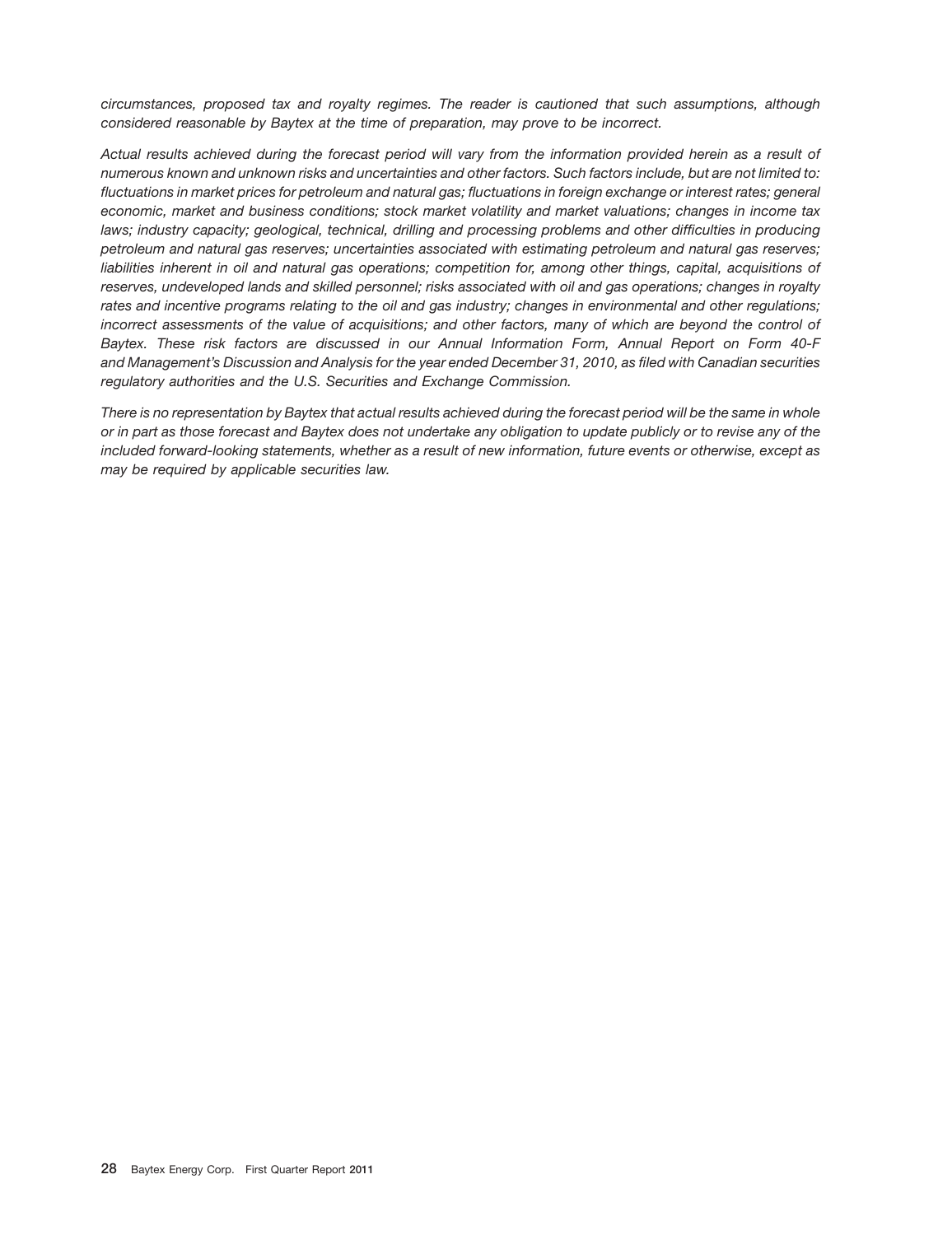# CONDENSED CONSOLIDATED STATEMENTS OF FINANCIAL POSITION

|                                                              | March 31,<br>2011 | December 31.<br>2010 | January 1,<br>2010 |
|--------------------------------------------------------------|-------------------|----------------------|--------------------|
| (thousands of Canadian dollars) (unaudited)<br><b>ASSETS</b> |                   |                      |                    |
| Current assets                                               |                   |                      |                    |
| Cash                                                         | \$<br>3,972       | \$                   | \$<br>10,177       |
|                                                              |                   |                      | 137,154            |
| Trade and other receivables (note 6)                         | 178,416           | 151,792              |                    |
| Crude oil inventory                                          |                   | 1,802                | 1,384              |
| Financial derivatives (note 22)                              | 14,162            | 13,921               | 29,453             |
|                                                              | 196,550           | 167,515              | 178,168            |
| Non-current assets                                           |                   |                      |                    |
| Deferred income tax asset (note 18)                          | 225,256           | 280,276              | 53,416             |
| Financial derivatives (note 22)                              | 3,093             | 2,622                | 2,541              |
| Exploration and evaluation assets (note 7)                   | 127,952           | 113,082              | 124,621            |
| Oil and gas properties (note 8)                              | 1,815,851         | 1,624,629            | 1,512,035          |
| Other plant and equipment (note 9)                           | 25,861            | 27,550               | 27,096             |
| Goodwill                                                     | 37,755            | 37,755               | 37,755             |
|                                                              | \$2,432,318       | \$<br>2,253,429      | \$<br>1,935,632    |
| <b>LIABILITIES</b>                                           |                   |                      |                    |
| <b>Current liabilities</b>                                   |                   |                      |                    |
| Trade and other payables (note 11)                           | \$<br>233,062     | \$<br>183,314        | \$<br>186,516      |
| Dividends or distributions payable to shareholders/          |                   |                      |                    |
| unitholders                                                  | 23,035            | 22,742               | 19,674             |
| Bank loan (note 10)                                          |                   |                      | 265,088            |
| Convertible debentures (note 13)                             |                   |                      | 7,736              |
| Financial derivatives (note 22)                              | 68,079            | 20,312               | 12,004             |
|                                                              | 324,176           | 226,368              | 491,018            |
| Non-current liabilities                                      |                   |                      |                    |
| Bank loan (note 10)                                          | 298,591           | 303,773              |                    |
| Long-term debt (note 12)                                     | 292,825           | 146,893              | 146,498            |
| Asset retirement obligations (note 14)                       | 173,262           | 169,611              | 141,869            |
| Unit-based payment liability (note 16)                       |                   |                      | 91,559             |
| Deferred income tax liability (note 18)                      | 253,589           | 286,789              | 212,346            |
| Financial derivatives (note 22)                              | 7,523             | 8,859                | 1,418              |
|                                                              | 1,349,966         | 1,142,293            | 1,084,708          |
| SHAREHOLDERS'/UNITHOLDERS' EQUITY                            |                   |                      |                    |
|                                                              |                   |                      |                    |
| Shareholders' capital (note 15)                              | 1,554,113         | 1,484,335            |                    |
| Unitholders' capital (note 15)                               |                   |                      | 1,331,161          |
| Contributed surplus                                          | 103,406           | 129,129              |                    |
| Accumulated other comprehensive loss                         | (15, 321)         | (10, 323)            |                    |
| Deficit                                                      | (559, 846)        | (492,005)            | (480, 237)         |
|                                                              | 1,082,352         | 1,111,136            | 850,924            |
|                                                              | \$2,432,318       | 2,253,429<br>\$      | \$<br>1,935,632    |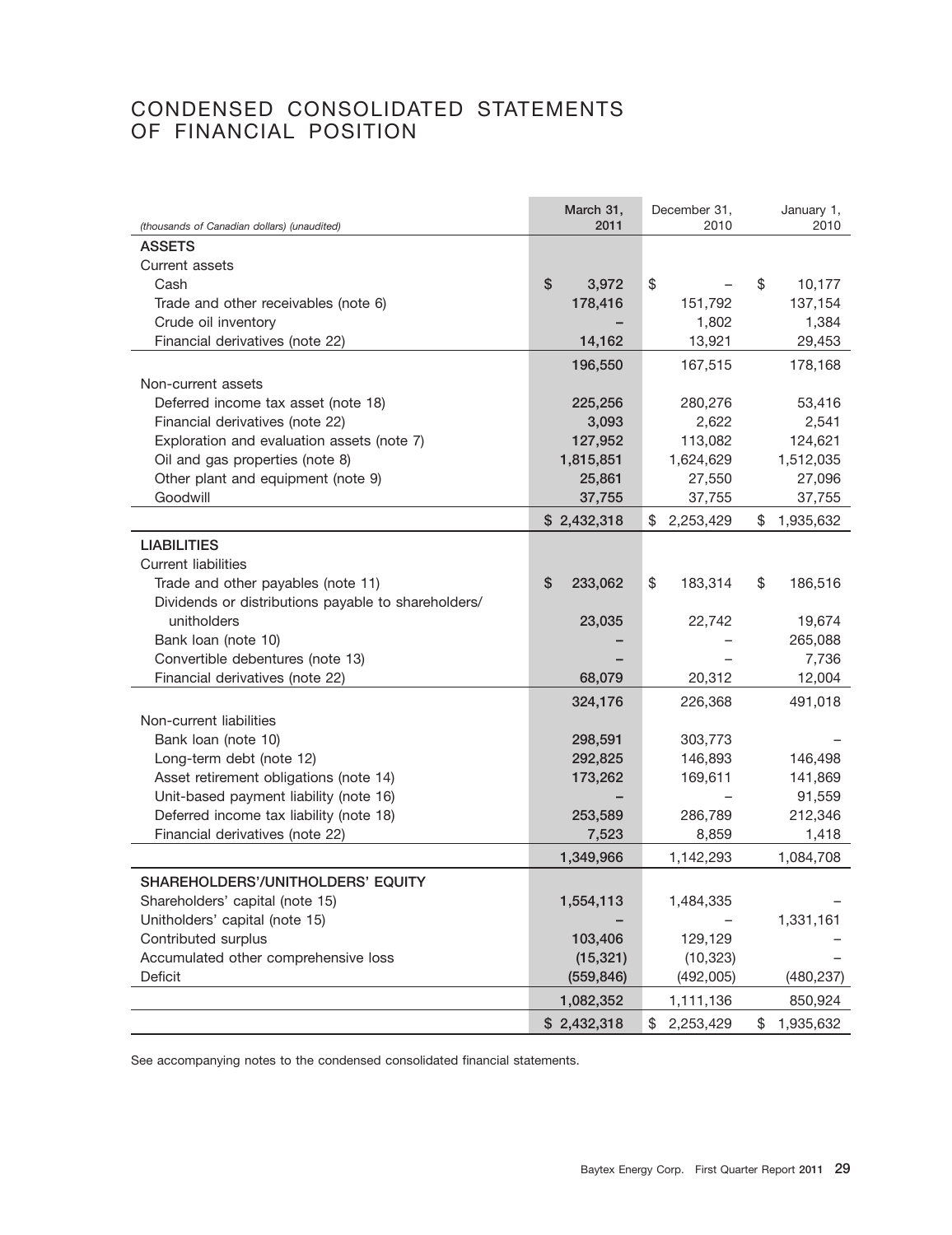# CONDENSED CONSOLIDATED STATEMENTS OF INCOME AND COMPREHENSIVE INCOME (LOSS)

|                                                                                                    | Three Months Ended<br>March 31 |              |
|----------------------------------------------------------------------------------------------------|--------------------------------|--------------|
| (thousands of Canadian dollars, except per common share and per trust unit amounts)<br>(unaudited) | 2011                           | 2010         |
| Revenues, net of royalties (note 19)                                                               | \$241.513                      | \$210.817    |
| <b>Expenses</b>                                                                                    |                                |              |
| Exploration and evaluation                                                                         | 3.466                          | 5.846        |
| Production and operating                                                                           | 47,476                         | 42,234       |
| Transportation and blending                                                                        | 64,160                         | 52,039       |
| General and administrative                                                                         | 11,130                         | 11,131       |
| Share-based or unit-based compensation (note 16)                                                   | 7,982                          | 31,914       |
| Finance costs (note 20)                                                                            | 10,562                         | 7,623        |
| Loss (gain) on financial derivatives (note 22)                                                     | 44,883                         | (12, 386)    |
| Foreign exchange gain (note 21)                                                                    | (3,930)                        | (3,926)      |
| Depletion and depreciation                                                                         | 56,644                         | 47,881       |
|                                                                                                    | 242,373                        | 182,356      |
| Net (loss) income before income taxes                                                              | (860)                          | 28,461       |
| Deferred income tax recovery (note 18)                                                             | (1, 810)                       | (1,040)      |
| Net income attributable to shareholders/unitholders                                                | \$<br>950                      | \$<br>29,501 |
| Other comprehensive loss                                                                           |                                |              |
| Foreign currency translation adjustment                                                            | 4,998                          | 5,106        |
| Comprehensive (loss) income                                                                        | \$<br>(4,048)                  | \$<br>24,395 |
| Net income per share or trust unit (note 17)                                                       |                                |              |
| Basic                                                                                              | \$<br>0.01                     | \$<br>0.27   |
| Diluted                                                                                            | \$<br>0.01                     | \$<br>0.26   |
| Weighted average common shares or trust units (note 17)                                            |                                |              |
| <b>Basic</b>                                                                                       | 114,409                        | 110,104      |
| <b>Diluted</b>                                                                                     | 117,661                        | 112,192      |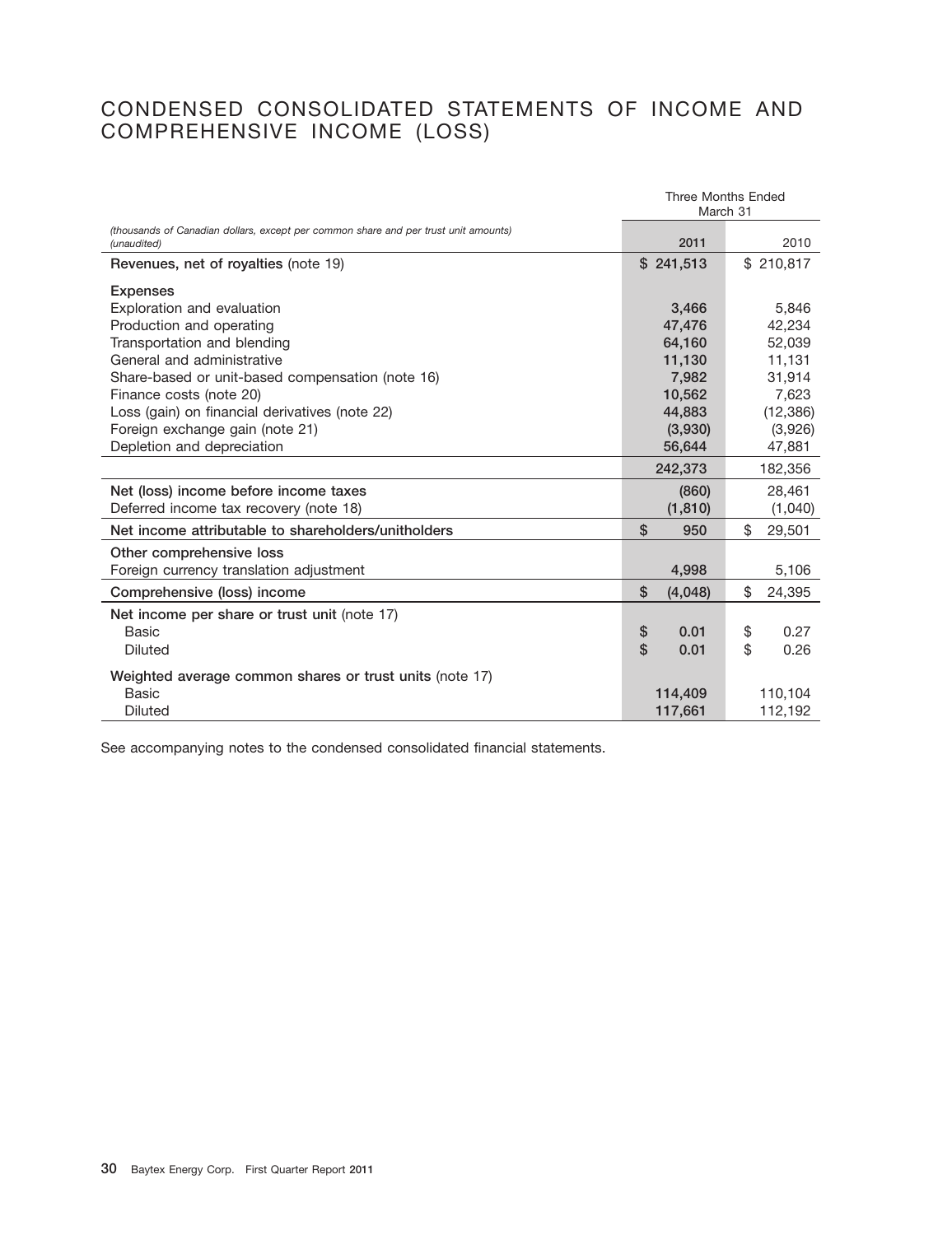# CONDENSED CONSOLIDATED STATEMENTS OF CHANGES IN EQUITY

|                                             |              |                 |             | Accumulated     |              |               |
|---------------------------------------------|--------------|-----------------|-------------|-----------------|--------------|---------------|
|                                             |              |                 |             | other           |              |               |
| (thousands of Canadian dollars)             | Unitholders' | Shareholders'   | Contributed | comprehensive   |              | <b>Total</b>  |
| (unaudited)                                 | capital      | capital         | surplus     | loss            | Deficit      | equity        |
| <b>Balance at</b>                           |              |                 |             |                 |              |               |
| January 1, 2010                             | \$1,331,161  | \$              | \$          | \$              | \$(480,237)  | \$<br>850,924 |
| Distributions to                            |              |                 |             |                 |              |               |
| unitholders                                 |              |                 |             |                 | (59, 576)    | (59, 576)     |
| Issued on conversion of                     |              |                 |             |                 |              |               |
| debentures                                  | 3,092        |                 |             |                 |              | 3,092         |
| Exercise of unit rights                     | 28,749       |                 |             |                 |              | 28,749        |
| Issued pursuant to                          |              |                 |             |                 |              |               |
| distribution                                |              |                 |             |                 |              |               |
| reinvestment plan                           | 10,611       |                 |             |                 |              | 10,611        |
| Net income for the period                   |              |                 |             |                 | 29,501       | 29,501        |
| Foreign currency                            |              |                 |             |                 |              |               |
| translation                                 |              |                 |             | (5, 106)        |              | (5, 106)      |
| <b>Balance</b> at                           |              |                 |             |                 |              |               |
| March 31, 2010                              | \$1,373,613  | \$              | \$          | \$<br>(5, 106)  | \$(510,312)  | \$<br>858,195 |
| Distributions to                            |              |                 |             |                 |              |               |
| unitholders                                 |              |                 |             |                 | (183, 807)   | (183, 807)    |
| Issued on conversion of                     |              |                 |             |                 |              |               |
| debentures                                  | 16,805       |                 |             |                 |              | 16,805        |
| Exercise of unit rights                     | 53,900       |                 |             |                 |              | 53,900        |
| Issued pursuant to                          |              |                 |             |                 |              |               |
| distribution                                |              |                 |             |                 |              |               |
| reinvestment plan                           | 41,088       |                 |             |                 |              | 41,088        |
| Net income for the period                   |              |                 |             |                 | 202,114      | 202,114       |
| Foreign currency                            |              |                 |             |                 |              |               |
| translation                                 |              |                 |             | (5, 217)        |              | (5,217)       |
| Change in effective tax                     |              |                 |             |                 |              |               |
| rate on issuance costs                      | (1,071)      |                 |             |                 |              | (1,071)       |
| Exchange for shares,                        |              |                 |             |                 |              |               |
| pursuant to the                             |              |                 |             |                 |              |               |
| Arrangement                                 | (1,484,335)  | 1,484,335       | 129,129     |                 |              | 129,129       |
| <b>Balance</b> at                           |              |                 |             |                 |              |               |
| December 31, 2010                           | \$           | \$<br>1,484,335 | \$129,129   | \$<br>(10, 323) | \$(492,005)  | \$1,111,136   |
| Dividends to                                |              |                 |             |                 |              |               |
| shareholders                                |              |                 |             |                 | (68, 791)    | (68, 791)     |
| Exercise of share rights                    |              | 53,336          | (33, 705)   |                 |              | 19,631        |
| Share-based                                 |              |                 |             |                 |              |               |
| compensation                                |              |                 | 7,982       |                 |              | 7,982         |
| Issued pursuant to<br>dividend reinvestment |              |                 |             |                 |              |               |
| plan                                        |              | 16,442          |             |                 |              | 16,442        |
| Net income for the period                   |              |                 |             |                 | 950          | 950           |
| Foreign currency                            |              |                 |             |                 |              |               |
| translation                                 |              |                 |             | (4,998)         |              | (4,998)       |
| <b>Balance</b> at                           |              |                 |             |                 |              |               |
|                                             | \$           | 1,554,113       | \$103,406   | \$<br>(15, 321) | \$(559, 846) | \$1,082,352   |
| March 31, 2011                              |              | \$              |             |                 |              |               |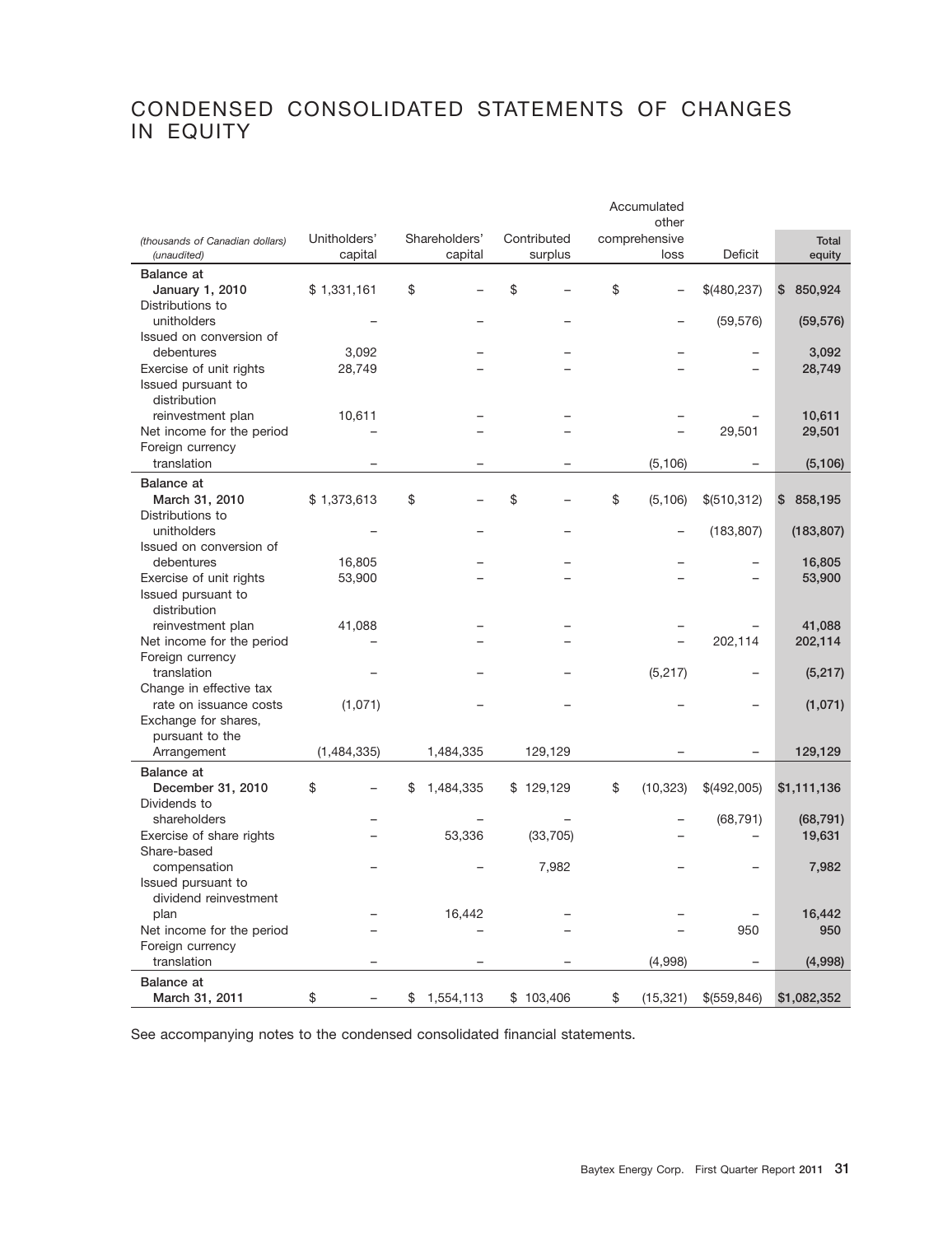# CONDENSED CONSOLIDATED STATEMENTS OF CASH FLOWS

|                                                                | <b>Three Months Ended</b><br>March 31 |              |  |
|----------------------------------------------------------------|---------------------------------------|--------------|--|
| (thousands of Canadian dollars) (unaudited)                    | 2011                                  | 2010         |  |
| CASH PROVIDED BY (USED IN):                                    |                                       |              |  |
| <b>Operating activities</b>                                    |                                       |              |  |
| Net income for the period                                      | \$<br>950                             | \$<br>29,501 |  |
| Adjustments for:                                               |                                       |              |  |
| Share-based or unit-based compensation (note 16)               | 7,982                                 | 31,914       |  |
| Unrealized foreign exchange gain (note 21)                     | (4,856)                               | (4, 850)     |  |
| Exploration and evaluation (note 7)                            | 2,484                                 | 4,493        |  |
| Depletion and depreciation                                     | 56,644                                | 47,881       |  |
| Unrealized loss (gain) on financial derivatives (note 22)      | 46,470                                | (3,223)      |  |
| Deferred income tax recovery (note 18)                         | (1, 810)                              | (1,040)      |  |
| Finance costs (note 20)                                        | 10,562                                | 7,623        |  |
| Change in non-cash working capital (note 21)                   | 2,392                                 | (9,633)      |  |
| Asset retirement expenditures (note 14)                        | (919)                                 | (611)        |  |
|                                                                | 119,899                               | 102,055      |  |
| <b>Financing activities</b>                                    |                                       |              |  |
| Payments of dividends or distributions                         | (52,057)                              | (48, 722)    |  |
| Decrease in bank loan                                          | (1,077)                               | (2, 144)     |  |
| Proceeds from issuance of long-term debt (note 12)             | 145,810                               |              |  |
| Issuance of common shares or trust units (note 15)             | 19,631                                | 9,373        |  |
| Interest paid                                                  | (10, 520)                             | (9, 183)     |  |
|                                                                | 101,787                               | (50, 676)    |  |
| Investing activities                                           |                                       |              |  |
| Additions to exploration and evaluation assets (note 7)        | (5, 456)                              | (4,992)      |  |
| Additions to oil and gas properties (note 8)                   | (81, 558)                             | (50, 364)    |  |
| Property acquisitions (note 5)                                 | (37, 518)                             | (2, 333)     |  |
| Corporate acquisitions (note 5)                                | (117, 346)                            |              |  |
| Additions other plant and equipment, net of disposals (note 9) | 275                                   | (4,839)      |  |
| Change in non-cash working capital (note 21)                   | 23,830                                | 1,697        |  |
|                                                                | (217, 773)                            | (60, 831)    |  |
| Impact of foreign currency translation on cash balances        | 59                                    | (97)         |  |
| Change in cash                                                 | 3,972                                 | (9,549)      |  |
| Cash, beginning of year                                        |                                       | 10,177       |  |
| Cash, end of period                                            | \$<br>3,972                           | \$<br>628    |  |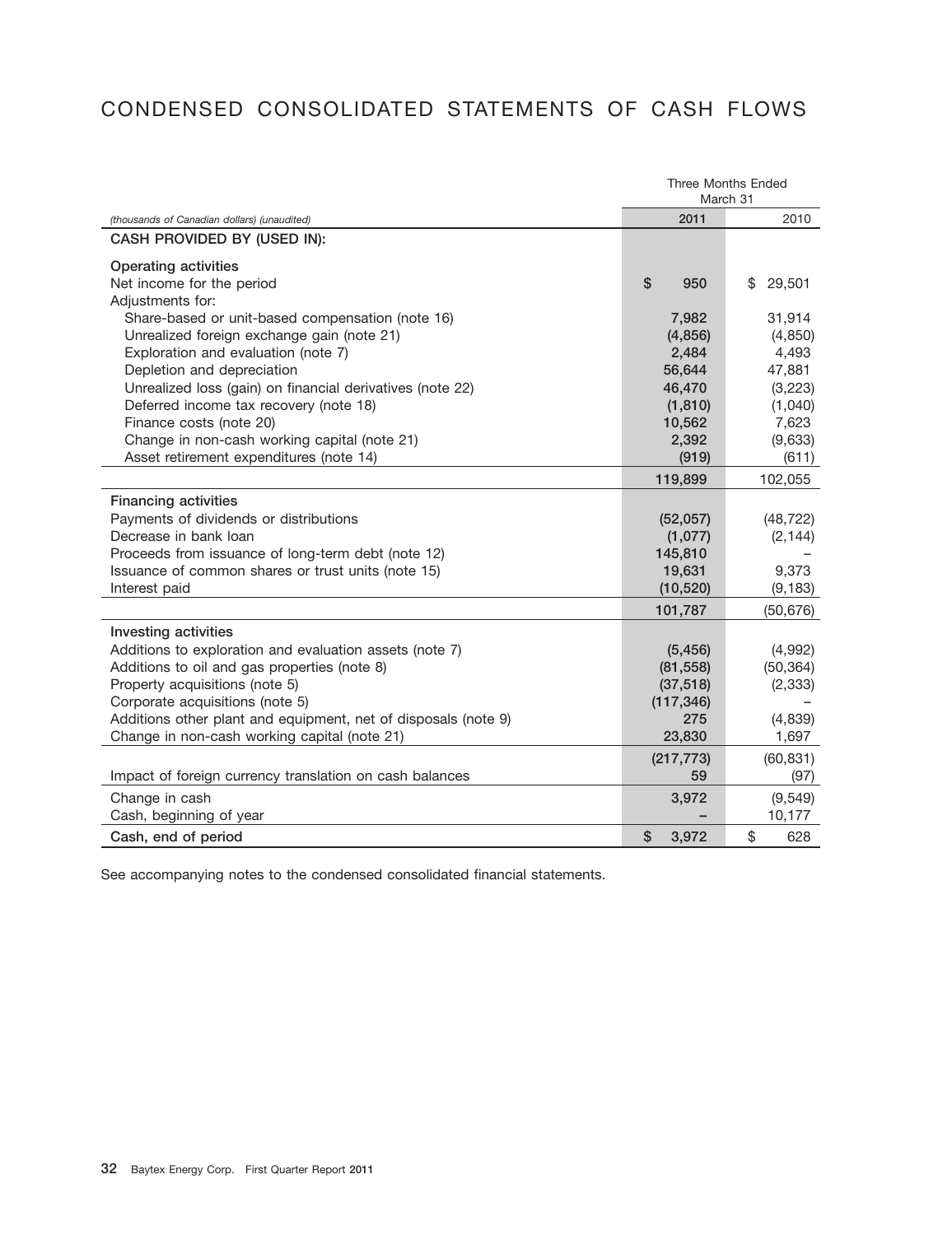# NOTES TO THE CONDENSED CONSOLIDATED FINANCIAL STATEMENTS

As at March 31, 2011 and for the three months ended March 31, 2011 and 2010 *(all tabular amounts in thousands of Canadian dollars, except per common share and per trust unit amounts) (unaudited)*

# **1. REPORTING ENTITY**

Baytex Energy Corp. (the "Company" or "Baytex") is a Calgary, Alberta based oil and gas corporation engaged in the acquisition, development and production of oil and natural gas in the Western Canadian Sedimentary Basin and the United States. The Company's common shares are traded on the Toronto Stock Exchange and the New York Stock Exchange under the symbol BTE. The Company's head and principal office is located at 2800, 520 - 3rd Avenue S.W., Calgary, Alberta T2P 0R3, and its registered office is located at 1400, 350 - 7th Avenue S.W., Calgary, Alberta, T2P 3N9.

On December 31, 2010, Baytex Energy Trust (the ''Trust'') completed the conversion of its legal structure from an income trust to a corporation in connection with a Plan of Arrangement under the Business Corporations Act (Alberta) (the ''Arrangement''). Pursuant to the Arrangement, the trust units of the Trust were exchanged for common shares of Baytex on a one-for-one basis. The reorganization into a corporation has been accounted for on a continuity of interest basis, and accordingly, the condensed consolidated financial statements reflect the financial position, results of operations and cash flows as if the Company had always carried on the business formerly carried on by the Trust.

# **2. BASIS OF PRESENTATION**

The condensed interim unaudited consolidated financial statements have been prepared in accordance with International Accounting Standard (''IAS'') 34, Interim Financial Reporting. Canadian generally accepted accounting principles (''previous GAAP'') have been revised to incorporate International Financial Reporting Standards (''IFRS'') and publicly accountable enterprises are required to apply such standards for years beginning on or after January 1, 2011. Accordingly, these condensed interim unaudited consolidated financial statements represent Baytex's initial presentation of its results and financial position under IFRS and were prepared in accordance with IFRS 1, First-time Adoption of IFRS. The significant accounting policies set out below were consistently applied to all the periods presented. These condensed interim unaudited consolidated financial statements do not include all the necessary annual disclosures in accordance with IFRS.

In these condensed interim unaudited consolidated financial statements, the term "previous GAAP" refers to Canadian generally accepted accounting principles prior to the adoption of IFRS. Previous GAAP differs in some areas from IFRS. In preparing these condensed interim unaudited consolidated financial statements, management has amended certain accounting, valuation and consolidation methods previously applied in the previous GAAP financial statements to comply with IFRS. The comparative figures for 2010 were restated to reflect these adjustments. The date of transition to IFRS was January 1, 2010. Reconciliations and descriptions of the effect of the transition from previous GAAP to IFRS on equity, net income and comprehensive income are included in note 23.

The condensed consolidated financial statements were approved and authorized by the Board of Directors on May 11, 2011.

The condensed consolidated financial statements have been prepared on the historical cost basis, except derivative financial instruments which have been measured at fair value. The condensed consolidated financial statements are presented in Canadian dollars, which is the Company's functional currency. All financial information is rounded to the nearest thousand, except per share or unit amounts and when otherwise indicated.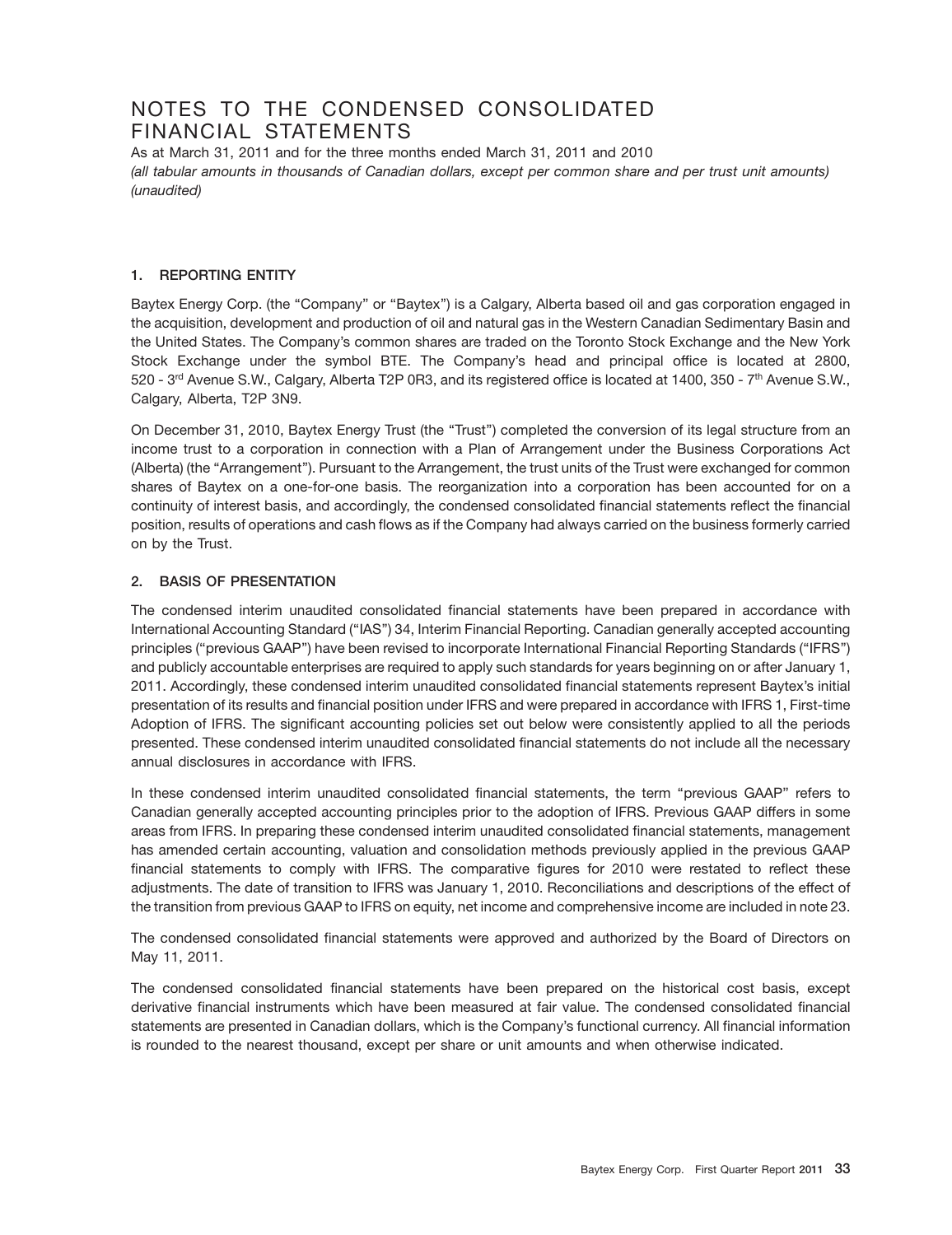# **3. SIGNIFICANT ACCOUNTING POLICIES**

# *Consolidation*

The condensed consolidated financial statements include the accounts of the Company and its wholly owned subsidiaries from the respective dates of acquisition of the subsidiary companies. The date of acquisition is the date on which the Company obtains control and the subsidiary companies continue to be consolidated until the date such control ceases. Control exists when the Company has the ability to direct the activities of an entity to generate returns from its activities. Inter-company transactions and balances are eliminated upon consolidation. A portion of the Company's exploration, development and production activities is conducted jointly with others and involve jointly controlled assets. These jointly controlled assets are accounted for using the proportionate consolidation method whereby the condensed consolidated financial statements reflect only the Company's proportionate interest.

# *Operating Segments Reporting*

Baytex's operations are grouped into one operating segment for reporting consistent with the internal reporting provided to the chief operating decision-maker of the Company.

# *Measurement Uncertainty and Judgements*

The preparation of the condensed consolidated financial statements requires management to make judgements, estimates and assumptions that affect the reported amounts of assets and liabilities and disclosure of contingent assets and liabilities at the date of the condensed consolidated financial statements and revenue and expenses during the reporting period. Actual results can differ from those estimates.

In particular, amounts recorded for depletion of oil and gas properties are based on a unit of production method by reference to the ratio of production in the period to the related proved plus probable reserves, taking into account the level of development required to produce the reserves. The Company's total proved plus probable reserves are estimated annually using independent reserve engineer reports and represent the estimated quantities of crude oil, natural gas and natural gas liquids which geological, geophysical and engineering data demonstrate a 50 percent statistical probability of being recovered. Due to the inherent uncertainties and the necessarily limited nature of reservoir data, estimates of reserves are inherently imprecise, require the application of judgement and are subject to change as additional information becomes available. The impact of future changes to estimates on the condensed consolidated financial statements of subsequent periods could be material.

Amounts recorded for depreciation are based on estimated useful lives of depreciable assets; management reviews these estimates at each reporting date.

The Company's capital assets are aggregated into cash-generating units based on their ability to generate largely independent cash flows and are used for impairment testing. The definition of the Company's cash-generating units is subject to Management's judgement.

Impairment of assets and group of assets are based on the higher of calculations of value-in-use calculations and fair value less costs to sell. These calculations require the use of estimates and assumptions on highly uncertain matters such as future commodity prices, effects of inflation and technology improvements on operating expenses, production profiles and the outlook of market supply-and-demand conditions for oil and gas products. Any changes to these estimates and assumptions could impact the carrying value of assets. The Company assesses internal and external indicators of impairment in determining whether the carrying values of the assets may not be recoverable.

Fair value of financial instruments, where active market quotes are not available are estimated using the Company's assessment of available market inputs and are described in note 22. These estimates may vary from the actual prices that will be achieved upon settlement of the financial instruments.

Fair values of share-based compensation are measured at the later of grant date or December 31, 2010, taking into consideration management's best estimate of the number of shares that will vest. Fair values of unit-based compensation were remeasured at each reporting date until the December 31, 2010 corporate conversion using a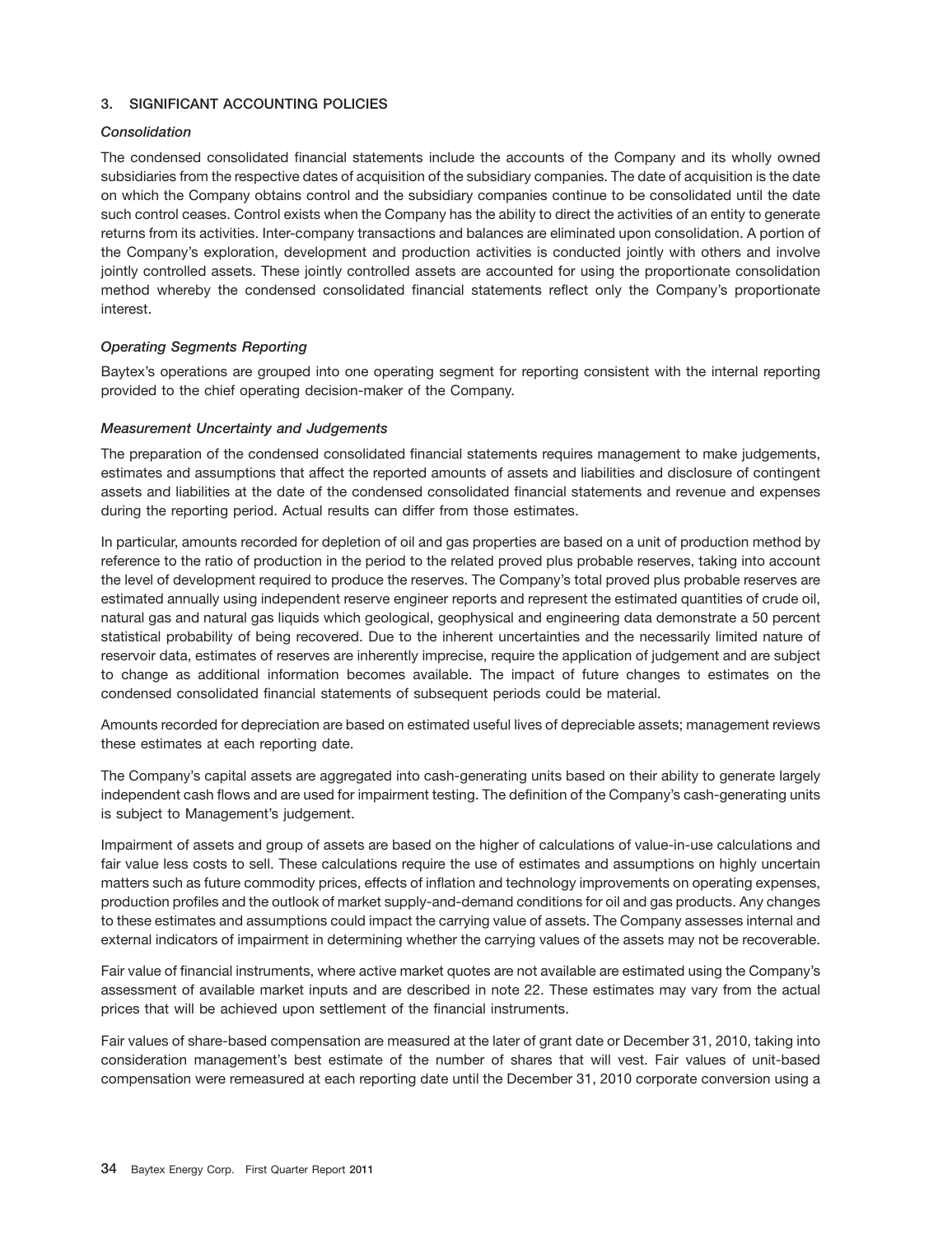binomial-lattice pricing model, taking into consideration management's best estimate of the expected volatility, expected life of the option and estimated number of units that will vest.

The amounts recorded for asset retirement costs are estimated based on the Company's net ownership interest in all wells and facilities, estimated costs to abandon and reclaim the wells and the facilities and the estimated time period during which these costs will be incurred in the future. Any changes to these estimates could change the amount recorded for asset retirement obligations and may materially impact the condensed consolidated financial statements of future periods.

The Company is engaged in litigation and claims arising in the normal course of operations where the actual outcome may vary from the amount recognized in the consolidated financial statements. None of these claims could reasonably be expected to materially affect the Company's financial position or reported results of operations.

Tax interpretations, regulations and legislation in the various jurisdictions in which the Company and its subsidiaries operate are subject to change. As such, income taxes are subject to measurement uncertainty.

#### *Business Combinations*

Business combinations are accounted for using the acquisition method of accounting. The cost of an acquisition is measured as cash paid and the fair value of other assets given, equity instruments issued and liabilities incurred or assumed at the date of exchange. The acquired identifiable assets and liabilities assumed, including contingent liabilities are measured at their fair values at the date of acquisition. Any excess of the cost of acquisition over the fair value of the net identifiable assets acquired is recognized as goodwill. Any deficiency of the cost of acquisition below the fair values of the identifiable net assets acquired is credited to net income in the statements of income and comprehensive income in the period of acquisition. Associated transaction costs are expensed when incurred.

# *Crude Oil Inventory*

Crude oil inventory, consisting of production in transit in pipelines at the reporting date, is valued at the lower of cost, using the weighted average cost method, or net realizable value. Costs include direct and indirect expenditures incurred in bringing the crude oil to its existing condition and location.

# *Exploration and Evaluation Assets, Oil and Gas Properties and Other Plant and Equipment*

# a) Pre-license Costs

Pre-license costs are costs incurred before the legal rights to explore a specific area have been obtained. These costs are expensed in the period in which they are incurred.

# b) Exploration and Evaluation ("E&E") Costs

Once the legal right to explore has been acquired, costs directly associated with an exploration well are capitalized as an intangible asset until the drilling of the well program/project is complete and the results have been evaluated. Such E&E costs may include costs of license acquisition, technical services and studies, seismic acquisition, exploration drilling and testing. E&E costs are not depleted and are carried forward until technical feasibility and commercial viability of extracting a mineral resource is considered to be determined. The technical feasibility and commercial viability of extracting a mineral resource is considered to be determined when proved and/or probable reserves are determined to exist. All such carried costs are subject to technical, commercial and management review at least once a year to confirm the continued intent to develop or otherwise extract value from the discovery. When this is no longer the case, the impairment costs are charged to exploration and evaluation expense. Upon determination of proven and/or probable reserves, E&E assets attributable to those reserves are first tested for impairment and then reclassified to oil and gas properties.

#### c) Development Costs

Costs incurred subsequent to the determination of technical feasibility and commercial viability are recognized as oil and gas properties only when they increase the future economic benefits embodied in the specific asset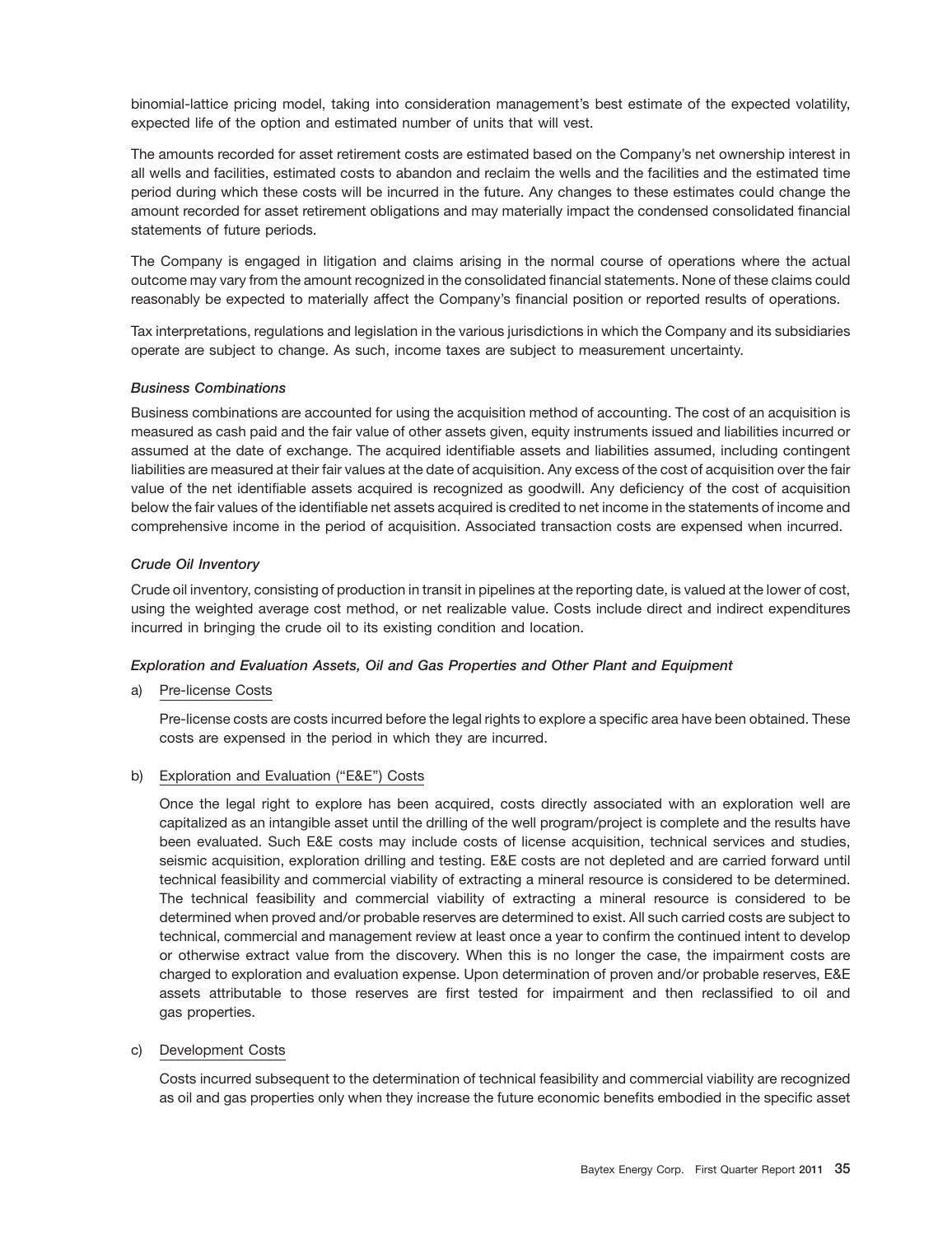to which they relate. Such capitalized petroleum and natural gas interests generally represent costs incurred in developing proved and/or probable reserves and bringing in or enhancing production from such reserves and are accumulated on a geotechnical area basis.

Major maintenance and repairs consist of the cost of replacement assets or parts of assets, inspection costs and overhaul costs. Where an asset or part of an asset that was separately depreciated and has been completely written off is replaced and it is probable that there are future economic benefits associated with the item, the expenditure is capitalized. The costs of the day-to-day servicing of property, plant and equipment are recognized in net income as incurred.

The carrying amount of any replaced or sold component of an oil and gas property is derecognized and included in net income in the period in which the item is derecognized.

#### d) Borrowing Costs and Other Capitalized Costs

Borrowing costs that are directly attributable to the acquisition, construction or production of a qualifying asset form part of the cost of that asset. A qualifying asset is an asset that requires a period of one year or greater to get ready for its intended use or sale. Baytex has had no qualifying assets that would allow for borrowing costs to be capitalized to the asset. All such borrowing costs are expensed as incurred.

No general and administrative expenses have been capitalized since Baytex's inception.

# e) Depletion and Depreciation

The net carrying value of oil and gas properties is depleted using the units of production method using estimated proved and probable petroleum and natural gas reserves, by reference to the ratio of production in the year to the related proven and probable reserves at forecast prices, taking into account estimated future development costs necessary to bring those reserves into production. For purposes of this calculation, petroleum and natural gas reserves are converted to a common unit of measurement on the basis of their relative energy content where six thousand cubic feet of natural gas equates to one barrel of oil. Future development costs are estimated as the costs of development required to produce the reserves. These estimates are prepared by independent reserve engineers at least annually.

The depreciation methods and estimated useful lives for other assets for other plant and equipment are as follows:

| Classification                | Method                               | Rate or period |
|-------------------------------|--------------------------------------|----------------|
| Motor Vehicles                | Diminishing balance                  | 15%            |
| <b>Office Equipment</b>       | Diminishing balance                  | 20%            |
| Computer Hardware             | Diminishing balance                  | 30%            |
| <b>Furniture and Fixtures</b> | Diminishing balance                  | 10%            |
| Leasehold Improvements        | Straight-line over life of the lease | Various        |
| <b>Other Assets</b>           | Diminishing balance                  | Various        |

The expected lives of other plant and equipment are reviewed on an annual basis and, if necessary, changes in expected useful lives are accounted for prospectively.

#### *Impairment of Non-financial Assets*

The goodwill balance is assessed for impairment at least annually at year end or more frequently if events or changes in circumstances indicate that the asset may be impaired. E&E assets are assessed for impairment when they are reclassified to oil and gas properties and also if facts and circumstances suggest that the carrying amount exceeds the recoverable amount. The Company assesses other assets or groups of assets for impairment whenever events or changes in circumstances indicate that the carrying value of an asset may not be recoverable.

Individual assets are grouped for impairment assessment purposes at the lowest level at which there are identifiable cash flows that are largely independent of the cash flows of other groups of assets (the ''cash-generating unit'' or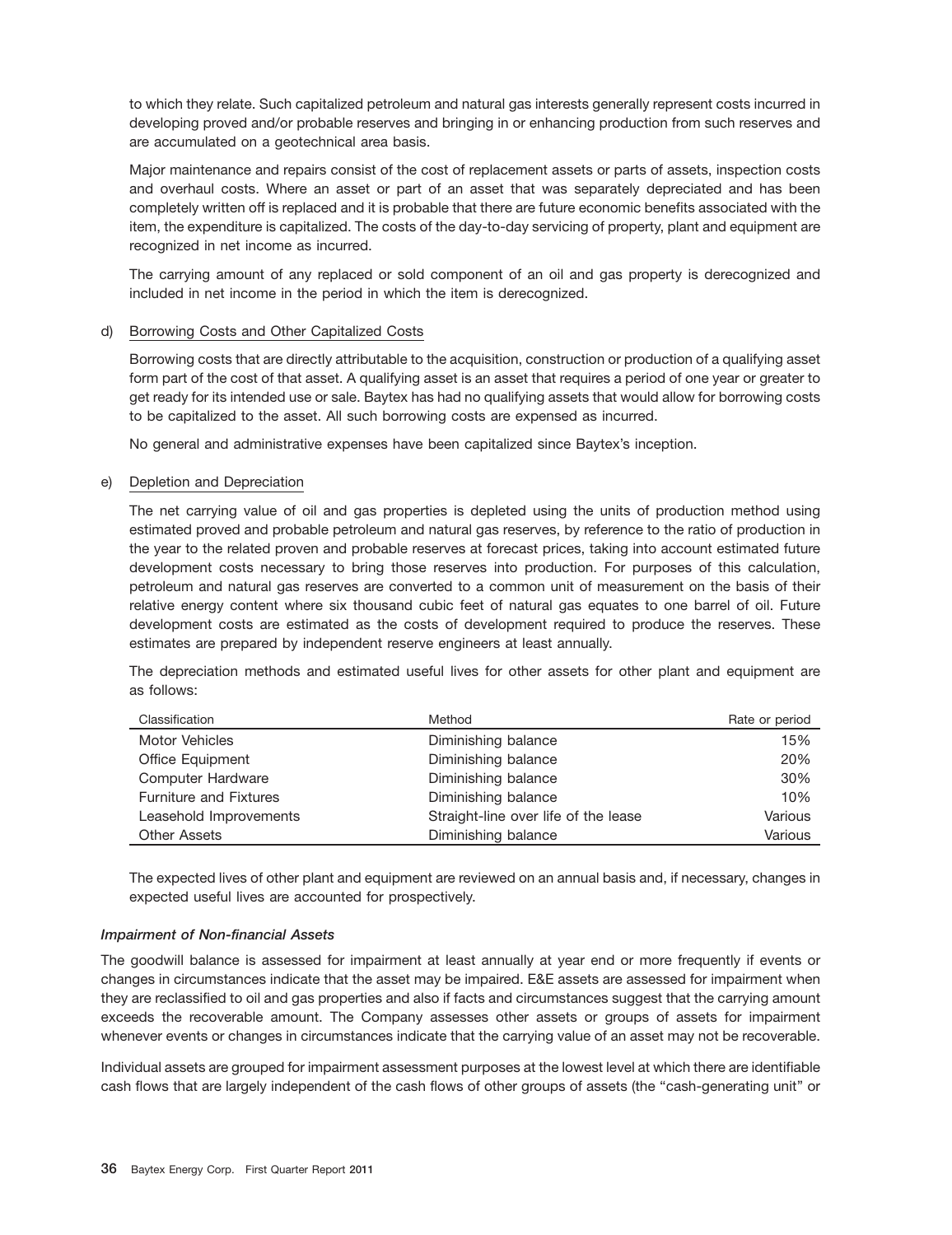''CGU''). Goodwill acquired is allocated to CGUs expected to benefit from synergies of the related business combination.

If any such indication of impairment exists or when annual impairment testing for a CGU is required, the Company makes an estimate of its recoverable amount. A CGU's recoverable amount is the higher of its fair value less costs to sell and its value in use. In assessing value in use, the estimated future cash flows are adjusted for the risks specific to the CGU and are discounted to their present value using a pre-tax discount rate that reflects current market assessments of the time value of money. Where the carrying amount of a CGU exceeds its recoverable amount, the CGU is considered impaired and is written down to its recoverable amount. The impairment amount reduces first the carrying amount of any goodwill allocated to the CGU. Any remaining impairment is allocated to the individual assets in the CGU on a pro rata basis. Impairment is charged to net income in the period in which it occurs.

For all assets excluding goodwill, an assessment is made at each reporting date as to whether there is any indication that previously recognized impairment losses may no longer exist or may have decreased. If such indication exists, the recoverable amount is estimated. A previously recognized impairment loss is reversed only if there has been a change in the estimates used to determine the asset's recoverable amount since the last impairment loss was recognized. If that is the case, the carrying amount of the asset is increased to its recoverable amount. That increased amount cannot exceed the carrying amount that would have been determined, net of depletion and depreciation, had no impairment loss been recognized for the asset in prior years. Such reversal is recognized in net income. After such a reversal, the depletion or depreciation charge is adjusted in future periods to allocate the asset's revised carrying amount, less any residual value, on a systematic basis over its remaining useful life. Impairment losses recognized in relation to goodwill are not reversed for subsequent increases in its recoverable amount.

# *Asset Retirement Obligations*

The Company recognizes a liability at the discounted value for the future asset retirement costs associated with its oil and gas properties using the risk-free interest rate. The present value of the liability is capitalized as part of the cost of the related asset and amortized to expense over its useful life. The discount in the liability unwinds until the date of expected settlement of the retirement obligations and is recognized as a finance cost in the statements of income and comprehensive income. The liability will be revised for the effect of any changes to timing related to cash flow or undiscounted abandonment costs. Actual expenditures incurred for the purpose of site reclamation are charged to the asset retirement obligations to the extent that the liability exists on the statements of financial position.

#### *Foreign Currency Translation*

Transactions completed in foreign currencies are reflected in Canadian dollars at the foreign currency exchange rates prevailing at the time of the transactions. Monetary assets and liabilities denominated in foreign currencies are reflected in the statements of financial position at the Canadian equivalent at the foreign currency exchange rates prevailing at the reporting date. Foreign exchange gains and losses are included in net income.

Revenues and expenses of foreign operations are translated to Canadian dollars using average foreign currency exchange rates for the period. Monetary assets and liabilities that form part of the net investment in the foreign operation are translated at the period-end foreign currency exchange rate. Gains or losses resulting from the translation are included in accumulated other comprehensive income (loss) in shareholders'/unitholders' equity and are recognized in net income when there has been a disposal or partial disposal of the foreign operation.

#### *Revenue Recognition*

Revenue associated with sales of petroleum and natural gas is recognized when title passes to the purchaser at the pipeline delivery point. Revenue is measured net of discounts, customs duties and royalties. With respect to royalties, the Company is acting as a collection agent on behalf of the Crown and other royalty interest holders.

Revenue from the production of oil in which the Company has an interest with other producers is recognized based on the Company's working interest and the terms of the relevant joint venture agreements.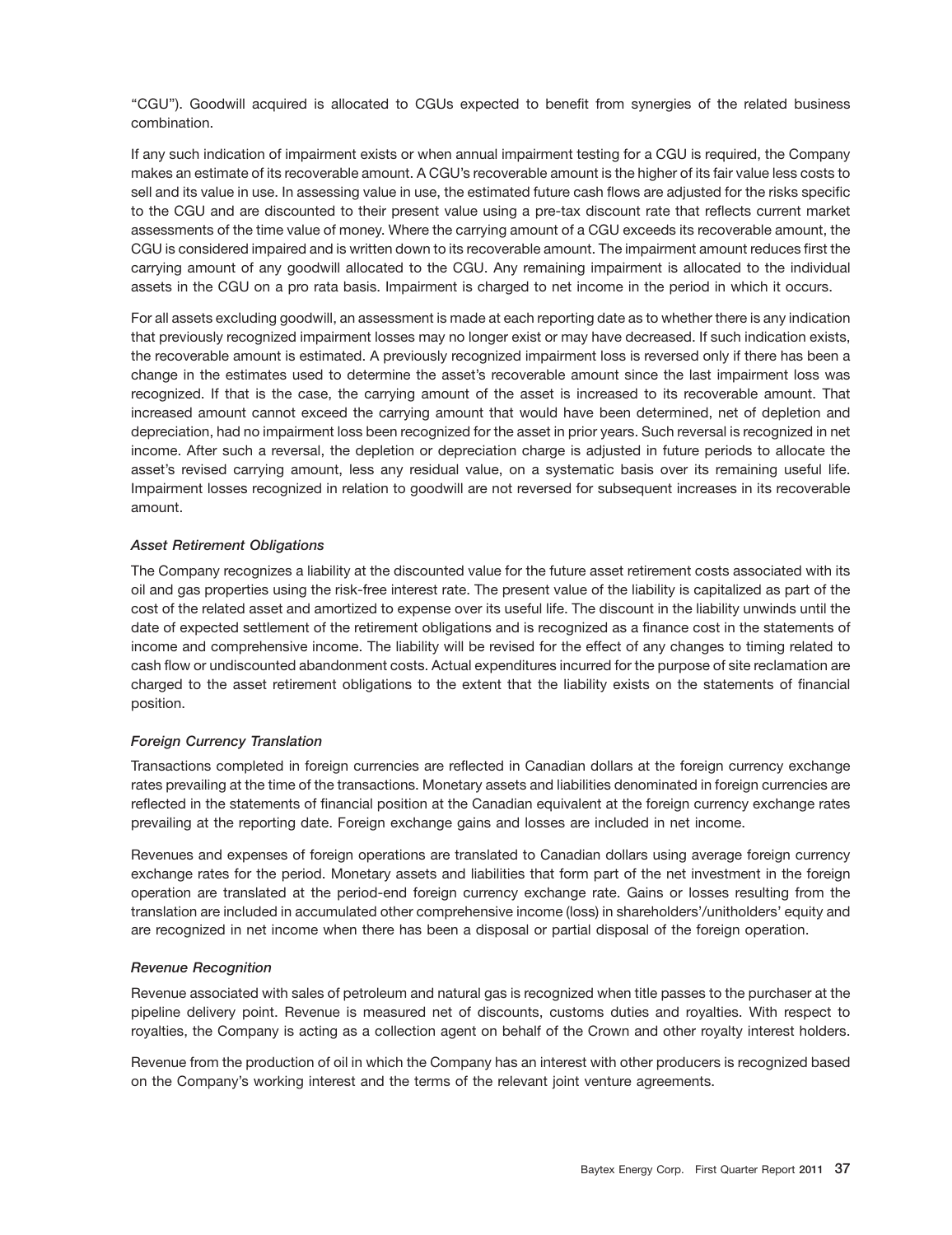#### *Financial Instruments*

Financial instruments are measured at fair value on initial recognition of the instrument and are classified into one of the following five categories: fair value through profit or loss (''FVTPL''), loans and receivables, held-to-maturity investments, available-for-sale financial assets or other financial liabilities.

Subsequent measurement of financial instruments is based on their initial classification. FVTPL financial assets are measured at fair value and changes in fair value are recognized in net income. Available-for-sale financial instruments are measured at fair value with changes in fair value recorded in other comprehensive income (loss) until the instrument is derecognized or impaired. The remaining categories of financial instruments are recognized at amortized cost using the effective interest rate method.

All risk management contracts are recorded in the statements of financial position at fair value unless they were entered into and continue to be held in accordance with the Company's expected purchase, sale and usage requirements. All changes in their fair value are recorded in net income unless cash flow hedge accounting is used, in which case changes in fair value are recorded in other comprehensive income until the underlying hedged transaction is recognized in net income. The Company has elected not to use cash flow hedge accounting on its risk management contracts with financial counterparties resulting in all changes in fair value being recorded in net income.

Cash is classified as FVTPL. Trade and other receivables are classified as loans and receivables, which are measured at amortized cost. Trade and other payables and the bank loan are classified as other financial liabilities, which are measured at amortized cost.

The convertible debentures have been classified as liabilities, net of the fair value of the conversion feature which has been classified as a financial derivative liability. The financial derivative liability requires a fair value method of accounting and changes in the fair value of the instrument are recognized in the net income. The liability component is classified as other financial liabilities. The liability component will accrete up to the principal balance at maturity. The accretion and the interest paid are reported as finance expense in the condensed consolidated statements of income and comprehensive income (loss). If the debentures are converted to trust units, the fair value of the conversion feature will be reclassified to unitholders' capital along with the principal amounts converted.

An embedded derivative is a component of a contract that affects the terms of another factor. These hybrid contracts are considered to consist of a host contract plus an embedded derivative. The embedded derivative is separated from the host contract and accounted for as a derivative. The Company has no material embedded derivatives.

The transaction costs that are directly attributable to the acquisition or issue of a financial asset or financial liability classified at FVTPL are expensed immediately. For a financial asset or financial liability carried at amortized cost, transaction costs directly attributable to acquiring or issuing the asset or liability are added to or deducted from the fair value on initial recognition and amortized through net income over the term of the financial instrument.

The Company formally documents its risk management objectives and strategies to manage exposures to fluctuations in commodity prices, interest rates and foreign currency exchange rates. The risk management policy permits the use of certain derivative financial instruments, including swaps and collars, to manage these fluctuations. All transactions of this nature entered into by the Company are related to underlying financial instruments or future petroleum and natural gas production. The Company does not use financial derivatives for trading or speculative purposes. These instruments are classified as FVTPL unless designated for hedge accounting. The Company has not designated its financial derivative contracts as effective accounting hedges, and thus not applied hedge accounting. As a result, for all derivative instruments, the Company applies the fair value method of accounting by recording an asset or liability on the statements of financial position and recognizing changes in the fair value of the instrument in the statements of income and comprehensive income for the current period. The fair values of these instruments are based on quoted market prices or, in their absence, third-party market indications and forecasts. Attributable transaction costs are recognized in net income when incurred.

The Company has accounted for its physical delivery sales contracts, which were entered into and continue to be held for the purpose of receipt or delivery of non-financial items in accordance with its expected purchase, sale or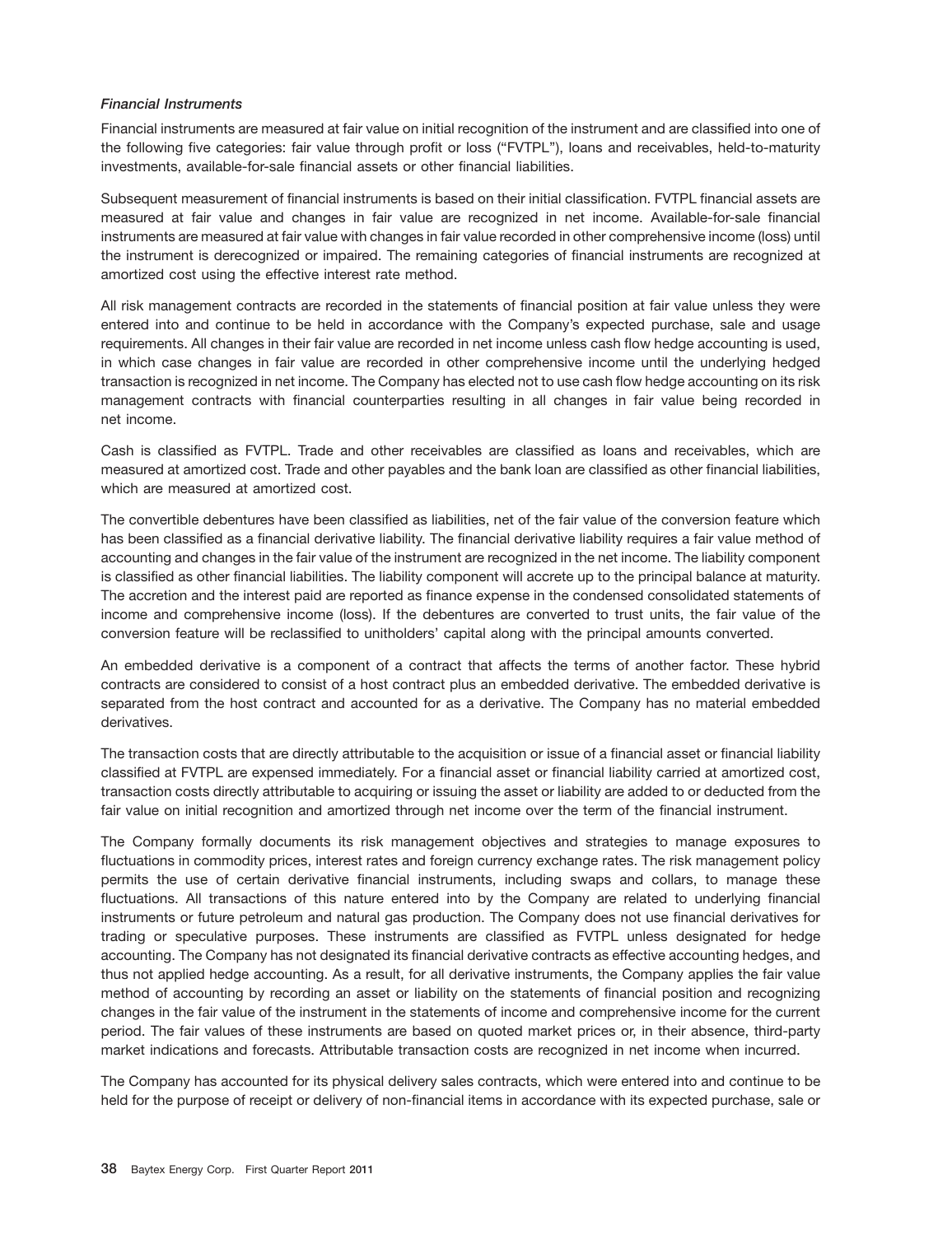usage requirements as executory contracts. As such, these contracts are not considered to be derivative financial instruments and have not been recorded at fair value on the statements of financial position. Settlements on these physical sales contracts are recognized in revenue in the period of settlement.

# *Income Taxes*

Current and deferred income taxes are recognized in net income, except when they relate to items that are recognized directly in equity. Where current and deferred income taxes are recognized directly in equity when current income tax or deferred income tax arises from the initial accounting for a business combination, the tax effect is included in the accounting for the business combination.

Current income taxes for the current and prior periods are measured at the amount expected to be recoverable from or payable to the taxation authorities based on the income tax rates enacted or substantively enacted at the end of the reporting period.

The Company follows the liability method of accounting for income taxes. Under this method, deferred income taxes are recorded for the effect of any temporary differences between the carrying amounts of assets and liabilities in the consolidated financial statements and the corresponding tax basis used in the computation of taxable income. Deferred income tax liabilities are generally recognized for all taxable temporary differences. Deferred income tax assets are recognized for all temporary differences deductible to the extent future recovery is probable. The carrying amount of deferred income tax assets is reviewed at the end of each reporting period and reduced to the extent that it is no longer probable that sufficient taxable income will be available to allow all or part of the asset to be recovered. Deferred income taxes are calculated using enacted or substantively enacted tax rates. Deferred income tax balances are adjusted for any changes in the enacted or substantively enacted tax rates and the adjustment is recognized in the period that the rate change occurs.

# *Share Rights Incentive Plan and Share Award Incentive Plan*

The Trust's Trust Unit Rights Incentive Plan (the ''Unit Rights Plan''), which was superseded by the Company's Common Share Rights Incentive Plan (the ''Share Rights Plan''), is described in note 16. The exercise price of the share rights under the Share Rights Plan may be reduced in future periods in accordance with the terms of the Share Rights Plan.

Prior to the conversion to a corporation, the obligation associated with the Unit Rights Plan was considered a liability and the fair value of the liability was remeasured at each reporting date and at settlement date. Any changes in fair value were recognized in net income for the period. The conversion of the outstanding unit rights to share rights in connection with the Arrangement effectively changed the related classification from a liability plan to an equitysettled plan. The expense recognized from the date of modification over the remainder of the vesting period was determined based on the fair value of the reclassified equity awards at the date of the modification using a binomiallattice pricing model.

Baytex's Share Award Incentive Plan (the ''Share Award Plan'') is described in note 16.

# **4. CHANGES IN ACCOUNTING POLICIES**

# *Future Accounting Pronouncements*

# **Financial Instruments**

In October 2010, IFRS 9, ''Financial Instruments'' was amended to introduce new requirements for the classification and measurement of financial assets and financial liabilities and for derecognition.

IFRS 9 requires all recognized financial assets that are within the scope of IAS 39 ''Financial Instruments: Recognition and Measurement'' to be subsequently measured at amortized cost or fair value. Specifically, debt investments that are held within a business model whose objective is to collect the contractual cash flows, and that have contractual cash flows that are solely payments of principal and interest on the principal outstanding are generally measured at amortized cost at the end of subsequent accounting periods. All other debt investments and equity investments are measured at their fair values at the end of subsequent accounting periods.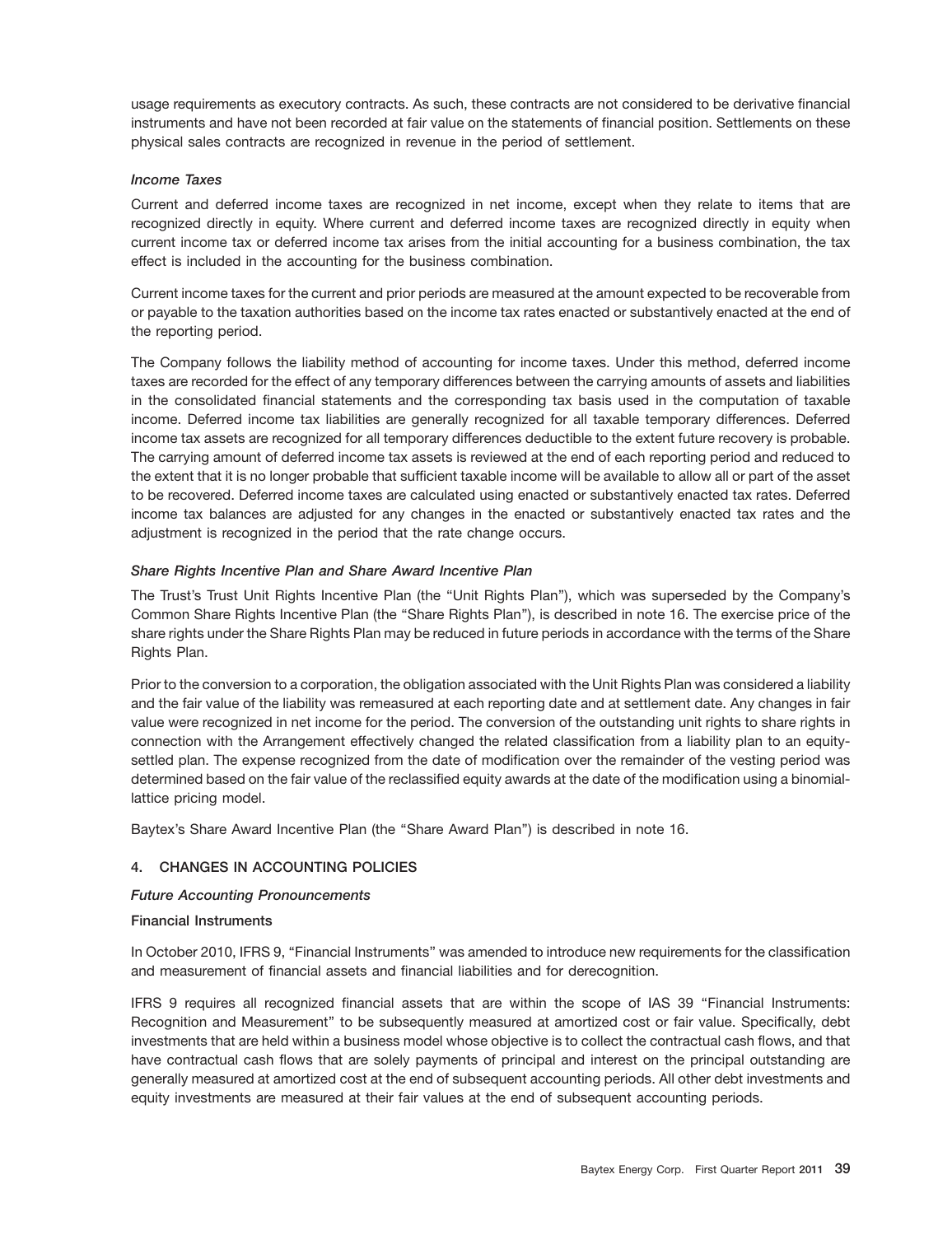The most significant effect of IFRS 9 regarding the classification and measurement of financial liabilities relates to the accounting for changes in fair value of a financial liability (designated at FVTPL) attributable to changes in the credit risk of that liability. Specifically, under IFRS 9, for financial liabilities that are designated at FVTPL, the amount of change in the fair value of the financial liability that is attributable to changes in the credit risk of that liability is recognized as a gain or loss in other comprehensive income. Changes in fair value attributable to a financial liability's credit risk are not subsequently reclassified to net income. An exception to this is where the recognition of the effects of changes in the liability's credit risk in other comprehensive income would create or enlarge an accounting mismatch in net income, in which case all gains or losses would be presented in net income. Previously, under IAS 39, the entire amount of the change in the fair value of the financial liability designated at FVTPL was recognized as such.

IFRS 9 is effective for annual periods beginning on or after January 1, 2013, with earlier application permitted. The adoption of this standard may have an impact on the Company's accounting for financial assets and financial liabilities.

# **Transfers of Financial Assets**

The amendments to IFRS 7, ''Financial Instruments: Disclosures'' increase the disclosure requirements for transactions involving transfers of financial assets. These amendments are intended to provide greater transparency around risk exposures of transactions when a financial asset is transferred but the transferor retains some level of continuing exposure in the asset. The amendments also require disclosures where transfers of financial assets are not evenly distributed throughout the period. The IFRS 7 amendments are effective for annual periods beginning on or after July 1, 2011. The adoption of this amended standard may have an impact on the Company's disclosure if the Company enters into these types of transfers of financial assets in the future.

# **5. BUSINESS COMBINATIONS**

# *2011 Corporate Acquisition*

On February 3, 2011, Baytex Energy Ltd. (''Baytex Energy''), a wholly-owned subsidiary of Baytex, acquired all the issued and outstanding shares of a private company, which was a junior heavy oil producer with operational focus in the Seal area of northern Alberta and the Lloydminster area of western Saskatchewan, for total consideration of \$118.3 million (net of cash acquired). The acquisition has been accounted for as a business combination with the estimated fair value of the assets acquired and liabilities assumed at the date of acquisition summarized below:

| Consideration for the acquisition:                                          |             |
|-----------------------------------------------------------------------------|-------------|
| Cash paid for plant, property and equipment                                 | \$117.346   |
| Cash paid for working capital (net of cash acquired)                        | 979         |
| Total consideration                                                         | \$118,325   |
| Recognized amounts of identifiable assets acquired and liabilities assumed: |             |
| Trade and other receivables                                                 | \$<br>1.637 |
| Exploration and evaluation assets                                           | 14.944      |
| Oil and gas properties                                                      | 127,850     |
| Trade and other payables                                                    | (658)       |
| Asset retirement obligations                                                | (2,031)     |
| Deferred income tax liability                                               | (23, 417)   |
| Total net assets acquired                                                   | \$118,325   |

For the period from February 3, 2011 to March 31, 2011, the acquired properties contributed revenue of \$6.8 million to Baytex's operations. If the acquisition had occurred on January 1, 2011, management estimates that the acquired properties would have generated revenue of \$9.9 million for the three month period ended March 31, 2011.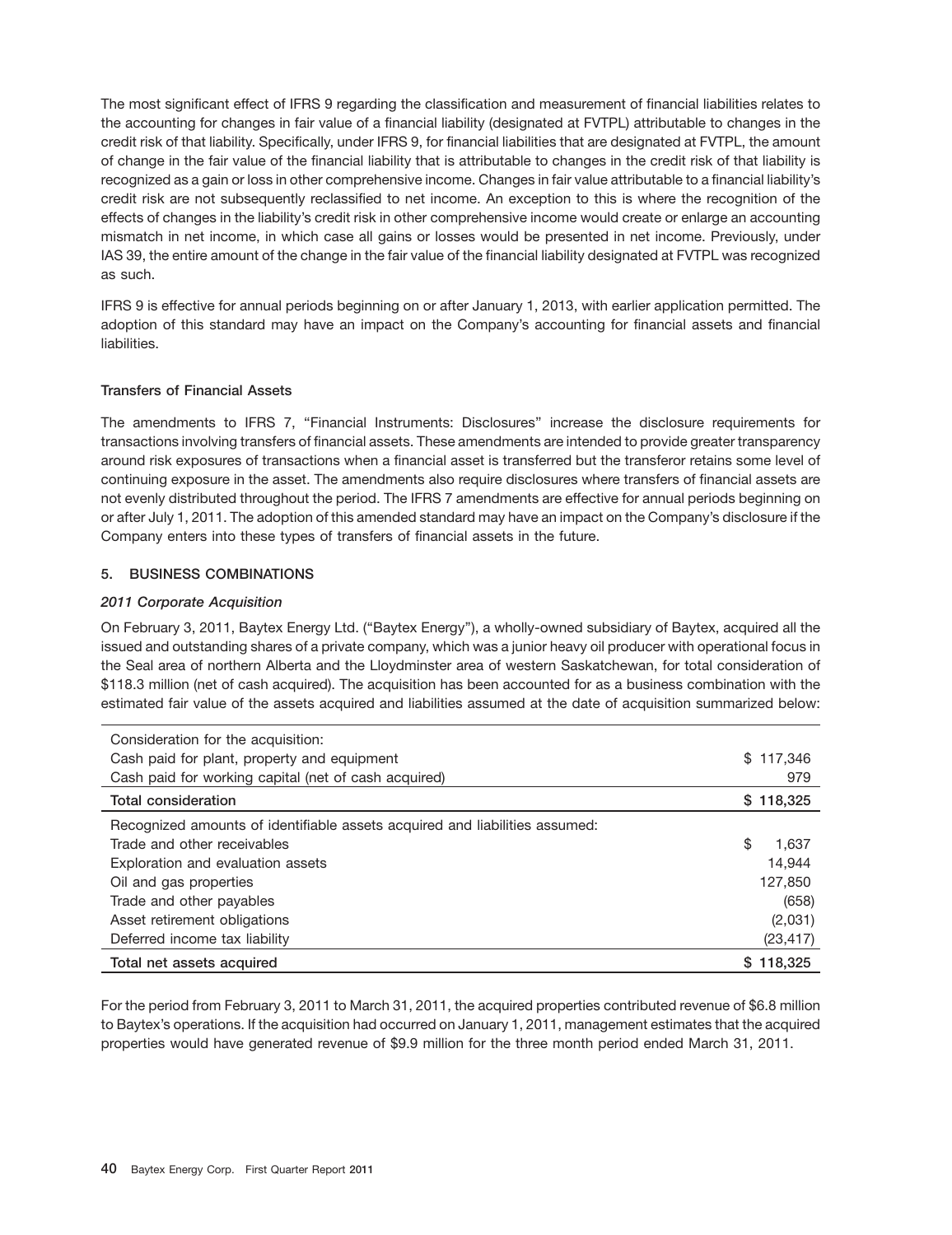The values of assets and liabilities recognized are provisional due to the inherently uncertain nature of the oil and gas industry and intangible exploration evaluation assets in particular. Amendments may be made to the purchase equation as the cost estimates and balances are finalized.

# *2011 Property Acquisition*

On February 3, 2011, Baytex Energy acquired heavy oil properties in the Seal area of northern Alberta and the Lloydminster area of western Saskatchewan, for total consideration of \$37.1 million. The acquisition has been accounted for as a business combination with the estimated fair value of the assets acquired and liabilities assumed at the date of acquisition summarized below:

| Consideration for the acquisition:                                          |     |        |
|-----------------------------------------------------------------------------|-----|--------|
| Cash paid for plant, property and equipment                                 | \$. | 37,063 |
| <b>Total consideration</b>                                                  | S.  | 37,063 |
| Recognized amounts of identifiable assets acquired and liabilities assumed: |     |        |
| Exploration and evaluation assets                                           | S   | 1.700  |
| Oil and gas properties                                                      |     | 35,871 |
| Asset retirement obligations                                                |     | (508)  |
| Total net assets acquired                                                   |     | 37.063 |

For the period from February 3, 2011 to March 31, 2011, the acquired properties contributed revenue of \$1.7 million to Baytex's operations. If the acquisition had occurred on January 1, 2011, management estimates that the acquired properties would have generated revenue of \$2.5 million for the three month period ended March 31, 2011.

The values of assets and liabilities recognized are provisional due to the inherently uncertain nature of the oil and gas industry and intangible exploration evaluation assets in particular. Amendments may be made to the purchase equation as the cost estimates and balances are finalized.

# *2010 Corporate Acquisition*

On May 26, 2010, Baytex Energy acquired all the issued and outstanding shares of a private company, which was a junior heavy oil producer with operational focus in the east central Alberta through to west central Saskatchewan, for total consideration of \$40.3 million (net of cash acquired). The acquisition has been accounted for as a business combination with the estimated fair value of the assets acquired and liabilities assumed at the date of acquisition summarized below:

| Consideration for the acquisition:                                          |    |          |
|-----------------------------------------------------------------------------|----|----------|
| Cash paid (net of cash acquired)                                            | \$ | 40,314   |
| <b>Total consideration</b>                                                  | S  | 40,314   |
| Recognized amounts of identifiable assets acquired and liabilities assumed: |    |          |
| Trade and other receivables                                                 | \$ | 1.722    |
| Exploration and evaluation assets                                           |    | 2,534    |
| Oil and gas properties                                                      |    | 48,313   |
| Trade and other payables                                                    |    | (1,436)  |
| Asset retirement obligations                                                |    | (2, 207) |
| Deferred income tax liability                                               |    | (8,612)  |
| Total net assets acquired                                                   |    | 40.314   |

The values of assets and liabilities recognized are their estimated fair values at the acquisition date.

For the period from May 26, 2010 to December 31, 2010, the properties acquired from the private company contributed revenue of \$8.7 million to Baytex's operations. If the acquisition had occurred on January 1, 2010,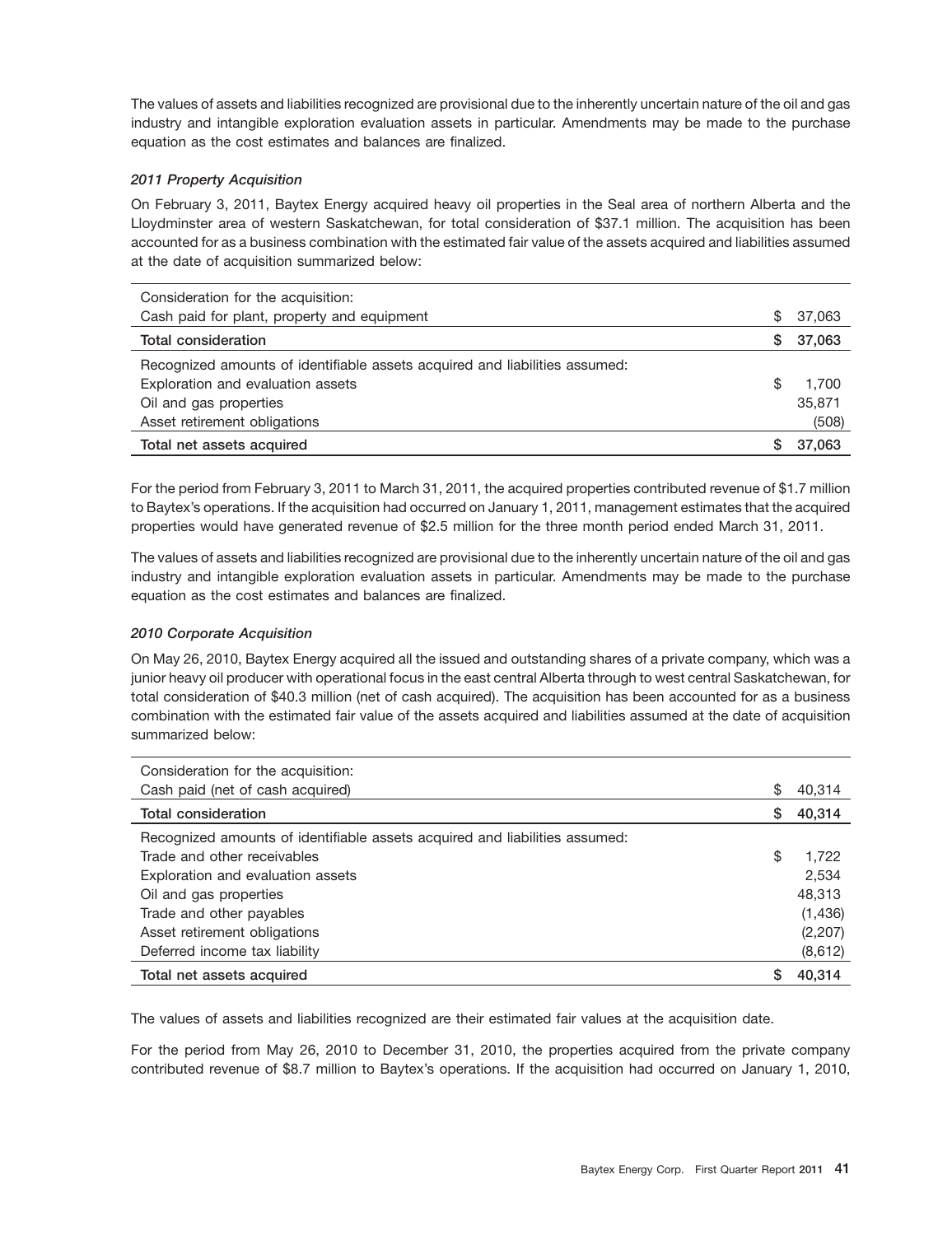management estimates that the properties acquired from the private company would have generated revenue of \$14.9 million for the year ended December 31, 2010.

The values of assets and liabilities recognized are provisional due to the inherently uncertain nature of the oil and gas industry and intangible exploration evaluation assets in particular. Amendments may be made to the purchase equation as the cost estimates and balances are finalized.

# **6. TRADE AND OTHER RECEIVABLES**

| As at                                       | March 31,<br>2011 | December 31.<br>2010 | January 1,<br>2010 |
|---------------------------------------------|-------------------|----------------------|--------------------|
| Petroleum and natural gas sales and accrual | \$153,307         | \$119,827            | \$107,657          |
| Joint venture                               | 24,092            | 30,536               | 28,581             |
| Prepaid, deposits and other                 | 2.942             | 3.282                | 3,252              |
| Allowance for doubtful accounts             | (1,925)           | (1,853)              | (2, 336)           |
|                                             | \$178,416         | \$151,792            | \$137.154          |

# **7. EXPLORATION AND EVALUATION ASSETS**

 $\sim$   $\sim$ 

| ∪ost                               |               |
|------------------------------------|---------------|
| As at January 1, 2010              | \$<br>124,621 |
| Capital expenditures               | 37,411        |
| Corporate acquisition              | 2,534         |
| Exploration and evaluation expense | (18, 913)     |
| Transfer to oil and gas properties | (29, 116)     |
| <b>Divestitures</b>                | (113)         |
| Foreign currency translation       | (3,342)       |
| As at December 31, 2010            | 113,082<br>S. |
| Capital expenditures               | 5,456         |
| Corporate acquisition              | 14,944        |
| Property acquisition               | 1,700         |
| Exploration and evaluation expense | (2,484)       |
| Transfer to oil and gas properties | (3, 449)      |
| Foreign currency translation       | (1,297)       |
| As at March 31, 2011               | 127,952<br>S. |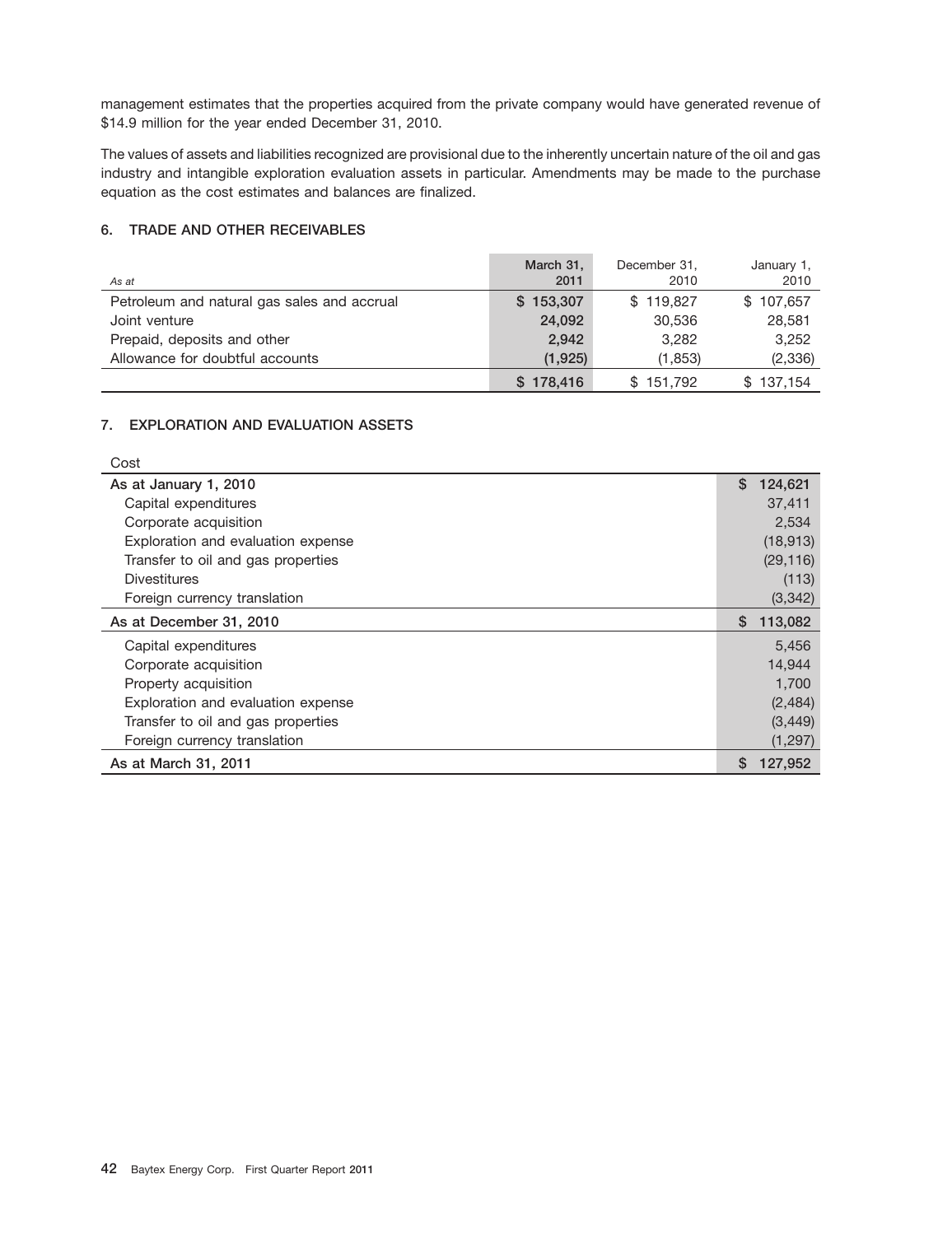# **8. OIL AND GAS PROPERTIES**

| Cost                                               |               |
|----------------------------------------------------|---------------|
| As at January 1, 2010                              | \$1,512,035   |
| Capital expenditures                               | 218,651       |
| Corporate acquisition                              | 48,313        |
| Transferred from exploration and evaluation assets | 29,116        |
| Change in asset retirement obligations             | 21,766        |
| <b>Divestitures</b>                                | (4,072)       |
| Foreign currency translation                       | (6, 458)      |
| As at December 31, 2010                            | \$1,819,351   |
| Capital expenditures                               | 83,099        |
| Corporate acquisition                              | 127,850       |
| Property acquisition                               | 36,326        |
| Transferred from exploration and evaluation assets | 3.449         |
| Change in asset retirement obligations             | (973)         |
| Foreign currency translation                       | (3, 433)      |
| As at March 31, 2011                               | \$2,065,669   |
|                                                    |               |
| Accumulated depletion                              |               |
| As at January 1, 2010                              | \$            |
| Depletion for the period                           | 195,015       |
| <b>Divestitures</b>                                | (107)         |
| Foreign currency translation                       | (186)         |
| As at December 31, 2010                            | \$<br>194,722 |
| Depletion for the period                           | 55,236        |
| Foreign currency translation                       | (140)         |
| As at March 31, 2011                               | \$<br>249,818 |
|                                                    |               |
|                                                    |               |
| Carrying value                                     |               |

| As at January 1, 2010   | \$1.512.035 |
|-------------------------|-------------|
| As at December 31, 2010 | \$1.624.629 |
| As at March 31, 2011    | \$1.815.851 |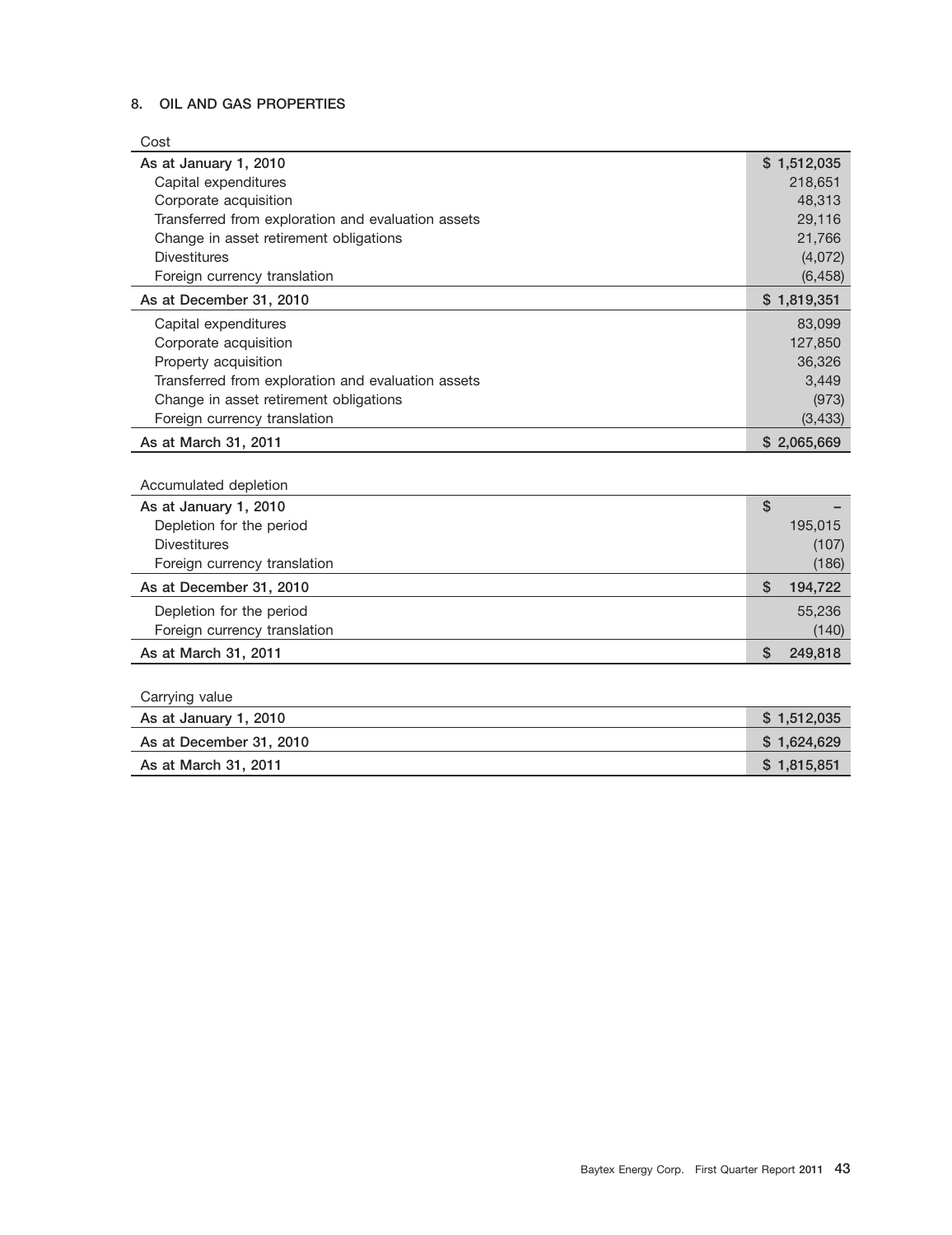# **9. OTHER PLANT AND EQUIPMENT**

| Cost                         |              |
|------------------------------|--------------|
| As at January 1, 2010        | \$<br>49,341 |
| Capital expenditures         | 8,473        |
| <b>Disposals</b>             | (236)        |
| Foreign currency translation | (54)         |
| As at December 31, 2010      | \$<br>57,524 |
| Capital expenditures         | 157          |
| <b>Disposals</b>             | (432)        |
| Foreign currency translation | (25)         |
| As at March 31, 2011         | \$<br>57,224 |
|                              |              |
| Accumulated depreciation     |              |
| As at January 1, 2010        | \$<br>22,245 |
| Depreciation                 | 7,781        |
| <b>Disposals</b>             | (26)         |
| Foreign currency translation | (26)         |
| As at December 31, 2010      | \$<br>29,974 |
| Depreciation                 | 1,408        |
| Foreign currency translation | (19)         |
| As at March 31, 2011         | \$<br>31,363 |
|                              |              |
| Carrying value               |              |
| As at January 1, 2010        | \$<br>27,096 |
| As at December 31, 2010      | \$<br>27,550 |
| As at March 31, 2011         | \$<br>25,861 |

Field inventory held is valued at the lower of cost, using the weighted average cost method, or net realizable value and is not depreciated.

# **10. BANK LOAN**

| As at     | March 31. | December 31, | January 1, |
|-----------|-----------|--------------|------------|
|           | 2011      | 2010         | 2010       |
| Bank loan | \$298,591 | \$303,773    | \$265.088  |

Baytex Energy has established credit facilities with a syndicate of chartered banks. The credit facilities consist of an operating loan and a 364-day revolving loan. On January 1, 2011, Baytex Energy reached agreement with its lending syndicate to increase the amount of the credit facilities to \$625.0 million (from \$550.0 million), to decrease its margins on advances based on the prime lending rate, bankers' acceptance rates or LIBOR rates and to decrease standby fees. The credit facilities were further increased to \$650.0 million on February 17, 2011. In the event that the revolving period is not extended by June 2011, all amounts then outstanding under the credit facilities will be payable in June 2012. Advances under the credit facilities or letters of credit can be drawn in either Canadian or U.S. funds and bear interest at the agent bank's prime lending rate, bankers' acceptance rates or LIBOR rates, plus applicable margins. The credit facilities are subject to semi-annual review and are secured by a floating charge over all of Baytex Energy's assets. The weighted average interest rate on the bank loan for the three months ended March 31, 2011 was 3.84% (year ended December 31, 2010 – 4.60%, three months ended March 31, 2010 – 3.84%).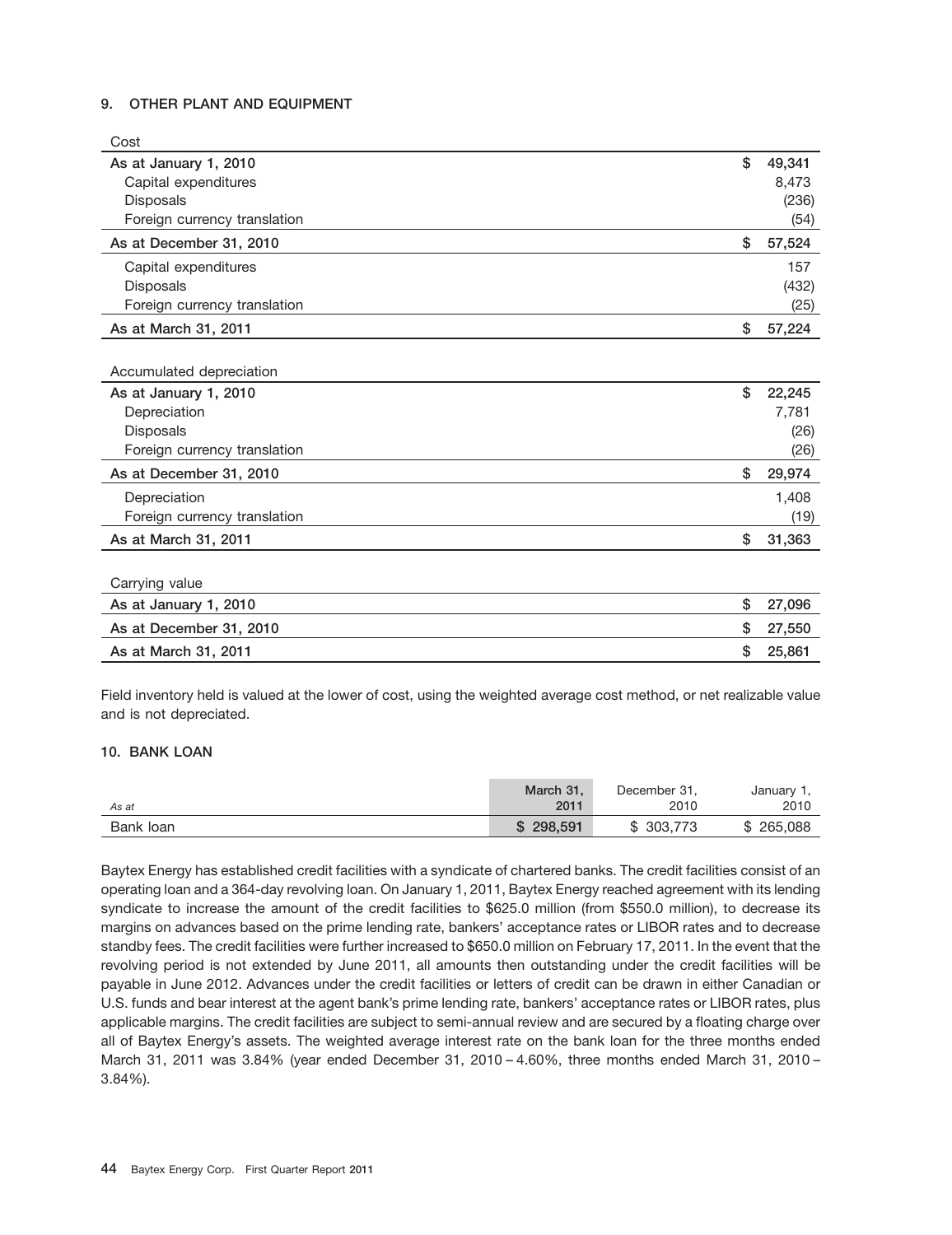# **11. TRADE AND OTHER PAYABLES**

| As at                                         | March 31,<br>2011 | December 31.<br>2010 | January 1,<br>2010 |
|-----------------------------------------------|-------------------|----------------------|--------------------|
| Trade payables                                | \$116,349         | 79.841<br>S          | 79.150<br>\$       |
| Joint venture                                 | 17,206            | 12.284               | 14,924             |
| Petroleum and natural gas accrued liabilities | 88,505            | 77,656               | 75,471             |
| Other                                         | 11.002            | 13.533               | 16.971             |
|                                               | \$233,062         | \$183,314            | \$186,516          |

# **12. LONG-TERM DEBT**

|                                                                                                     | March 31,<br>2011 | December 31,<br>2010 | January 1,<br>2010 |
|-----------------------------------------------------------------------------------------------------|-------------------|----------------------|--------------------|
| 9.15% senior unsecured debentures<br>$(Cdn$150,000-principal)$<br>6.75% senior unsecured debentures | \$146,998         | \$146.893            | \$146.498          |
| $(US$150,000-principal)$                                                                            | 145.827           |                      |                    |
|                                                                                                     | \$292,825         | \$146,893            | \$146.498          |

On August 26, 2009, Baytex issued \$150.0 million principal amount of Series A senior unsecured debentures bearing interest at 9.15% payable semi-annually with principal repayable on August 26, 2016. These debentures are subordinate to Baytex Energy's bank credit facilities. After August 26 of each of the following years, these debentures are redeemable at the Company's option, in whole or in part, with not less than 30 nor more than 60 days' notice at the following redemption prices (expressed as a percentage of the principal amount of the debentures): 2012 at 104.575%, 2013 at 103.05%, 2014 at 101.525%, and 2015 at 100%. These notes are carried at amortized cost, net of a \$3.6 million transaction cost. The notes accrete up to the principal balance at maturity using the effective interest rate of 9.6%

On February 17, 2011 Baytex issued US\$150.0 million principal amount of Series B senior unsecured debentures bearing interest at 6.75% payable semi-annually with principal repayable on February 17, 2021. These debentures are subordinate to Baytex Energy's bank credit facilities. After February 17 of each of the following years, these debentures are redeemable at the Company's option, in whole or in part, with not less than 30 nor more than 60 days' notice at the following redemption prices (expressed as a percentage of the principal amount of the debentures): 2016 at 103.375%, 2017 at 102.25%, 2018 at 101.525%, and 2019 at 100%. These notes are carried at amortized cost, net of a \$2.2 million transaction cost. These notes accrete up to the principal balance at maturity using the effective interest rate of 7.0%

Accretion expense on debentures of \$0.1 million has been recorded for the three months ended March 31, 2011 (three months ended March 31, 2010 – \$0.1 million).

# **13. CONVERTIBLE DEBENTURES**

|                                               | Number of<br>Convertible<br><b>Debentures</b> | Convertible<br><b>Debentures</b> |              |  |  |  |  |
|-----------------------------------------------|-----------------------------------------------|----------------------------------|--------------|--|--|--|--|
| Balance, January 1, 2010                      | 7.815                                         | 7.736<br>\$                      | 7.354<br>\$. |  |  |  |  |
| Conversion                                    | (7, 474)                                      | (7, 426)                         | (12, 473)    |  |  |  |  |
| Accretion                                     |                                               | 31                               |              |  |  |  |  |
| Loss on financial derivative                  |                                               |                                  | 5,119        |  |  |  |  |
| Repayment on maturity                         | (341)                                         | (341)                            |              |  |  |  |  |
| Balance, December 31, 2010 and March 31, 2011 |                                               | S                                | S            |  |  |  |  |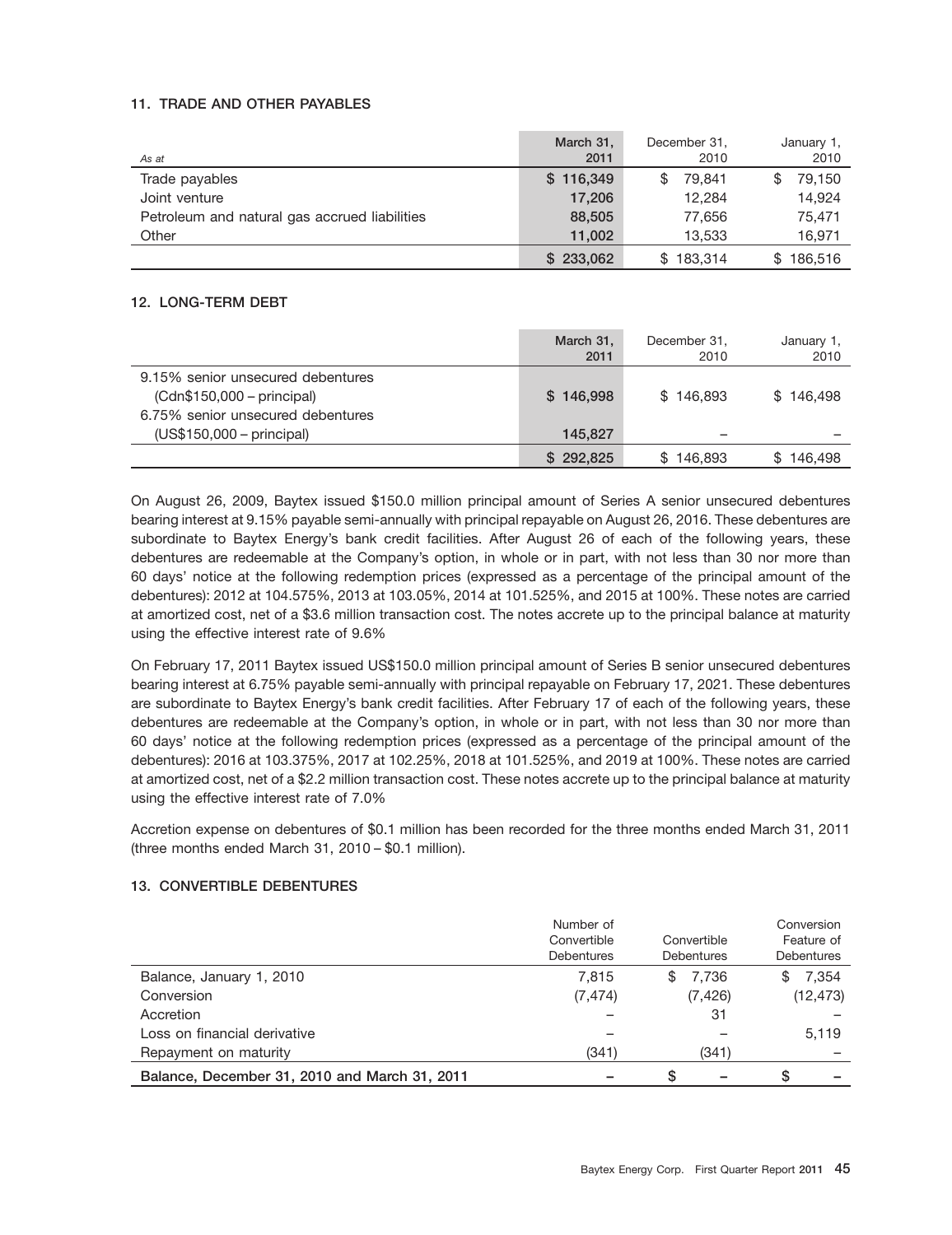In June 2005, the Trust issued \$100.0 million principal amount of 6.5% convertible unsecured subordinated debentures for net proceeds of \$95.8 million. The debentures paid interest semi-annually and were convertible at the option of the holder at any time into fully-paid trust units at a conversion price of \$14.75 per trust unit. On the December 31, 2010 maturity date, the outstanding \$0.3 million principal amount was repaid at par value.

The debentures were classified as debt net of the fair value of the conversion feature which was classified as a financial derivative liability. This resulted in \$95.2 million being classified as a liability and \$4.8 million being initially classified as a financial derivative liability. The debt portion accretes up to the principal balance at maturity, using the effective interest rate of 7.6%. The accretion and the interest paid are expensed as a finance expense in the condensed consolidated statements of income and comprehensive income (loss). When debentures were converted to trust units, the fair value of the conversion feature under financial derivative liability was reclassified to unitholders' capital along with the principal amounts converted.

# **14. ASSET RETIREMENT OBLIGATIONS**

|                              | March 31,     | December 31. |
|------------------------------|---------------|--------------|
|                              | 2011          | 2010         |
| Balance, beginning of period | 169,611<br>S. | \$141,869    |
| Liabilities incurred         | 1,559         | 2,030        |
| Liabilities settled          | (919)         | (2,829)      |
| Liabilities acquired         | 2,538         | 2,207        |
| Liabilities divested         | (18)          | (1, 254)     |
| Accretion                    | 1,484         | 5,862        |
| Change in estimate $(1)$     | (973)         | 21,766       |
| Foreign currency translation | (20)          | (40)         |
| Balance, end of period       | 173,262<br>S  | \$169,611    |

*(1) Changes in the status of wells and changes in the estimated costs of abandonment and reclamation are factors resulting in a change in estimate.*

The Company's asset retirement obligations are based on its net ownership in wells and facilities. Management estimates the costs to abandon and reclaim the wells and the facilities using existing technology and the estimated time period during which these costs will be incurred in the future. These costs are expected to be incurred over the next 52 years. The undiscounted amount of estimated cash flow required to settle the asset retirement obligations using an estimated annual inflation rate of 2.0% at March 31, 2011 is \$298.0 million (December 31, 2010 – \$288.8 million, January 1, 2010 – \$279.3 million). The amount of estimated cash flow has been discounted at a risk free rate of 3.5% at March 31, 2011(December 31, 2010 – 3.5% and January 1, 2010 – 4.0%).

# **15. SHAREHOLDERS'/UNITHOLDERS' CAPITAL**

# *Unitholders' Capital*

|                                                                       | Number of          |             |
|-----------------------------------------------------------------------|--------------------|-------------|
|                                                                       | <b>Trust Units</b> | Amount      |
| Balance, January 1, 2010                                              | 109.299            | \$1,331,161 |
| Issued on conversion of debentures                                    | 507                | 19,897      |
| Issued on exercise of unit rights                                     | 2,337              | 26,021      |
| Transfer from unit-based payment liability on exercise of unit rights |                    | 56,628      |
| Issued pursuant to distribution reinvestment plan                     | 1.569              | 51,699      |
| Change in effective tax rate on issue costs                           |                    | (1,071)     |
| Exchanged for shares, pursuant to the Arrangement                     | (113, 712)         | (1,484,335) |
| Balance, December 31, 2010 and March 31, 2011                         |                    | S           |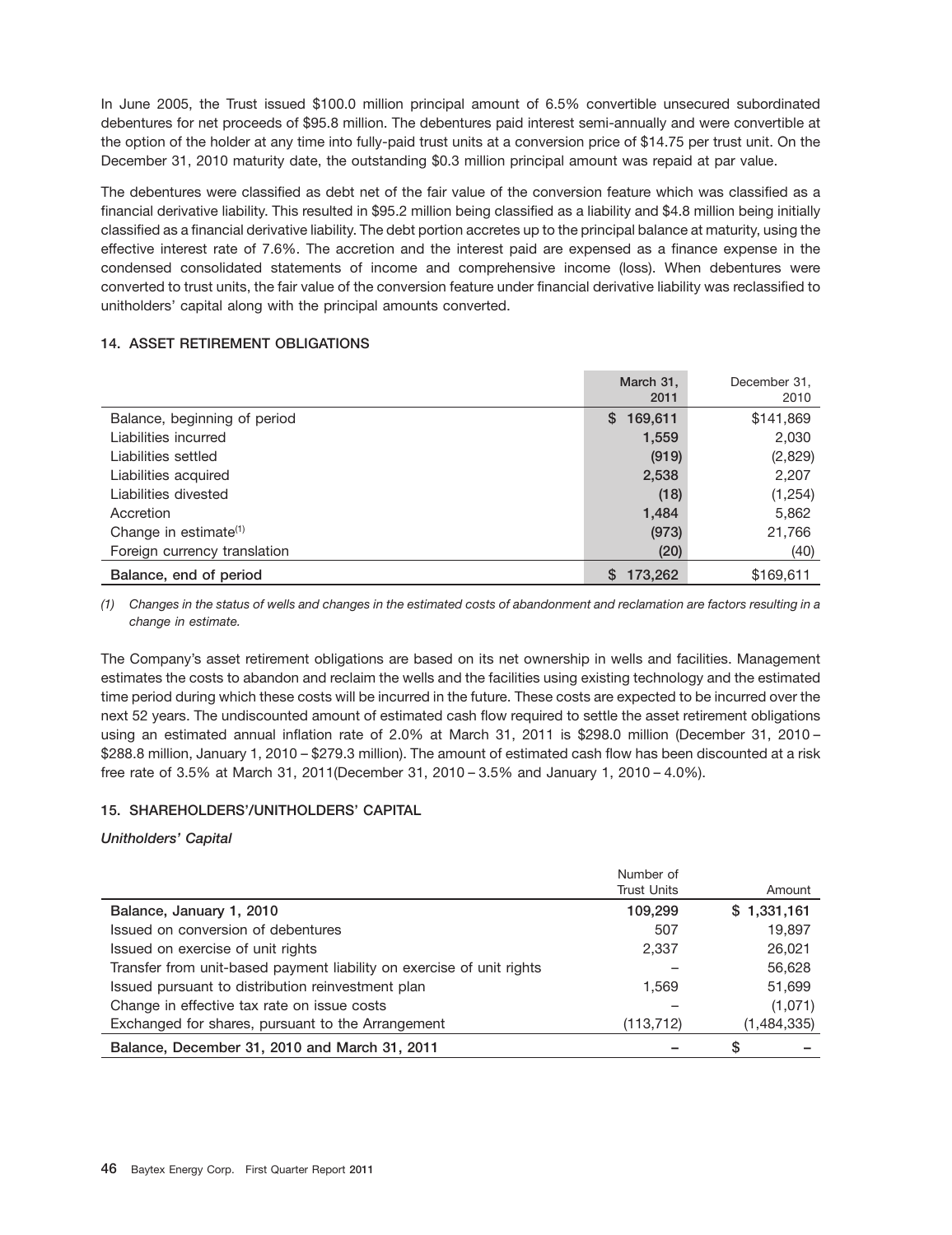# *Shareholders' Capital*

The authorized capital of Baytex consists of an unlimited number of common shares without nominal or par value and 10,000,000 preferred shares without nominal or par value, issuable in series. Baytex establishes the rights and terms of the preferred shares upon issuance. As at March 31, 2011, no preferred shares have been issued by the Company and all common shares issued were fully paid.

|                                                               | Number of            |             |
|---------------------------------------------------------------|----------------------|-------------|
|                                                               | <b>Common Shares</b> | Amount      |
| Balance, January 1, 2010                                      |                      | S           |
| Issued for units, pursuant to the Arrangement                 | 113,712              | 1,484,335   |
| Balance, December 31, 2010                                    | 113,712              | \$1,484,335 |
| Issued on exercise of share rights                            | 1.120                | 19,631      |
| Transfer from contributed surplus on exercise of share rights |                      | 33,705      |
| Issued pursuant to dividend reinvestment plan                 | 345                  | 16,442      |
| Balance, March 31, 2011                                       | 115.177              | \$1,554,113 |

Baytex has a Dividend Reinvestment Plan (the ''DRIP'') that allows eligible holders in Canada and the United States to reinvest their monthly cash dividends to acquire additional common shares. At the discretion of Baytex, common shares will either be issued from treasury or acquired in the open market at prevailing market prices. Pursuant to the terms of the DRIP, common shares issued from treasury are currently issued at a five percent discount to the arithmetic average of the daily volume weighted average trading prices of the common shares on the Toronto Stock Exchange (in respect of participants resident in Canada or any jurisdiction other than the United States) or the New York Stock Exchange (in respect of participants resident in the United States) for the period commencing on the second business day after the dividend record date and ending on the second business day immediately prior to the dividend payment date. Baytex reserves the right at any time to change or eliminate the discount on common shares acquired through the DRIP from treasury.

The holders of common shares or trust units may receive dividends or distributions as declared from time to time and are entitled to one vote per share or trust unit at any meetings of the holders of common shares or trust units. All common shares rank among themselves equally and with regard to the Company's net assets in the event of termination or winding-up of the Company.

Dividends of \$0.20 per common share per month were declared by the Company during the three months ended March 31, 2011 for a total dividend declared of \$68.8 million. Distributions of \$0.20 per trust unit in December 2010 and \$0.18 per trust unit for each of the previous eleven months were declared by the Trust during the year ended December 31, 2010 for a total distribution declared of \$243.4 million.

Subsequent to March 31, 2011, dividends were declared by the Board of Directors in respect of April 2011 operations of \$23.1 million or \$0.20 per common share.

# **16. EQUITY BASED PLANS**

# *Long Term Incentive Plan*

The Trust had a Unit Rights Plan pursuant to which rights to acquire trust units (''unit rights'') were granted to eligible directors, officers, employees and other service providers of the Trust and its subsidiaries. The maximum number of trust units issuable pursuant to the Unit Rights Plan was a ''rolling'' maximum equal to 10.0% of the outstanding trust units plus the number of trust units which were issued on the exchange of outstanding exchangeable shares. Any increase in the issued and outstanding trust units resulted in an increase in the number of trust units available for issuance under the Unit Rights Plan, and any exercises of unit rights made new grants available under the Unit Rights Plan, effectively resulting in a re-loading of the number of unit rights available to grant under the Unit Rights Plan. Under the Unit Rights Plan, unit rights had a maximum term of five years and vest and become exercisable as to one-third on each of the first, second and third anniversaries of the grant date.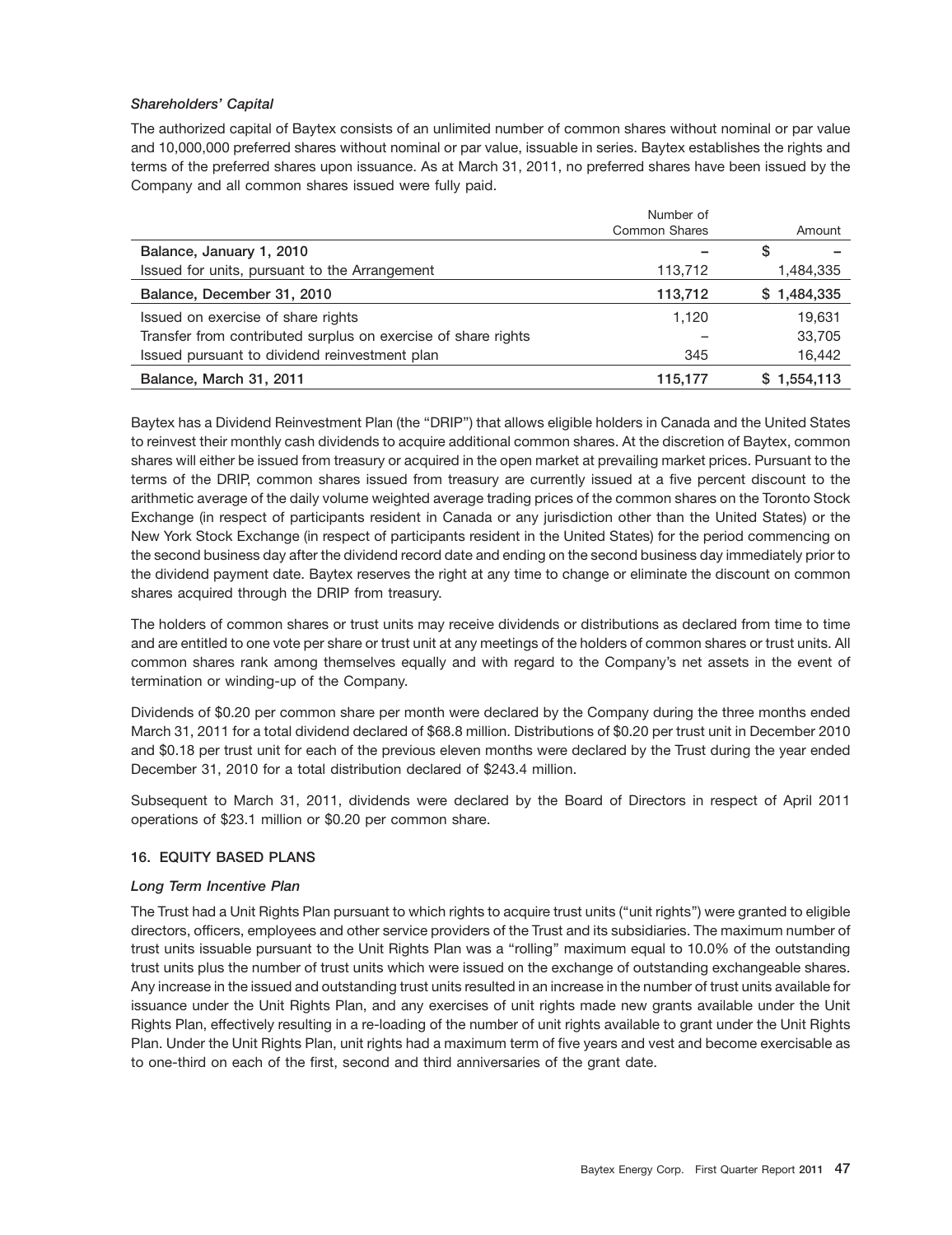The Unit Rights Plan provided that the exercise price of the unit rights may be reduced to account for future distributions, subject to certain performance criteria. Effective November 16, 2009, the Unit Rights Plan was amended to (i) base the exercise price of unit rights on the closing price of the trust units on the trading day prior to the date of grant (previously based on a five-day volume weighted average trading price) and (ii) permit the granting of unit rights with a fixed exercise price. Effective October 25, 2010, the Unit Rights Plan was amended to provide holders of unit rights who are not subject to taxation in the United States with the ability to elect at the time of exercise to pay an exercise price per unit right equal to (i) the original exercise price reduced for distributions paid subsequent to grant date or (ii) the original exercise price.

Pursuant to the terms of the Unit Rights Plan, the Arrangement (as described in note 1) constituted a capital reorganization which resulted in each holder of unit rights exchanging such rights for equivalent rights to acquire common shares of Baytex (''share rights'') on a one-for-one basis on December 31, 2010. The share rights are subject to the terms of the Share Rights Plan. The Share Rights Plan is substantially similar to the Unit Rights Plan other than amendments necessary to reflect:

- The entitlement of holders to receive common shares instead of trust units;
- The exercise price, as calculated for unit rights outstanding at the effective time of the Arrangement, will be carried forward under the Share Rights Plan and, if applicable, future adjustments to the exercise price after the completion of the Arrangement will be based on dividends paid on the common shares of Baytex rather than distributions paid on the trust units of the Trust; and
- The administration of the Share Rights Plan will be carried out by Baytex as opposed to Baytex Energy.

As a result of the adoption of the Share Award Incentive Plan (as described below), no further grants will be made under the Share Rights Plan effective January 1, 2011.

Baytex recorded compensation expense of \$5.3 million for the three months ended March 31, 2011 (three months ended March 31, 2010 – \$31.9 million) related to the share rights or unit rights under the Share Rights Plan or Unit Rights Plan.

Baytex uses a binomial-lattice pricing model to calculate the estimated weighted average fair value of the share rights and unit rights. The following assumptions were used to arrive at the estimate of fair values at each reporting date, with the expense recognized from the December 31, 2010 date of modification over the remainder of the vesting period determined based on the fair value of the reclassified unit rights at the date of the modification:

|                                                                               |              | As at   |            | As at   |
|-------------------------------------------------------------------------------|--------------|---------|------------|---------|
|                                                                               | December 31, |         | January 1, |         |
|                                                                               |              | 2010    |            | 2010    |
| Expected annual exercise price reduction (on unit rights or share rights with |              |         |            |         |
| declining exercise price)                                                     |              | Various | S          | 2.16    |
| Share or unit price                                                           | \$           | 46.61   | S          | 29.70   |
| Expected volatility $(1)$                                                     |              | 43.8%   |            | 43.4%   |
| Risk-free interest rate                                                       |              | 1.99%   |            | 2.57%   |
| Expected life of share right or unit right $(2)$                              |              | Various |            | Various |
| Forfeiture rate                                                               |              | 4.6%    |            | 4.6%    |

*(1) Expected volatility is estimated by considering the historical average price volatility of the common shares/trust units commensurate with the term of the right.*

*(2) The binomial-lattice model pricing calculates the fair values based on an optimal strategy, resulting in various expected life of share rights or unit rights.*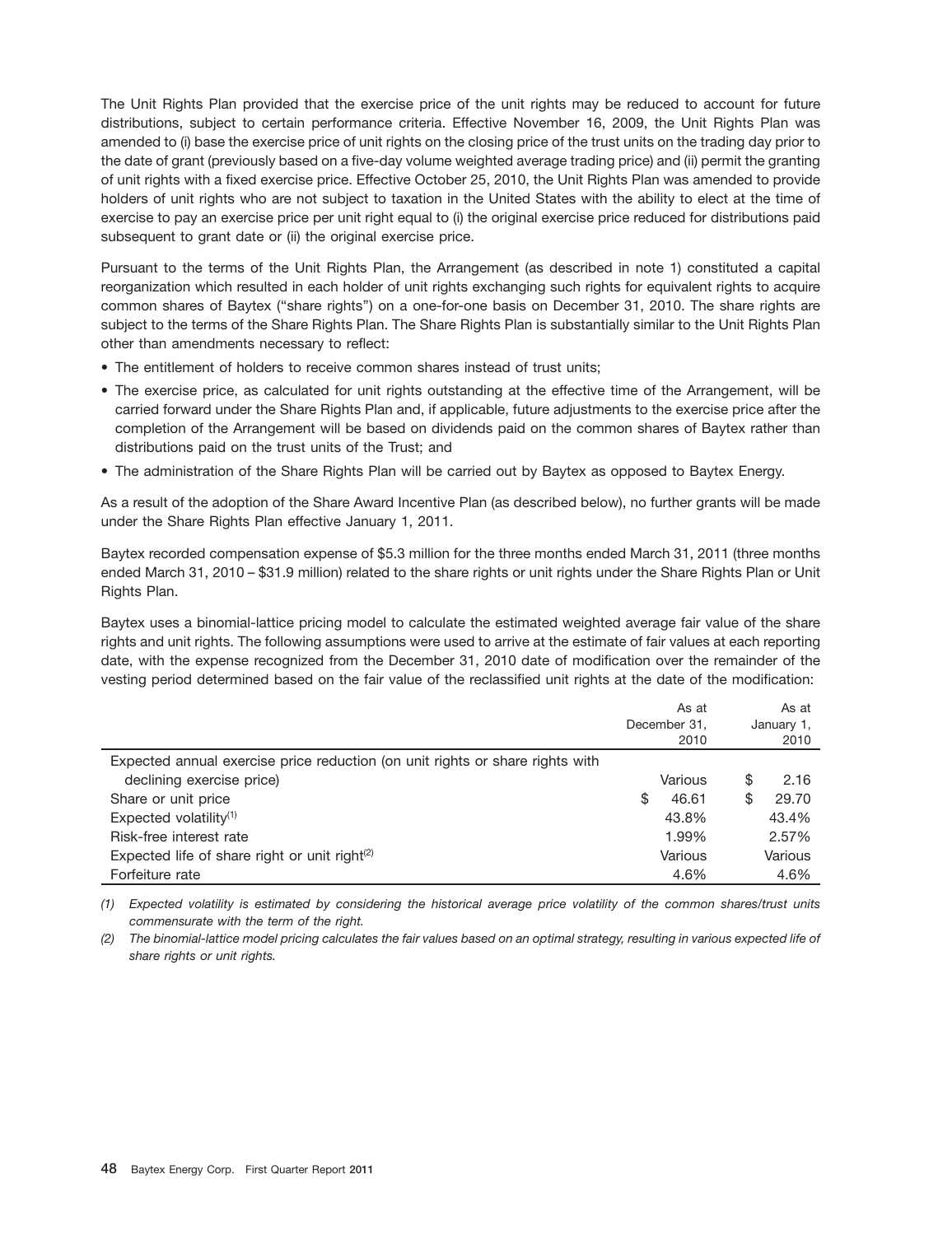The number of share rights or unit rights outstanding and exercise prices are detailed below:

|                            | Number of   |                               |
|----------------------------|-------------|-------------------------------|
|                            | share or    | Weighted average              |
|                            | unit rights | exercise price <sup>(1)</sup> |
| Balance, January 1, 2010   | 8,120       | \$16.68                       |
| $G$ ranted $(2)$           | 190         | 32.71                         |
| Exercised                  | (2, 337)    | 11.13                         |
| Forfeited                  | (212)       | 20.35                         |
| Balance, December 31, 2010 | 5,761       | \$17.02                       |
| Granted                    |             |                               |
| Exercised                  | (1, 120)    | 17.54                         |
| Forfeited                  | (32)        | 19.86                         |
| Balance, March 31, 2011    | 4,609       | \$17.34                       |

*(1) Weighted average exercise price reflects the grant price less the reduction in exercise price.*

*(2) Weighted average exercise price of rights granted is based on the exercise price at the date of grant.*

Exercise Prices Applying Original Grant Price Reduced for Exercise Prices Applying Original Grant Price **Dividends and Distributions Subsequent to Grant Date** Weighted Weighted Weighted Weighted Average Weighted Weighted Average Weighted **Number** Weighted Remaining **Number** Average **Number** Average Remaining **Number** Average **Outstanding at** Average Term **Exercisable at** Exercise **Outstanding at** Exercise Term **Exercisable at** Exercise PRICE RANGE March 31, 2011 Grant Price *(years)* March 31, 2011 Price March 31, 2011 Price *(years)* March 31, 2011 Price \$8.68 to \$15.00 71 \$ 14.33 2.8 46 \$ 14.40 2,840 \$ 12.93 1.9 2,161 \$ 12.87 \$15.01 to \$21.50 2,670 18.68 2.1 1,875 19.02 384 18.66 2.7 143 18.84 \$21.51 to \$28.00 1,636 26.13 3.0 730 24.99 1,255 25.30 3.7 380 25.22 \$28.01 to \$34.50 183 30.12 3.6 46 28.92 93 30.92 4.0 13 28.73 \$34.51 to \$41.00 46 37.43 4.5 – – 34 37.74 4.5 – – \$41.01 to \$47.72 3 44.96 4.7 – – 3 44.43 4.7 – – \$8.68 to \$47.72 4,609 \$ 21.91 2.5 2,697 \$ 20.72 4,609 \$ 17.34 2.5 2,697 \$ 15.00

The following table summarizes information about the share rights outstanding at March 31, 2011:

# *Share Award Incentive Plan*

In connection with the Arrangement, the unitholders of the Trust approved, at a special meeting held on December 9, 2010, the adoption by the Company effective January 1, 2011 of a full-value award plan (the Share Award Plan) pursuant to which restricted awards and performance awards (collectively, ''share awards'') may be granted to the directors, officers and employees of the Company and its subsidiaries. The maximum number of common shares issuable under the Share Award Incentive Plan (and any other long-term incentive plan of the Company, including the Share Rights Plan) shall not at any time exceed 10% of the then issued and outstanding common shares.

Each restricted award entitles the holder to be issued the number of common shares designated in the restricted award (plus dividend equivalents as described below) with such common shares to be issued as to one-third on each of the first, second and third anniversary dates of the date of grant. Each performance award entitles the holder to be issued as to one-third on each of the first, second and third anniversary dates of the date of grant the number of common shares designated in the performance award (plus dividend equivalents as described below) multiplied by a payout multiplier. The payout multiplier is dependent on the performance of the Company relative to pre-defined corporate performance measures for a particular period. In the case of both restricted and performance awards, the number of common shares to be issued on the applicable issue date is adjusted to account for the payment of dividends from the grant date to the applicable issue date.

On January 11, 2011, the Compensation Committee of the Board of Directors of Baytex approved the initial awards under the Share Award Incentive Plan. An aggregate of 227,400 performance awards and 356,200 restricted awards, with 50% to be granted effective January 18, 2011 and the remaining 50% to be granted effective in July 2011, were awarded to eligible directors, officers and employees of the Company and its subsidiaries. The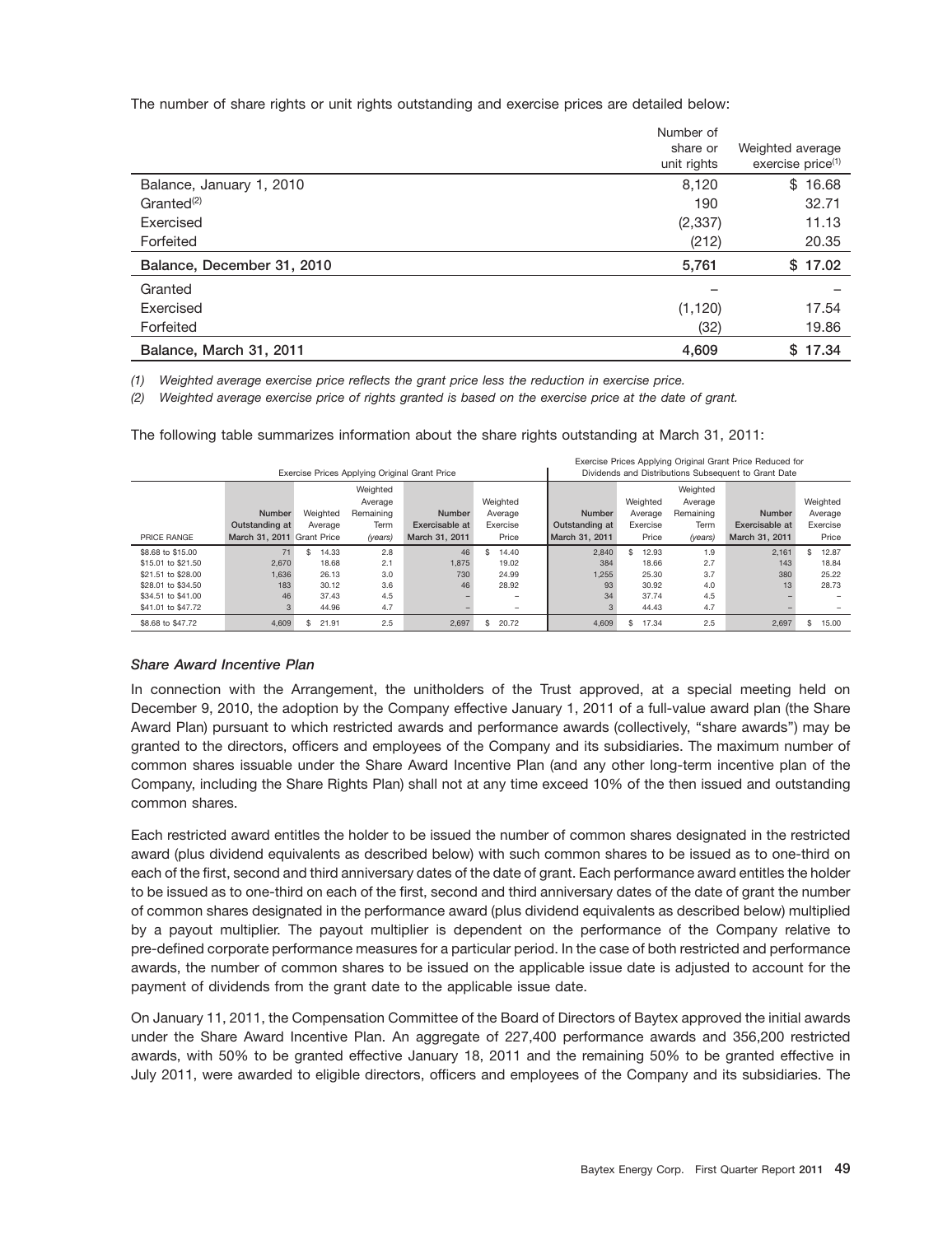grants effective July 2011 are conditional on the grantee continuing to be employed with the Company or its subsidiaries.

The Company recorded compensation expense of \$2.7 million for the three months ended March 31, 2011 related to the share awards (\$nil for the three months ended March 31, 2010).

The fair value of share awards is determined at the date of grant using the closing price of the common shares and, for performance awards, an estimated payout multiplier. The amount of compensation expense is reduced by an estimated forfeiture rate, which has been estimated at 4.6% of outstanding awards. Fluctuations in compensation expense may occur due to changes in estimating the outcome of the performance conditions. The estimated weighted average fair value for share awards is \$46.50 per restricted award and \$76.26 per performance award issued during the three months ended March 31, 2011 (no share awards were issued during the three months ended March 31, 2010).

The number of share awards outstanding is detailed below:

|                                                | Number of<br>share awards |
|------------------------------------------------|---------------------------|
| Balance, January 1, 2010 and December 31, 2010 |                           |
| Granted                                        | 291,800                   |
| Forfeited                                      | (1,800)                   |
| Balance, March 31, 2011                        | 290,000                   |

# **17. NET INCOME PER SHARE AND PER TRUST UNIT**

Baytex calculates basic income per share and per trust unit based on the net income attributable to shareholders or unitholders and a weighted average number of shares or units outstanding during the period. Diluted income per share or trust unit amounts reflect the potential dilution that could occur if share rights or unit rights were exercised, share awards were converted and convertible debentures were converted. The treasury stock method is used to determine the dilutive effect of share rights or unit rights whereby any proceeds from the exercise of share rights or unit rights or other dilutive instruments and the amount of compensation expense, if any, attributed to future services not yet recognized are assumed to be used to purchase common share or trust units at the average market price during the periods.

|                           | Three Months Ended March 31, 2011 |            |                         |                         | Three Months Ended March 31, 2010 |             |                        |
|---------------------------|-----------------------------------|------------|-------------------------|-------------------------|-----------------------------------|-------------|------------------------|
|                           |                                   | Net income | Common<br><b>Shares</b> | Net income<br>per share | Net income                        | Trust units | Net income<br>per unit |
| Net income per basic      |                                   |            |                         |                         |                                   |             |                        |
| share or unit             | \$                                |            |                         |                         |                                   |             |                        |
|                           |                                   | 950        | 114,409                 | \$0.01                  | \$29,501                          | 110.104     | \$0.27                 |
| Dilutive effect of share  |                                   |            |                         |                         |                                   |             |                        |
| rights or unit rights     |                                   |            | 3.182                   |                         |                                   | 1,592       |                        |
| Dilutive effect of share  |                                   |            |                         |                         |                                   |             |                        |
| awards                    |                                   |            | 70                      |                         |                                   |             |                        |
| Conversion of convertible |                                   |            |                         |                         |                                   |             |                        |
| debentures                |                                   |            |                         |                         | 96                                | 496         |                        |
| Net income per diluted    |                                   |            |                         |                         |                                   |             |                        |
| share or unit             | \$                                | 950        | 117.661                 | \$0.01                  | \$29.597                          | 112.192     | \$0.26                 |

For the three months ended March 31, 2011, 14,750 share rights (three months ended March 31, 2010 – 2.0 million unit rights) were excluded in calculating the weighted average number of diluted common shares outstanding as they were anti-dilutive.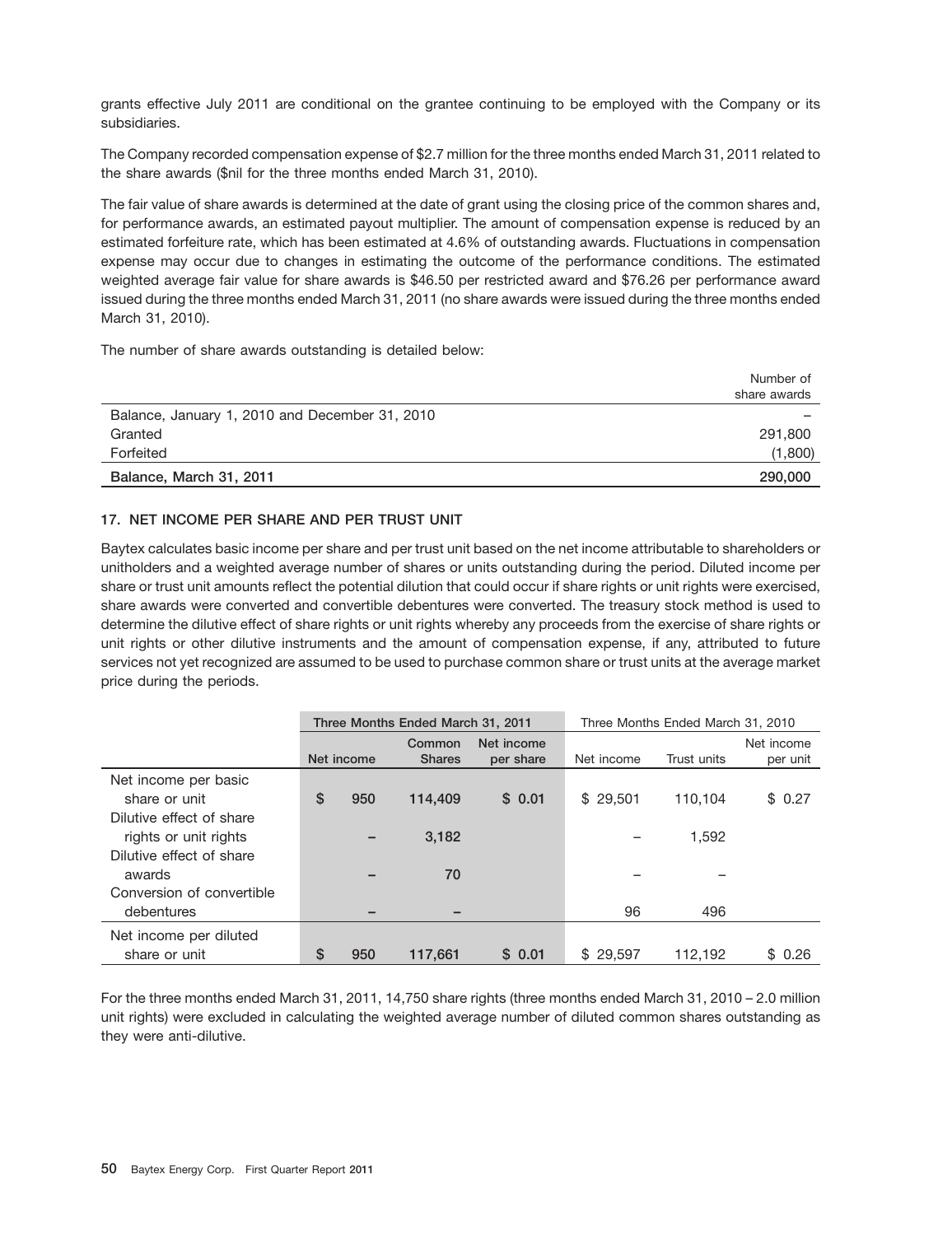# **18. INCOME TAXES**

The provision for (recovery of) income taxes has been computed as follows:

|                                                                          | Three Months Ended March 31 |          |    |           |
|--------------------------------------------------------------------------|-----------------------------|----------|----|-----------|
|                                                                          |                             | 2011     |    | 2010      |
| Net (loss) income before income taxes                                    | \$                          | (860)    | \$ | 28.461    |
| Expected income taxes at the statutory rate of $26.98\%$ (2010 – 28.49%) |                             | (232)    |    | 8,109     |
| Increase (decrease) in income taxes resulting from:                      |                             |          |    |           |
| Net income of the Trust prior to the Arrangement                         |                             | -        |    | (16, 130) |
| Non-taxable portion of foreign exchange gain                             |                             | (655)    |    | (795)     |
| Non-deductible items                                                     |                             | 33       |    | 727       |
| Effect of change in income tax rate                                      |                             | (2,686)  |    | (2,884)   |
| Effect of change in opening tax pool balances                            |                             | (356)    |    |           |
| Effect of change in valuation allowance                                  |                             |          |    | 797       |
| Share-based or unit-based compensation                                   |                             | 2,153    |    | 9,092     |
| Other                                                                    |                             | (67)     |    | 44        |
| Deferred income tax recovery                                             | \$                          | (1, 810) | S  | (1,040)   |

The components of the net deferred income tax liability are as follows:

|                                                  | March 31,      | December 31,   | January 1,    |
|--------------------------------------------------|----------------|----------------|---------------|
| As at                                            | 2011           | 2010           | 2010          |
| Deferred income tax liabilities:                 |                |                |               |
| Petroleum and natural gas properties             | \$ (248,714)   | \$ (224, 923)  | \$ (196, 118) |
| Financial derivatives                            | (4,655)        | (4, 463)       | (9,432)       |
| Partnership deferral                             |                | (52, 327)      | (2,921)       |
| Other                                            | (220)          | (5,076)        | (3,875)       |
| Deferred income tax assets:                      |                |                |               |
| Asset retirement obligations                     | 44,285         | 43,339         | 36,446        |
| Financial derivatives                            | 20,397         | 7.870          | 1.789         |
| Non-capital losses                               | 158,972        | 227,149        | 13,185        |
| Finance costs                                    | 1,602          | 1.918          | 1,996         |
| Net deferred income tax liability <sup>(1)</sup> | S<br>(28, 333) | \$<br>(6, 513) | \$ (158,930)  |

*(1) Non-capital loss carry-forwards totaled \$595.9 million (December 31, 2010 – \$842.3 million, January 1, 2010 – \$48.4 million) and expire from 2014 to 2031.*

In May 2010, Baytex acquired a number of private entities for use in its internal financing structure for approximately \$38.0 million. The transaction resulted in the recognition of a future income tax asset of approximately \$147.8 million with a corresponding deferred credit of \$109.8 million recognized under previous GAAP. Under IFRS, the deferred credit is derecognized through net income as a deferred income tax recovery. This reflects the difference between the future tax asset recognized upon the completion of this transaction and the cash paid.

# **19. REVENUES**

|                                    | Three Months Ended March 31 |           |  |
|------------------------------------|-----------------------------|-----------|--|
|                                    | 2011                        | 2010      |  |
| Petroleum and natural gas revenues | \$289,793                   | \$261.321 |  |
| Royalty charges                    | (48, 802)                   | (50, 965) |  |
| Royalty income                     | 522                         | 461       |  |
| Total revenues, net of royalties   | \$241.513                   | \$210.817 |  |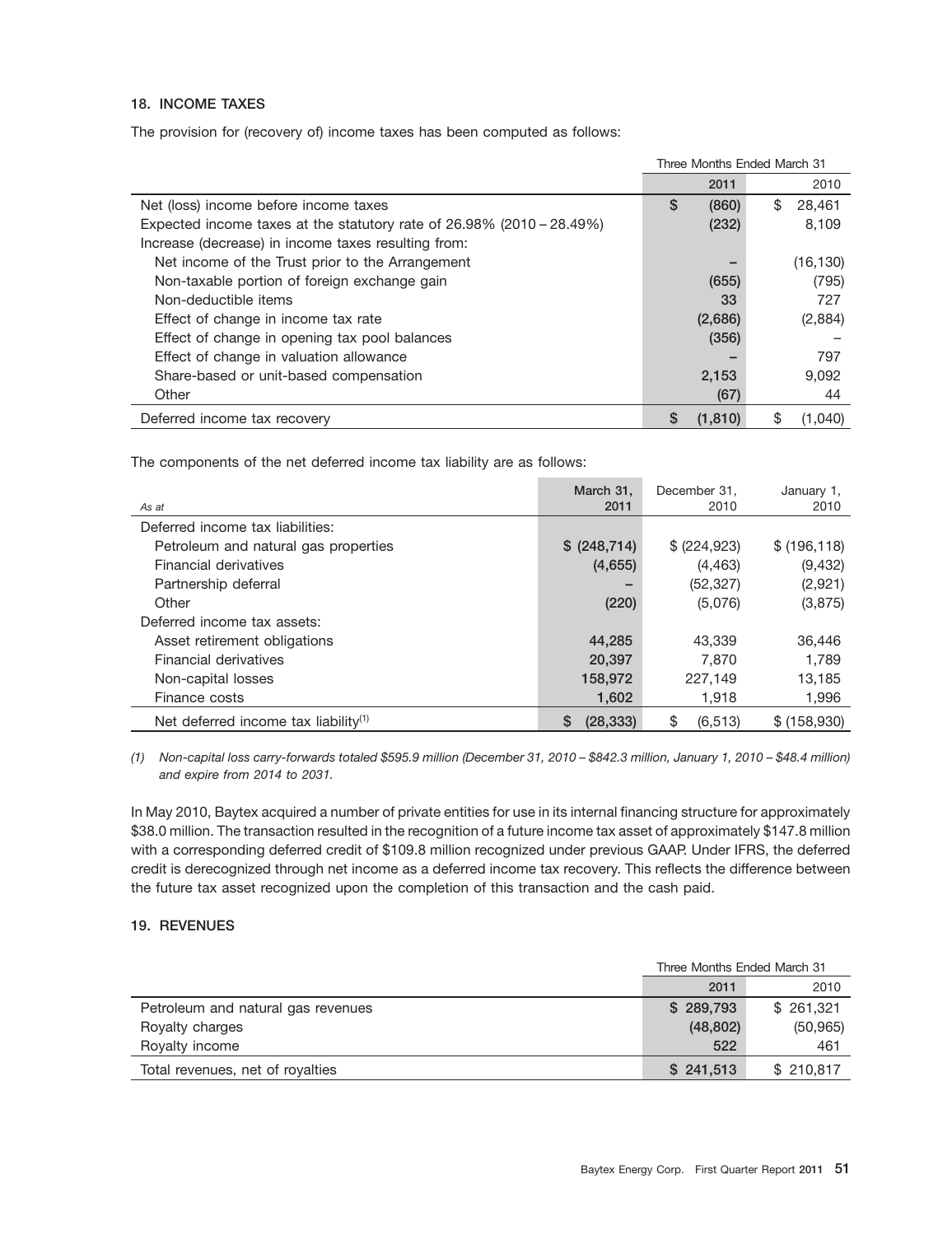# **20. FINANCE COSTS**

Baytex incurred finance costs on its outstanding liabilities as follows:

|                                          | Three Months Ended March 31 |        |   |       |
|------------------------------------------|-----------------------------|--------|---|-------|
|                                          |                             | 2011   |   | 2010  |
| Bank loan and other                      | S                           | 3,721  | S | 2,621 |
| Long-term debt                           |                             | 4,696  |   | 3,411 |
| Accretion on asset retirement obligation |                             | 1,484  |   | 1,419 |
| Convertible debentures                   |                             |        |   | 135   |
| Financing charges                        |                             | 661    |   | 37    |
| Finance costs                            |                             | 10.562 |   | 7.623 |

# **21. SUPPLEMENTAL INFORMATION**

# *Change in Non-Cash Working Capital Items*

|                                                 | Three Months Ended March 31 |           |    |           |
|-------------------------------------------------|-----------------------------|-----------|----|-----------|
|                                                 |                             | 2011      |    | 2010      |
| Trade and other receivables                     | \$                          | (27, 467) | \$ | (22, 474) |
| Crude oil inventory                             |                             | 1,802     |    | 466       |
| Trade and other payables                        |                             | 51,618    |    | 14,236    |
| Foreign exchange                                |                             | 269       |    | (164)     |
|                                                 | S                           | 26,222    | S  | (7,936)   |
| Changes in non-cash working capital related to: |                             |           |    |           |
| Operating activities                            | \$                          | 2,392     | \$ | (9,633)   |
| Investing activities                            |                             | 23,830    |    | 1,697     |
|                                                 |                             | 26.222    | \$ | (7,936)   |

#### *Foreign Exchange*

|                                  | Three Months Ended March 31 |         |  |         |
|----------------------------------|-----------------------------|---------|--|---------|
|                                  |                             | 2011    |  | 2010    |
| Unrealized foreign exchange gain |                             | (4,856) |  | (4,850) |
| Realized foreign exchange loss   |                             | 926     |  | 924     |
| Foreign exchange gain            |                             | (3,930) |  | (3,926) |

# **22. FINANCIAL INSTRUMENTS AND RISK MANAGEMENT**

The Company's financial assets and liabilities are comprised of cash, trade and other receivables, trade and other payables, dividends or distributions payable to shareholders or unitholders, bank loan, financial derivatives, long-term debt and convertible debentures.

# *Categories of Financial Instruments*

The estimated fair values of the financial instruments have been determined based on the Company's assessment of available market information. These estimates may not necessarily be indicative of the amounts that could be realized or settled in a market transaction. The fair values of financial instruments, other than bank loan and long-term debt, are equal to their carrying amounts due to the short-term maturity of these instruments. The fair value of the bank loan approximates its carrying value as it is at a market rate of interest. The fair value of the long-term debt is based on the lower of trading value and the present value of future cash flows associated with the debentures.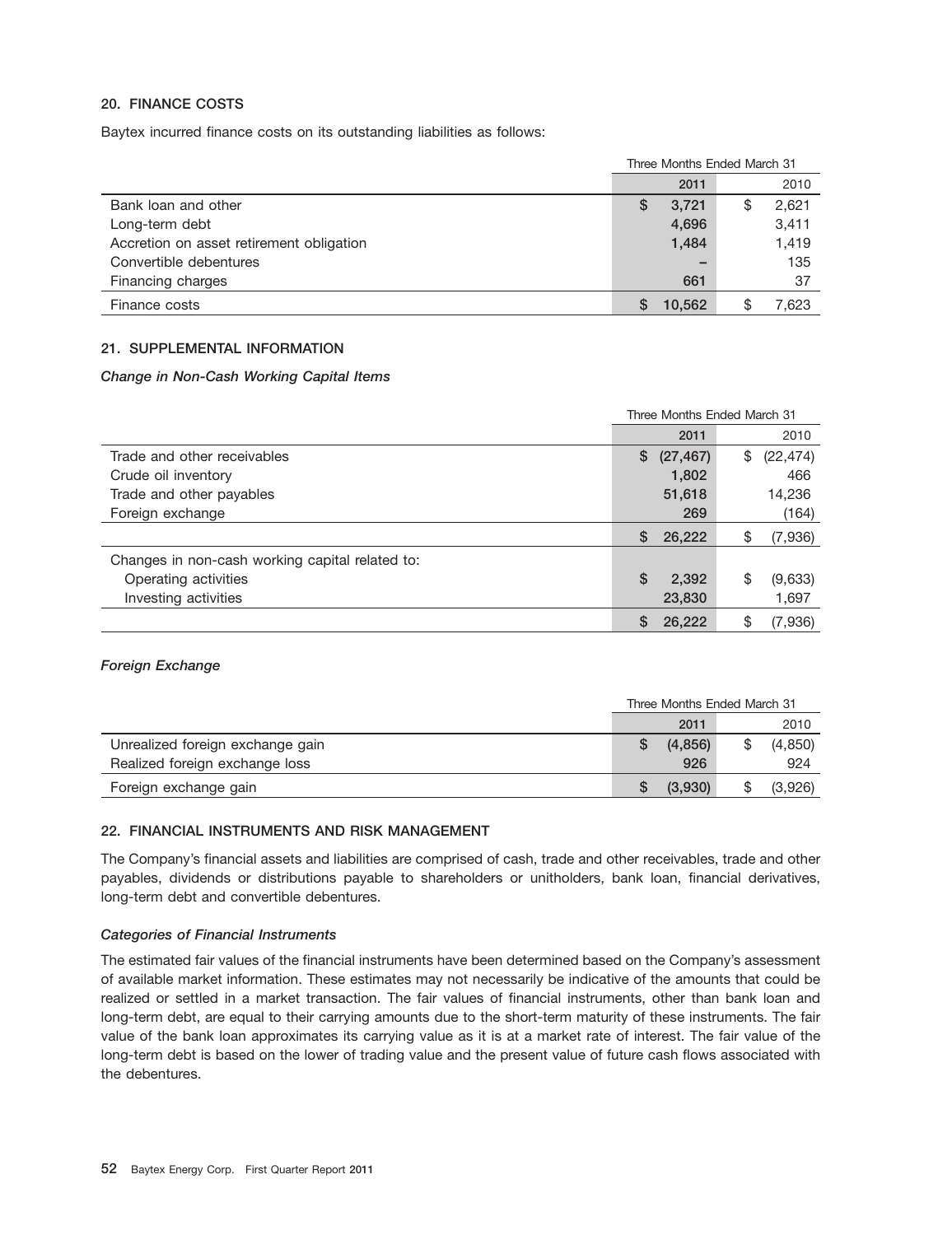# *Fair Value of Financial Instruments*

Baytex classifies the fair value of financial instruments according to the following hierarchy based on the amount of observable inputs used to value the instruments:

- Level 1: Values based on unadjusted quoted prices in active markets that are accessible at the measurement date for identical assets or liabilities.
- Level 2: Values based on quoted prices in markets that are not active or model inputs that are observable either directly or indirectly for substantially the full term of the asset or liability.
- Level 3: Values based on prices or valuation techniques that require inputs that are both unobservable and significant to the overall fair value measurement.

The carrying value and fair value of the Company's financial instruments on the condensed consolidated statements of financial position are classified into the following categories:

|                                                         | March 31, 2011    |                   |                          | December 31, 2010 | January 1, 2010   |                  |                                        |
|---------------------------------------------------------|-------------------|-------------------|--------------------------|-------------------|-------------------|------------------|----------------------------------------|
|                                                         | Carrying<br>Value | <b>Fair Value</b> | Carrying<br>Value        | Fair Value        | Carrying<br>Value | Fair Value       | Fair Value<br>Measurement<br>Hierarchy |
| <b>Financial Assets</b>                                 |                   |                   |                          |                   |                   |                  |                                        |
| <b>FVTPL</b>                                            |                   |                   |                          |                   |                   |                  |                                        |
| Cash                                                    | \$<br>3,972       | \$<br>3,972       | \$                       | \$                | \$<br>10,177      | 10,177<br>\$     | Level 1                                |
| Derivatives                                             | 17,255            | 17,255            | 16,543                   | 16,543            | 31,994            | 31,994           | Level 2                                |
| <b>Total FVTPL</b>                                      | \$<br>21,227      | \$<br>21,227      | \$<br>16,543             | \$<br>16,543      | \$<br>42,171      | \$<br>42,171     |                                        |
|                                                         |                   |                   |                          |                   |                   |                  |                                        |
| Loans and receivables                                   |                   |                   |                          |                   |                   |                  |                                        |
| Trade and other receivables                             | 178,416<br>\$     | 178,416<br>\$     | 151,792<br>\$            | 151,792<br>\$     | 137,154<br>\$     | 137,154<br>\$    |                                        |
| Total loans and receivables                             | \$178,416         | \$178,416         | \$151,792                | \$151,792         | \$137,154         | \$137,154        |                                        |
| <b>Financial Liabilities</b>                            |                   |                   |                          |                   |                   |                  |                                        |
| <b>FVTPL</b>                                            |                   |                   |                          |                   |                   |                  |                                        |
| Derivatives                                             | \$<br>(75,602)    | (75, 602)<br>\$   | \$<br>(29, 171)          | \$<br>(29, 171)   | \$<br>(13, 422)   | (13, 422)<br>\$  | Level 2                                |
| <b>Total FVTPL</b>                                      | \$<br>(75,602)    | \$<br>(75,602)    | (29, 171)<br>\$          | \$<br>(29, 171)   | \$<br>(13, 422)   | \$<br>(13, 422)  |                                        |
|                                                         |                   |                   |                          |                   |                   |                  |                                        |
| Other financial liabilities<br>Trade and other payables | $$$ (233,062)     | $$$ (233,062)     | \$(183, 314)             | \$(183, 314)      | \$(186, 516)      | \$(186,516)      |                                        |
| Dividends or distributions                              |                   |                   |                          |                   |                   |                  |                                        |
|                                                         |                   |                   |                          |                   |                   |                  |                                        |
| payable to shareholders or<br>unitholders               | (23, 035)         | (23,035)          | (22, 742)                | (22, 742)         | (19, 674)         | (19, 674)        |                                        |
| Bank loan                                               | (298, 591)        | (298, 591)        | (303, 773)               | (303, 773)        | (265,088)         | (265,088)        |                                        |
| Convertible debentures                                  |                   |                   | $\overline{\phantom{0}}$ |                   | (7,736)           | (7,736)          |                                        |
| Long-term debt                                          | (292, 825)        | (312, 769)        | (146, 893)               | (163, 875)        | (146, 498)        | (162, 750)       | Level 1                                |
|                                                         |                   |                   |                          |                   |                   |                  |                                        |
| Total other financial liabilities                       | \$<br>(847, 513)  | \$<br>(867, 457)  | (656, 722)<br>\$         | (673, 704)<br>\$  | (625, 512)<br>\$  | \$<br>(641, 764) |                                        |

#### *Financial Risk*

Baytex is exposed to a variety of financial risks, including market risk, liquidity risk and credit risk. The Company monitors and, when appropriate, utilizes derivative contracts to manage its exposure to these risks. The Company does not enter into derivative contracts for speculative purposes.

#### *Market Risk*

Market risk is the risk that the fair value or future cash flows of financial assets or liabilities will fluctuate due to movements in market prices. Market risk is comprised of foreign currency risk, interest rate risk and commodity price risk.

#### *Foreign currency risk*

Baytex is exposed to fluctuations in foreign currency as a result of the U.S. dollar portion of its bank loan, its Series B senior unsecured debenture, crude oil sales based on U.S. dollar indices and commodity contracts that are settled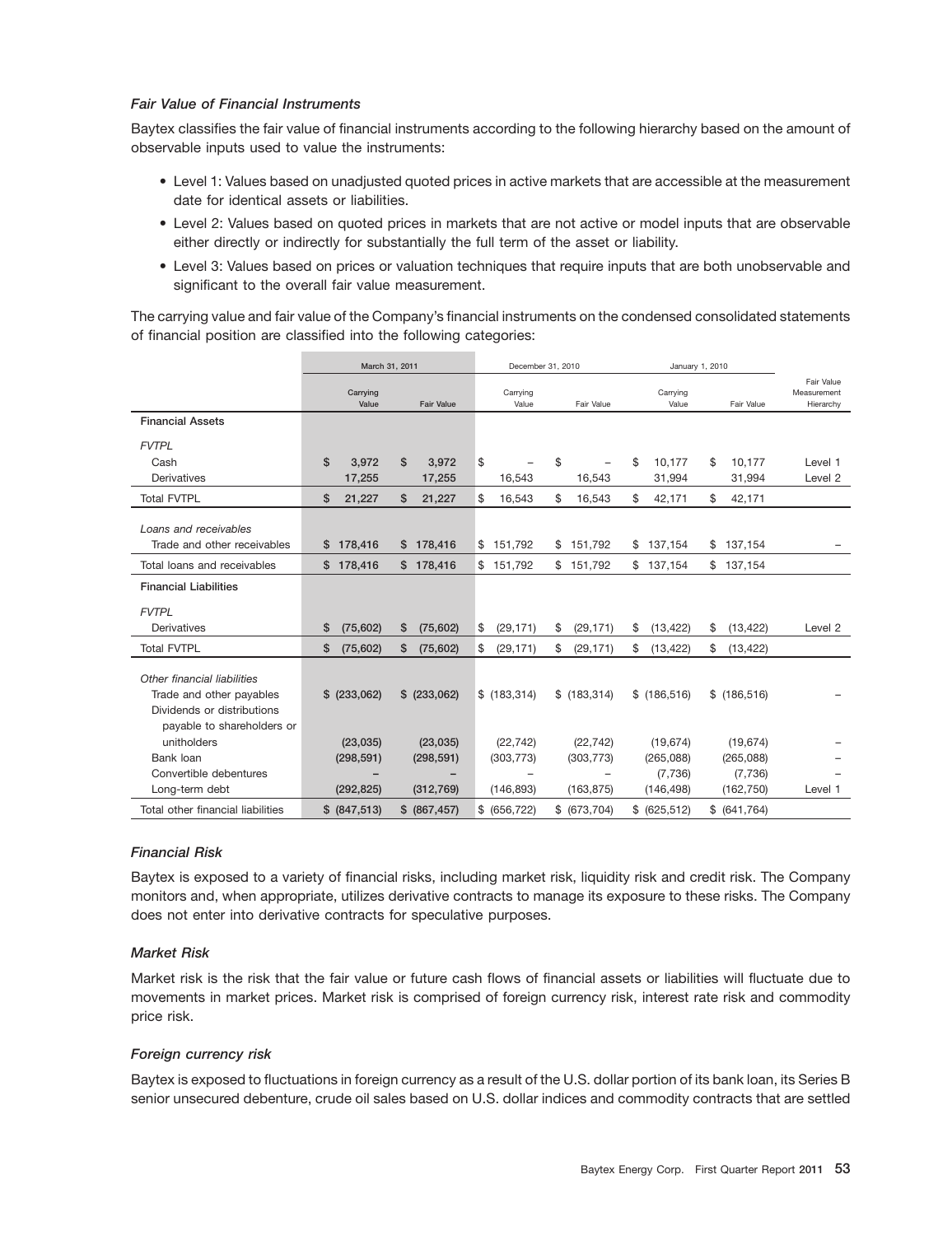in U.S. dollars. The Company's net income and cash flow will therefore be impacted by fluctuations in foreign exchange rates.

To manage the impact of currency exchange rate fluctuations, the Company may enter into agreements to fix the Canada – U.S. exchange rate.

At March 31, 2011, the Company had in place the following currency derivative contracts:

|               |                                       | Amount          |                            |
|---------------|---------------------------------------|-----------------|----------------------------|
| Type          | Period                                | per month       | Sales Price <sup>(1)</sup> |
| Forward sales | January 1, 2010 to December 31, 2011  | US\$5.0 million | 1.0711                     |
| Forward sales | June 1, 2010 to June 30, 2012         | US\$1.0 million | 1.0250                     |
| Forward sales | January 1, 2011 to December 31, 2011  | US\$3.0 million | 1.0677                     |
| Forward sales | January 1, 2011 to June 30, 2012      | US\$3.0 million | 1.0622                     |
| Forward sales | January 1, 2011 to August 31, 2012    | US\$1.0 million | 1.0565                     |
| Forward sales | January 1, 2011 to September 30, 2012 | US\$1.5 million | 1.0553                     |
| Forward sales | April 1, 2011 to June 30, 2011        | US\$1.0 million | 0.9903                     |
| Forward sales | July 1, 2011 to September 30, 2011    | US\$1.0 million | 0.9918                     |
| Forward sales | October 1, 2011 to December 31, 2011  | US\$2.0 million | 0.9911                     |
| Forward sales | November 1, 2011 to October, 2013     | US\$1.0 million | 1.0433                     |
| Forward sales | January 1, 2012 to March 31, 2012     | US\$2.0 million | 0.9936                     |
| Forward sales | April 1, 2012 to June 30, 2012        | US\$2.0 million | 0.9958                     |
| Forward sales | July 1, 2012 to September 30, 2012    | US\$2.0 million | 0.9982                     |
| Forward sales | October 1, 2012 to December 31, 2012  | US\$2.0 million | 0.9997                     |
| Forward sales | January 1, 2013 to March 31, 2013     | US\$2.0 million | 1.0015                     |
| Forward sales | April 1, 2013 to June 30, 2013        | US\$2.0 million | 1.0024                     |
| Forward sales | July 1, 2013 to September 30, 2013    | US\$2.0 million | 1.0028                     |
| Forward sales | October 1, 2013 to December 31, 2013  | US\$2.0 million | 1.0033                     |

*(1) Based on the weighted average exchange rate (CAD/USD).*

The following table demonstrates the effect of movements in the Canada – United States exchange rate on net income before income taxes and comprehensive income due to changes in the fair value of the currency swaps as well as gains and losses on the revaluation of U.S. dollar denominated monetary assets and liabilities at March 31, 2011.

|                                                                   | \$0.01 Increase (Decrease) in |
|-------------------------------------------------------------------|-------------------------------|
|                                                                   | CAD/USD                       |
|                                                                   | Exchange Rate                 |
| Loss (gain) on currency forward sales agreements                  | \$2,467                       |
| Loss (gain) on other monetary assets/liabilities                  | 3.757                         |
| Impact on net income before income taxes and comprehensive income | \$6,224                       |

The carrying amounts of the Company's U.S. dollar denominated monetary assets and liabilities at the reporting date are as follows:

|                         | Assets             |              |             |                     | Liabilities  |              |
|-------------------------|--------------------|--------------|-------------|---------------------|--------------|--------------|
|                         | March 31.          | December 31. | January 1.  | March 31.           | December 31. | January 1,   |
|                         | 2011               | 2010         | 2010        | 2011                | 2010         | 2010         |
| U.S. dollar denominated | <b>US\$ 75,209</b> | US\$ 72.663  | US\$ 67.389 | <b>US\$ 433,395</b> | US\$ 230,878 | US\$ 198,690 |

# **Interest rate risk**

The Company's interest rate risk arises from its floating rate bank credit facilities. As at March 31, 2011, \$298.6 million of the Company's total debt is subject to movements in floating interest rates. A change of 100 basis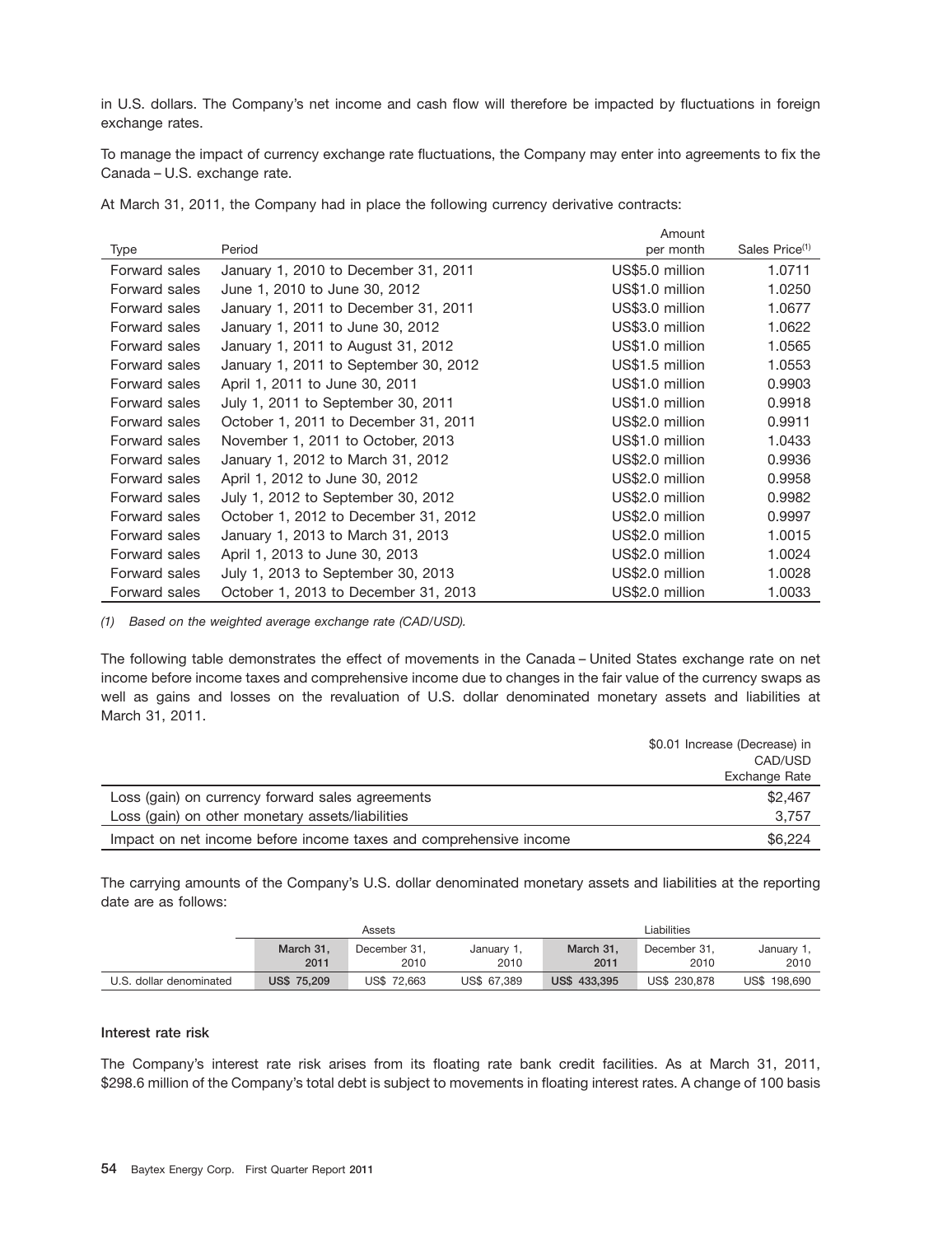points in interest rates would impact net income before taxes for the three months ended March 31, 2011 by approximately \$0.8 million. Baytex uses a combination of short-term and long-term debt to finance operations. The bank loan is typically at floating rates of interest and long-term debt is typically at fixed rates of interest.

At March 31, 2011, Baytex had the following interest rate swap financial derivative contracts:

|                                        |                                             | <b>Notional Principal</b> |                     |                           |
|----------------------------------------|---------------------------------------------|---------------------------|---------------------|---------------------------|
| Type                                   | Period                                      | Amount                    | Fixed interest rate | Floating rate index       |
| Swap - pay floating,<br>receive fixed  | September 23, 2009 to<br>August 26, 2011    | Cdn\$150.0 million        | 9.15%               | 3-month BA plus<br>7.875% |
| Swap – pay fixed,<br>receive floating  | September 27, 2011 to<br>September 27, 2014 | US\$90.0 million          | 4.06%               | 3-month LIBOR             |
| Swap – pay fixed,<br>received floating | September 25, 2012 to<br>September 25, 2014 | US\$90.0 million          | 4.39%               | 3-month LIBOR             |

When assessing the potential impact of forward interest rate changes on financial derivative contracts outstanding as at March 31, 2011, an increase or decrease of 100 basis points would result in an increase or decrease, respectively, to the unrealized loss in three months ended March 31, 2011 by approximately \$2.1 million.

# **Commodity Price Risk**

Baytex monitors and, when appropriate, utilizes financial derivative contracts or physical delivery contracts to manage the risk associated with changes in commodity prices. The use of derivative instruments is governed under formal policies and is subject to limits established by the Board of Directors of Baytex. Under the Company's risk management policy, financial derivatives are not to be used for speculative purposes.

When assessing the potential impact of oil price changes on the financial derivative contracts outstanding as at March 31, 2011, a 10% increase would increase the unrealized loss at March 31, 2011 by \$42.6 million, while a 10% decrease would decrease the unrealized loss at March 31, 2011 by \$41.3 million.

When assessing the potential impact of natural gas price changes on the financial derivative contracts outstanding as at March 31, 2011, a 10% increase would increase the unrealized loss at March 31, 2011 by \$2.0 million, while a 10% decrease would decrease the unrealized loss at March 31, 2011 by \$1.8 million.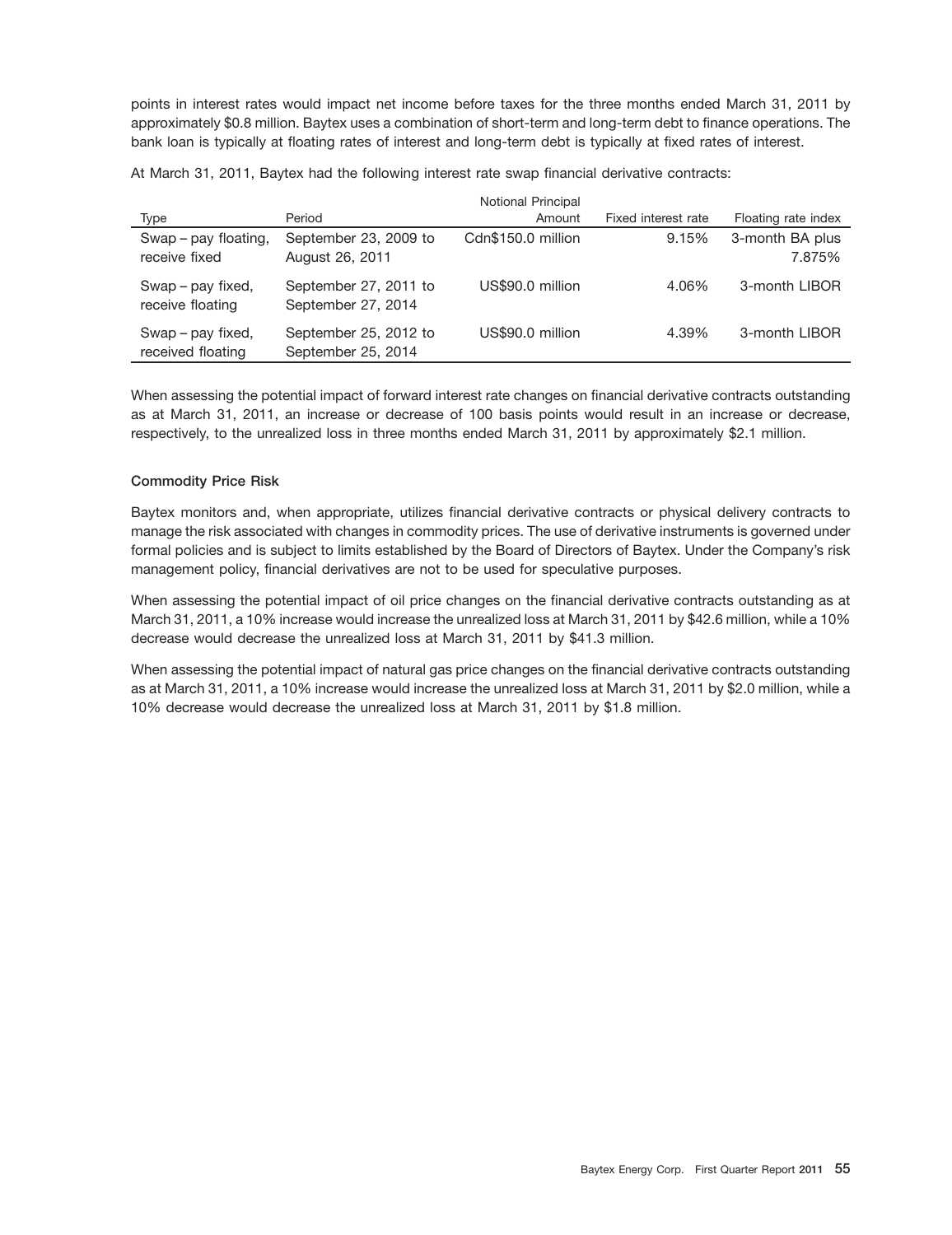# *Financial Derivative Contracts*

At March 31, 2011, Baytex had the following financial derivative contracts:

| Oil          | Period                         | Volume        | Price/Unit             | Index        |
|--------------|--------------------------------|---------------|------------------------|--------------|
| Fixed - Sell | January to June 2011           | 500 bbl/d     | US\$91.69              | <b>WTI</b>   |
| Fixed - Sell | February 2011 to December 2012 | 500 bbl/d     | US\$98.33              | <b>WTI</b>   |
| Fixed - Sell | March to December 2011         | 500 bbl/d     | US\$95.10              | <b>WTI</b>   |
| Fixed - Sell | March to December 2011         | 500 bbl/d     | US\$96.24              | <b>WTI</b>   |
| Fixed - Sell | March to December 2011         | 500 bbl/d     | US\$100.76             | <b>WTI</b>   |
| Fixed - Sell | March to December 2011         | 250 bbl/d     | US\$102.28             | <b>WTI</b>   |
| Fixed - Sell | March to December 2011         | 250 bbl/d     | US\$104.40             | <b>WTI</b>   |
| Price collar | March to December 2011         | 250 bbl/d     | US\$95.00 - 107.20     | <b>WTI</b>   |
| Price collar | March to December 2011         | 200 bbl/d     | US\$100.00 - 112.60    | WTI          |
| Time spread  | March to December 2011         | 500 bbl/d     | Dec 2013 plus US\$1.40 | <b>WTI</b>   |
| Price collar | April to December 2011         | 100 bbl/d     | US\$100.00 - 117.00    | <b>WTI</b>   |
| Price collar | July to December 2011          | 500 bbl/d     | US\$90.00 - 95.00      | <b>WTI</b>   |
| Time spread  | <b>July 2011</b>               | 2,500 bbl/d   | Dec 2013 less US\$2.75 | <b>WTI</b>   |
| Time spread  | August 2011                    | 2,500 bbl/d   | Dec 2013 less US\$2.31 | <b>WTI</b>   |
| Fixed - Sell | Calendar 2011                  | 1,000 bbl/d   | US\$85.79              | <b>WTI</b>   |
| Fixed - Sell | Calendar 2011                  | 500 bbl/d     | US\$86,60              | <b>WTI</b>   |
| Fixed - Sell | Calendar 2011                  | 500 bbl/d     | US\$85.40              | <b>WTI</b>   |
| Fixed - Sell | Calendar 2011                  | 500 bbl/d     | US\$85.40              | <b>WTI</b>   |
| Fixed - Sell | Calendar 2011                  | 1,500 bbl/d   | US\$86.60              | <b>WTI</b>   |
| Fixed - Sell | Calendar 2011                  | 1,000 bbl/d   | US\$87.15              | <b>WTI</b>   |
| Fixed - Sell | Calendar 2011                  | 500 bbl/d     | US\$90.05              | <b>WTI</b>   |
| Fixed - Sell | Calendar 2011                  | 300 bbl/d     | US\$94.45              | <b>WTI</b>   |
| Fixed - Sell | Calendar 2011                  | 200 bbl/d     | US\$93.20              | <b>WTI</b>   |
| Fixed - Sell | Calendar 2011                  | 500 bbl/d     | US\$90.75              | <b>WTI</b>   |
| Fixed - Sell | Calendar 2011                  | 200 bbl/d     | US\$94.30              | <b>WTI</b>   |
| Price collar | Calendar 2011                  | 500 bbl/d     | US\$85.00 - 90.00      | <b>WTI</b>   |
| Price collar | Calendar 2011                  | 500 bbl/d     | US\$85.00 - 92.50      | <b>WTI</b>   |
| Price collar | Calendar 2011                  | 500 bbl/d     | US\$87.50 - 92.00      | <b>WTI</b>   |
| Price collar | Calendar 2011                  | 500 bbl/d     | US\$89.00 - 92.20      | <b>WTI</b>   |
| Price collar | Calendar 2011                  | 500 bbl/d     | US\$89.00 - 92.30      | <b>WTI</b>   |
| Price collar | Calendar 2011                  | 1,000 bbl/d   | US\$90.00 - 98.00      | <b>WTI</b>   |
| Price collar | Calendar 2011                  | 300 bbl/d     | US\$91.00 - 97.60      | <b>WTI</b>   |
| Price collar | Calendar 2011                  | 200 bbl/d     | US\$91.50 - 94.85      | WTI          |
| Price collar | Calendar 2011                  | 200 bbl/d     | US\$92.50 - 96.65      | <b>WTI</b>   |
| Fixed - Sell | Calendar 2011                  | 1,000 bbl/d   | WTI $\times$ 82.00%    | <b>WCS</b>   |
| Natural Gas  | Period                         | Volume        | Price/Unit             | Index        |
| Fixed - Sell | March to June 2011             | 3,000 mmBtu/d | US\$4.71               | <b>NYMEX</b> |
| Sold call    | July to December 2011          | 3,000 mmBtu/d | US\$6.25               | <b>NYMEX</b> |
| Sold call    | July to December 2011          | 3,000 mmBtu/d | US\$5.00               | <b>NYMEX</b> |
| Fixed - Sell | July to December 2011          | 2,500 mmBtu/d | US\$4.50               | <b>NYMEX</b> |
| Fixed - Sell | July to December 2011          | 2,500 mmBtu/d | US\$4.62               | <b>NYMEX</b> |
| Fixed - Sell | July to December 2011          | 1,000 mmBtu/d | US\$4.90               | <b>NYMEX</b> |
| Basis swap   | Calendar 2011                  | 4,000 mmBtu/d | NYMEX less US\$0.615   | <b>AECO</b>  |
| Basis swap   | Calendar 2011                  | 2,000 mmBtu/d | NYMEX less US\$0.490   | <b>AECO</b>  |
| Sold call    | Calendar 2012                  | 6,000 mmBtu/d | US\$5.25               | <b>NYMEX</b> |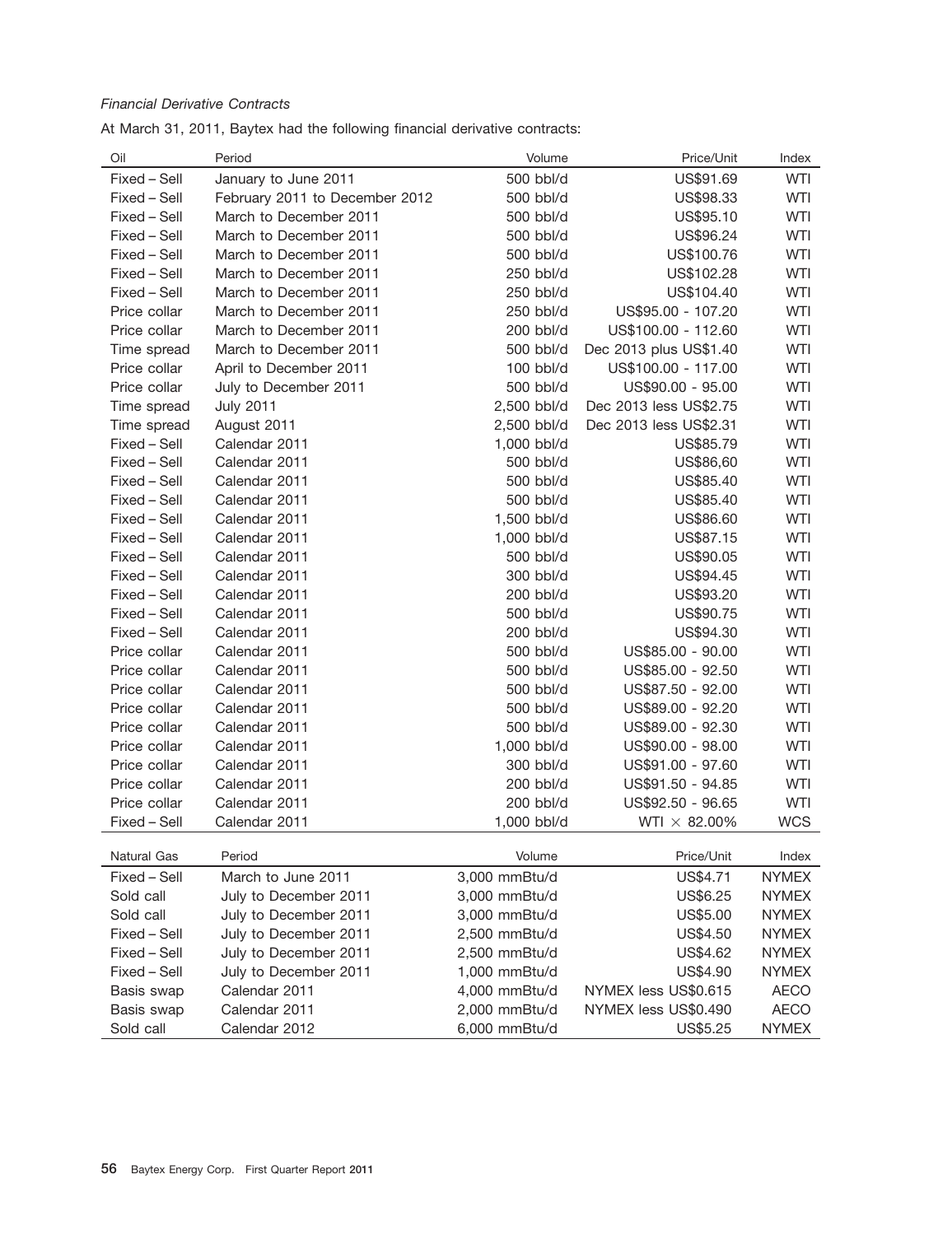Financial derivatives are marked-to-market at the end of each reporting period, with the following reflected in the condensed consolidated statements of income and comprehensive income:

|                                                 | Three Months Ended March 31 |            |  |
|-------------------------------------------------|-----------------------------|------------|--|
|                                                 | 2011                        | 2010       |  |
| Realized gain on financial derivatives          | \$(1,587)                   | (9, 163)   |  |
| Unrealized loss (gain) on financial derivatives | 46,470                      | (3,223)    |  |
| Loss (gain) on financial derivatives            | \$44.883                    | \$(12,386) |  |

Included in unrealized loss (gain) on financial derivatives is a loss of \$2.6 million relating to the conversion feature of the convertible debentures for the three months ended March 31, 2010 (\$nil for the three months ended March 31, 2011), (see note 13).

Subsequent to March 31, 2011, Baytex added the following financial derivative contracts:

| Natural Gas  | Period        | Volume        | Price/Unit | Index        |
|--------------|---------------|---------------|------------|--------------|
| Fixed – Sell | Calendar 2012 | 1.500 mmBtu/d | US\$5.02   | <b>NYMFX</b> |
| Fixed – Sell | Calendar 2012 | 1.500 mmBtu/d | US\$5.02   | <b>NYMEX</b> |
| Fixed – Sell | Calendar 2012 | 1.000 mmBtu/d | US\$5.18   | <b>NYMEX</b> |

# *Physical Delivery Contracts*

At March 31, 2011, the following physical delivery contracts were entered into and continue to be held for the purpose of delivery of non-financial items in accordance with the Company's expected sale requirements. Physical delivery contracts are not considered financial instruments; therefore, no asset or liability has been recognized in the financial statements.

| Heavy Oil          | Period                    | Volume      | Weighted Average Price/Unit |
|--------------------|---------------------------|-------------|-----------------------------|
| <b>LLK Blend</b>   | June to August 2011       | 2,000 bbl/d | WTI less US\$14.75          |
| <b>WCS Blend</b>   | June to August 2011       | 500 bbl/d   | WTI less US\$15.50          |
| <b>WCS Blend</b>   | April to June 2011        | 2,000 bbl/d | WTI less US\$15.80          |
| <b>WCS Blend</b>   | April to December 2011    | 2,000 bbl/d | WTI $\times$ 80.25%         |
| <b>WCS Blend</b>   | April to September 2011   | 1,000 bbl/d | WTI less US\$16.00          |
| <b>WCS Blend</b>   | June to August 2011       | 1,000 bbl/d | WTI less US\$17.00          |
| <b>WCS Blend</b>   | July to September 2011    | 2,000 bbl/d | WTI less US\$15.60          |
| <b>LLB Blend</b>   | January to March 2011     | 2,000 bbl/d | WTI less US\$15.00          |
| <b>LLB Blend</b>   | January to September 2011 | 1,000 bbl/d | WTI less US\$15.25          |
| <b>WCS Blend</b>   | Calendar 2011             | 2,000 bbl/d | WTI less US\$15.38          |
| <b>WCS Blend</b>   | Calendar 2011             | 1,000 bbl/d | WTI less US\$16.00          |
| <b>WCS Blend</b>   | Calendar 2011             | 500 bbl/d   | WTI less US\$16.00          |
| <b>WCS Blend</b>   | Calendar 2011             | 1,000 bbl/d | WTI $\times$ 82.00%         |
| <b>WCS Blend</b>   | Calendar 2011             | 1,000 bbl/d | WTI $\times$ 82.90%         |
| <b>WCS Blend</b>   | Calendar 2012             | 2,000 bbl/d | WTI less US\$16.50          |
| <b>WCS Blend</b>   | Calendar 2012             | 2,000 bbl/d | WTI less US\$19.75          |
| <b>WCS Blend</b>   | January to June 2013      | 1,250 bbl/d | WTI $\times$ 80.00%         |
| <b>WCS Blend</b>   | January to June 2013      | 1,250 bbl/d | WTI less US\$21.00          |
| <b>WCS Blend</b>   | January to June 2013      | 3,000 bbl/d | WTI less US\$17.00          |
| <b>WCS Blend</b>   | July to December 2013     | 2,750 bbl/d | WTI $\times$ 80.00%         |
| <b>WCS Blend</b>   | July to December 2013     | 2,750 bbl/d | WTI less US\$21.00          |
| <b>Natural Gas</b> | Period                    | Volume      | Price/Unit                  |
| Fixed - Sell       | February to November 2011 | 2,500 GJ/d  | AECO Cdn\$5.03              |
| Price collar       | Calendar 2011             | 2,500 GJ/d  | AECO Cdn\$5.50 - 7.10       |
| Fixed - Sell       | Calendar 2011             | 1,000 GJ/d  | AECO Cdn\$4.80              |
| Fixed - Sell       | Calendar 2011             | 1,000 GJ/d  | AECO Cdn\$4.71              |
| Fixed – Sell       | Calendar 2011             | 1,000 GJ/d  | AECO Cdn\$5.00              |
| Fixed - Sell       | Calendar 2011             | 1,000 GJ/d  | AECO Cdn\$4.82              |
| Fixed - Sell       | Calendar 2011             | 1,000 GJ/d  | AECO Cdn\$4.88              |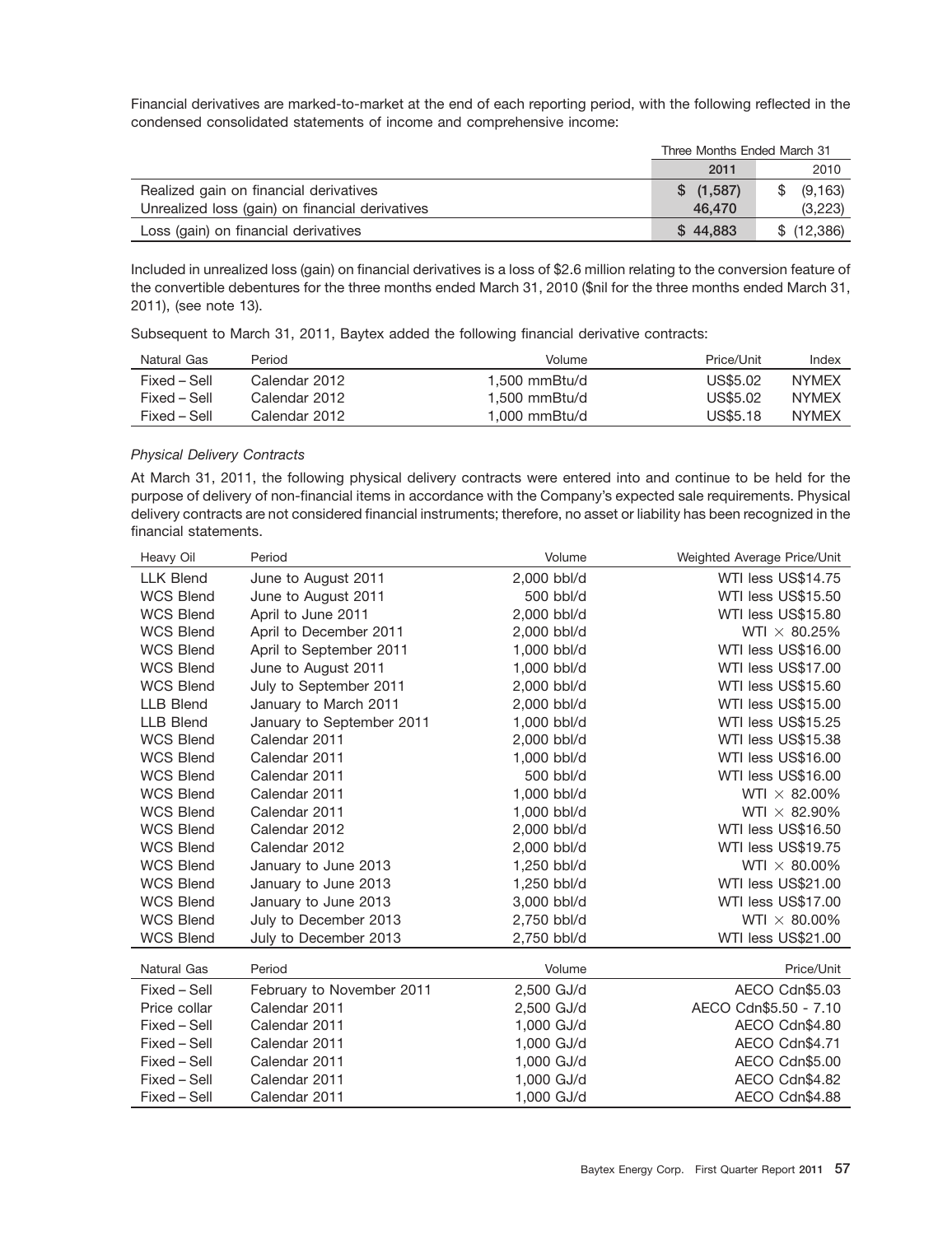# *Liquidity Risk*

Liquidity risk is the risk that Baytex will encounter difficulty in meeting obligations associated with financial liabilities. Baytex manages its liquidity risk through cash and debt management. Such strategies include continuously monitoring forecasted and actual cash flows from operating, financing and investing activities, available credit under existing banking arrangements and opportunities to issue additional common shares. As at March 31, 2011, Baytex had available unused bank credit facilities in the amount of \$351.4 million.

The timing of cash outflows (excluding interest) relating to financial liabilities is outlined in the table below:

|                                   |              | Less than |           |           | Beyond 5  |
|-----------------------------------|--------------|-----------|-----------|-----------|-----------|
|                                   | <b>Total</b> | 1 vear    | 1-3 vears | 3-5 years | years     |
| Trade and other payables          | \$233,062    | \$233,062 | \$        | -         | S         |
| Dividends payable to shareholders | 23,035       | 23,035    |           |           | -         |
| Bank loan <sup>(1)</sup>          | 298,591      |           | 298,591   |           |           |
| Long-term debt <sup>(2)</sup>     | 295,770      |           |           |           | 295,770   |
|                                   | \$850,458    | \$256,097 | \$298,591 | -         | \$295,770 |

*(1) The bank loan is a 364-day revolving loan with a one year term-out following the 364-day revolving period with the ability to extend the term. Unless extended, the revolving period will end on June 27, 2011 with all amounts to be re-paid by June 27, 2012.*

*(2) Principal amount of instruments.*

# *Credit Risk*

Credit risk is the risk that a counterparty to a financial asset will default resulting in Baytex incurring a loss. Most of the Company's trade and other receivables relate to petroleum and natural gas sales and are exposed to typical industry credit risks. Baytex reviews its exposure to individual entities on a regular basis and manages its credit risk by entering into sales contracts with only creditworthy entities. Letters of credit and/or parental guarantees may be obtained prior to the commencement of business with certain counterparties. Credit risk may also arise from financial derivative instruments. The maximum exposure to credit risk is equal to the carrying value of the financial assets. The Company considers that all financial assets that are not impaired or past due for each of the reporting dates under review are of good credit quality. None of the Company's financial assets are secured by collateral.

Should Baytex determine that the ultimate collection of a receivable is in doubt based on the processes for managing credit risk, the carrying amount of accounts receivable is reduced through the use of an allowance for doubtful accounts and the amount of the loss is recognized in net income. If the Company subsequently determines that an account is uncollectible, the account is written-off with a corresponding change to allowance for doubtful accounts.

# **23. FIRST-TIME ADOPTION OF INTERNATIONAL FINANCIAL REPORTING STANDARDS**

For all periods up to and including the year ended December 31, 2010, the Company prepared its financial statements in accordance with previous GAAP. The Accounting Standards Board confirmed that IFRS will replace previous GAAP for financial periods beginning January 1, 2011 with restatement required for comparative purposes of amounts reported for year ended December 31, 2010, including the opening statement of financial position as at January 1, 2010. These financial statements for the three months ended March 31, 2011, comprise the Company's first condensed consolidated financial statements prepared under IFRS.

The Company has prepared financial statements which comply with IFRS applicable for periods beginning on or after January 1, 2011 and the significant accounting policies meeting those requirements are described in note 3.

The general principle that should be applied on first-time adoption of IFRS is that standards in force at the first reporting date should be applied retrospectively. However, IFRS 1, ''First-Time Adoption of International Financial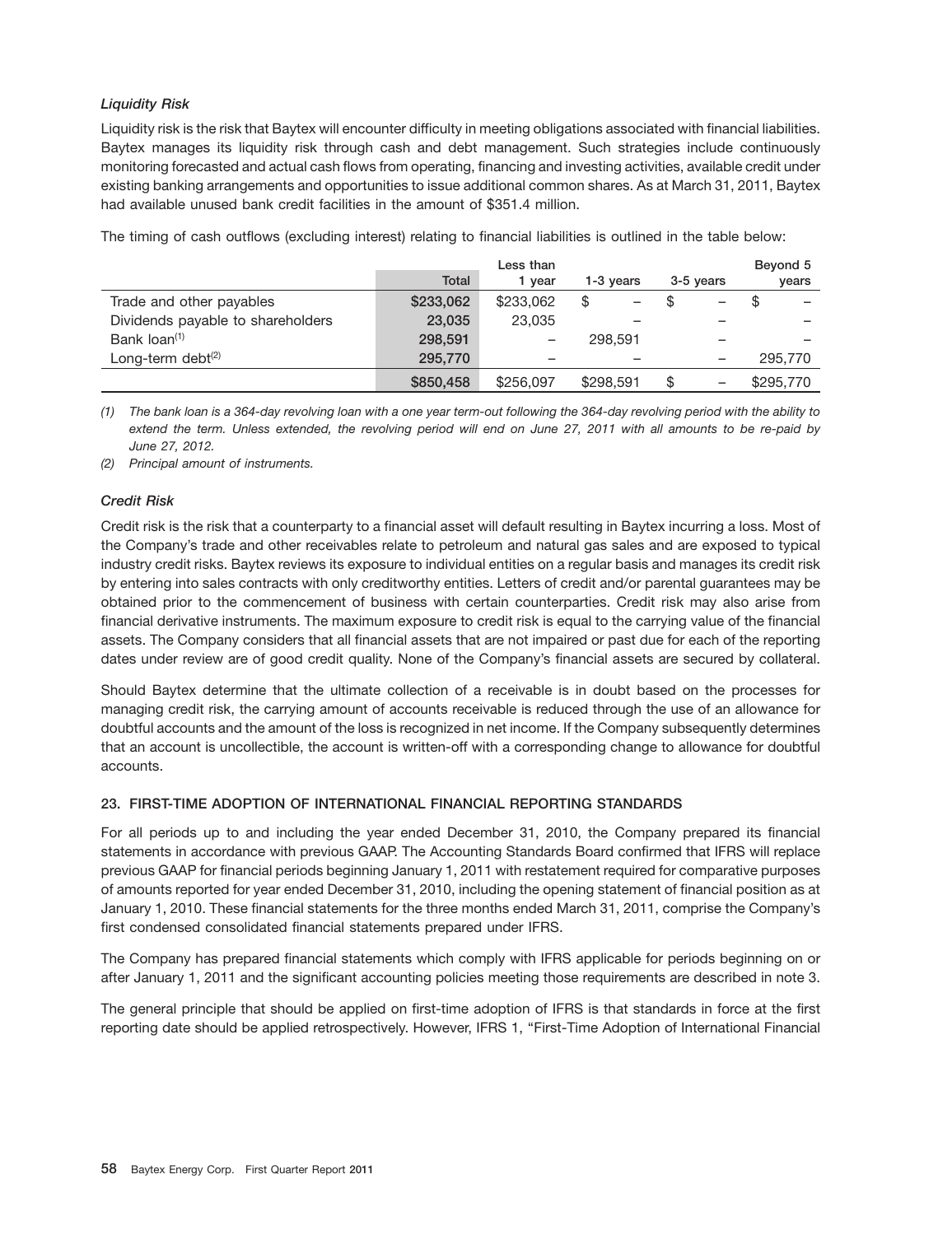Reporting Standards'', provides entities adopting IFRS for the first time with a number of optional exemptions and mandatory exceptions in certain areas. The Company has taken the following optional exemptions:

- IFRS 2, ''Share-based Payment'', has not been applied to any liabilities arising from share-based payment transactions that settled before January 1, 2010.
- Deemed costs of oil and gas assets are based on exploration and evaluation assets at the amount determined under previous GAAP and assets in the development or production phases at the amount determined for the cost centre under previous GAAP, allocated to the cost centres' underlying assets pro rata using reserve values as of January 1, 2010.
- IFRS Interpretations Committee (''IFRIC'') 1, ''Determining whether an Arrangement contains a Lease'', transition rules have been applied that allow determination of whether any existing arrangement at January 1, 2010 contains a lease on the basis of the facts and circumstances existing at that date.
- IFRS 3, ''Business Combinations'', has not been applied to acquisitions of subsidiaries or of interests in associates and joint ventures that occurred before January 1, 2010, the Company's date of transition.
- Cumulative translation differences are deemed to be \$nil at January 1, 2010 and deficit adjusted by the same amount.
- Asset retirement liabilities included in the cost of property, plant and equipment are measured as at January 1, 2010 in accordance with IAS 37, ''Provisions, Contingent Liabilities and Contingent Assets'', and the difference between that amount and the carrying amount of those liabilities at January 1, 2010 determined under previous GAAP are recognized directly in deficit.
- IAS 23, ''Borrowing Costs'', transition rules have been applied that allow application of the standard to borrowing costs related to qualifying assets for which the commencement date for capitalization is on or after the effective date, January 1, 2010.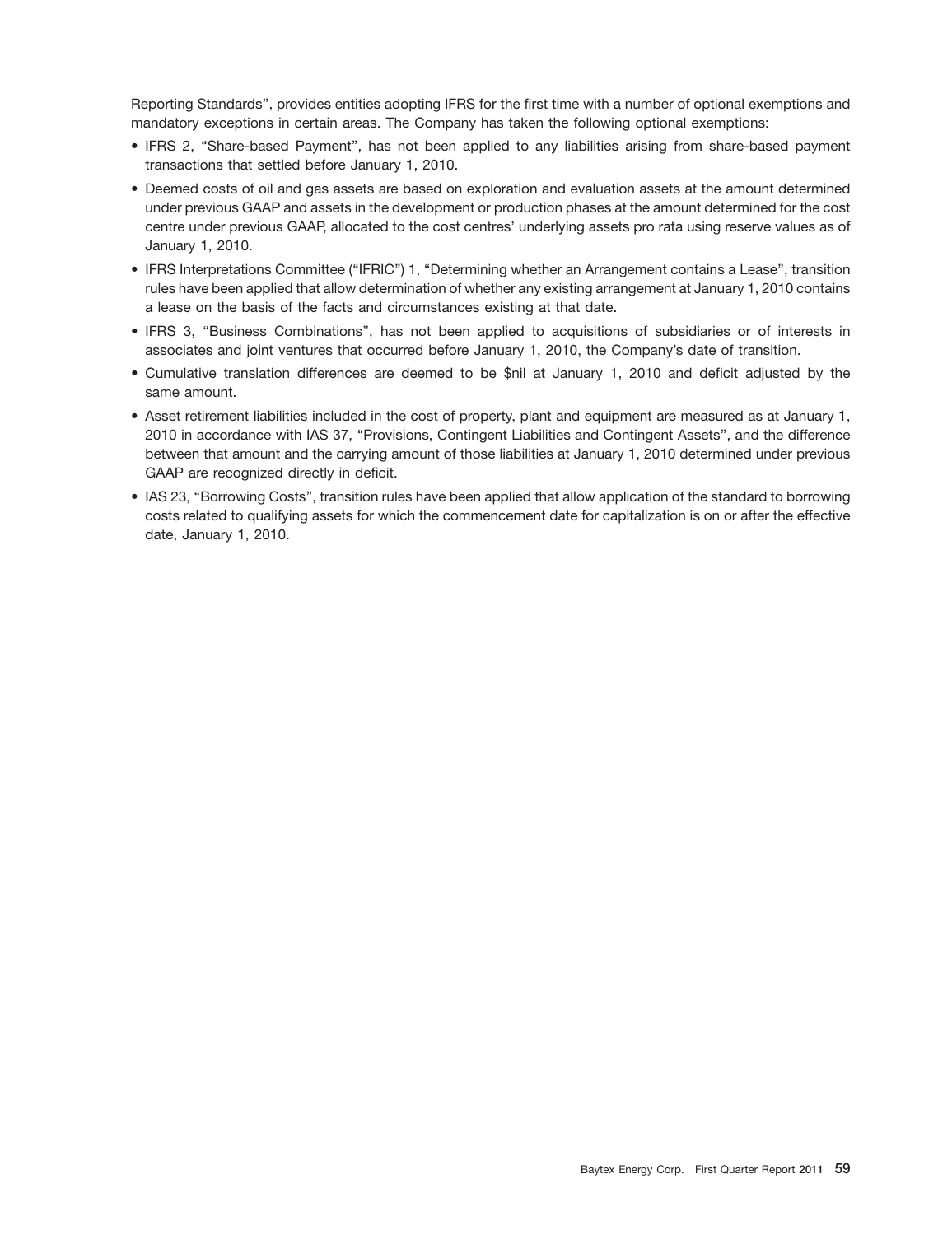# CONDENSED CONSOLIDATED STATEMENTS OF INCOME AND COMPREHENSIVE INCOME – IFRS

|                                            |      | <b>Twelve Months Ended</b><br>December 31, 2010 |              |             | <b>Three Months Ended</b><br>March 31, 2010 |                          |             |
|--------------------------------------------|------|-------------------------------------------------|--------------|-------------|---------------------------------------------|--------------------------|-------------|
| (thousands of Canadian dollars, except per |      |                                                 | Effect of    |             |                                             | Effect of                |             |
| common share and per trust unit amounts)   |      | Previous                                        | transition   |             | Previous                                    | transition               |             |
| (unaudited)                                | Note | GAAP                                            | to IFRS      | <b>IFRS</b> | <b>GAAP</b>                                 | to IFRS                  | <b>IFRS</b> |
| Revenues                                   |      |                                                 |              |             |                                             |                          |             |
| Petroleum and natural gas                  | N    | \$1,005,136                                     | \$(170, 844) | \$834,292   | \$261,782                                   | \$ (50, 965)             | \$210,817   |
| Royalties                                  | F.N  | (162, 332)                                      | 162,332      |             | (47, 348)                                   | 47,348                   |             |
| Gain on financial derivatives              |      | 9,935                                           | (9,935)      |             | 14,937                                      | (14, 937)                |             |
|                                            |      | 852,739                                         | (18, 447)    | 834,292     | 229,371                                     | (18, 554)                | 210,817     |
| <b>Expenses</b>                            |      |                                                 |              |             |                                             |                          |             |
| Exploration and evaluation                 | B    | $\overline{\phantom{0}}$                        | 24,502       | 24,502      |                                             | 5,846                    | 5,846       |
| Production and operating                   |      | 171,740                                         | (54)         | 171,686     | 42,296                                      | (62)                     | 42,234      |
| Transportation and blending                |      | 188,591                                         | -            | 188,591     | 52,039                                      | -                        | 52,039      |
| General and administrative                 |      | 39,774                                          | 973          | 40,747      | 11,131                                      | ÷                        | 11,131      |
| Unit-based compensation                    | J    | 8,344                                           | 85,855       | 94,199      | 2,454                                       | 29,460                   | 31,914      |
| Finance costs                              | H, I | 32,828                                          | 1,742        | 34,570      | 7,201                                       | 422                      | 7,623       |
| Gain on oil and gas properties             | С    | $\overline{\phantom{0}}$                        | (16, 209)    | (16, 209)   |                                             | $\overline{\phantom{0}}$ |             |
| Gain on financial derivatives              | G    | $\overline{\phantom{0}}$                        | (4, 817)     | (4, 817)    |                                             | (12, 386)                | (12, 386)   |
| Foreign exchange gain                      |      | (9, 148)                                        | -            | (9, 148)    | (3,926)                                     | $\overline{\phantom{0}}$ | (3,926)     |
| Depletion and depreciation                 | D    | 266,527                                         | (63, 731)    | 202,796     | 64,926                                      | (17, 045)                | 47,881      |
|                                            |      | 698,656                                         | 28,261       | 726,917     | 176,121                                     | 6,235                    | 182,356     |
| Net income before income taxes             |      | 154,083                                         | (46, 708)    | 107,375     | 53,250                                      | (24, 789)                | 28,461      |
| Income tax expense (recovery)              |      |                                                 |              |             |                                             |                          |             |
| Current                                    | F    | 8,512                                           | (8, 512)     |             | 3,617                                       | (3,617)                  |             |
| Deferred                                   | M    | (32,060)                                        | (92, 180)    | (124, 240)  | (2, 321)                                    | 1,281                    | (1,040)     |
|                                            |      | (23, 548)                                       | (100, 692)   | (124, 240)  | 1,296                                       | (2,336)                  | (1,040)     |
| Net income attributable to                 |      |                                                 |              |             |                                             |                          |             |
| shareholders/unitholders                   |      | 177,631<br>\$                                   | \$53,984     | \$231,615   | \$51,954                                    | \$ (22, 453)             | \$29,501    |
| Other comprehensive loss                   |      |                                                 |              |             |                                             |                          |             |
| Foreign currency translation adjustment    |      | 10,708                                          | (385)        | 10,323      | 5,144                                       | (38)                     | 5,106       |
| Comprehensive income                       |      | \$<br>166,923                                   | \$54,369     | \$221,292   | 46,810<br>\$                                | \$ (22, 415)             | \$24,395    |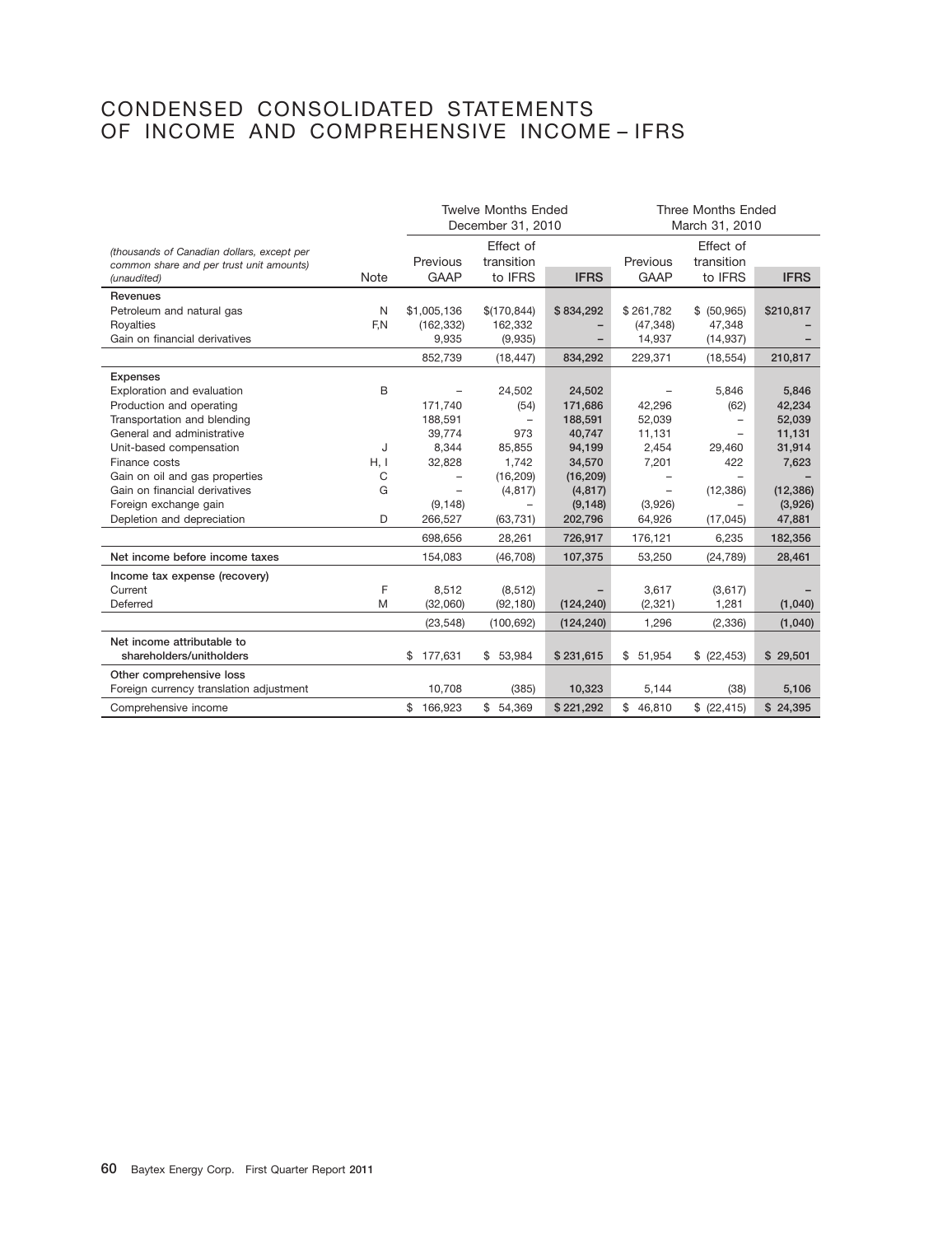# CONDENSED CONSOLIDATED STATEMENTS OF FINANCIAL POSITION – IFRS

|                                                 |                |                   | December 31, 2010              |                          | March 31, 2010 |                          |                          | January 1, 2010 |                      |                        |
|-------------------------------------------------|----------------|-------------------|--------------------------------|--------------------------|----------------|--------------------------|--------------------------|-----------------|----------------------|------------------------|
|                                                 |                |                   | Effect of                      |                          |                | Effect of                |                          |                 | Effect of            |                        |
|                                                 |                | Previous          | transition                     |                          | Previous       | transition               |                          | Previous        | transition           |                        |
| (thousands of Canadian dollars) (unaudited)     | Note           | GAAP              | to IFRS                        | <b>IFRS</b>              | GAAP           | to IFRS                  | <b>IFRS</b>              | GAAP            | to IFRS              | <b>IFRS</b>            |
| Assets                                          |                |                   |                                |                          |                |                          |                          |                 |                      |                        |
| Current assets                                  |                |                   |                                |                          |                |                          |                          |                 |                      |                        |
| Cash                                            | $\circ$        | \$                | \$<br>$\overline{\phantom{0}}$ | $\mathfrak{L}$           | \$<br>628      | \$                       | $\mathsf{s}$<br>628      | \$<br>10,177    | \$<br>$\overline{a}$ | $\mathbf{s}$<br>10,177 |
| Trade and other receivables                     | A              | 151,792           | $\overline{a}$                 | 151,792                  | 159,628        | $\overline{\phantom{0}}$ | 159,628                  | 137,154         | $\overline{a}$       | 137,154                |
| Crude oil inventory                             |                | 1,802             | $\overline{\phantom{a}}$       | 1,802                    | 918            |                          | 918                      | 1,384           | $\overline{a}$       | 1,384                  |
| Future income tax asset                         | A,M            | 5,480             | (5,480)                        | $\overline{\phantom{0}}$ | 1,944          | (1, 944)                 | $\overline{\phantom{0}}$ | 1,371           | (1, 371)             |                        |
| Financial derivatives                           |                | 13,921            |                                | 13,921                   | 37,691         |                          | 37,691                   | 29.453          |                      | 29.453                 |
|                                                 |                | 172,995           | (5,480)                        | 167,515                  | 200,809        | (1,944)                  | 198,865                  | 179,539         | (1, 371)             | 178,168                |
| Non-current assets                              |                |                   |                                |                          |                |                          |                          |                 |                      |                        |
| Deferred income tax asset                       | A,M            | 150,190           | 130,086                        | 280,276                  | 874            | 52,222                   | 53,096                   | 418             | 52,998               | 53,416                 |
| <b>Financial derivatives</b>                    |                | 2.622             |                                | 2.622                    | 3.163          |                          | 3.163                    | 2.541           |                      | 2,541                  |
| Exploration and evaluation assets               | B              |                   | 113,082                        | 113,082                  |                | 117,547                  | 117,547                  |                 | 124,621              | 124,621                |
| Oil and gas properties                          | A, C, D, I     | 1,683,650         | (59,021)                       | 1,624,629                | 1,658,561      | (136, 071)               | 1,522,490                | 1,663,752       | (151, 717)           | 1,512,035              |
| Other plant and equipment<br>Goodwill           | E              |                   | 27,550                         | 27,550                   |                | 30,277                   | 30,277                   |                 | 27,096               | 27,096                 |
|                                                 |                | 37,755            |                                | 37,755                   | 37,755         |                          | 37,755                   | 37,755          |                      | 37,755                 |
|                                                 |                | \$2,047,212       | \$206,217                      | \$2,253,429              | \$1,901,162    | \$62,031                 | \$1,963,193              | \$1,884,005     | \$51,627             | \$1,935,632            |
| Liabilities                                     |                |                   |                                |                          |                |                          |                          |                 |                      |                        |
| <b>Current liabilities</b>                      |                |                   |                                |                          |                |                          |                          |                 |                      |                        |
| Trade and other payables                        | A              | \$179,269         | \$<br>4.045                    | \$183,314                | \$191,638      | \$<br>6.024              | \$197,662                | \$180,493       | 6,023<br>\$          | \$186.516              |
| Distributions payable to unitholders            |                | 22,742            | $\overline{\phantom{a}}$       | 22,742                   | 19,917         |                          | 19,917                   | 19,674          | $\overline{a}$       | 19,674                 |
| Bank loan                                       |                |                   | $\overline{\phantom{0}}$       |                          | 257,364        | $\overline{\phantom{0}}$ | 257,364                  | 265,088         | $\overline{a}$       | 265,088                |
| Convertible debentures                          |                |                   |                                | $\overline{a}$           | 6,353          |                          | 6,353                    | 7,736           |                      | 7,736                  |
| Future income tax liability                     | A,M            | 3,756             | (3,756)                        |                          | 10,742         | (10, 742)                |                          | 8,683           | (8,683)              |                        |
| Financial derivatives                           | G              | 20,312            |                                | 20,312                   | 6,820          | 8,211                    | 15,031                   | 4,650           | 7,354                | 12,004                 |
|                                                 |                | 226,079           | 289                            | 226,368                  | 492,834        | 3,493                    | 496,327                  | 486,324         | 4,694                | 491,018                |
| Non-current liabilities                         |                |                   | $\overline{\phantom{0}}$       |                          |                |                          |                          |                 |                      |                        |
| Bank loan                                       |                | 303,773           |                                | 303,773                  |                |                          |                          |                 |                      |                        |
| Long-term debt                                  | H<br>L         | 150,000           | (3, 107)                       | 146,893                  | 150,000        | (3,406)                  | 146,594                  | 150,000         | (3,502)              | 146,498                |
| Deferred credit<br>Asset retirement obligations | $\overline{1}$ | 109,800<br>52,373 | (109, 800)<br>117,238          | 169,611                  | 55,870         | 88,055                   | 143,925                  | 54,593          | 87,276               | 141,869                |
| Unit-based payment liability                    | J              |                   |                                |                          |                | 104.097                  | 104.097                  |                 | 91.559               | 91.559                 |
| Deferred income tax liability                   | A,M            | 167,302           | 119,487                        | 286,789                  | 176,325        | 34,665                   | 210,990                  | 179,673         | 32,673               | 212,346                |
| Financial derivatives                           |                | 8,859             |                                | 8,859                    | 3,065          |                          | 3,065                    | 1,418           |                      | 1,418                  |
|                                                 |                | 1,018,186         | 124,107                        | 1,142,293                | 878,094        | 226,904                  | 1,104,998                | 872,008         | 212,700              | 1,084,708              |
|                                                 |                |                   |                                |                          |                |                          |                          |                 |                      |                        |
| Shareholders'/                                  |                |                   |                                |                          |                |                          |                          |                 |                      |                        |
| Unitholders' Equity                             |                |                   |                                |                          |                |                          |                          |                 |                      |                        |
| Shareholders' capital                           | J              | 1,390,034         | 94,301                         | 1,484,335                |                |                          |                          |                 |                      |                        |
| Unitholders' capital                            | G,J            |                   |                                |                          | 1,320,672      | 52,941                   | 1,373,613                | 1,295,931       | 35,230               | 1,331,161              |
| Conversion feature of convertible               |                |                   |                                |                          |                |                          |                          |                 |                      |                        |
| debentures                                      | G              |                   |                                |                          | 307            | (307)                    |                          | 374             | (374)                |                        |
| Contributed surplus                             | J              | 20,131            | 108,998                        | 129,129                  | 19,534         | (19, 534)                |                          | 20,371          | (20, 371)            |                        |
| Accumulated other comprehensive loss<br>Deficit | Κ              | (14,607)          | 4,284                          | (10, 323)<br>(492, 005)  | (9,043)        | 3,937                    | (5, 106)                 | (3,899)         | 3,899                |                        |
|                                                 |                | (366, 532)        | (125, 473)                     |                          | (308, 402)     | (201, 910)               | (510, 312)               | (300, 780)      | (179, 457)           | (480, 237)             |
|                                                 |                | 1,029,026         | 82,110                         | 1,111,136                | 1,023,068      | (164, 873)               | 858,195                  | 1,011,997       | (161, 073)           | 850,924                |
|                                                 |                | \$2,047,212       | \$206,217                      | \$2,253,429              | \$1,901,162    | \$62,031                 | \$1,963,193              | \$1,884,005     | \$51,627             | \$1,935,632            |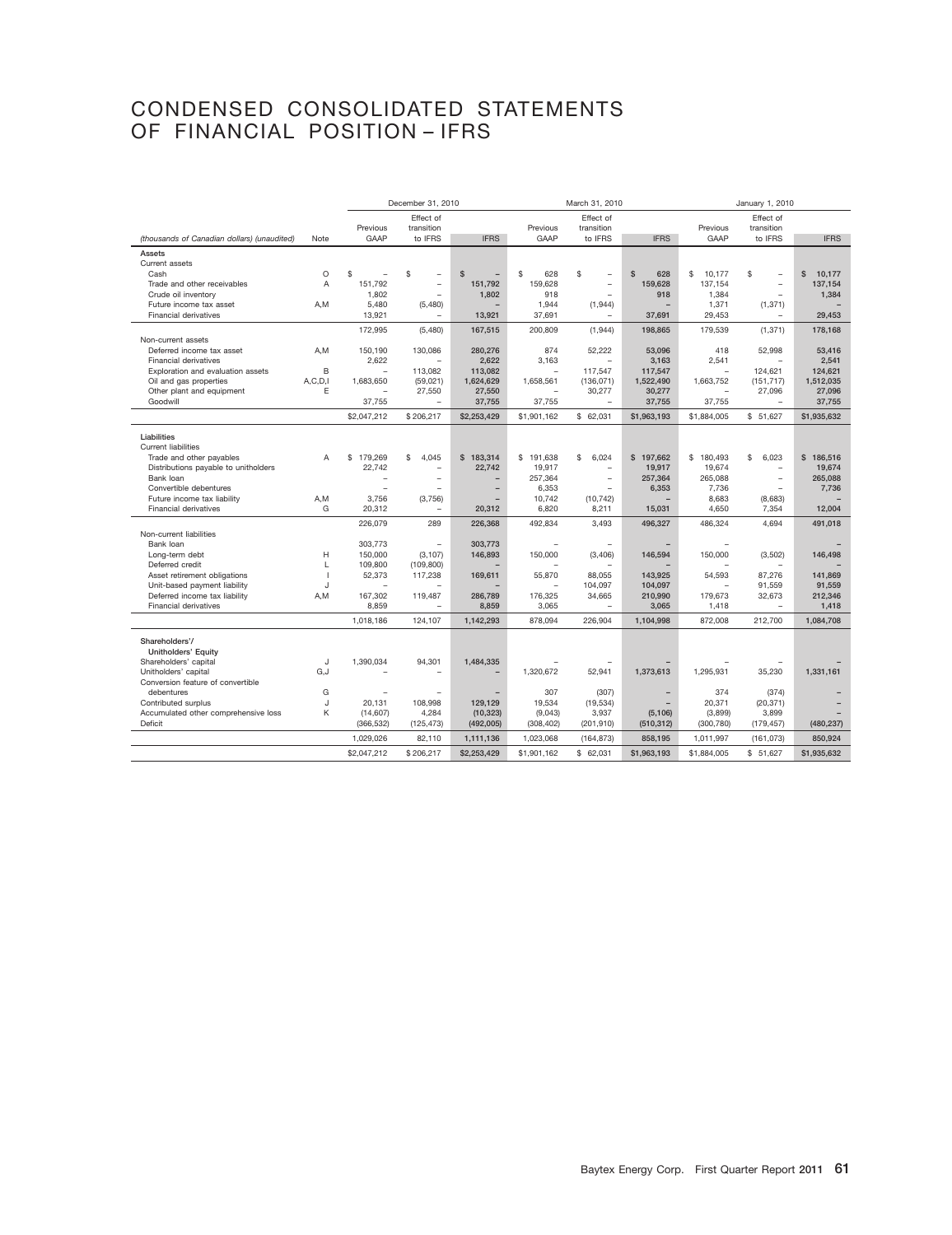# **A) Presentation Differences**

Certain presentation differences between previous GAAP and IFRS have no impact on reported net income or total equity.

Some line items are described differently (renamed) under IFRS compared to previous GAAP. These line items are as follows (with previous GAAP descriptions in brackets):

- Trade and other receivables (Accounts receivable)
- Oil and gas properties (Petroleum and natural gas properties)
- Deferred income tax asset/liability (Future income tax asset/liability)
- Trade and other payables (Accounts payable and accrued liabilities)

# **B) Exploration and Evaluation**

Under previous GAAP, petroleum and natural gas properties included certain exploration and evaluation expenditures incurred within a country-by-country cost centre. Under IFRS, such exploration and evaluation expenditures are recognized as tangible or intangible based on their nature and subject to technical, commercial and management review at least once a year to confirm the continued intent to develop or otherwise extract value from the discovery. When this is no longer the case, the costs are expensed.

Exploration and evaluation assets at January 1, 2010 were deemed to be \$124.6 million, being the amount recorded as the undeveloped land balance under previous GAAP. This has resulted in the reclassification from property, plant and equipment to intangible exploration assets of \$124.6 million in the opening IFRS statement of financial position.

During the year ended December 31, 2010, Baytex transferred exploration and evaluation expense of \$29.1 million to oil and gas properties and expensed \$18.9 million of exploration and evaluation assets related to lease expiries and \$5.6 million in direct exploration costs. For the three months ended March 31, 2010, Baytex transferred exploration and evaluation expense of \$7.2 million to oil and gas properties and expensed \$4.5 million of exploration and evaluation assets related to lease expiries and \$1.3 million in direct exploration costs.

# **C) Oil and Gas Properties**

IFRS 1 allows an entity that used full cost accounting under its previous GAAP to elect, at its time of adoption, to measure exploration and evaluation assets at the amount determined under the entity's previous GAAP and to measure oil and gas assets in the development and production phases by allocating the amount determined under the entity's previous GAAP for those assets to the underlying assets pro rata using reserve volumes or reserve values as of that date. The Company has allocated the amount recognized under previous GAAP as at January 1, 2010 using reserve values to the assets at an area level. This has resulted in the reclassification from property, plant and equipment to oil and gas properties of \$1,512.0 million in the opening IFRS statement of financial position.

Previous GAAP utilized full cost accounting whereby gains and losses were not recognized upon the divestiture of oil and gas assets unless such a divestiture would alter the rate of depletion by 20% or more. Under IFRS, gains and losses are recognized based on the difference between the net proceeds from the divestiture and the carrying value of the asset disposed. For the year ended December 31, 2010, a gain of \$16.2 million was recognized relating to a divestiture of oil and gas assets.

# **D) Depletion**

Upon transition to IFRS, the Company adopted a policy of depleting oil and gas properties on a ''units of production'' basis over proved plus probable reserves at a more componentized area basis than under previous GAAP. The depletion policy under previous GAAP was units of production over proved reserves on a country basis.

There is no impact to depletion on transition of IFRS at January 1, 2010. For the year ended December 31, 2010, this resulted in a decrease in depletion expense of \$67.4 million with a corresponding increase in oil and gas properties (three months ended March 31, 2010 – decrease in depletion of \$17.9 million).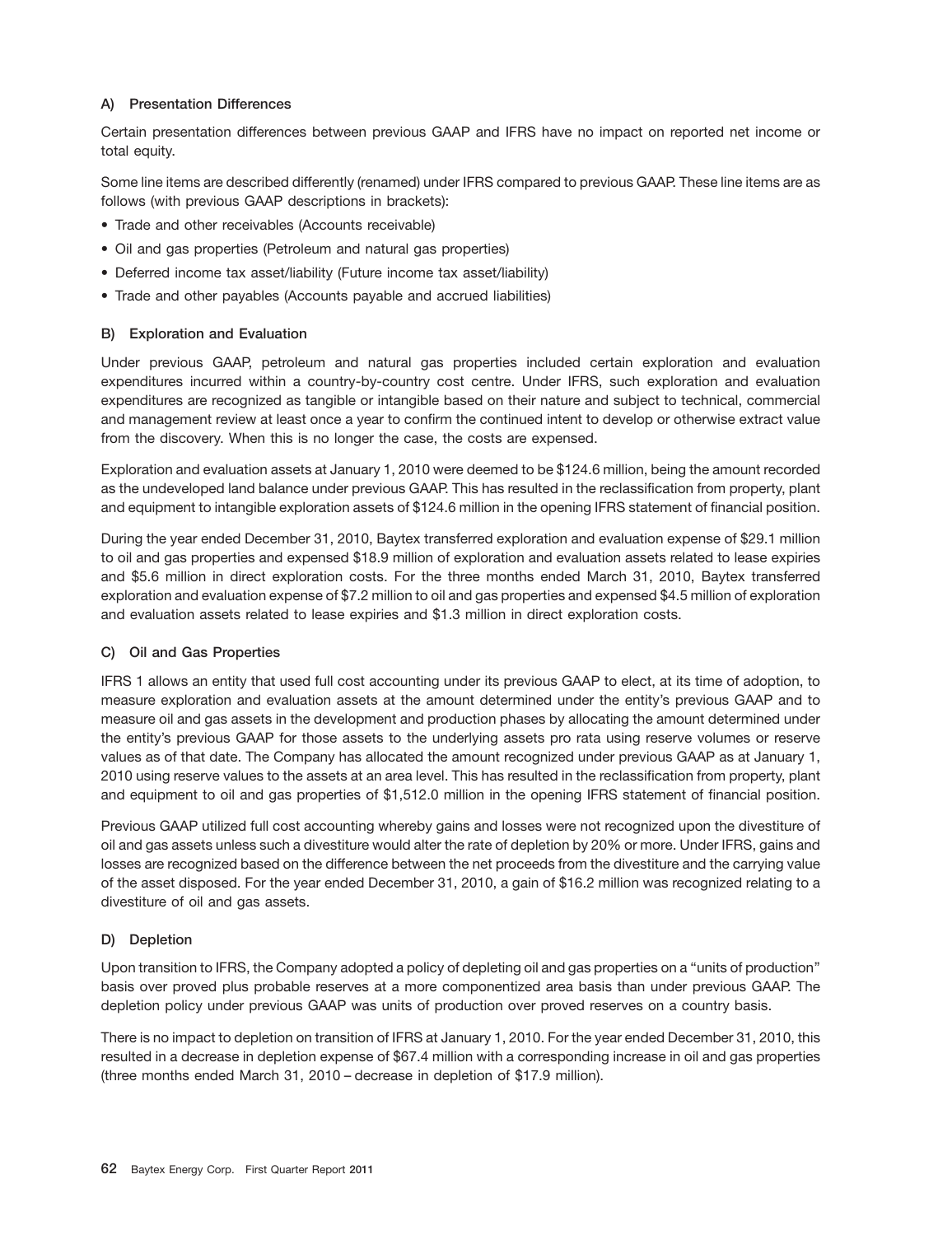# **E) Other Plant and Equipment**

Contains amounts previously grouped within petroleum and natural gas properties for plant and equipment unrelated to oil and gas properties.

# **F) Current Income Tax Expense**

Under previous GAAP, Saskatchewan resource surcharge expense was classified as current income tax. Under IFRS, Saskatchewan resource surcharge is considered a royalty and is netted against petroleum and natural gas revenues. Saskatchewan resource surcharge for the twelve months ended December 31, 2010 netted in revenues is \$8.5 million (three months ended March 31, 2010 – \$3.6 million).

# **G) Conversion Feature of Convertible Debentures**

Under previous GAAP, the convertible debentures have been classified as debt net of the fair value of the conversion feature which has been classified as unitholders' or shareholders' equity. The debt portion accreted up to the principal balance at maturity. If the debentures were converted to trust units, a portion of the value of the conversion feature under unitholders' equity was reclassified to unitholders' capital along with principal amounts converted.

Under IFRS, the conversion feature of the convertible debentures has been classified as a financial derivative liability. The financial derivative liability requires a fair value method of accounting and changes in the fair value of the derivative liability are recognized in the statements of income and comprehensive income. If the debentures were converted to trust units, the fair value of the conversion feature under financial derivative liability was reclassified to unitholders'/shareholders' capital along with the principal amounts converted. The impact on adoption to IFRS at January 1, 2010 was an additional liability of \$7.4 million, an increase of \$33.4 million in unitholders' capital with a corresponding \$40.4 million charge to deficit and a decrease of \$0.4 million in the conversion feature of convertible debentures.

Under IFRS, for the year ended December 31, 2010, the increase in unitholders'/shareholders' equity of \$12.1 million and the increase of \$0.4 million in conversion feature of convertible debentures had a corresponding decrease in the \$7.4 million liability recorded at January 1, 2010 and a \$5.1 million decrease in gain on financial derivatives in net income.

# **H) Long-term Debt**

Under previous GAAP, the Company's policy was to immediately expense transaction costs that are directly attributable to the acquisition or issue of a financial asset or financial liability. Under IFRS, the transaction costs for financial instruments carried at amortized cost are included in the calculation of the effective interest rate and effectively amortized through net income over the term of the instrument. Baytex's \$150.0 million principal amount of Series A senior unsecured debentures are classified as other financial liabilities. Under IFRS, the senior unsecured debentures are carried at amortized cost, net of the associated \$3.6 million transaction costs, which will accrete up to the principal balance at maturity using the effective interest rate. Under IFRS, a reduction in the long-term debt liability of \$3.5 million had a corresponding decrease in deficit at January 1, 2010. Accretion expense included in finance costs for the year ended December 31, 2010 is \$0.4 million.

# **I) Asset Retirement Obligations**

Under IFRS, Baytex uses a risk-free interest rate to discount the estimated fair value of its asset retirement obligations associated with the related oil and gas properties. Under previous GAAP, the Company used a creditadjusted interest rate. A lower discount rate under IFRS increases the asset retirement obligations. In addition, under IFRS the asset retirement obligations are measured using the best estimate of the expenditures to be incurred and uses current discount rates at each remeasurement date with the corresponding adjustment to the cost of the related oil and gas properties. Existing liabilities under previous GAAP are not remeasured using current discount rates.

Under previous GAAP, the Company's asset retirement obligations were recorded using the credit-adjusted risk free rate of 8.0%. Under IFRS, the Company's asset retirement obligations are recorded using the risk free rate of 3.5%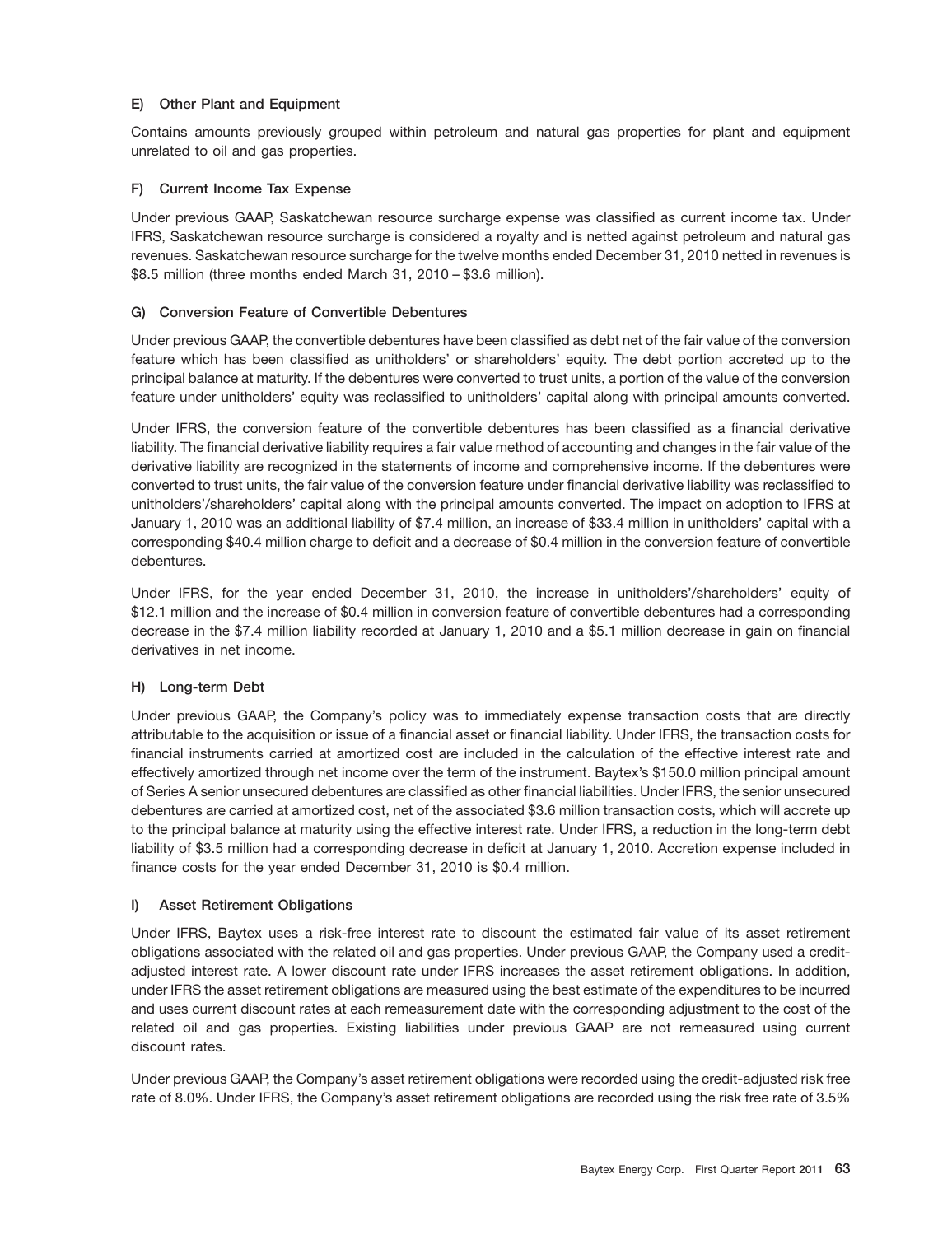at December 31, 2010 (4.0% at January 1, 2010). Under IFRS, an additional liability of \$87.3 million was charged to deficit at January 1, 2010. At December 31, 2010, excluding the January 1, 2010 adjustment, the lower discount rates used resulted in an additional liability of \$29.9 million and a resulting \$28.6 million increase to the related oil and gas properties.

For the twelve months ended December 31, 2010, the \$4.5 million accretion expense on asset retirement obligations under previous GAAP was reclassified to finance costs and an additional accretion expense on asset retirement obligations of \$1.3 million has been recognized in net income under IFRS (three months ended March 31, 2010 – \$1.1 million reclassified and an additional accretion expense of \$0.3 million).

# **J) Unit-based Compensation**

Under previous GAAP, the obligation associated with the Unit Rights Plan is considered to be equity-based and the related unit-based compensation was calculated using the binomial-lattice model to estimate the fair value of the outstanding unit rights at grant date. The exercise of unit rights was recorded as an increase in unitholders' capital with a corresponding reduction in contributed surplus.

Under IFRS, prior to the conversion to a corporation, the obligation associated with the Unit Rights Plan was considered a liability and the fair value of the liability is remeasured at each reporting date and at settlement date. Any changes in fair value are recognized in net income for the period. For periods prior to the conversion to a corporation remeasuring the fair value of the obligation each reporting period will increase or decrease the unit-based payment liability, unitholders' capital and compensation expense recognized. Upon conversion to a corporation, the outstanding Unit Rights Plan was modified to become the new Share Rights Plan, effectively changing the related classification from liability-settled to equity-settled. The expense recognized from the date of the plan modification over the remainder of the vesting period is determined based on the fair value of the reclassified unit rights at the date of the modification. Upon transition of IFRS at January 1, 2010, an additional unit-based payment liability of \$91.6 million and a decrease of \$20.4 million in contributed surplus had a corresponding \$71.2 million charge to deficit.

Under IFRS, in addition to the January 1, 2010 adjustments discussed above, at December 31, 2010 the remeasurement of the liability at reporting date and at settlement date resulted in an additional unit-based compensation expense of \$85.9 million recognized, with a corresponding decrease of \$0.3 million in contributed surplus, an increase of \$48.0 million in shareholders'/unitholders' equity and an increase of \$37.6 million in unit-based payment liability. At December 31, 2010, the \$129.1 million balance in unit-based payment liability was transferred to contributed surplus in conjunction with the corporate conversion.

# **K) Accumulated Other Comprehensive Loss**

Under previous GAAP, amounts are composed entirely of currency translation adjustments on self-sustaining foreign operations. Under IFRS, the Company has elected to deem cumulative currency translation differences as \$nil at January 1, 2010. At January 1, 2010, this has resulted in a decrease in accumulated other comprehensive loss with a corresponding increase in deficit of \$3.9 million.

# **L) Deferred Credit**

Baytex acquired several private entities to be used in its internal financing structure. Under previous GAAP, the excess of amounts assigned to the acquired assets over the consideration paid is classified as a deferred credit. Under IFRS, the deferred credit is derecognized through net income as a deferred income tax recovery. For the year ended December 31, 2010, a deferred income tax recovery of \$109.8 million was recorded in net income for amounts previously recognized as a deferred credit.

# **M) Deferred Income Taxes**

Under IFRS, deferred income taxes are required to be presented as non-current. Upon transition to IFRS, the Company recognized a \$27.6 million reduction in the net deferred income tax liability entirely resulting from the tax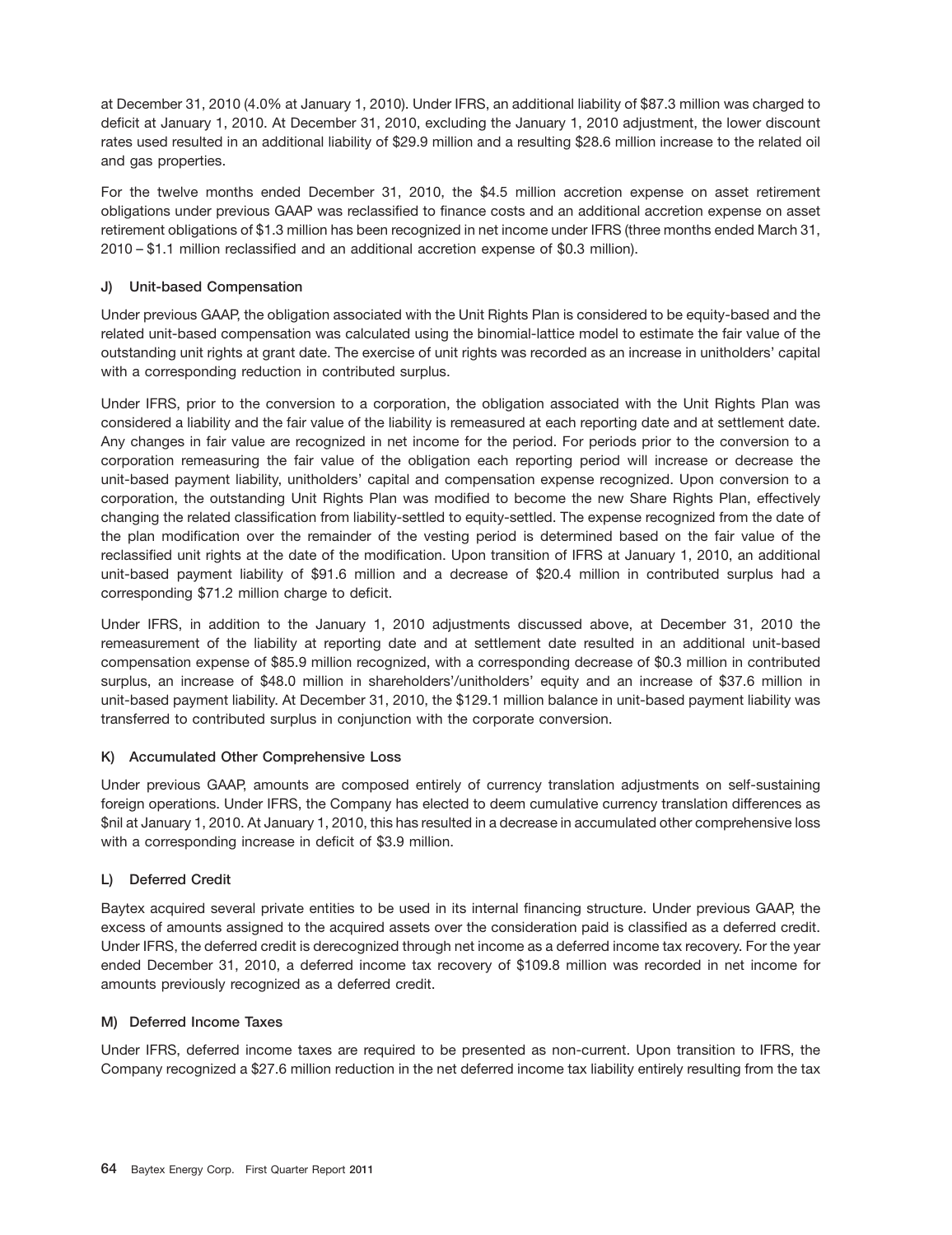impact of the adjustments from previous GAAP to IFRS with a decrease to deficit of \$25.8 million and a decrease to unitholders' capital of \$1.8 million.

For the year ended December 31, 2010, the application of the IFRS adjustments resulted in a \$92.2 million increase to the Company's deferred income tax recovery. Under IFRS, taxable and deductible temporary differences related to the legal entity of the Trust must be measured using the highest marginal personal tax rate of 39%, as opposed to the corporate tax rates used under previous GAAP, resulting in an increase to the deferred income tax asset of \$5.1 million at January 1, 2010. Upon conversion to a dividend paying corporation on December 31, 2010, the total deferred income tax asset related to the Trust was adjusted to the corporate tax rate of approximately 25% and derecognized through net income on December 31, 2010.

# **N) Royalties**

Under previous GAAP, gross petroleum and natural gas revenues and royalties were presented separately. Under IFRS, petroleum and natural gas revenues are presented net of crown, third-party, gross overriding royalties and production taxes.

# **O) Statements of Cash Flows**

The transition from previous GAAP to IFRS had no material effect on the reported cash flows generated by the Company.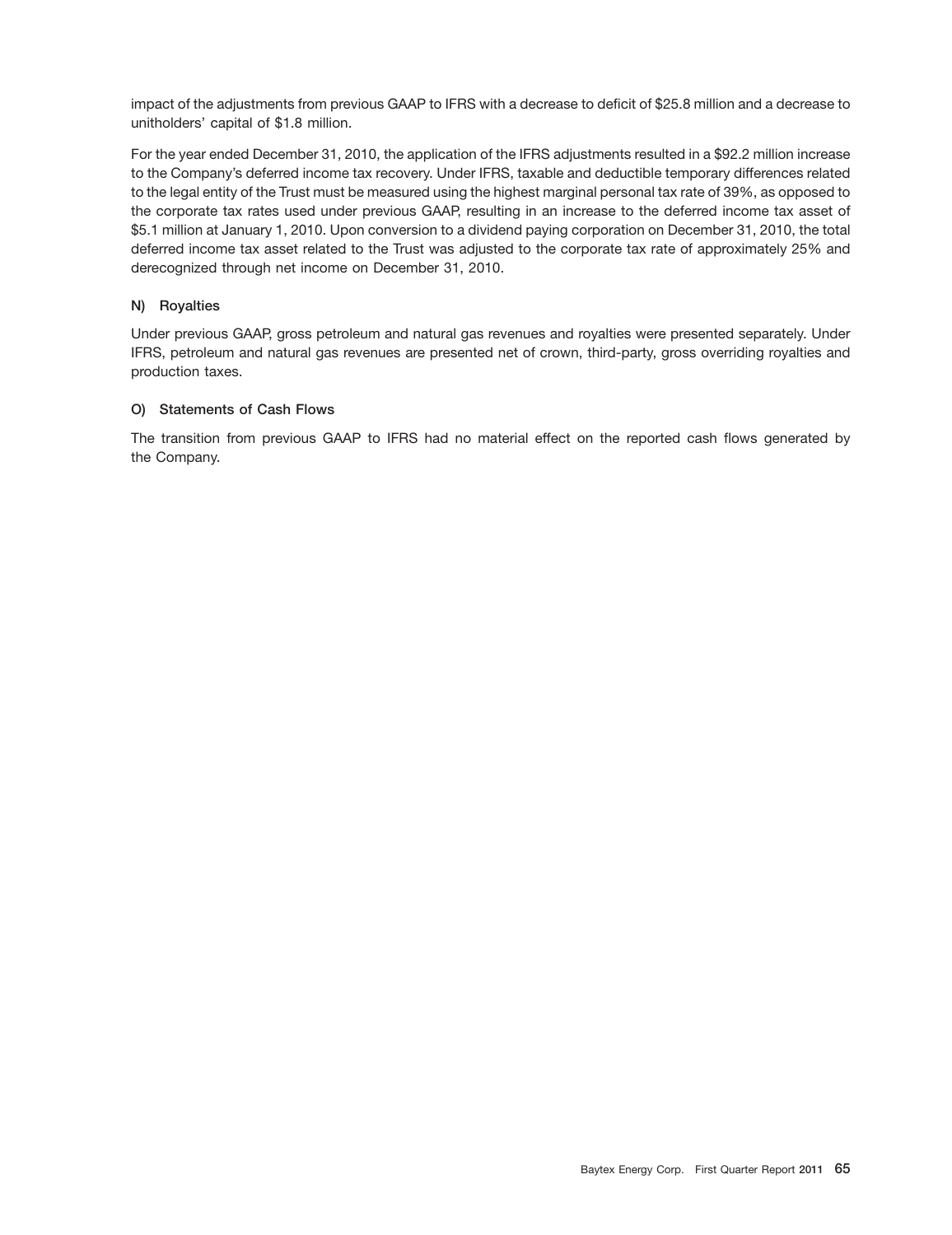# *ABBREVIATIONS*

| AcSB              | <b>Accounting Standards Board</b>                              | <b>LIBOR</b> | London Interbank Offered Rate         |
|-------------------|----------------------------------------------------------------|--------------|---------------------------------------|
| <b>AECO</b>       | the natural gas storage facility located                       | <b>LLB</b>   | Lloyd Light Blend                     |
|                   | at Suffield, Alberta                                           | LLK          | Lloyd Kerrobert                       |
| ASC               | Accounting Standards Codification                              | mbbl         | thousand barrels                      |
| bbl               | barrel                                                         | $m$ boe $*$  | thousand barrels of oil equivalent    |
| bbl/d             | barrel per day                                                 | mcf          | thousand cubic feet                   |
| bcf               | billion cubic feet                                             | mcf/d        | thousand cubic feet per day           |
| boe*<br>$boe/d^*$ | barrels of oil equivalent<br>barrels of oil equivalent per day | mmbbl        | million barrels                       |
| <b>COSO</b>       | Committee of Sponsoring                                        | mmboe*       | million barrels of oil equivalent     |
|                   | Organizations of the Treadway                                  | mmBtu        | million British Thermal Units         |
|                   | Commission                                                     | mmBtu/d      | million British Thermal Units per day |
| DRIP              | Dividend Reinvestment Plan                                     | mmcf         | million cubic feet                    |
| <b>GAAP</b>       | generally accepted accounting                                  | mmc f/d      | million cubic feet per day            |
|                   | principles                                                     | МW           | Megawatt                              |
| GJ                | gigajoule                                                      | NGL.         | natural gas liquids                   |
| GJ/d              | gigajoule per day                                              | <b>NYMEX</b> | New York Mercantile Exchange          |
| IAS.              | International Accounting Standard                              | <b>NYSE</b>  | New York Stock Exchange               |
| <b>IASB</b>       | International Accounting Standards<br>Board                    | TSX          | Toronto Stock Exchange                |
| <b>IFRS</b>       | International Financial Reporting                              | WCS          | Western Canadian Select               |
|                   | <b>Standards</b>                                               | WTI          | West Texas Intermediate               |

*\* BOEs may be misleading, particularly if used in isolation. In accordance with NI 51-101, a BOE conversion ratio for natural gas of 6 Mcf: 1 bbl has been used, which is based on an energy equivalency conversion method primarily applicable at the burner tip and does not represent a value equivalency at the wellhead.*